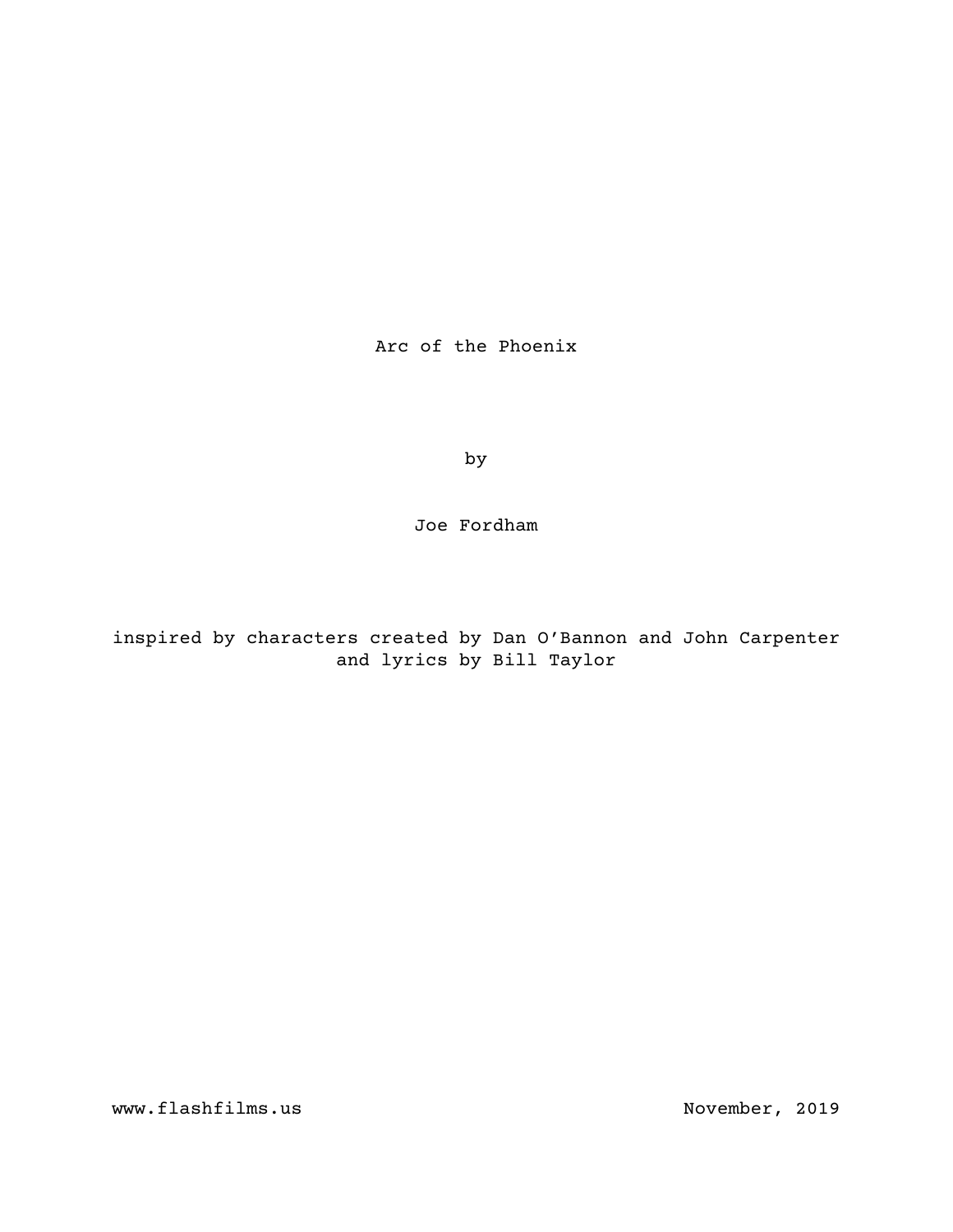#### SCREEN FLASHES RED:

## *ATTENTION! ATTENTION! ATTENTION!*

Then, COMPUTER READOUT types:

## *INCOMING TRANSMISSION*

## *COMMANDING OFFICER EYES ONLY:*

*United Planets Space Corps council report.*

*Funding for Colonization Clean Sweep: EXPIRED.*

*Search for sentient non-terrestrial life: INCONCLUSIVE.*

*Effective immediately, all Atomic Destruction Craft and Explorer-class scout ships: TERMINATED.*

*Sorry to break this to you, guys.*

*Please keep this frequency clear to advise your own revised mission parameters.*

*Sincerely, General R.T. Parsley UPSC Explorer Mission Command.*

*TRANSMISSION ENDS.*

EXT. SPACE

A squat United Planets ATOMIC DESTRUCTION CRAFT floats above a swollen RED SUN. READOUT TYPES OVER:

*UPSC Dark Star, ADC 2239-5531*

*Crew: 5*

*Location: Veil Nebula, NGC 6960.*

*Mission time: 4 years, 6 months, 3 days, 12 hours, 23 mins, 5 seconds.*

A filtered RADIO VOICE -- PINBACK -- is heard as the mission time ticks down. *6 seconds. 7 seconds....*

> PINBACK Lieutenant Doolittle? Lieutenant? We have a problem with Bomb Number-- Augh!

The RADIO abruptly cuts off. Silence, then FEEDBACK and blowing into mike.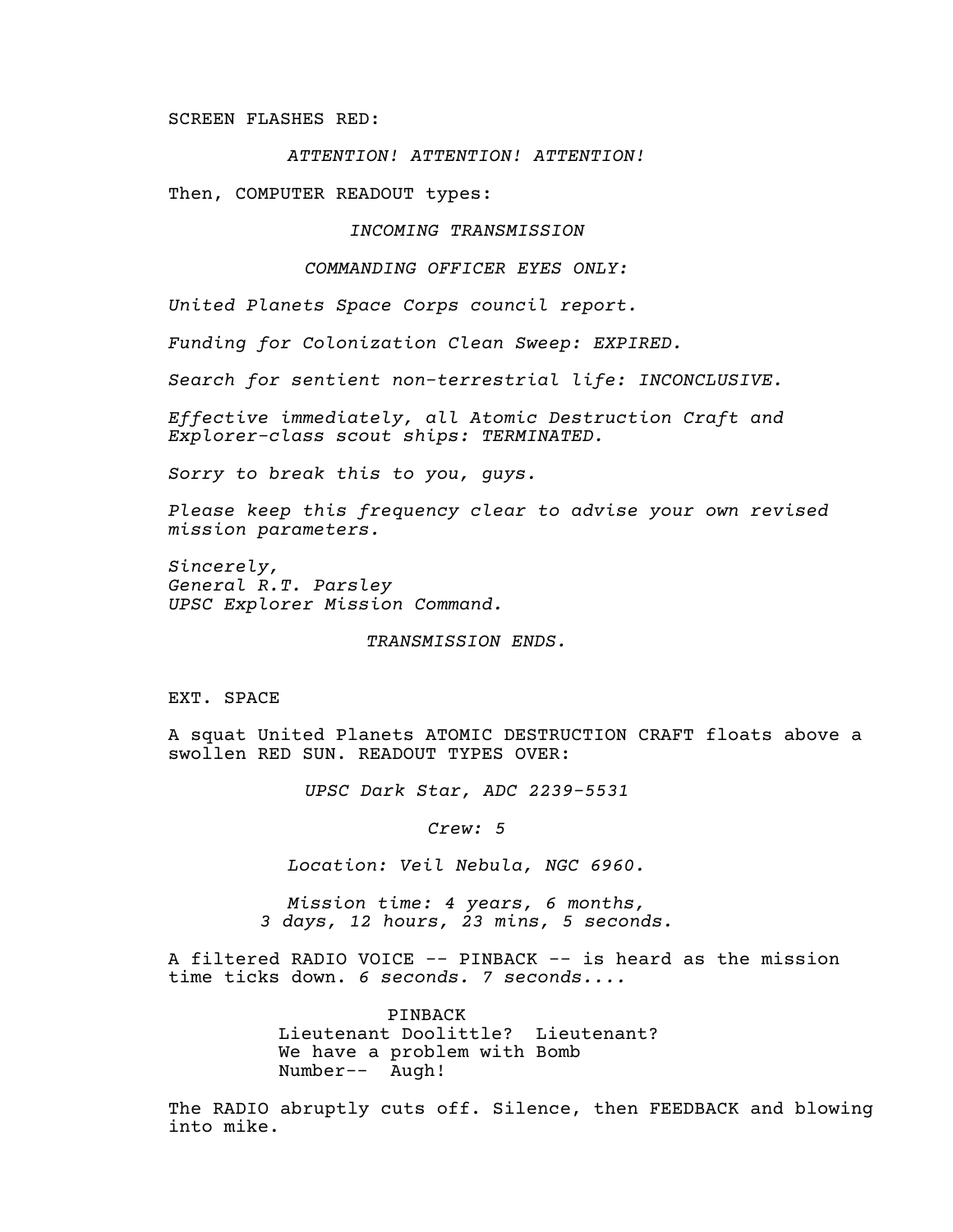PINBACK (CONT'D) Lieutenant? I'm getting some really funny readings down here, and I think the Bomb Number 20 might be about to--

The Dark Star silently EXPLODES. Fire and debris blossom, once, twice, three times WHITING OUT THE SCREEN. Twisted, twirling objects fly out into space. One twisted, twirling object is a space-suited MAN.

## PINBACK (CONT'D)

Aaaaaugh!

The man tumbles, flailing, collides with a spinning girder.

PINBACK (CONT'D)

Ooof!

He grabs hold, catches his breath and depolarizes his faceplate. He is 30, moon-faced, paunchy, bearded; name tag: PINBACK, V.

> PINBACK (CONT'D) What do you know? I made it.

Pinback notices debris float past: a toilet tank, a copy of Playboy, a scorched teddy bear with one eye missing. Pinback reaches for the bear, but only succeeds in batting it into a fast spin. A GLOW OF COLORED LIGHTS makes him look round.

PINBACK (CONT'D)

Hey...

A LUMINESCENT GAS CLOUD is visible through the debris, growing bigger, pulsating.

> PINBACK (CONT'D) I'm saved! Over here! Yoo hoo!

A final bright EXPLOSION.

Pinback loses his grip, shoots off again with a hundred times more speed and dwindles until he disappears, a speck among the stars.

TACTICAL DISPLAY

The image DIGITIZES to a COMPUTER SIMULATION, with Pinback depicted as a BLIP, tracing an arc across the stars.

The display ZOOMS BACK from the CYGNUS CONSTELLATION, through giant nebulae and galaxies, plotting Pinback's trajectory, which becomes less and less significant.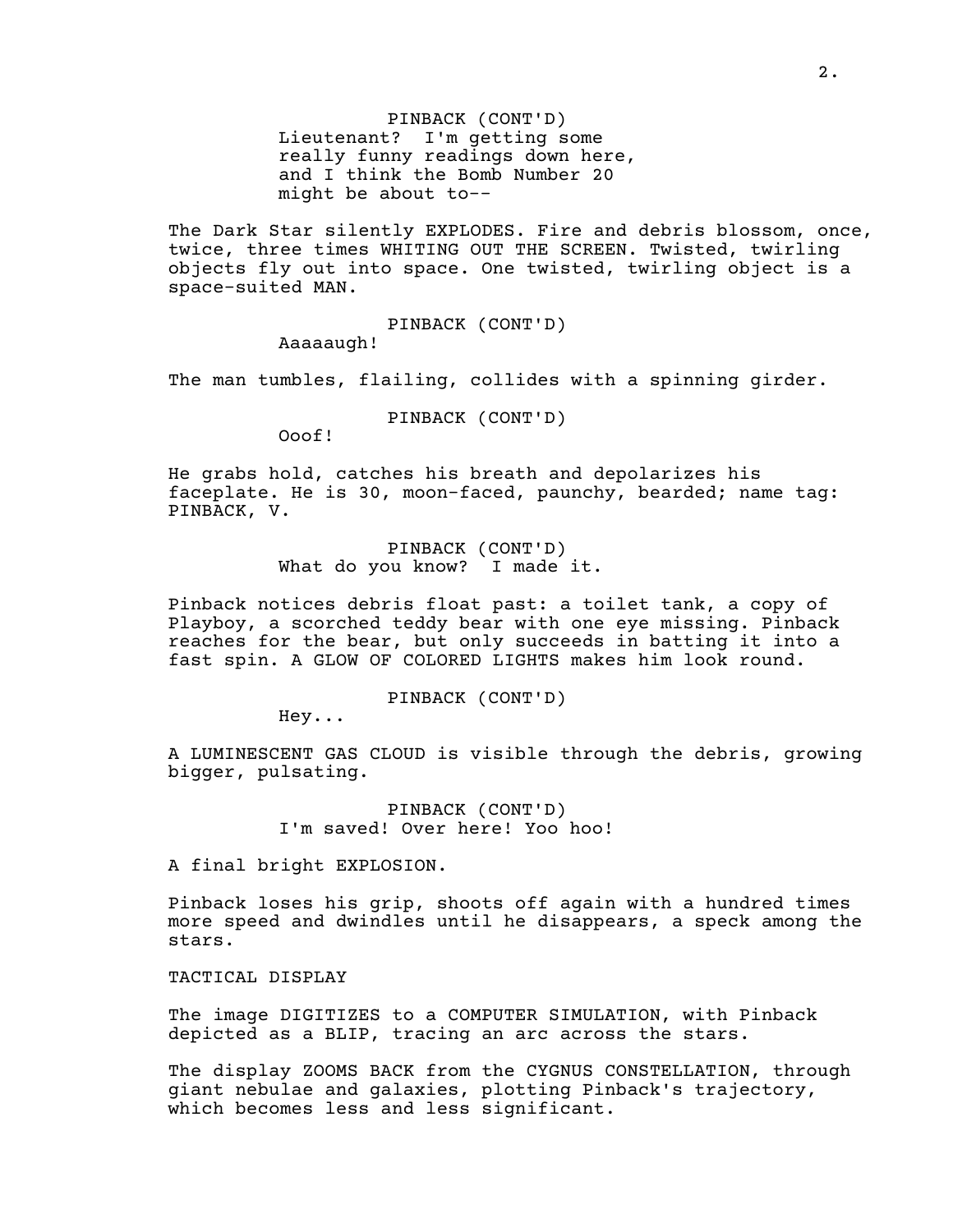ON-SCREEN DATA counts down magnitudes of space: 1,400 light years... 1,500... 1,600....

In parallel, a second set of DATA shows MISSION TIME: 15 years... 20... 25... 30... and upward.

A TRACKING BEACON

Rotates, scanning the constant howl and crackle of DEEP SPACE STATIC. The beacon is part of a porcupine array of antennae floating above a moon. STATIC abates, tunes in, and gives way to a faint but constant BEEP.

Other larger antenna turn to face the same direction and the BEEPING noise grows stronger to a SLOW HEARTBEAT.

Far out in space, a tiny speck approaches. Floating closer, it is visible as FROZEN PINBACK.

> GENERAL PARSLEY (V.O.) How long has it been, gentlemen? From their last reported call-in to where we picked him up on the outer spiral arm: that's sixty years, at least. How long do you think a man could survive on his e.v.a.-pack alone? Anybody? Doctor Boron?

INT. MEDLAB - VIDEO DISPLAY

Numbers and medical charts scroll past, then Pinback slides into view, nude, hair and beard grown enormous, eyes closed, mouth hanging open. A thin robot arm taps his cheek. Pinback snaps awake, screen displays jump to life. He cannot move his facial muscles, but his eyeballs dart about in fright.

> DOCTOR BORON (V.O.) That's difficult to answer, General Parsley. A man in this condition, with little or no motor function and limited brain-wave activity -- I'd have given him, oh, twenty weeks.

The robot arm holds open one of Pinback's eyelids. Another reaches in with a needle and drops water in the eye. Robot arms continue probing and prodding, Pinback reacting all the time like a frightened laboratory animal.

> GENERAL PARSLEY (V.O.) Yet none of us can explain what kept him alive?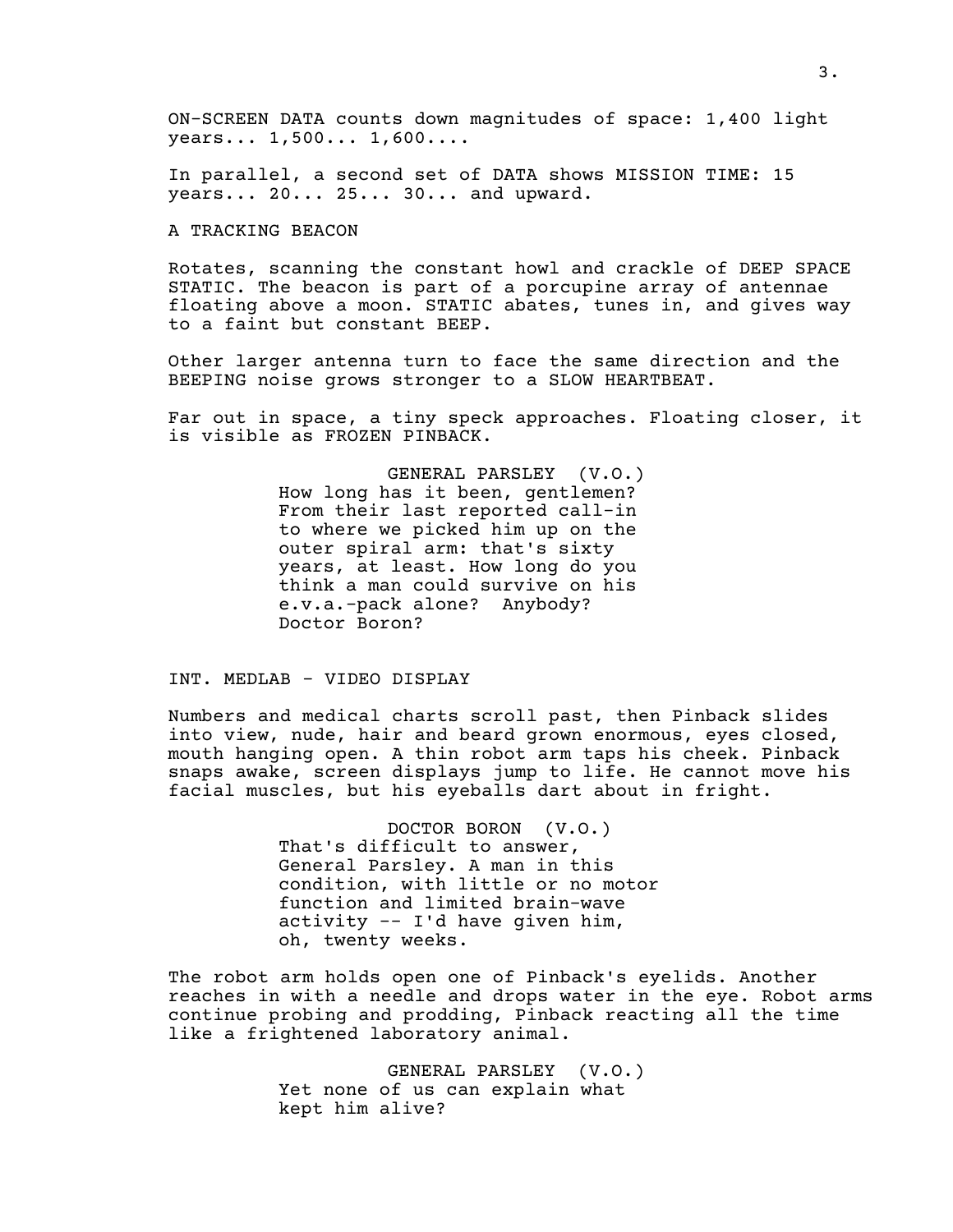DOCTOR BORON (V.O.) At this point, no. Sergeant Pinback is either an extraordinary man, or extraordinarily lucky.

DOCTOR HAYDEN (V.O.) There's nothing extraordinary about his intellect. He's nearly fifty points below the standard U.P. rating. Even by the standards of sixty years ago, that would have put him cleaning toilets.

DOCTOR BORON (V.O.) Don't be so quick to judge him, Doctor Hayden. Sergeant Pinback's record is exemplary. The stellar detonation atomic destruction craft embodied the pioneer spirit.

DOCTOR HAYDEN (V.O.) Bombing 'unstable' stars? What kind of mission is that? And whoever heard of this 'Dark Star'?

DOCTOR BORON (V.O.) I stand by my report. Neural decay is to be expected after protracted deep space exposure. Give him time to recoup. Besides, he could be useful to the program.

Electrodes are applied to Pinback's face. A hypodermic follows. His muscles twitch and spasm. He begins to gibber. More robot arms hold him down.

> GENERAL PARSLEY (V.O.) Are we agreed, gentlemen, that he is no threat to himself or to the Corps?

DOCTOR HAYDEN (V.O.) He's no use to us.

GENERAL PARSLEY (V.O.) Doctor Boron?

DOCTOR BORON (V.O.) Sergeant Pinback is no threat. Keep him supervised. Send him home.

DOCTOR HAYDEN (V.O.) Just get him out of here.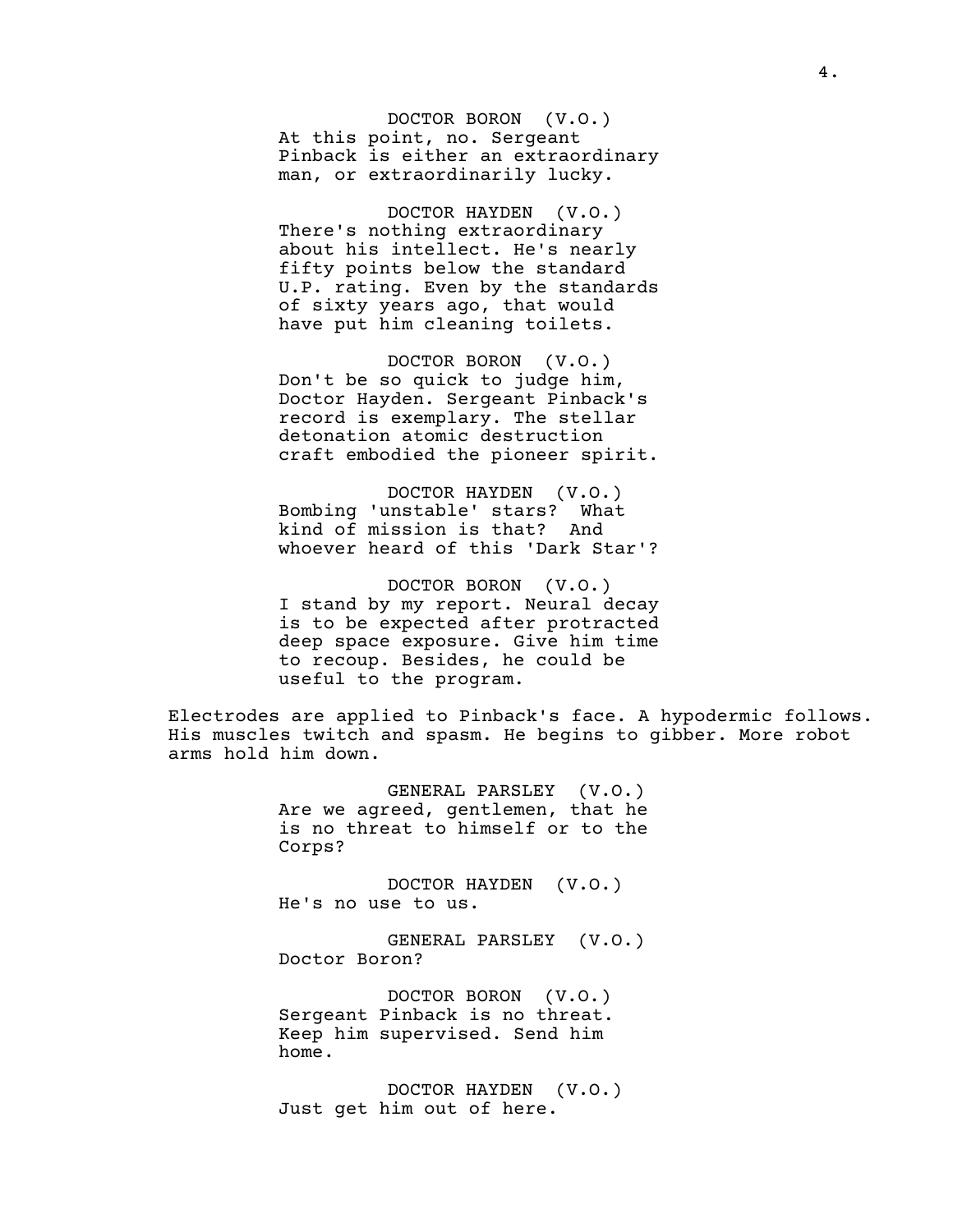Pinback breaks free for an instant. Robot arms restrain him, but he grabs a microphone and SCREAMS.

EXT. PLANET EARTH

Ringed by an equatorial space station. Space traffic flits about.

INT. EARTH STATION - DAY

A light above an airlock PINGS. The door opens.

Around the airlock, REPORTERS jostle behind a barrier with bright lights and cameras.

Flanked by a buzz-cut UPSC ESCORT, Pinback steps out of the airlock in full Space Corps uniform, a medal on his chest, his hair and beard now trimmed. Lights blaze in his face. Cries of 'There he is!' And 'Sergeant Pinback!' Pinback stares back at the reporters, bewildered, as he is led past. He gives them a little wave. The reporters go wild.

EXT. MAIN STREET, BENSON, ARIZONA - DAY

A huge banner 'Welcome home, Sergeant Pinback' spans the street.

Ticker tape is everywhere, crowds line the streets, cheering and waving flags. A marching band with teenage majorettes adorned with UPSC livery parades past, preceding an oldfashioned open top limo.

Pinback is propped up between his escorts, now growing more adept at smiling and waving, although still bewildered.

> PINBACK Like this?

ESCORT Doing good, sir.

Pinback waves more enthusiastically and throws a kiss into the crowd. A female bystander swoons.

EXT. DUPLEX - DAY

In a residential street, banners and balloons festoon a singlestory home with a chain-link fence and a grubby lawn. Cheers from onlookers as Pinback's limo arrives.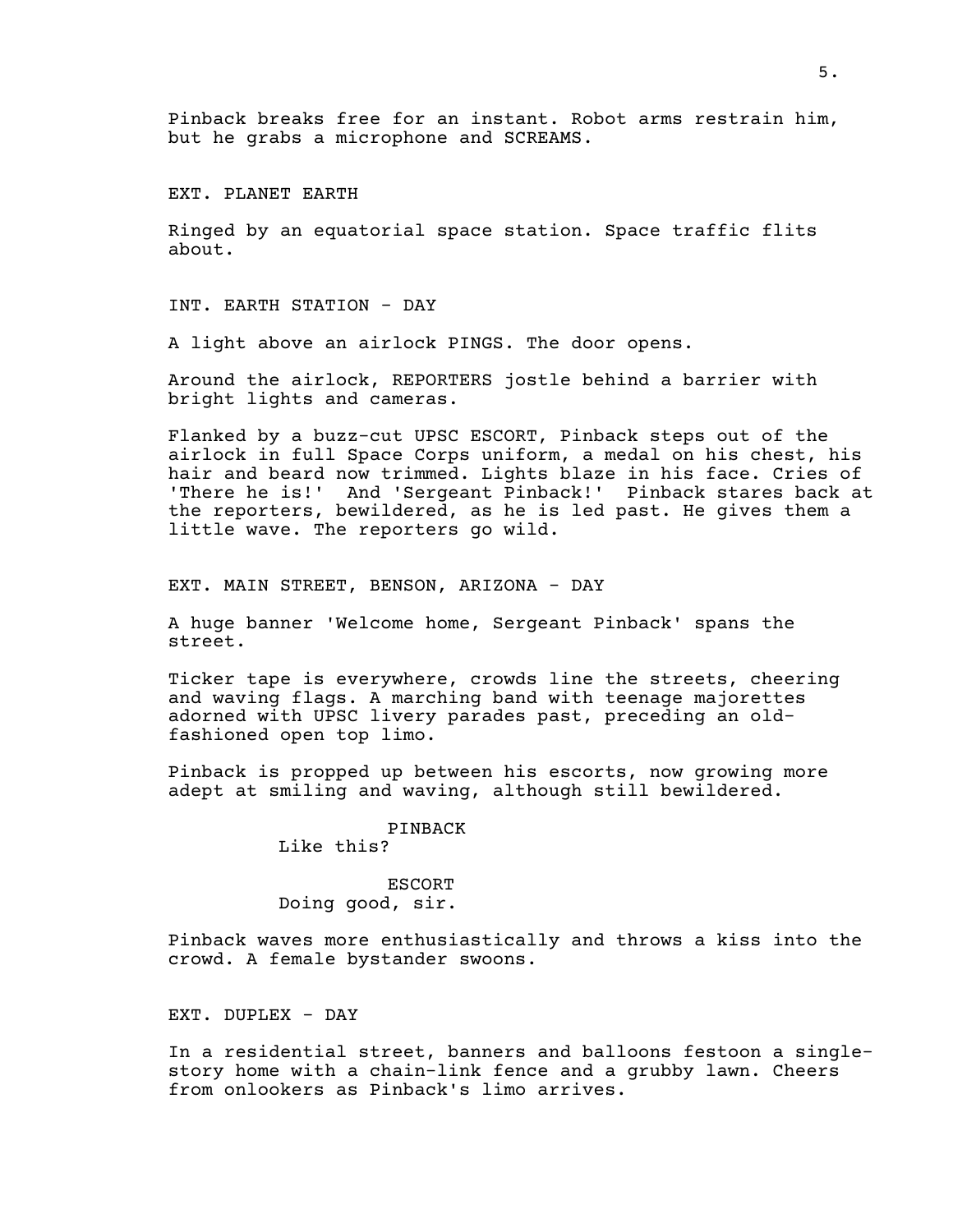MARTHA and EVAN - a homey couple in their 40s - emerge from the duplex with a gaggle of small children and other family members.

The U.P. escort opens the limo door. Pinback steps out, and is confronted by a sea of faces staring at him, waiting for him to make the next move. One catches his eye, a sexy 23 year old girl with a shock of glorious red hair.

This is MIRANDA, and there is little doubt about what she would like to do to the prodigal space traveler.

Pinback raises his hand, in uncertain greeting. Martha runs forward and throws her arms around him, blurting tears. Evan shakes Pinback's hand and then joins in the hug. Crowd all cheer.

INT. DUPLEX, LIVING ROOM - DAY

Faces of grubby children peer in the windows, trying to catch a glimpse at the scene inside.

Martha leads Pinback into a gloomy living room crammed with family members. Pinback continues grinning and nodding at everyone, giving little waves. Miranda squeezes past and gives Pinback a sly smile.

## MIRANDA

Very pleased to meet you.

#### MARTHA

(a mile a minute) Of course you won't remember Miranda, your second cousin once removed. Her husband, my son Grady, was in space, you know, God rest his soul. He's dead now. Miranda here, she baked you this darlin' cake.

# MIRANDA

Hope you have a sweet tooth.

Pinback sees a cake decorated with an icing sugar spaceman astride a pink rocket. Somewhere a DOG starts to bark.

> EVAN We have a surprise for you now, Virgil. Brace yourself, okay?

Children are pulled aside to reveal VIRGIL JR. –– a frightening fossil of an old man, somewhere in his 90s, seated in a wheelchair, a cane across his lap.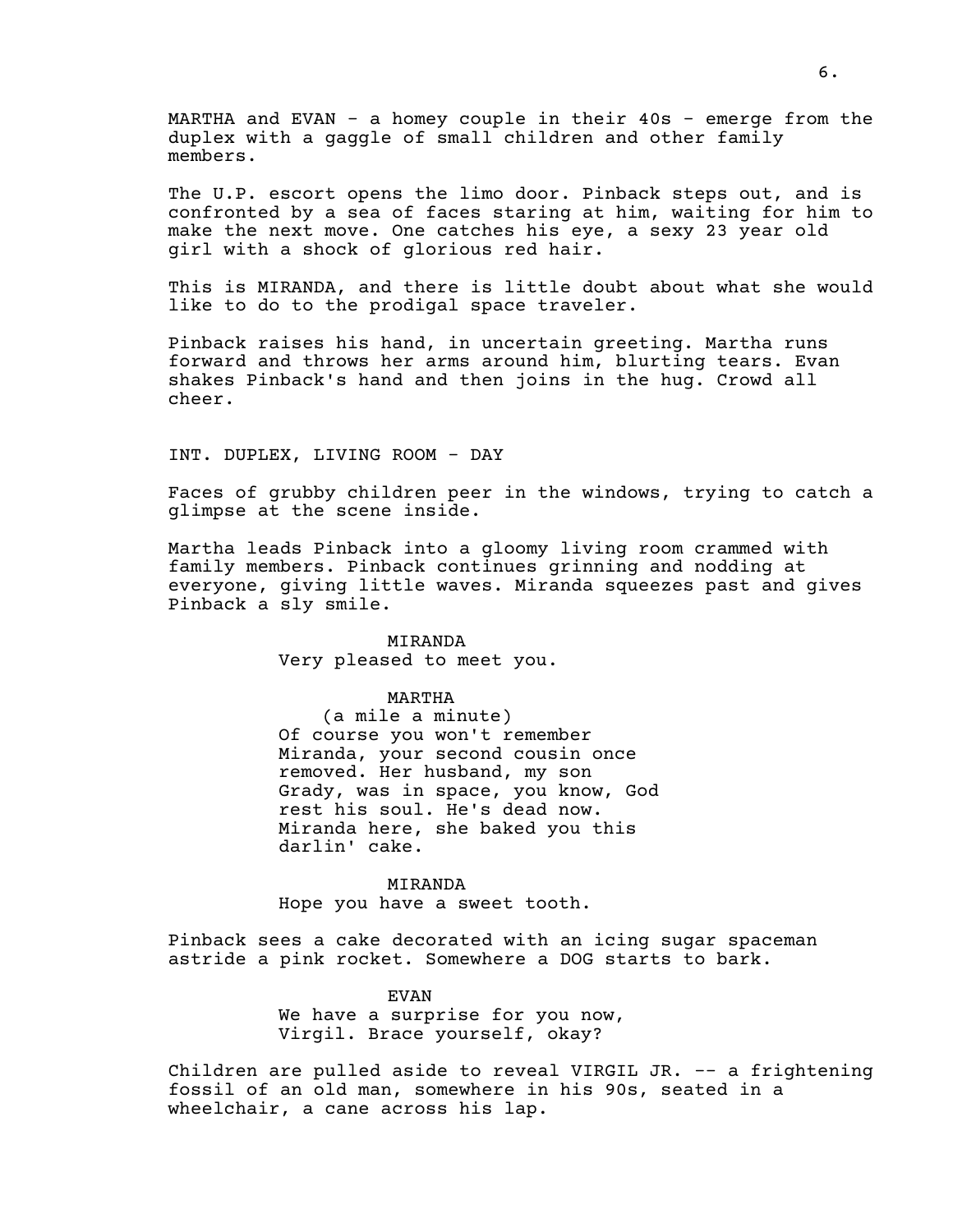Pinback starts to smile until he notices the old man is decked out in an old Space Corp uniform, his chest full of medals.

> MARTHA Virgil, meet your brother, my granddaddy, Virgil Junior.

A hush falls on the room, although the BARKING DOG continues. The old man fixes Pinback with a steely glare and whirs forward, squinting critically.

> VIRGIL JR. (yells) Will someone silence that dog?

The unseen dog is silenced. Pinback tries to speak but, instead, emits a croak that turns into a coughing fit.

> MARTHA Oh, my! Miranda darling, go get a glass of water, toot sweet!

#### MIRANDA

Yes, mama.

VIRGIL JR. This here ain't Virgil!

The old man stabs Pinback with his cane then hits him across the knees. Pinback shrieks, fending off the blows.

> PINBACK Ow! Ow! Ow! Ow! Ow!

Shock and bafflement all around. Evan pries the cane from his grandfather-in-law. The U.P. escort looks in through the screen door.

> EVAN Pappy, please. This here is your brother. It's an Einstein time dilation. He's been lost in space for years. He's a hero now.

VIRGIL JR. I'm tellin' you, it ain't him!

The MAD DOG from outside bounds into the room.

VIRGIL JR. (CONT'D) Sic him, Gus!

'Gus' goes for Pinback's legs. Pinback jumps up onto the table, which upends and catapults the cake into the air --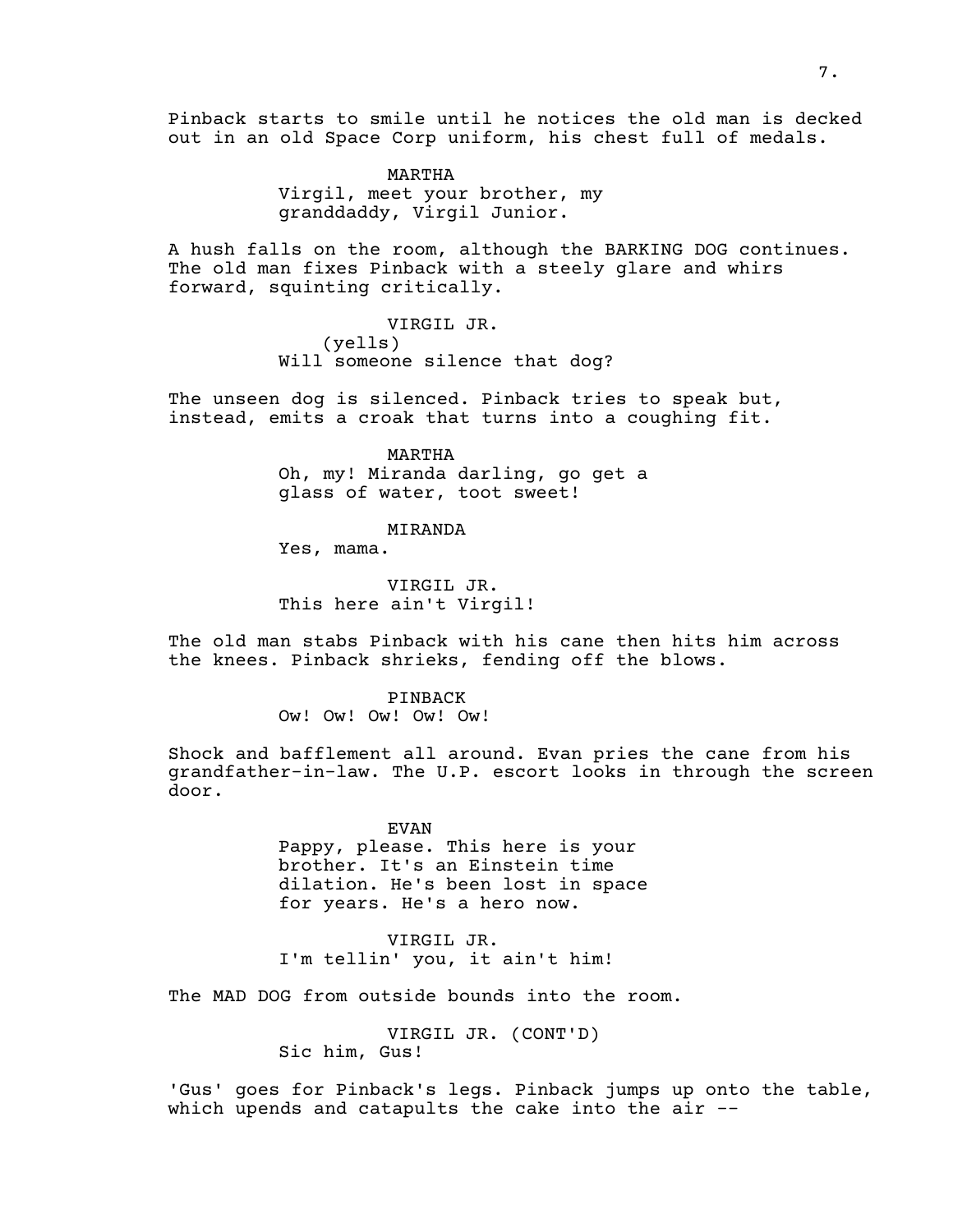SLOW-MO

-- As sugar spaceman and pink rocket sail across the room.

FAMILY

-- Scream and dive for cover.

MARTHA

-- Pulls the dog away from Pinback, and then looks up to see

VIRGIL JR.

-- Receives the cake, full face.

EXT. TRAILER PARK - DAY

The Space Corps limo pulls away from a mobile home, viewed by a small gathering of other trailer residents.

INSIDE THE LIMO

The escort removes his sunglasses, touches his ear and speaks into a tiny microphone:

> ESCORT Ithaca Base, the Virgil has landed.

INT. MOBILE HOME - DAY

Martha and Evan, now in a change of clothes, show Pinback his new home and marvel at the surroundings.

> EVAN Gotta hand it to 'em. The Corps looks after its own.

Pinback remains standing as Evan tests a low-slung couch, still factory-plastic-wrapped, then moves to the kitchen where a fruit basket sits, with a bottle of fancy wine and Space Corps flags. Evan opens the refrigerator, finds it filled with food, and is more impressed by a large stock of beer. He helps himself and passes one to Pinback. Martha frowns, disapproving.

> MARTHA We'll leave you to settle, Virgil honey. Why don't you call, after you freshen up? You know how to work it, sugar?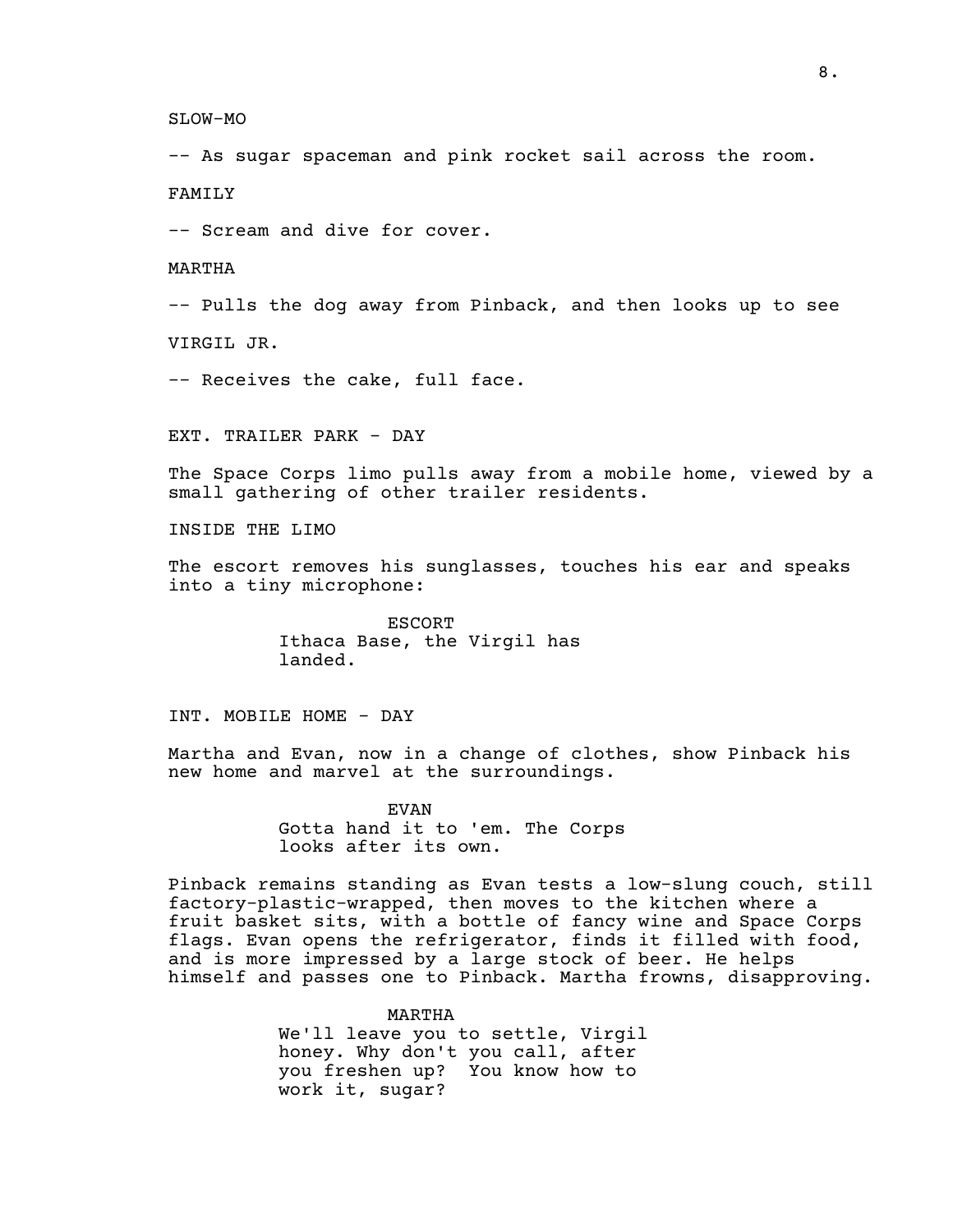She points to a large dormant TV screen recessed in the ceiling. Pinback gawks up but sees no obvious controls.

> EVAN Come on by for dinner. We'll do ribs. Miranda will be there. You met Miranda, right? She'll set your feet back on the ground, Virge, know what I mean.

> > MARTHA

Evan! (then, to Pinback) Will you call us, hon?

PINBACK I will. Thank you.

Evan pops the seal on the beer in Pinback's hand. Martha drags her husband out, scolding him before they are out of earshot.

> MARTHA What kind of talk is that about your own daughter-in-law?

EVAN Gimme a break. After eighty years, a guy's gotta clean his pipes.

Pinback stares at his beer, closes the door, sits on the couch, which crinkles nosily under him.

He notices a small computer pad 'Tee Vee Gyde' on the coffee table. Pinback sets his beer down, picks up the pad. It is not a book, has no buttons or controls.

> PINBACK How do you turn it on?

On Pinback's 'on' SOUNDS OF EXPLOSIONS AND MACHINE GUN FIRE. Pinback cowers, then sees the ceiling screen playing an OLD WAR MOVIE. Pinback examines the remote again, yells into it like a walkie-talkie.

> PINBACK (CONT'D) Change it!

The screen above changes to a ROAR AND FLASH OF TEETH as a lion floors an African gazelle in a nature documentary.

PINBACK (CONT'D)

Change it!

BASEBALL. Pinback lays back with his beer.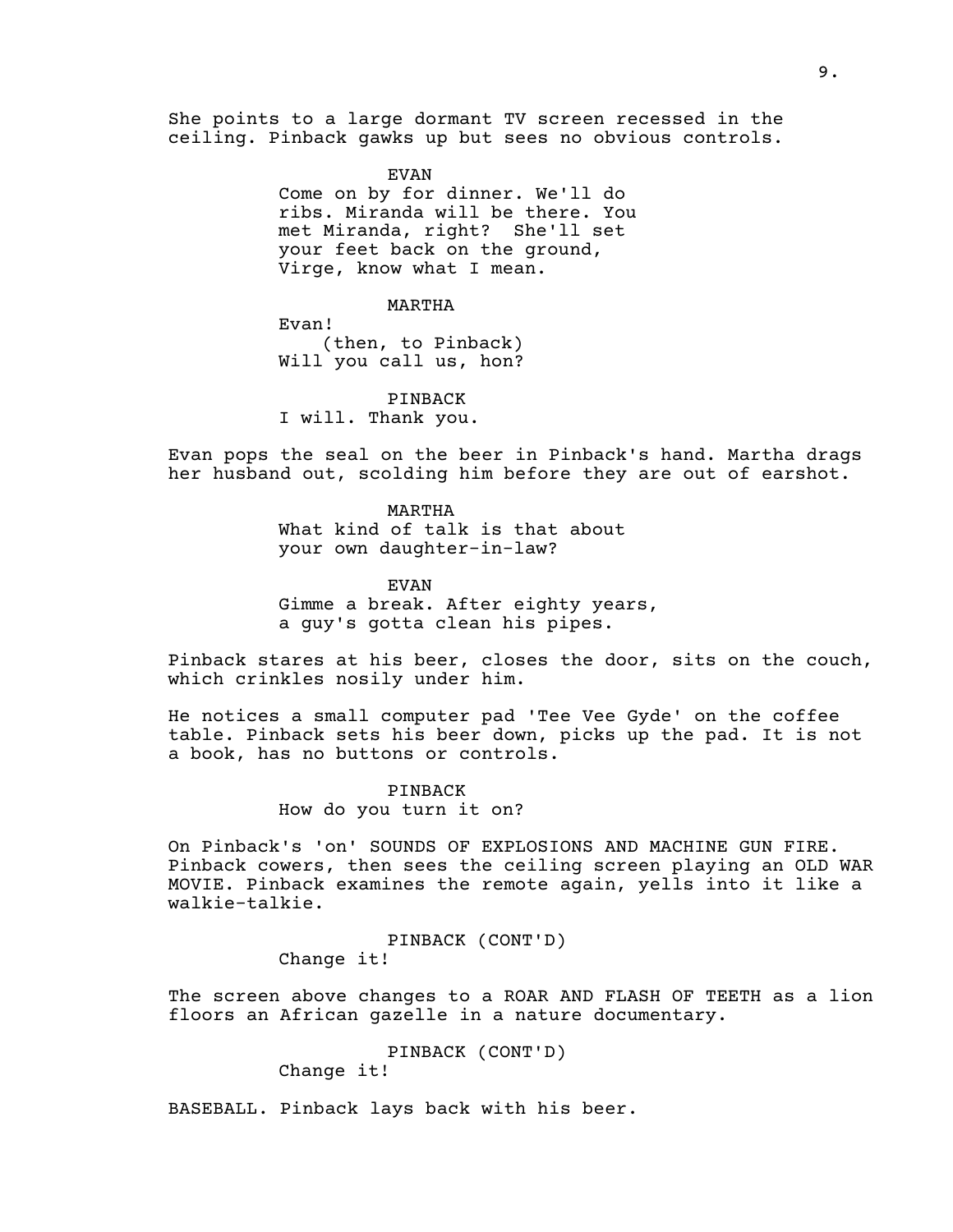#### EXT. TRAILER PARK - NIGHT

Pinback's new home flickers from within with TV light.

INT. MOBILE HOME - NIGHT

The ceiling screen plays ABBOTT AND COSTELLO. Pinback is still prone on the couch, his beer propped on his stomach, his head thrown back, eyes closed, mouth open. He SNORES.

Abbot and Costello RECEDE INTO THE CEILING, STARS APPEAR BEHIND THEM, MOVING OUT OF THE SCREEN TOWARDS--

Pinback, on the couch. He opens his eyes.

THE STARS EMANATING FROM THE CEILING accelerate, surrounding Pinback.

#### PINBACK

Cool.

Pinback gently waves his hands before his face, like a kid in a 3D movie, until he notices a red glow above him. The view through space approaches a RED SUN.

PINBACK (CONT'D)

Oh, no, man...

Pinback fumbles for the remote.

PINBACK (CONT'D) Change it! Change it!

Closer, above the sun, a SHIP: the Dark Star.

TALBY (V.O.) What's the problem, Pinback?

INT. DARK STAR, OBSERVATION DOME

Inside a plexi bubble under stars on the dorsal fin of the Dark Star, Pinback is lying as he was on his couch in Arizona, facing TALBY - bearded, 28, skinny, in Dark Star fatigues seated opposite in the observation chair.

> TALBY I said, what's the problem?

> > PINBACK

Talby?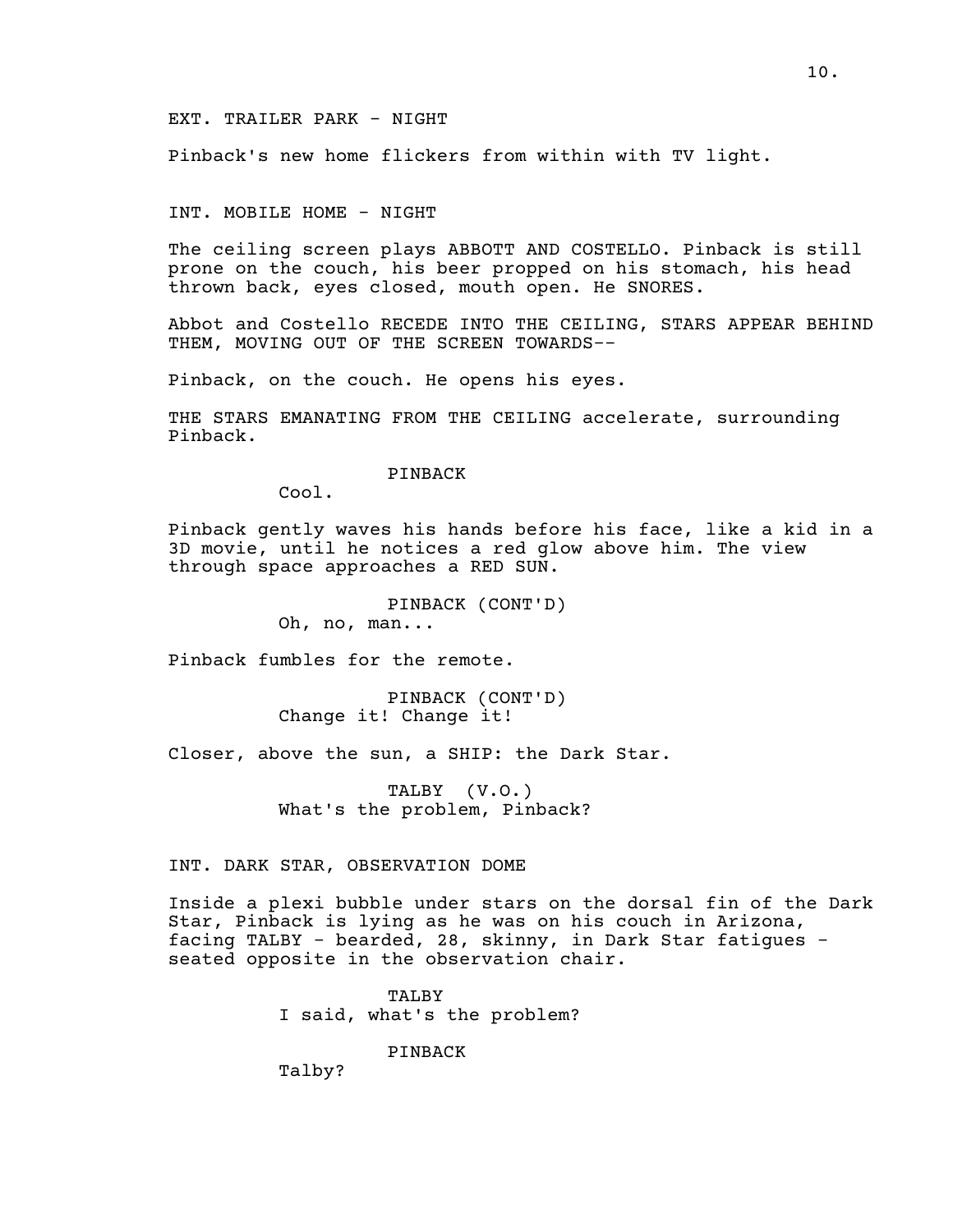TALBY

No-one ever comes up here to see me unless they have a problem. Not even you, Pinback, and you're the sanest of them all.

Pinback sits up. He still has his beer and remote.

#### PINBACK

I am?

TALBY I like you, Pinback. You're different. The others, they were always jerks, but no-one's been the same since Commander Powell died.

Pinback tries to stand and, BONG, hits his head on the transparent dome. He rubs his head.

> PINBACK Where am I? How did I get here?

TALBY It's the Phoenix Asteroids. She'll take you there.

PINBACK

Huh?

Suddenly, panic and klaxons --

INT. DARK STAR, CORRIDOR

-- And Pinback finds himself below decks, dressed in his space suit, amid flashing lights and jets of steam. BOILER - a portly, longhaired crewman, 34, with a walrus moustache and a Hawaiian shirt - runs up, distraught.

> BOILER Where the hell you been, Pinback?

> > PINBACK

I don't know.

BOILER You're not going out there, are you?

PINBACK What? No, I was watching baseball, and then-- I mean, this all happened years ago, Bomb Number 20--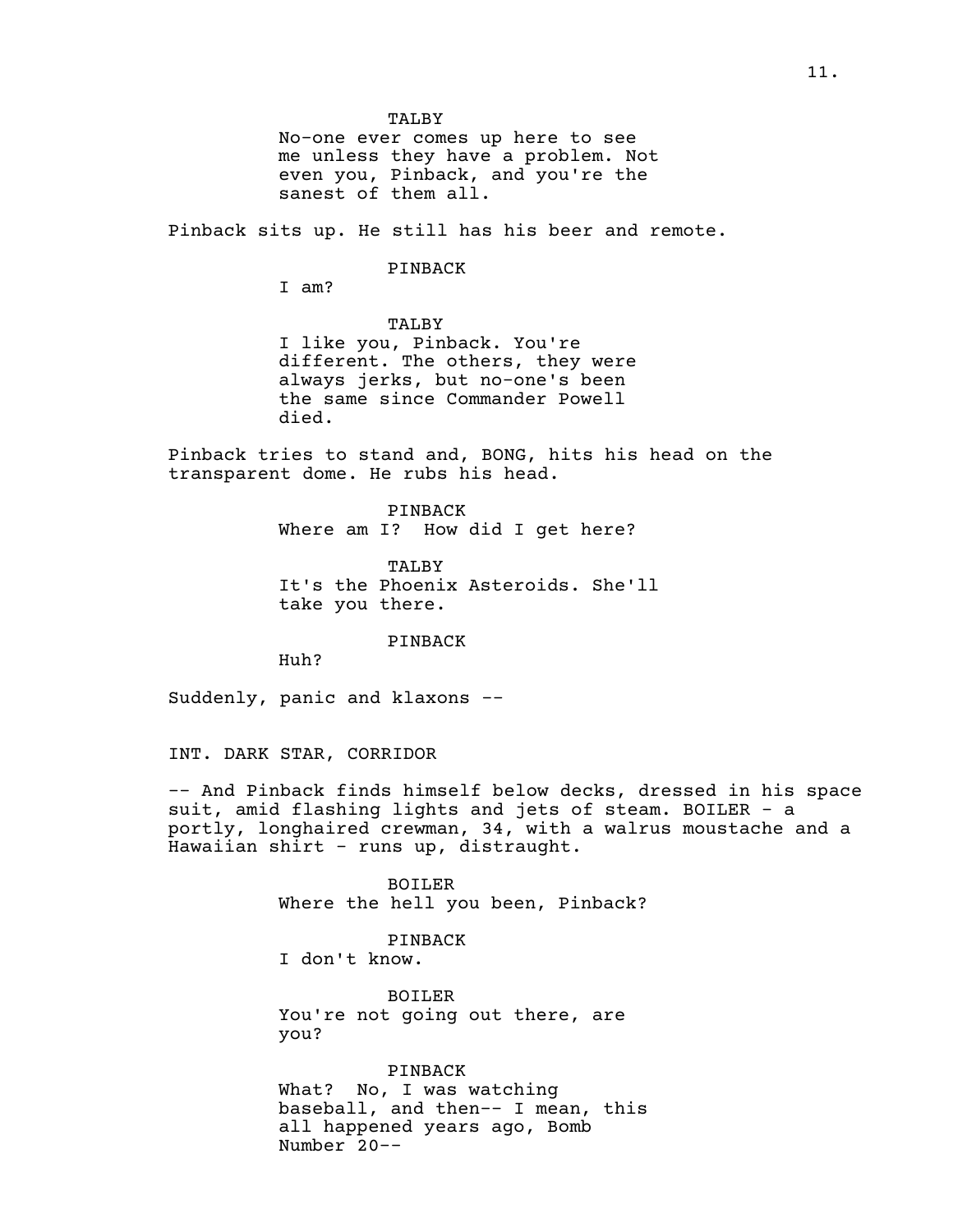EXT. SPACE

The Dark Star EXPLODES.

INT. MOBILE HOME - CONTINUOUS

Pinback jolts awake, tumbles off the couch and hits his head on the coffee table. A shrill WARBLING SOUND begins. Pinback blocks his ears. He looks up at the ceiling.

Back-lit against stars, the silhouette of a DARK-HAIRED GIRL is staring down at him.

Pinback is transfixed, then closes his eyes. The WARBLING SOUND continues, TV SOUNDS gradually resume. Pinback looks up again.

Abbott and Costello have returned, with a graphic that flashes red in the corner of the screen in time with the WARBLING: 'You have a call.' Pinback stands, wet from spilt beer. He discovers the remote flashing a graphic of a telephone. He speaks into it, experimentally.

PINBACK

Hello?

MARTHA (O.S.) Up here, Virgil!

Pinback looks up at the ceiling, where Martha has replaced the TV broadcast.

> MARTHA (CONT'D) Look at you. Your head, it's bleeding.

PINBACK Oh, I guess I fell asleep. Look, Martha, I'm not up to ribs tonight.

MARTHA Want me to come over? I'm supposed to keep an eye on you, you know.

PINBACK You are? No, that's okay.

MARTHA Breakfast then? Tomorrow: eight o'clock?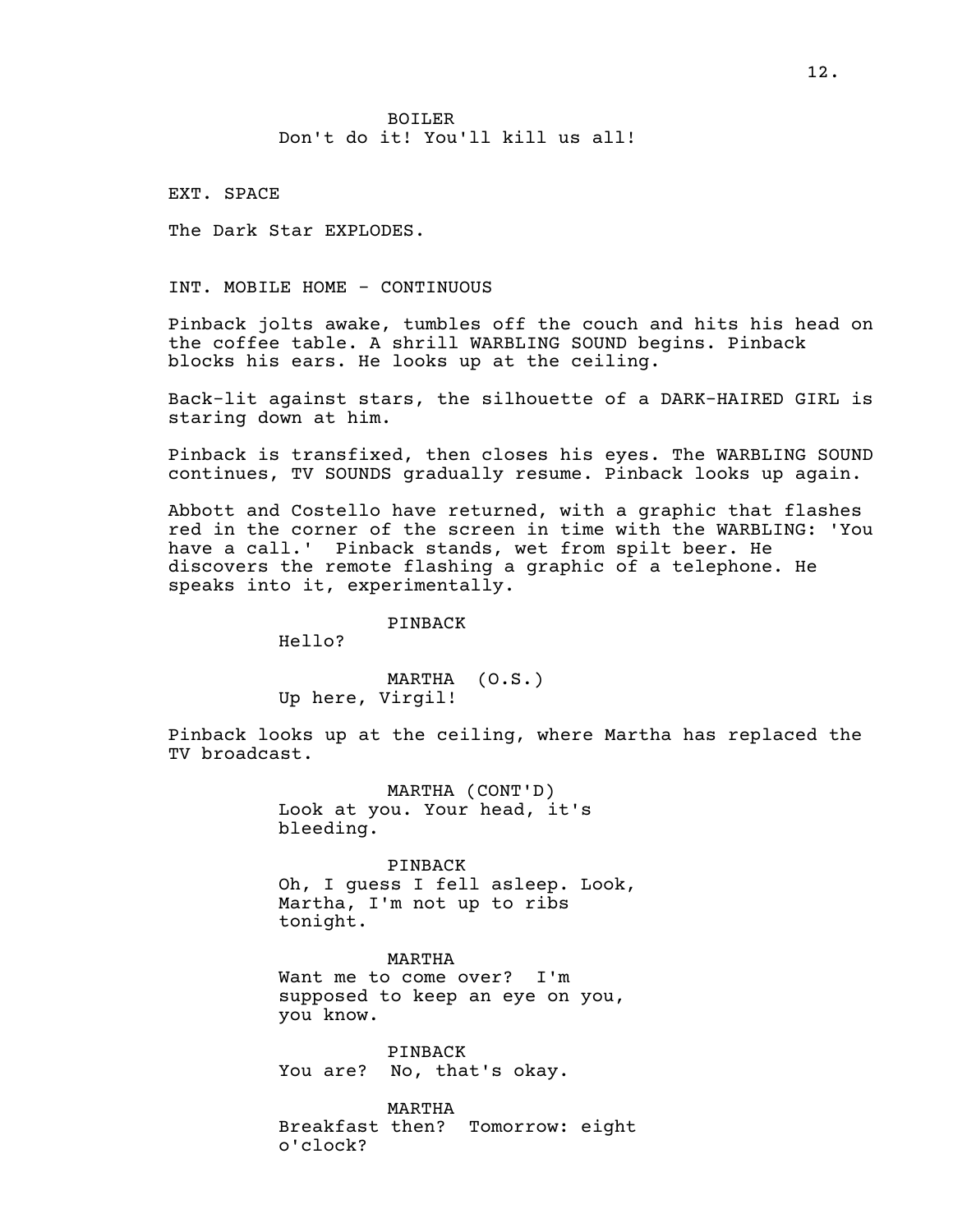## PINBACK Breakfast will be fine. Bye bye.

Pinback fumbles the controller, trying to hang up, then whips around in fright, as

-- Above him, the TV AUDIENCE LAUGHS.

#### EXT. TELESCOPE ARRAY - NIGHT

A giant radio telescope beneath the stars is overgrown with vegetation. Another dish beside it has fallen off and become home for a community of cats.

INT. DINGY CORRIDOR - NIGHT

FEET march along concrete, stop at a door: 'General R.T. Parsley.' KNOCK KNOCK.

INT. CLAUSTROPHOBIC OFFICE - NIGHT

GENERAL PARSLEY - bullish, ruddy, 50s - looks up from his copy of Field and Stream as HADLEY - a youthful aide - enters and presents a computer printout.

> HADLEY They confirmed.

Parsley grabs his coat. Hadley helps him with it. They gather up other documents on the General's desk.

> GENERAL PARSLEY Give me the short version.

HADLEY VLAs in Tsiolkovsky crater, Jo'burg and Mileura all corroborate a 94-percent probability NTI. A definite unknown. Out of the Veil Nebula.

GENERAL PARSLEY The pink one?

### HADLEY

Yes, sir. Very pretty. Right out on the rim. Local traffic are scanning to see if we have anyone out there. General, does this mean we'll be going back to Langley?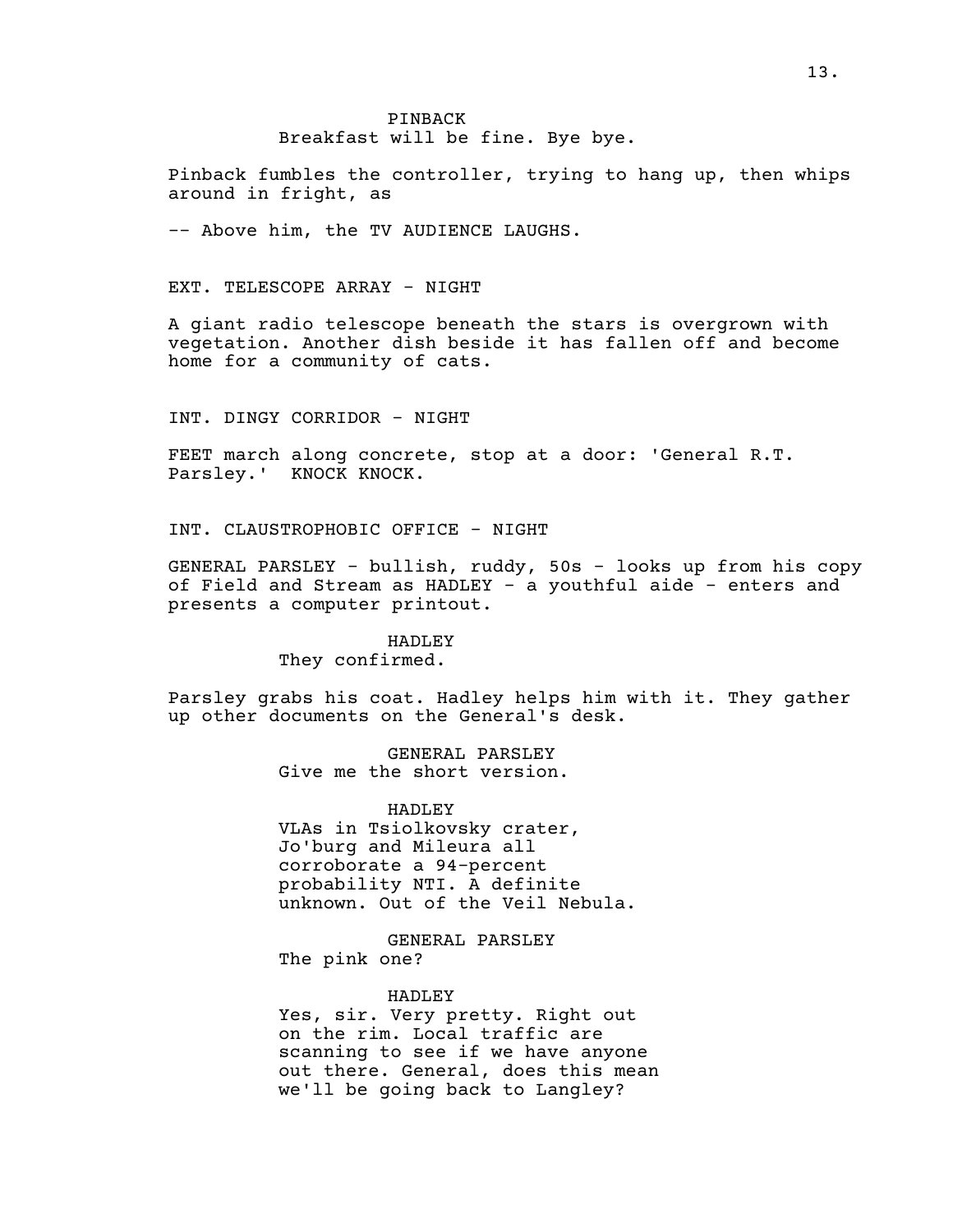GENERAL PARSLEY Hadley, my boy, if this all goes to plan, the President herself will be inviting us to tea.

#### EXT. SPACE

The lumbering space tug 'Wanderer' slowly blots out stars as it chugs through space.

The sound of a subspace frequency CRACKLES WITH STATIC, then tunes in to the same TV SHOW that Pinback was watching.

INT. WANDERER

CLOSE ON A COMPUTER MONITOR

ABBOTT AND COSTELLO clown around on a viewscreen beside a pair of sneakered feet. The unseen viewer (SPRINGER) takes a swig from a bottle of Jack Daniels. An intercom BEEP interrupts. Both voices are female.

> SPRINGER (O.S.) What? REISS (O.S.) Incoming. Channel Five. SPRINGER (O.S.) I'm busy.

REISS (O.S.) It's the Corps.

SPRINGER (O.S.) Shit. What have we done now?

EXT. DUPLEX - DAY

Miranda walks up to Martha and Evan's house, carrying a bag of groceries. The children are playing spacemen on the lawn.

INT. DUPLEX, KITCHEN - DAY

Miranda boots the kitchen screen door and peers in.

MIRANDA Someone gonna let me in?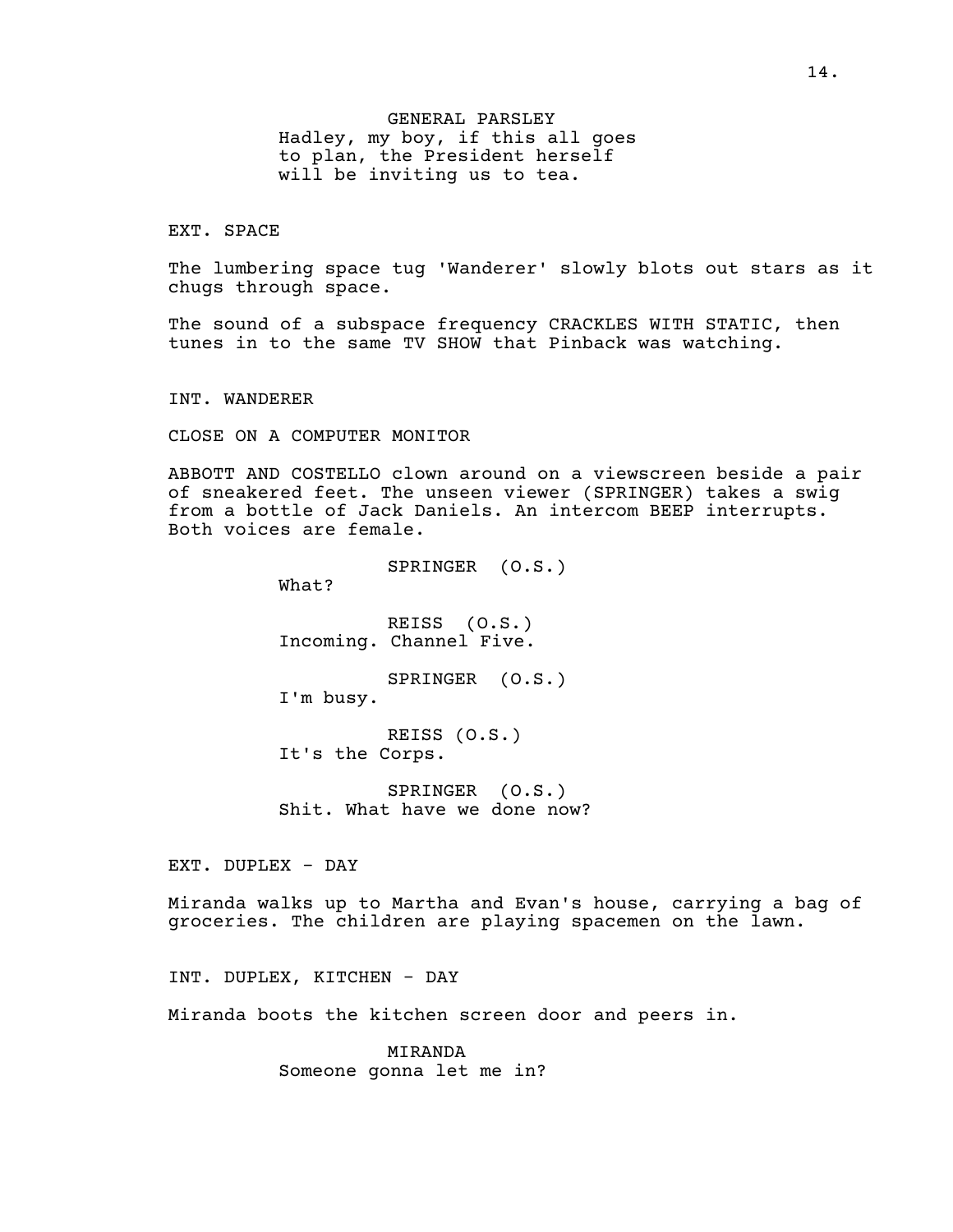Martha and Evan are seated eating breakfast, Evan dressed in his Buy Big manager's uniform. Martha lets Miranda in and signals her to shush.

> MIRANDA (CONT'D) What's with the long faces?

Evan jerks a thumb toward the living room.

EVAN Buck Rogers crash landed last night.

MARTHA Virgil's having problems. We had to rescue him. He's talking with his counselor. They told us not to leave him alone.

#### MIRANDA

They did?

Martha takes the groceries from Miranda, who goes to the kitchen serving hatch and peeps through.

INT. DUPLEX, LIVING ROOM - CONTINUOUS

Blinds have been drawn, a sofa bed extended. Pinback is seated, hunched, before the wall-sized family TV. He is dressed in sweats and an oversize plaid shirt, his forehead bandaged, and he is wringing a paper napkin to a pulp, addressing a CompuCounselor™ HOLOGRAM onscreen.

> PINBACK I've always had a problem getting through to people, you know? Four years on the ship, that's like 20 here on Earth. You try to share a little joke, friendly conversation, you know? No-one would even....

The hologram image is frozen.

PINBACK (CONT'D)

Hello?

HOLOGRAM Please continue, Virgil.

PINBACK I can't. That's just it. I can't go on like this. I've been having dreams. I think I'm losing my mind.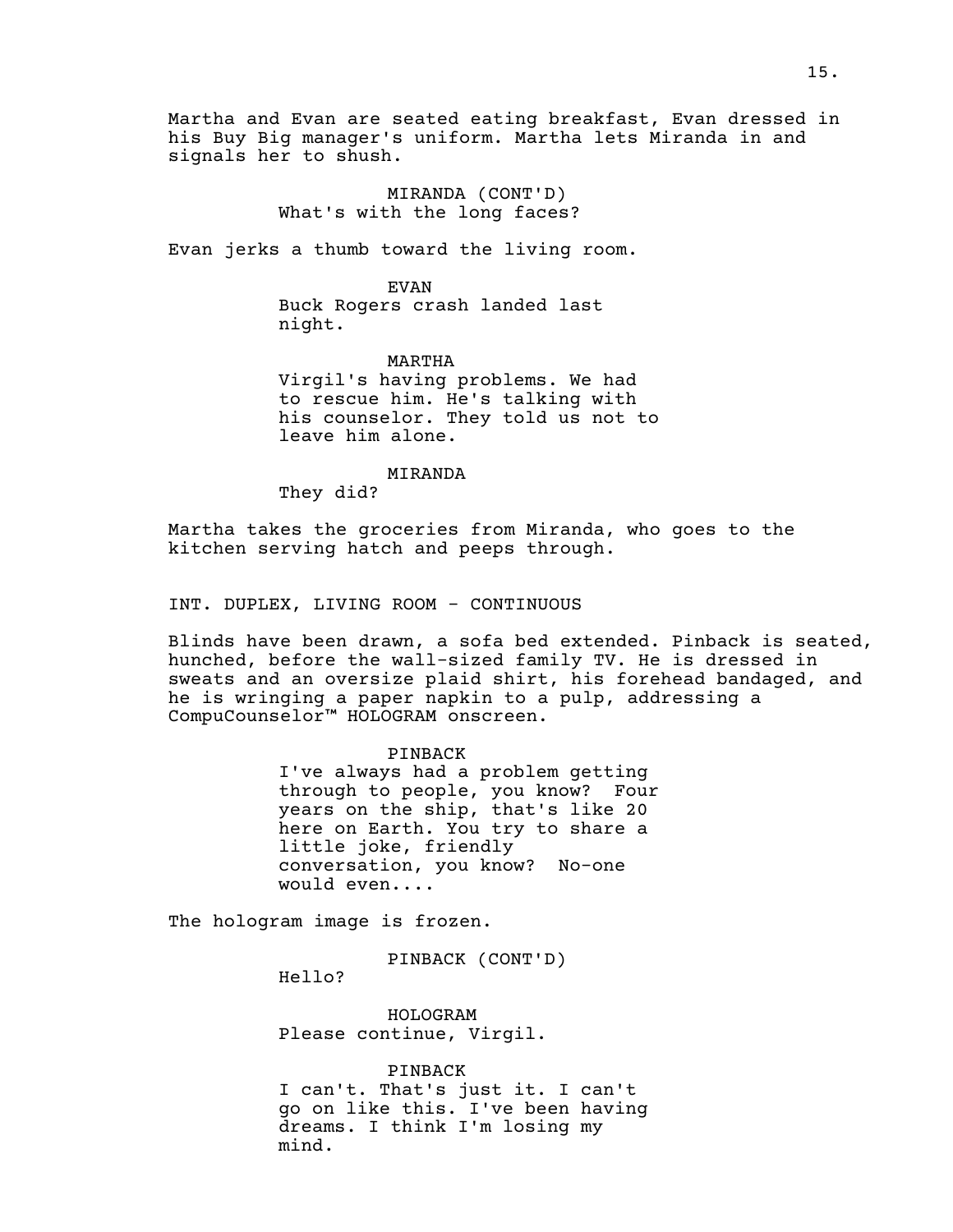The hologram gives a sympathetic frown, then JUDDERS and PIXILATES a little. A WHIRRING from a vidphone on an end- table by the sofa, and a long strip of paper begins printing.

> HOLOGRAM These should stop your dreams. Take three in addition to your usual medication and we will speak again next week.

PINBACK But, I'm not on any medication.

HOLOGRAM

You're not?

PINBACK Just one beer.

The hologram JUDDERS and PIXILATES again.

HOLOGRAM

Virgil: alienation, dislocation, dreams, these are common side effects when home is no longer home. You need kindness, you need warmth. You need 30 milligrams of chlorpromazine hydrochloride three times a day.

The printer finishes printing. Pinback tears off the strip, very glum.

> HOLOGRAM (CONT'D) (sympathetic) What is it, Virgil?

PINBACK I just want to know... why me?

HOLOGRAM Why you, alone, survived?

Pinback nods, starts to sob.

PINBACK

There was an accident on the ship, Lieutenant Doolittle... he tried to save us. Bomb Number 20 would not respond. I tried to... warn him.

HOLOGRAM Virgil, nothing can bring them back. Take your medication and accept the kindness of your family, okay?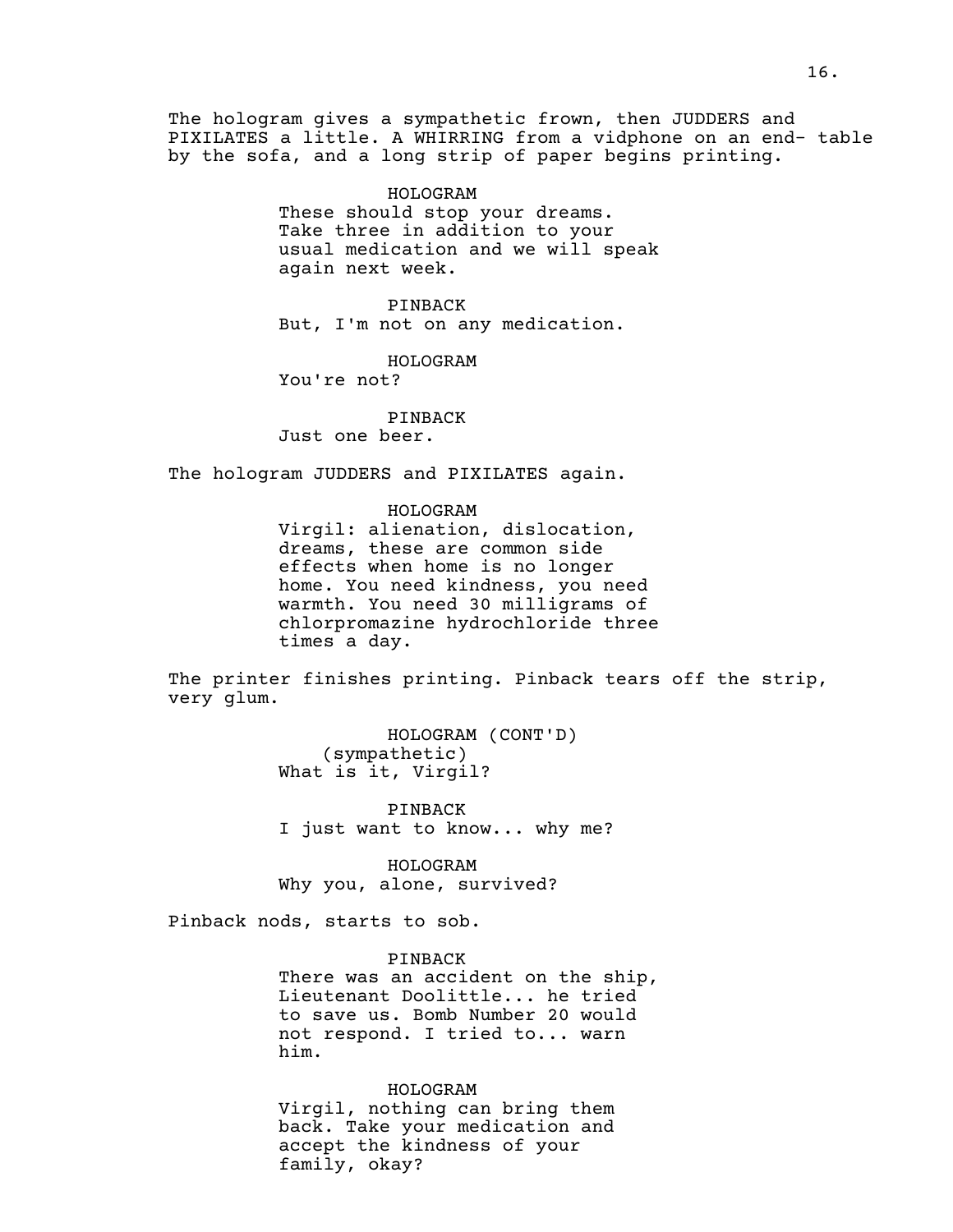Pinback nods, wipes his eyes. The hologram grins.

HOLOGRAM (CONT'D) And don't be a stranger!

EXT. DUPLEX, KITCHEN - DAY

Evan and Martha have joined Miranda to eavesdrop at the serving hatch. They hurry back to their breakfasts, but Miranda remains standing as Pinback enters with his prescription. He brightens, seeing Miranda.

PINBACK

Oh, hi.

MARTHA Virgil, won't you have some breakfast with us now?

PINBACK No, I really got to be going. Real sorry about last night.

MIRANDA What happened to your head?

PINBACK Oh, just bad dreams. Guess I'm still a little loopy. Ha ha. Is there a drug store near here?

EVAN I'll drop you.

MARTHA Why don't you walk him, Miranda?

Miranda smiles. Pinback looks uneasy.

MARTHA (CONT'D) It's only a few blocks, if you cut through the park. Go see what's become of your home town!

Miranda steals a piece of toast, feeds it to Pinback, links her arm in his and drags him out. Evan laughs.

EXT. PARK - DAY

Pinback walks, eating toast, studying the trees. Miranda watches him closely.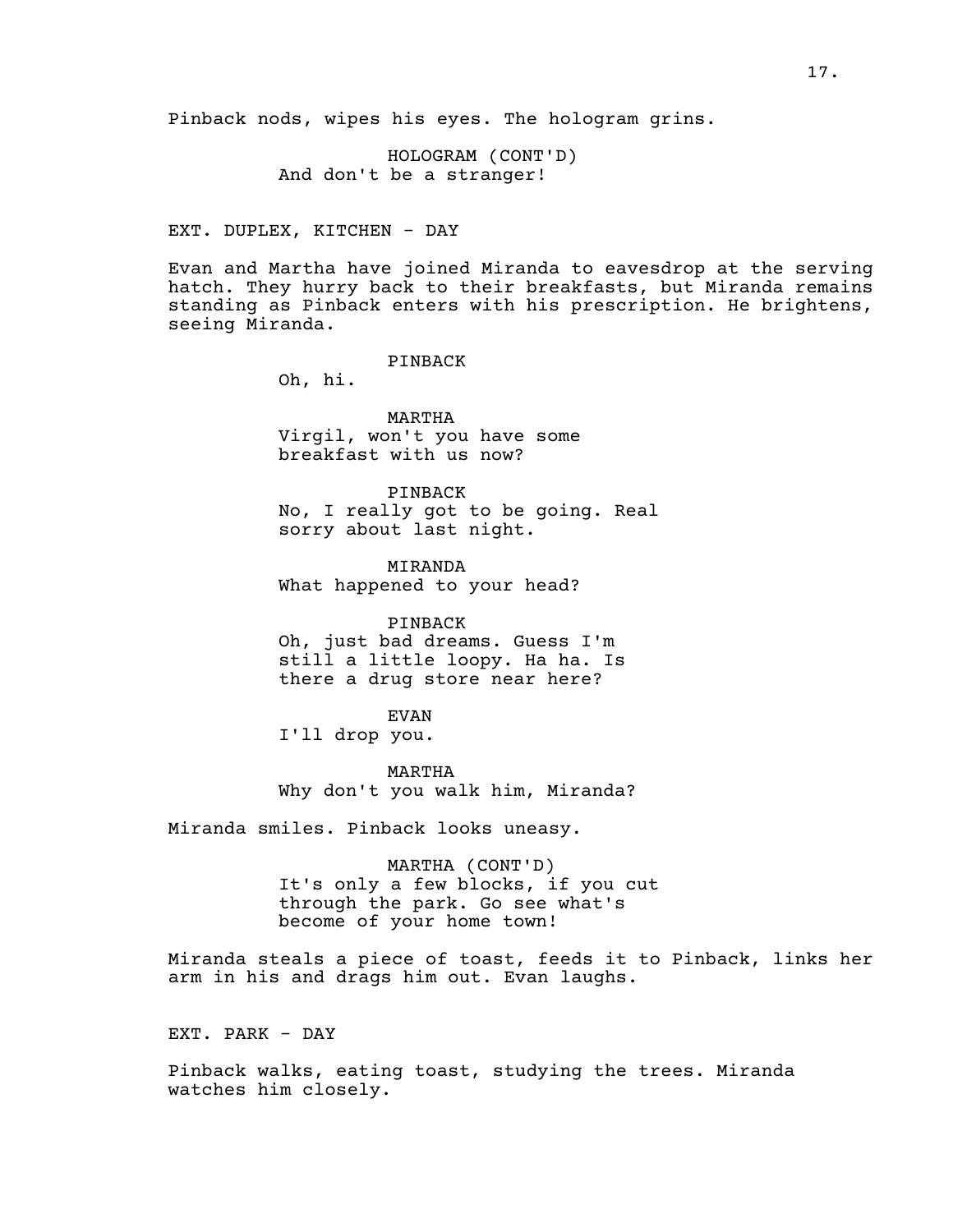## MIRANDA

My husband was in space.

#### PINBACK

Mhm, Grady, right?

#### MIRANDA

Yeah, he was up on the Ring, in construction. They say he floated off one day an' died like a shootin' star. You know the Ring? You come through it on your way down.

#### PINBACK

Oh, that. Yes, it's huge. Amazing. I'm sorry that he died.

#### MIRANDA

I never been off-world. Grady always said he'd take me. Closest I got was livin' out at Ascension Station, then little Grady Junior came along, and Clovis and Monique....

Miranda squeezes his arm.

MIRANDA (CONT'D) You ever do it weightless? I hear it's wild.

PINBACK

Do it?

MIRANDA You know. Sex.

## PINBACK Look, Melinda...

Miranda stops him with a smile.

MIRANDA

'Miranda' -- it means 'worthy to be admired.'

PINBACK Miranda. This is difficult for me.

MIRANDA Don't you like girls?

PINBACK Oh, sure I do. Everyone's been great. I just don't feel... that I fit in.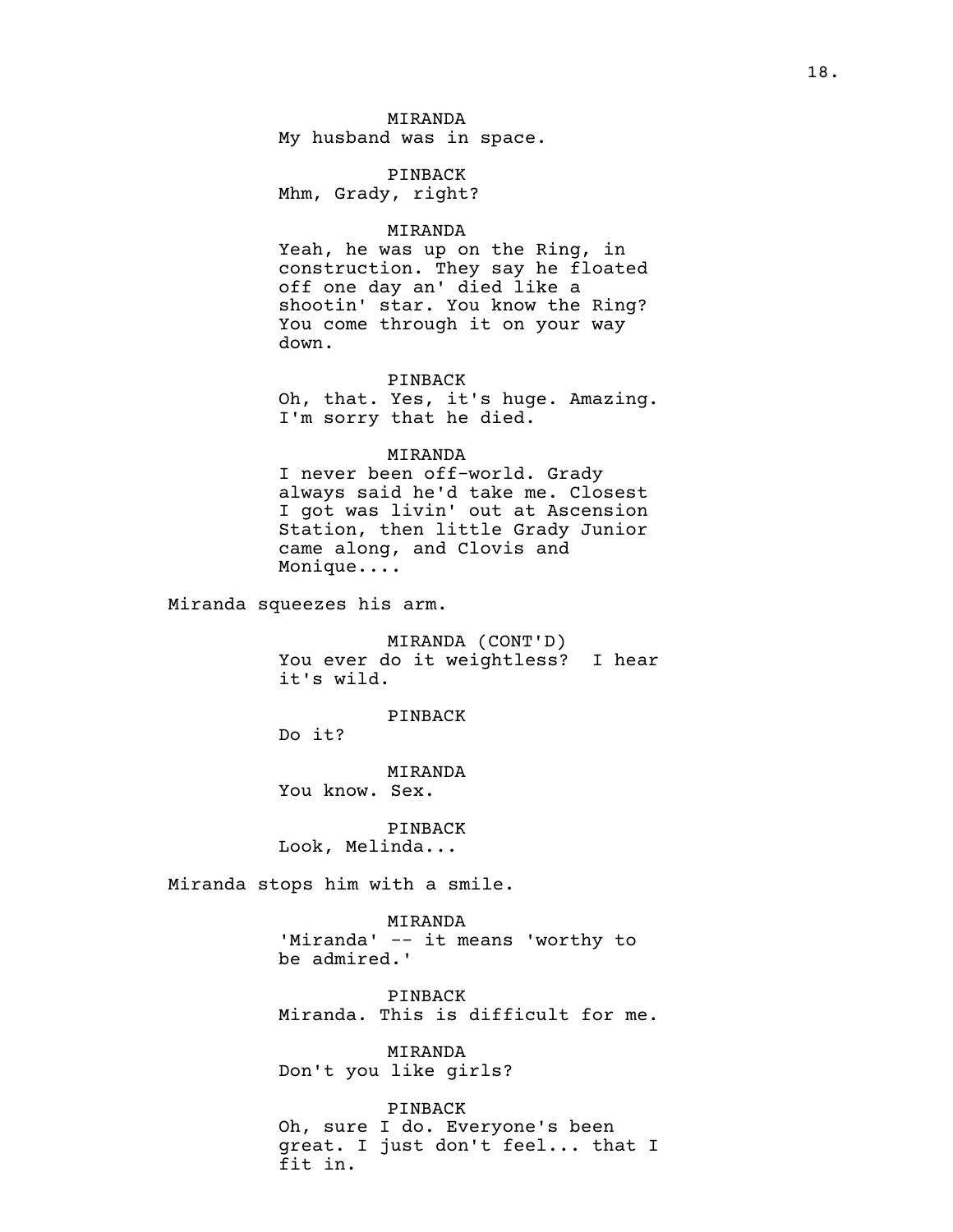Miranda kisses him and pushes him into undergrowth surrounding a statue of an Indian Chief.

IN THE BUSHES

Miranda pins Pinback up against a boulder, kissing and nibbling, raking at his shirt.

> PINBACK Miranda, please, there's been a big mistake.

MIRANDA I don't care, you're gorgeous!

She slinks down out of view. The sound of a small ZZZIP. Pinback gasps, looks down, then buckles at the knees.

BACK ON THE PATH

a jogger passes by and sees the bushes shaking.

IN THE BUSHES

Pinback is on his back, Miranda astride him in a frenzy. Behind her, the statue of the Indian Chief DISSOLVES AWAY and A VORTEX OF STARS APPEARS IN THE SKY.

#### PINBACK

No...

MIRANDA Yes! You -- fit -- perfect!

The stars behind Miranda rush forward, then EXPLODE. Pinback chokes back a cry. The DARK-HAIRED GIRL has appeared, staring down, her hair blowing in a corona.

> DARK-HAIRED GIRL Tell me, Virgil, how does it feel to be home?

Pinback SCREAMS.

INT. MOBILE HOME - DAY

The ceiling screen has been covered with a sheet. Martha brings hot soup to Pinback in his bed. Miranda is applying a compress to his head.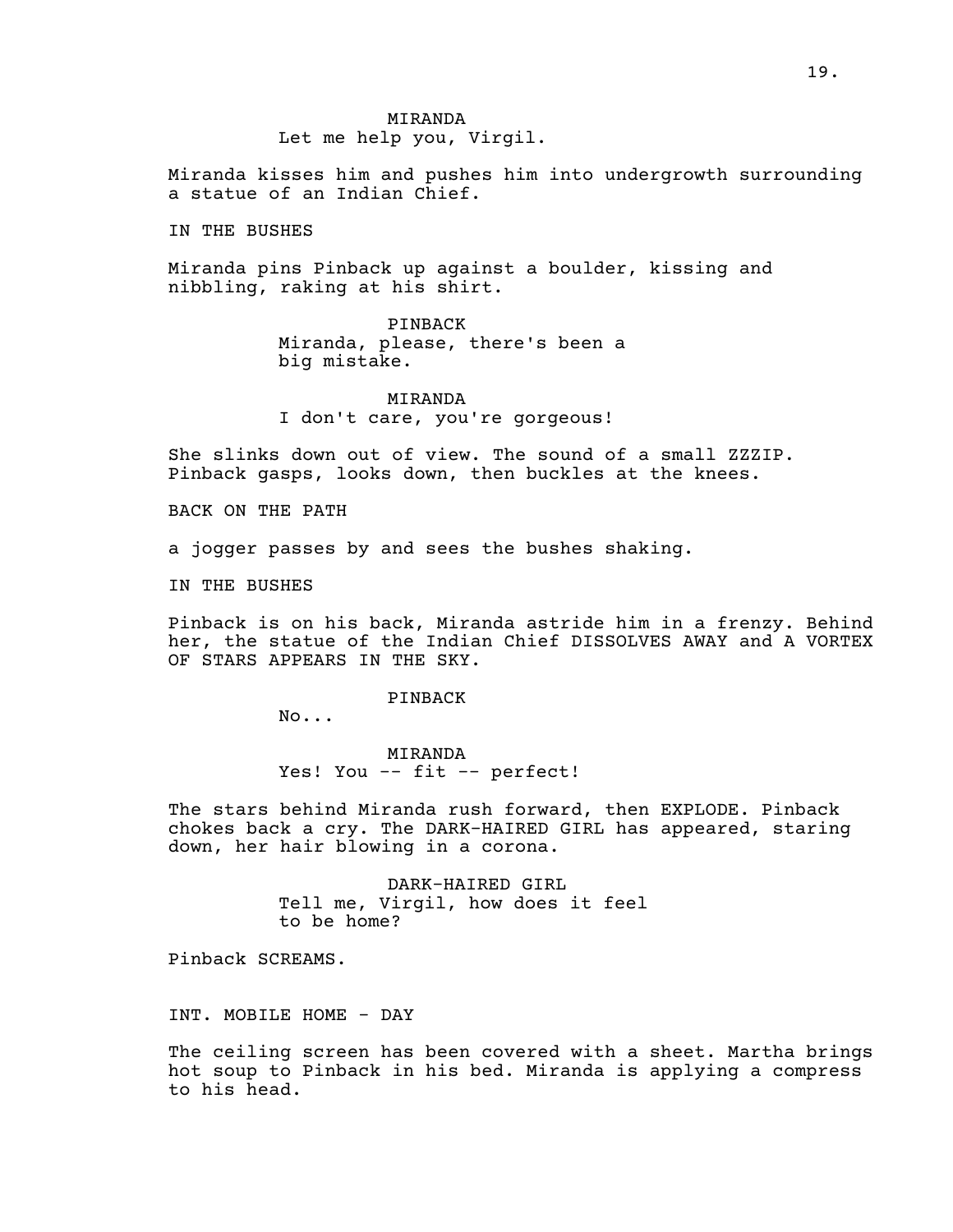Pinback tries the soup and sees a gang of children watching from the doorway. Evan shoos them out of his way as he enters, carrying an old portable TV.

> EVAN Quite a mileage on her, but she's a push button beauty. See if you can resist throwing a chair through this one, eh, Virge? Just here okay?

Pinback sits bolt upright in alarm as Evan plants the TV by his bed.

> MARTHA It's not going to hurt you, hon.

EVAN Jeez, what did you to him, Miranda?

MARTHA Evan, don't start.

EVAN

Me start?

A little boy runs in and aims a toy ray gun at Pinback.

CLOVIS Space alien broked his tee vee with a ray gun. *Pwee! Pwee! Pwee!*

Miranda disarms the child.

MARTHA I think it's time Virgil had a little alone time, from all of us. Miranda?

Miranda exits with Clovis and pokes her tongue out at Evan. Martha swats Evan on the butt, dismissing him, too, then switches on the TV: a DAYTIME SOAP OPERA.

> MARTHA (CONT'D) Oh, it's 'The Family,' my favorite. Did you have them in space? It's interactive. When they look at you, you answer.

PINBACK No, I... oh, gosh. (becoming emotional) I don't know why I'm here.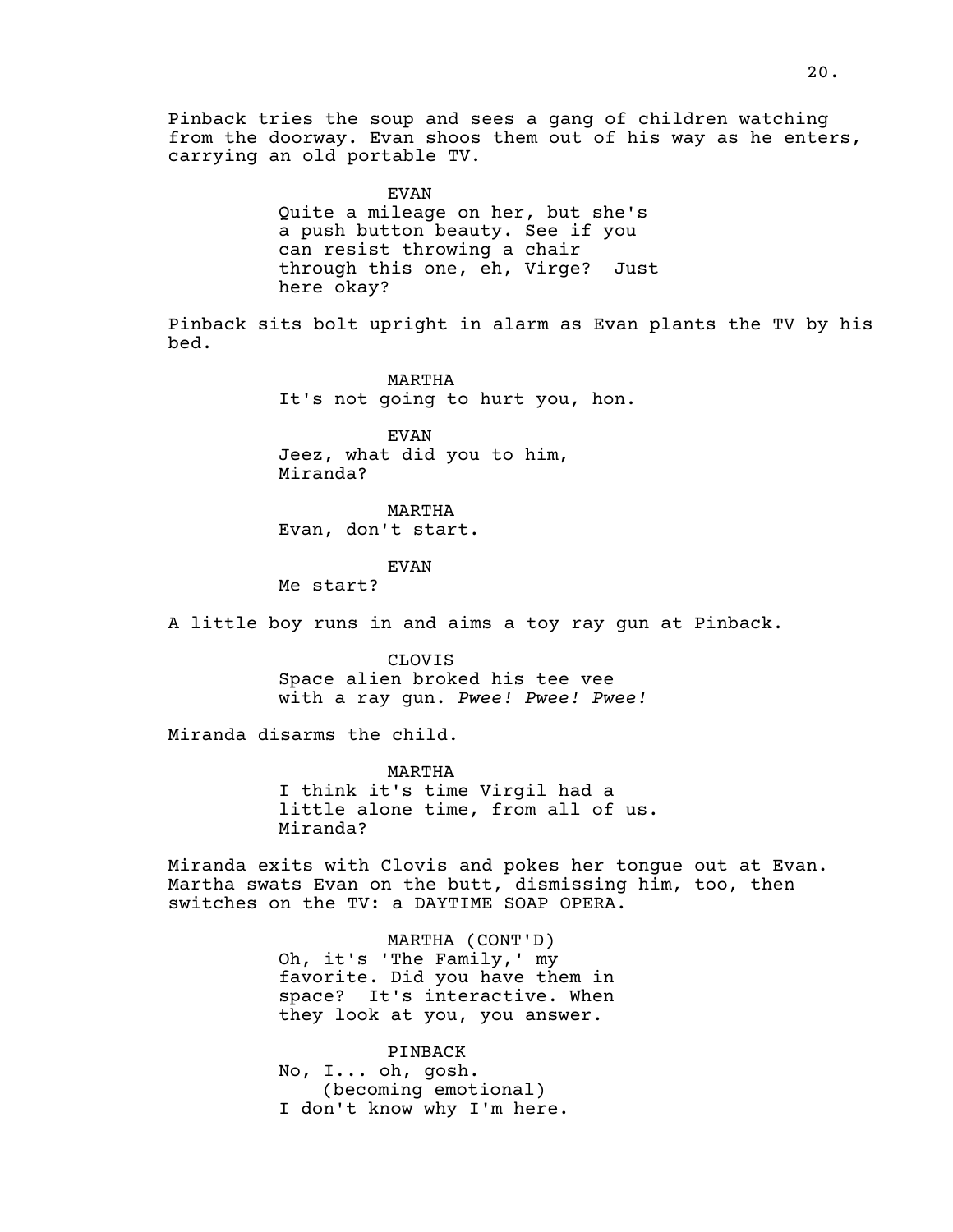MARTHA Honey, don't fret. The nice man from the Corps said he'd stop by later. Just remember we love you, okay? Whoever you are. Get well.

Martha kisses him and then exits and shuts the door behind her. The door BEEPS, followed by a CLICK. Pinback jumps up, tries the door, then windows. Locked. Outside, a CAR starts up and drives away.

## PINBACK No! Wait! Come back!

Pinback paces, notices the TV: members of 'The Family' are frozen, staring at him, a graphic flashing: 'WHAT DO YOU THINK, VIRGIL?' Pinback turns off the TV.

INT. WANDERER, CORRIDOR

CLOSE ON

COMBAT BOOTS, a pair of ROBOT FEET and SNEAKERS march along a metal grid floor. These people mean business.

The mysterious trio stops at a door which POPS open revealing BLINDING COLORED LIGHTS. Pinback emerges from the light, dressed in ducky pajamas, and salutes.

INT. MOBILE HOME - DAY

Pinback wakes, perspiring and saluting. He is wearing the same pajamas from his dream, sitting up in bed, RAIN falling outside. He sees Miranda seated nearby, knitting. The smallest of her children is by her feet with a robot toy. The TV is playing a NEWS REPORT about local celebrity astronaut Virgil Pinback, now convalescing.

> MIRANDA Feeling better?

PINBACK No. What day is it?

MIRANDA Wednesday, no, it's Thursday. Martha slipped a mickey in your soup. Lord knows it worked. You've been out for hours. I have your medication.

PINBACK Oh. Thank you.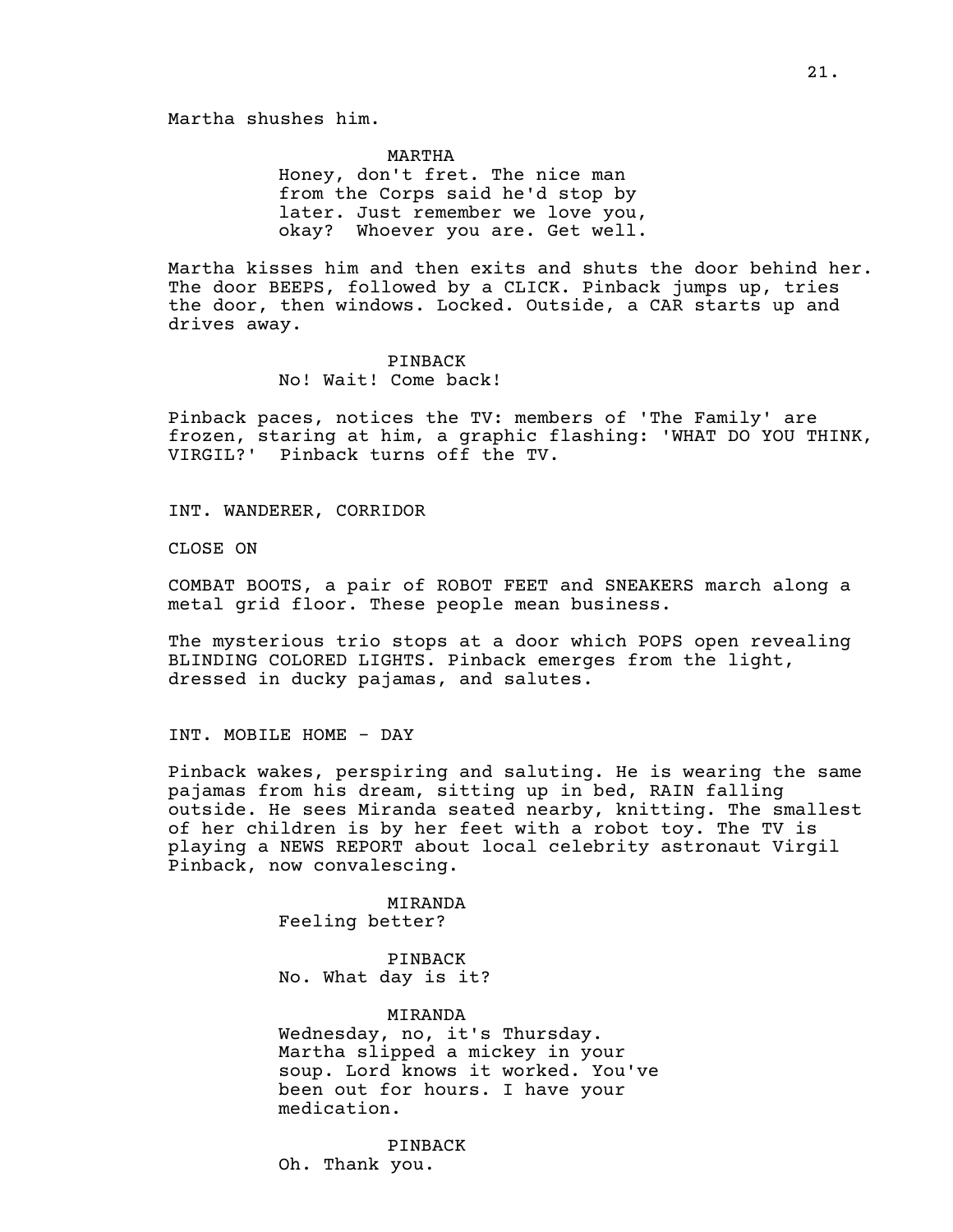Pinback sees a medicine bottle on his bedside. He picks it up, opens it, shakes out a caplet as fat as a cockroach, regards it as if it might be one.

Miranda stands and pours a glass of water. She sits on Pinback's bed, strokes back his hair.

> MIRANDA You were talking in your sleep.

PINBACK What was I saying?

MIRANDA Muhmm mummma mummmbla Dably penis.

# PINBACK

Talby Phoenix?

# MIRANDA

Virgil, I don't know. Are you gonna drink this or am I gonna have to stick it where the sun don't shine?

Pinback beckons Miranda close.

PINBACK Did Martha say anything to you?

## MIRANDA

About what?

#### PINBACK

I'm not... who you think I am. Not that guy on the TV news.

MIRANDA

Virgil, we love you for who you are, not what you are.

# PINBACK

No, listen: there was a mixup on the Dark Star. I was out in space, but I'm not... him. You and I, we're not related.

### MIRANDA

It's okay, Virgil. Second cousins is not blood relations. There's nothin' weird in that.

Pinback grabs Miranda's arm, becoming slightly manic.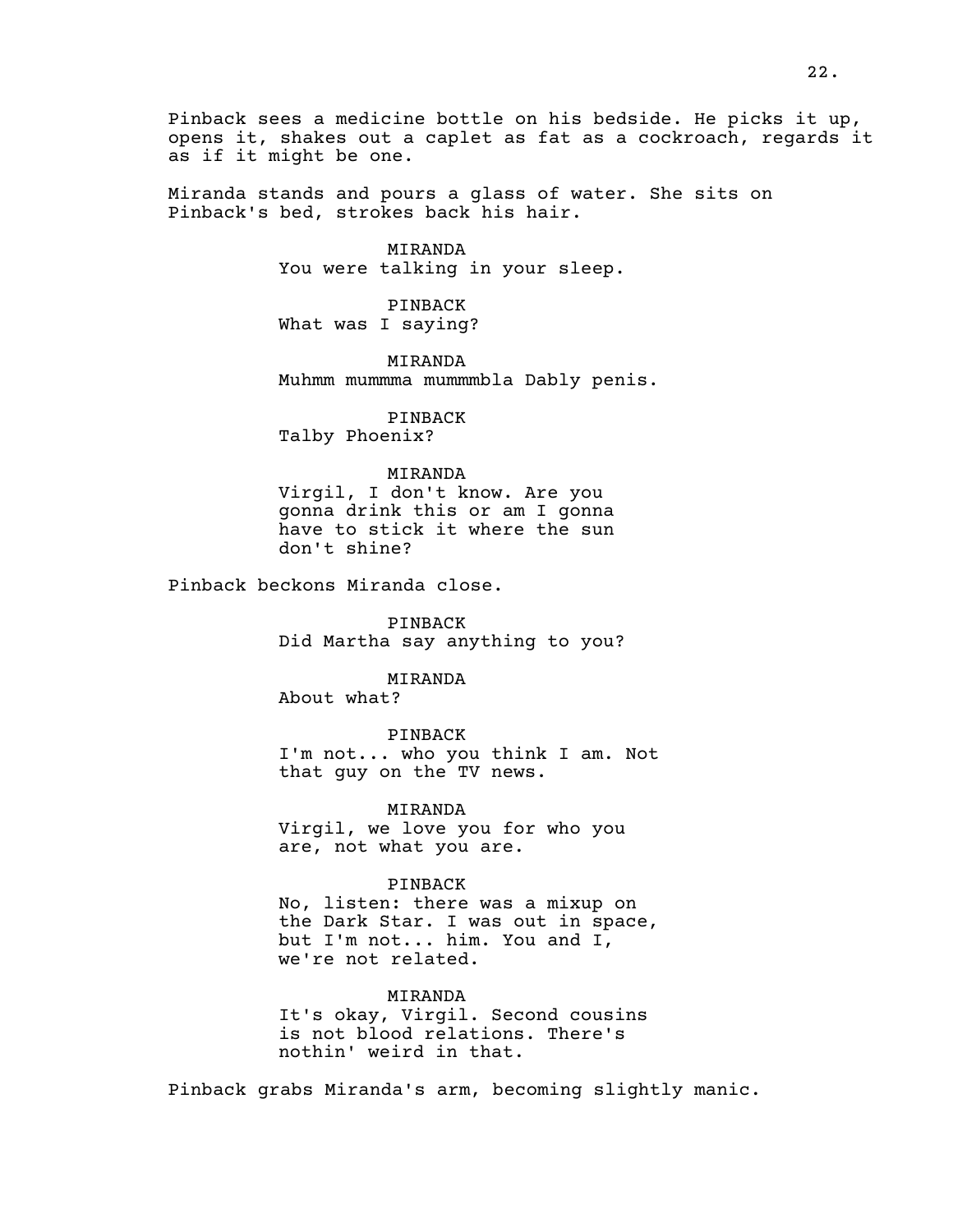MIRANDA You're scaring me.

PINBACK Help me, Miranda. I've got to get back out there. Back to space. Can you help me, please?

Miranda looks afraid. Pinback releases her, distressed. He tries to touch her but she pulls away and hides her face.

> MIRANDA I'm sorry, I can't do this.

Miranda starts to cry. The UPSC escort lays a reassuring hand on her shoulder, startling Pinback.

> ESCORT Move aside, please, ma'am.

PINBACK Who let you in here?

MIRANDA I'm so sorry, Virgil. I guess this is goodbye.

Miranda dabs her eyes, picks up her child and leaves in floods of tears. Pinback glimpses Evan and Martha waiting outside with umbrellas. A second UPSC escort closes the door. The first escort produces a high-tech-looking hypodermic. Right on cue, LIGHTNING FLASHES.

> ESCORT Sir, please pull down your pants.

PINBACK What the hell is that? You get away from me. Miranda! Martha! Help!

Escort #1 nods to his partner, who swiftly overpowers Pinback, flipping him face down on the bed, muffling his screams, and pulling down Pinback's pajama pants.

> ESCORT Should've listened to the lady, sir.

Escort #1 administers the hypodermic to Pinback's buttocks. As Pinback's struggle subsides and a silly grin spreads over his face, the TV NEWS ANCHOR continues: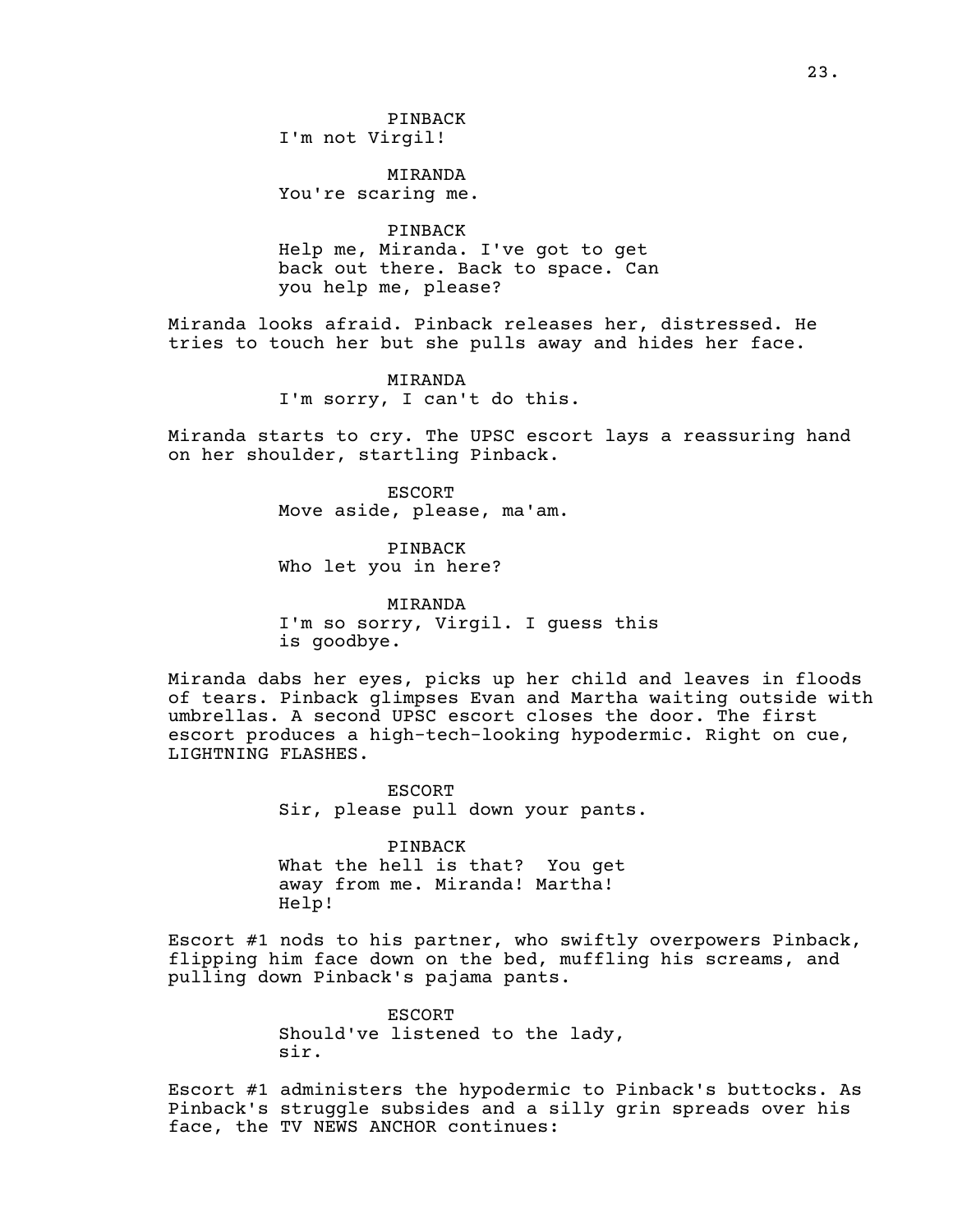TV NEWS Sergeant Pinback, who is scheduled to be decorated as Major next week at the White House, is enjoying long overdue r&r, in the bosom of his family in Benson, Arizona.

ON TV: Parade footage, stock shots of the town:

TV NEWS (O.S.) (CONT'D) Local spokesmen report that golf and water sports number among the spaceman's agenda. Insiders meanwhile indicate that love may be in the air, before the Major's next mission.

ON TV: Back to the studio:

TV NEWS (CONT'D) But don't be too concerned, ladies: Space Corps sources just recently confirmed details of a new Explorer mission, the first in over thirty years. Details remain classified. More at eleven.

INT. BACTA TANK - UNDERWATER

Pinback's body plunges into soupy liquid. Bubbles cascade around his pale body, which is naked but for a pair of billowing shorts and a tangle of electrodes wired to his skin. He twitches, snorts big bubbles.

INT. ASYLUM, CELL - DAY

Blinds snap back to emit morning light, revealing Pinback in a nightshirt, curled in a fetal position on a cot.

> NURSE (O.S.) Good morning, Virgil. Time for your walk.

EXT. ASYLUM - DAY

A glorious day, green lawns, flowers, trees in blossom.

The NURSE, a metallic android, pushes Pinback in a chair. Pinback is wearing sunglasses and hospital pajamas. Other inmates are seated or wandering about. Pinback's nurse stops before a group playing ball, supervised by ANDROID ORDERLIES.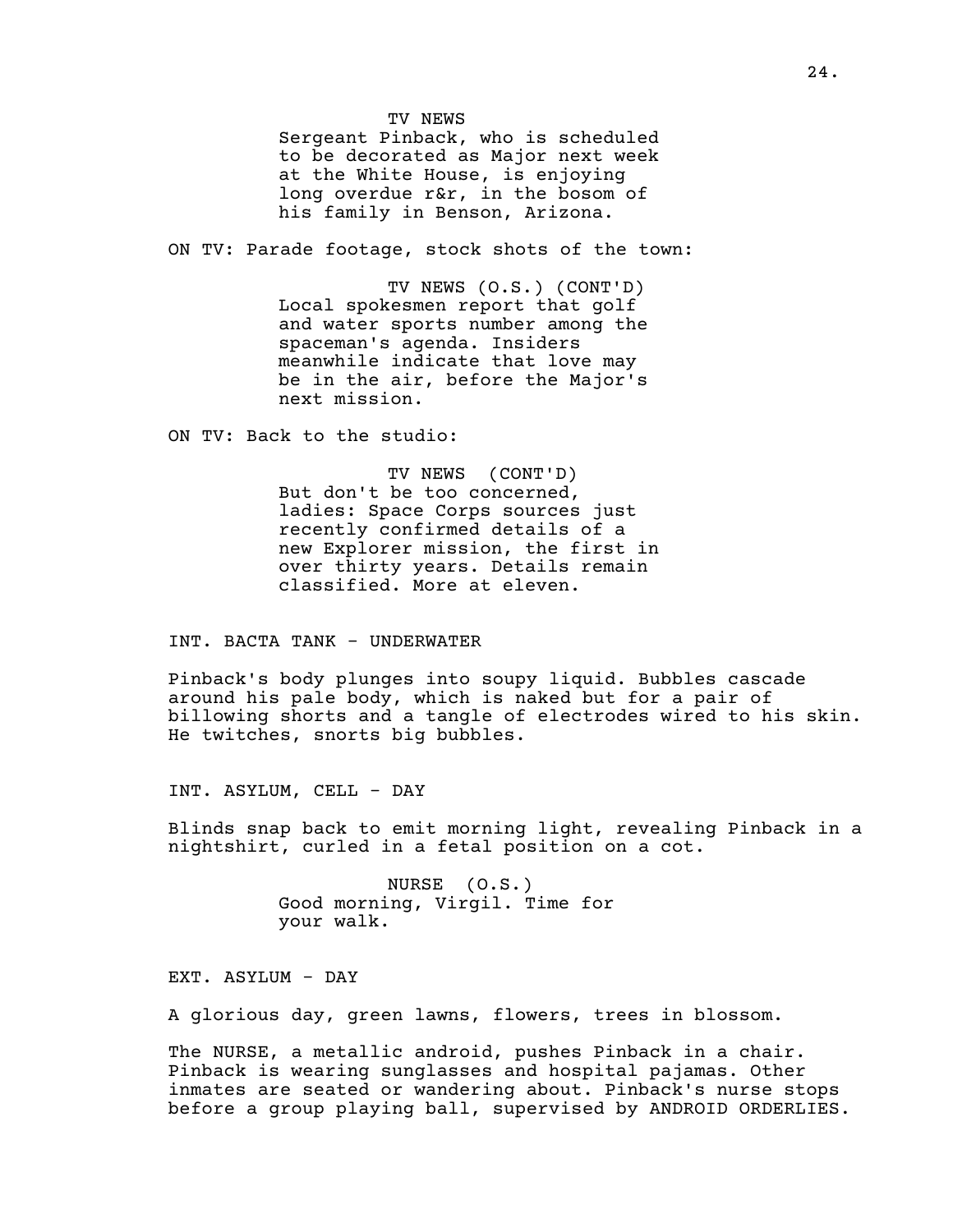NURSE Would you like to play?

PINBACK I want to see a doctor.

INT. ASYLUM, ACTIVITY ROOM - DAY

Still in his wheelchair and wearing sunglasses, Pinback wheels himself around an antiseptic white room, keeping his distance from other inmates. He skirts a game of ping pong, stops before a tough-looking android orderly seated by a metal door.

#### PINBACK

I want to see a doctor.

No reaction. Pinback steers himself away, views the faces of the other inmates. An OLD MAN in baggy pajamas goes up to the orderly and repeats, "I want to see a doctor. I want to see a doctor."

Pinback moves off into a corner. A man playing a STRINGLESS GUITAR nods a greeting and then hands Pinback a harmonica.

> PINBACK (CONT'D) I just want to see a doctor.

Stringless strums the air, SINGS: "I just want to see a doctor." Other inmates clap along and sing. Some begin to dance. The android orderly gets to its feet but cannot stop the uprising. Pinback joins in with the clapping.

INT. ASYLUM, CELL

Two android orderlies throw Pinback into his cell. The nurse enters with a hypodermic.

PINBACK

No!

Pinback SCREAMS as the orderlies hold him down. The nurse jabs him in the buttocks, they all exit, then the door slams to BLACK.

### DARKNESS

is pierced by a narrow beam of light that reveals Pinback's bloodshot eyes.

Three figures stand looking over him in silhouette.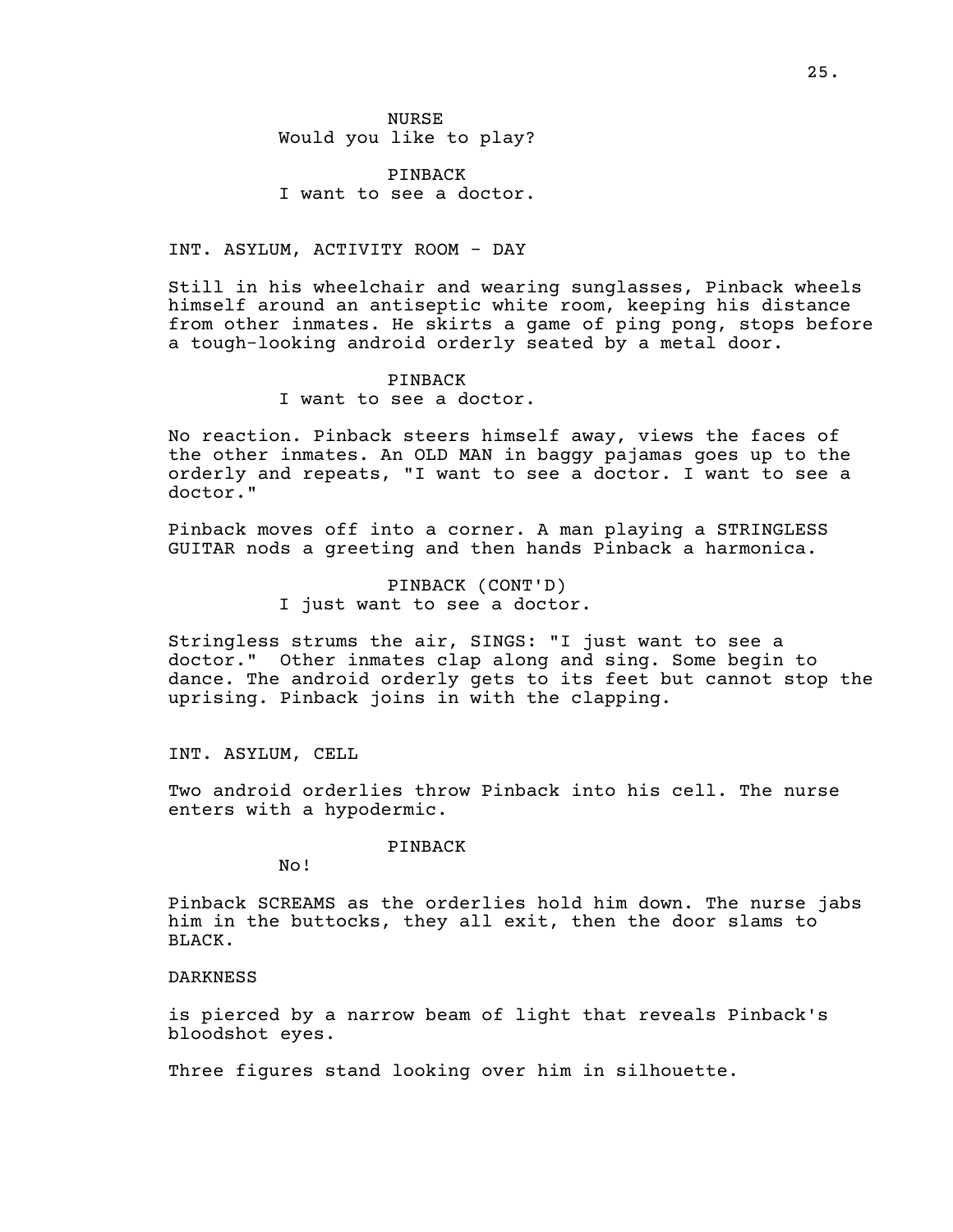Pinback flails feebly and hunkers up against a wall. He squints against the light as he hears them confer. Humans. One raises his voice:

#### DOCTOR BORON Sergeant Pinback?

Pinback opens his mouth, cannot speak.

DOCTOR HAYDEN He's too far gone, we've lost him.

PINBACK

No! (coughs) That's me! I'm Pinback! Who are you? Am I dreaming?

The silhouettes confer again, nodding, shaking of heads. They step aside to emit two orderlies with glowing eyes. Androids. Pinback WAILS, scuttles away.

A hypodermic is pressed into Pinback's arm. He falls limp again, losing focus as GENERAL PARSLEY LEANS IN OVER HIM AND SMILES.

## GENERAL PARSLEY Welcome back, son.

## EXT. SPACE

The Wanderer drifts against a belt of asteroids, moored to a MINING PLATFORM, Orcon Waystation 59.

INT. WANDERER, AIRLOCK

An airlock opens, revealing Pinback in immaculate UPSC fatigues, a kit bag at his feet, a folio under his arm.

A well-worn NAVBOT-class automaton - man-sized, nuts and bolts design, resembling a motorcycle cylinder on legs - steps forward to greet him. Navbot CLICKS and WHIRS. Pinback displays his Space Corps i.d.

> NAVBOT Welcome aboard, Major Pinback, V. I am Navbot. Please follow me.

The robot clanks and starts to march off down the corridor. It halts, seeing Pinback hesitate. CLICKS and WHIRS.

> NAVBOT (CONT'D) Something wrong, sir?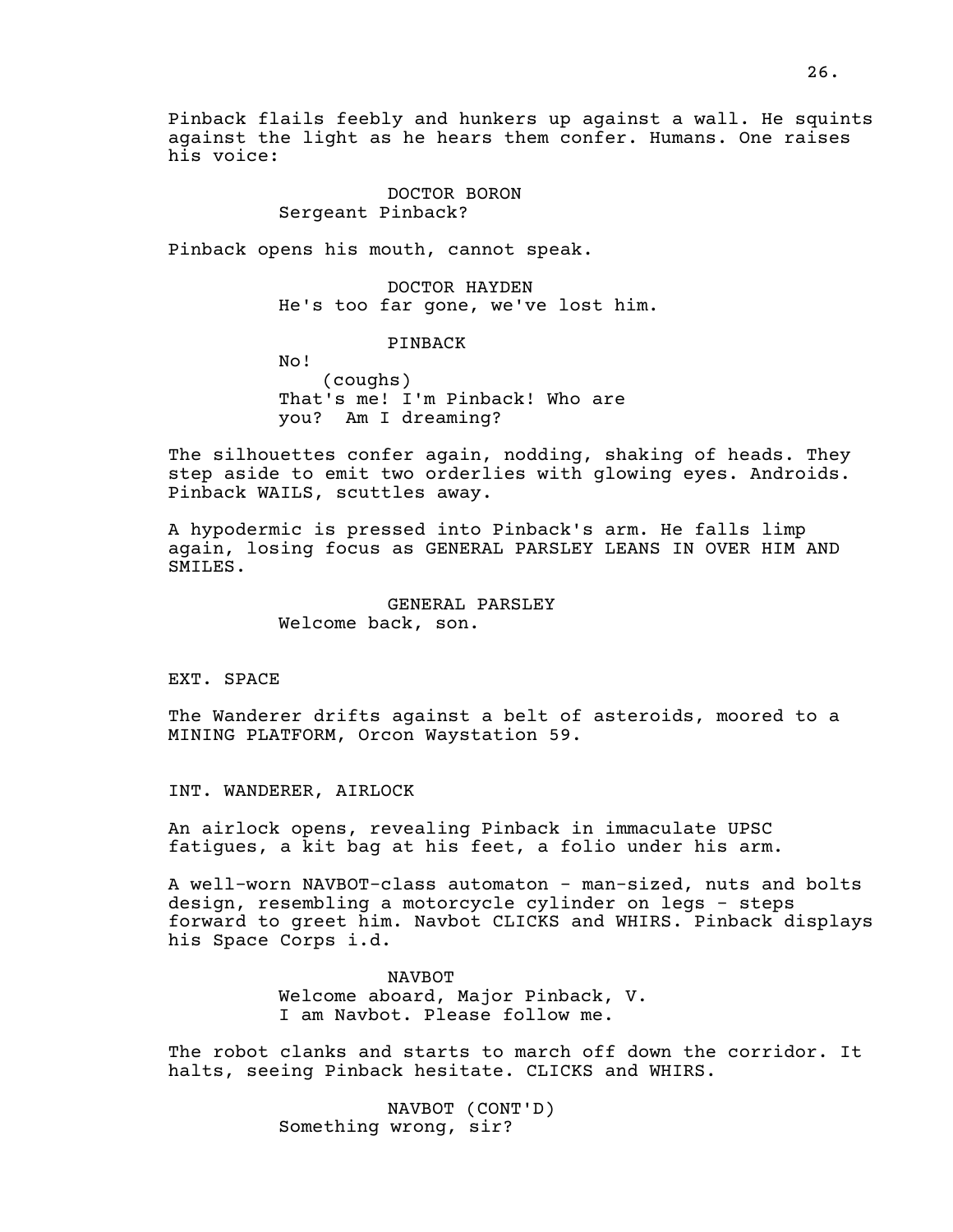I know this place.

Navbot strikes a pose:

#### NAVBOT

Trans-stellar freight hauler, registration 180924610, Class B. 2.8 terawatt fusion reactor. Twin Bison lifters. Crew: 3. Capacity: 16 million tons. Wanderer -- named after the song, sir.

#### INT. WANDERER, CORRIDOR

Navbot leads Pinback down a long, low corridor, carrying Pinback's kit bag and SINGING, in mechanical staccato:

> NAVBOT *Oh, I'm the type of guy who will never settle down. Where pretty girls are well, you know that I will be around. I kiss them and I love them 'cause, to me, they're all the same. I hug them and I squeeze them, they don't even know my name. Call me the wanderer. Yes, the wanderer. I roam around, around, around.*

They pass an abandoned bicycle, an upturned chair, stacks of magazines. Pinback regards the mess, and the unself-conscious robot, and absentmindedly hums along.

CLOSE ON A COMPUTER MONITOR

Seen from a high angle, security camera point-of-view, Pinback and Navbot stop outside a door.

> REISS (O.S.) Can you believe it?

> > SPRINGER (O.S.)

Yes.

INT. WANDERER, NAVIGATION ROOM

The door opens and Pinback steps in, speaking back to Navbot.

PINBACK Thank you, my good fello--

Pinback stops in shock.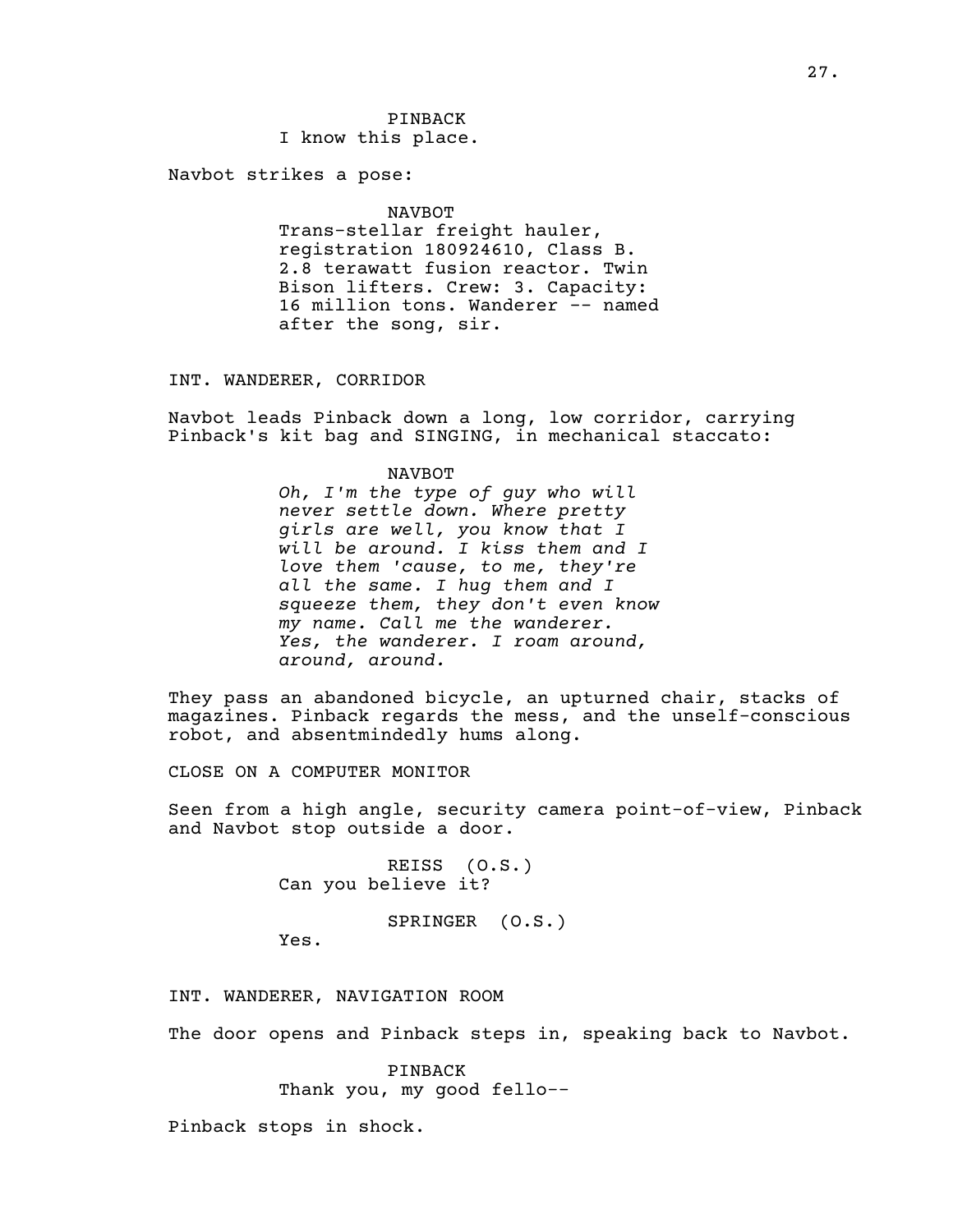The Dark-Haired Girl, EDIE SPRINGER - trim, 33, completely uncompromising - is seated at a command post with the remains of a half-eaten meal before her. Her co-pilot, ESTHER REISS butch, African American, 42 - sits across from her, smoking a cigar. Nobody moves or speaks as Navbot enters and dumps Pinback's kit bag with a loud CLANG.

Pinback is unable to take his eyes off Springer. Reiss glances at her captain, uneasy. Navbot WHIRS and emits the sound of a BOATSWAIN'S WHISTLE.

> NAVBOT May I introduce, Major--

SPRINGER We know who he is. Are those our orders?

Pinback looks down at his document folio.

PINBACK It's classified. I'm supposed to fill you in when we get under way, After that, I'll liaise with Space Corps through your Navigation robot.

A sarcastic LAUGH from Reiss. She blows smoke at Pinback, who COUGHS.

> SPRINGER You'll 'liaise'?

PINBACK Yes, has he been patched in?

REISS

He's been malfunctioning since your people did whatever they did to him.

#### PINBACK

Oh. Well, he's our link with Corps control. They have him hooked into their network. As long as he's in touch with your on-board computer, he'll be their eyes and ears. We will make reports every 14 hours.

REISS

Great.

PINBACK Control suggested we make Navbot mission commander--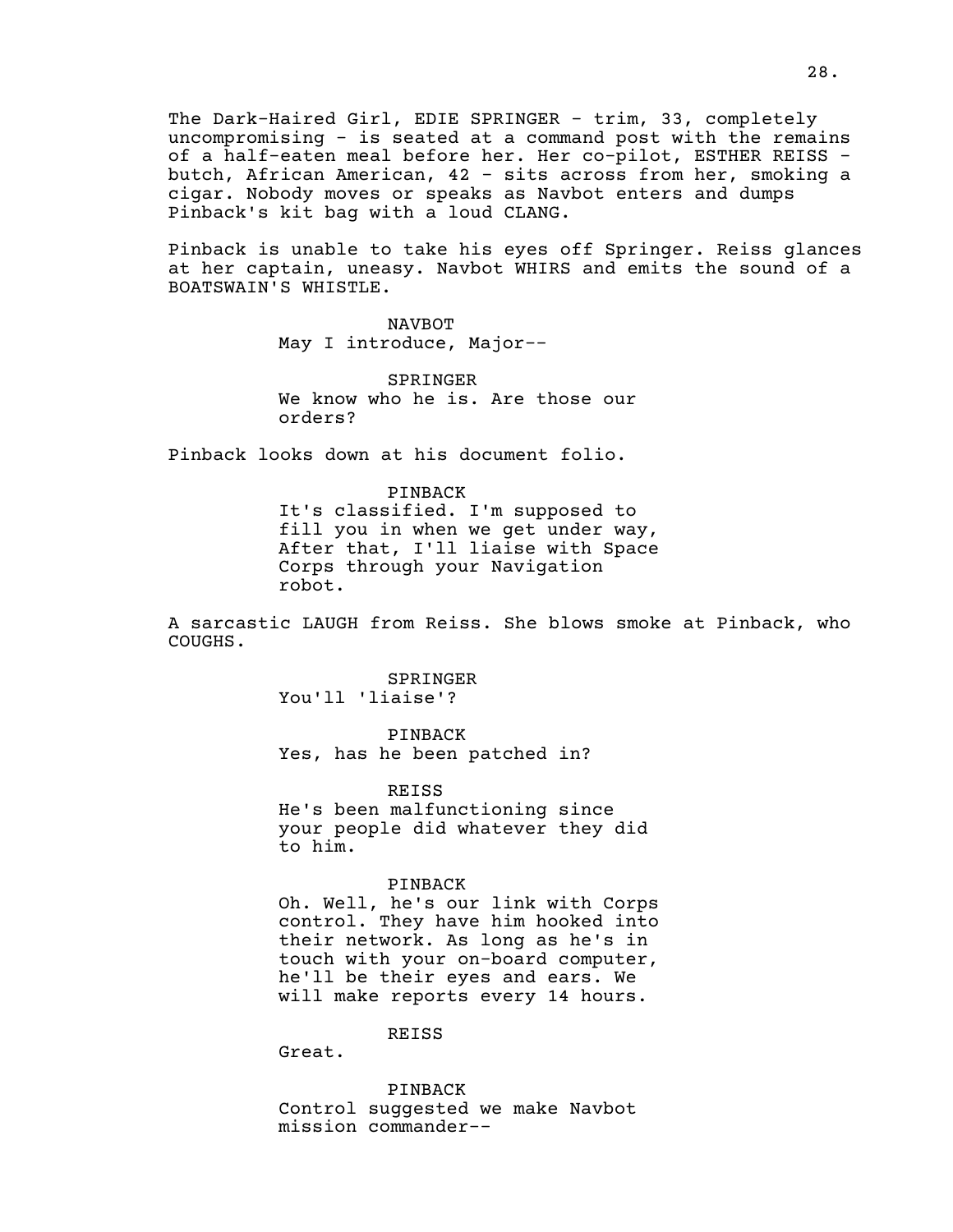Reiss gives Springer an incredulous look and stubs out her cigarette. Springer stands and faces Pinback, very close.

#### SPRINGER

As far as I'm concerned, you guys are paying me to rent my ship. This is my vessel, I'm the captain. I'm not having my own hardware pulling rank on me, Major.

Navbot WHIRS agitatedly.

PINBACK You don't have to call me 'Major' -- 'Virgil' will be fine.

SPRINGER No, deal, Virgil.

Reiss smothers LAUGHTER. Springer is far from joking.

PINBACK Perhaps we could discuss this once we're under way? Maybe over dinner?

SPRINGER Are you kidding me?

Pinback clasps his folio defensively to his chest.

#### PINBACK

As soon as we get out of here, I'll tell you everything I know.

Springer scrutinizes Pinback's face, then turns and exits through an adjoining doorway. Reiss views Pinback with dismay then stands and follows Springer. Pinback, looking lost, turns to Navbot.

> NAVBOT The flight deck, sir.

INT. WANDERER, FLIGHT DECK

Navbot leads Pinback through to where Springer and Reiss are seated, powering up displays. Lights come on all around, revealing further clutter, coffee cups, discarded food.

> SPRINGER I thought I told you to get Navbot to clean this place up?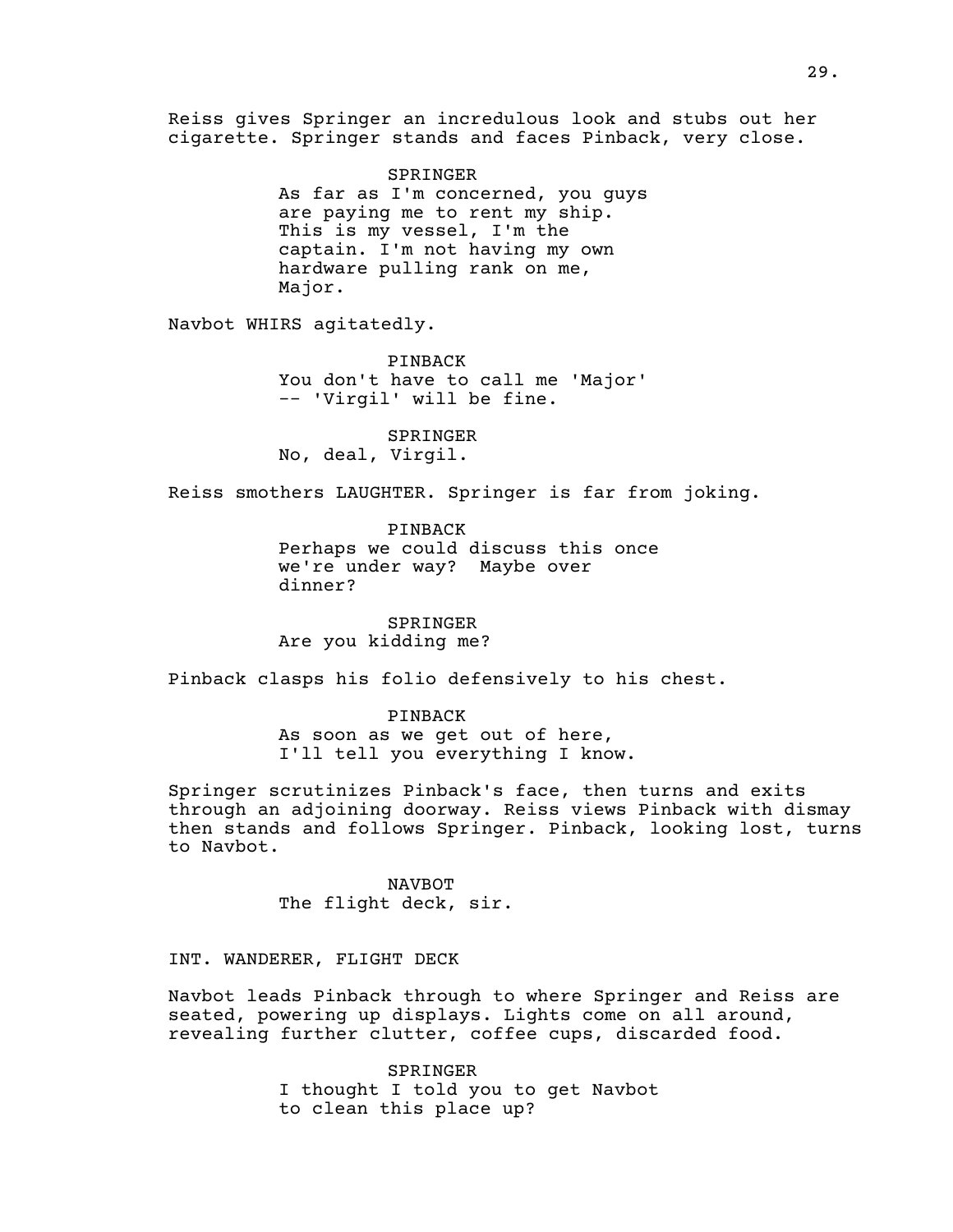Navbot extends a hand to Pinback, WHIRS.

NAVBOT The mission file, sir.

Pinback opens his folio, hands over brightly-colored info keys. Navbot takes position at the navigator's terminal and begins to insert the keys, closely watched by Reiss.

Springer points Pinback to a spare seat below her. He clears away garbage, straps himself in. The HUM of engines rises.

> SPRINGER Tell me, Virgil, how does it feel to be home?

Pinback looks at Springer strangely.

Reiss speaks into her comlink.

REISS OrCon Waystation 59, this is UPSC. Wanderer waiting to disengage.

ORCON VOICE (filtered) Roger that, Wanderer, you are clear to disengage.

REISS Disengaging. Mark.

A dull CLANG, far off in the ship.

REISS (CONT'D) We have separation.

SPRINGER Take us out then, navigator.

Navbot CLICKS and WHIRS.

EXT. SPACE

The Wanderer leaves its payload moored to the mining platform and maneuvers into space.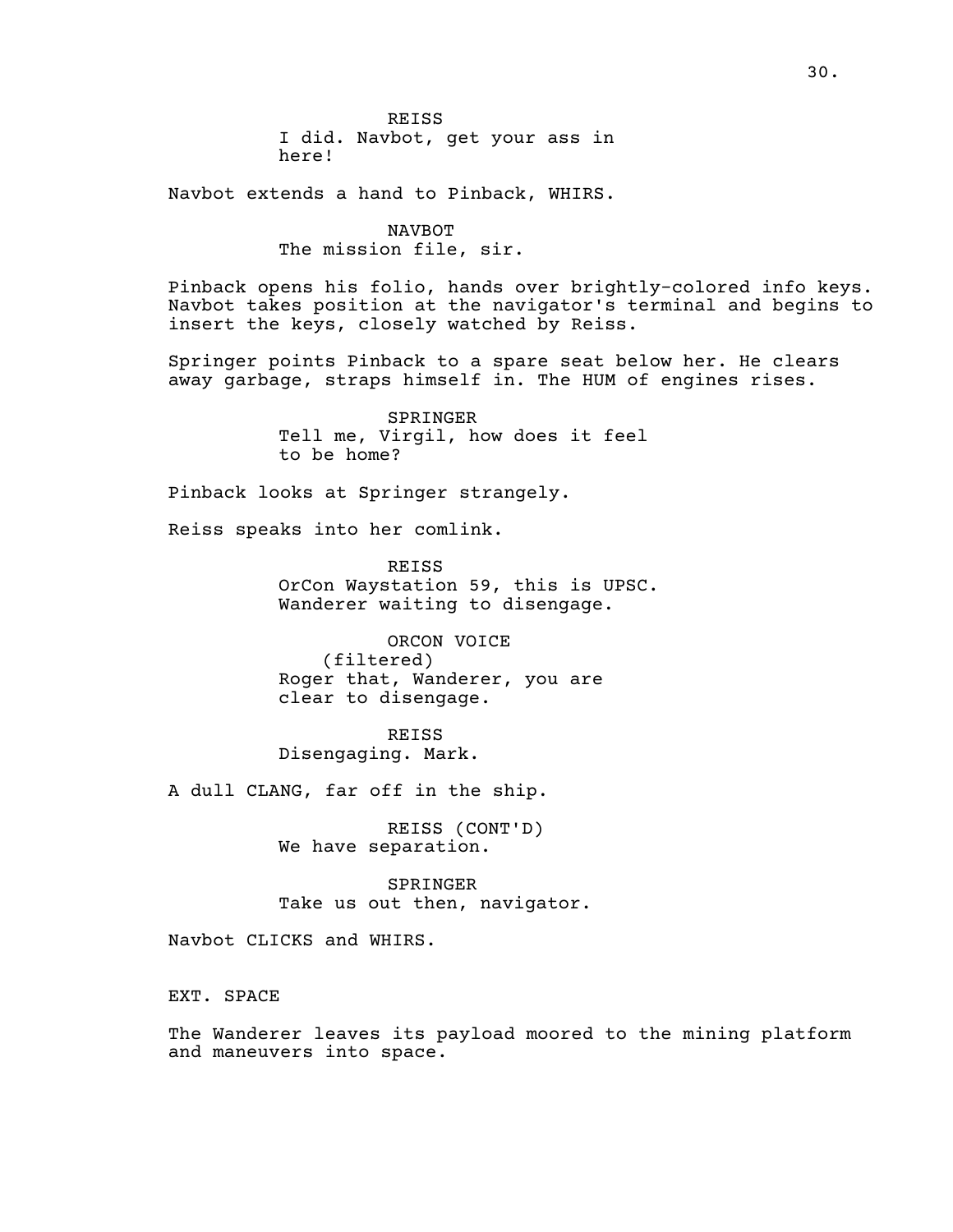ORCON VOICE (filtered) Wanderer, this is Orcon fiverniner. You are clear for sub-light ignition. Repeat: you are clear for sub-light ignition.

REISS (filtered) Roger that, Orcon.

The tug's engines IGNITE and shunt the ship away.

INT. WANDERER, FLIGHT DECK

SPRINGER Can we cut this sub-light crap and stop farting around?

REISS Not my flight plan, baby.

NAVBOT Hyperdrive sequence begun.

Pinback grips his chair as HYPERDRIVE KICKS IN, momentarily scrambling his molecules and powering him back into his seat.

EXT. SPACE - TRAVELING

The Wanderer streaks off into hyperspace.

INT. WANDERER, CORRIDOR - LATER

Pinback looks a little shaky, still not on his space legs, as he follows Navbot, Reiss and Springer to another deck.

> NAVBOT May I assist you, Major?

PINBACK No, no. Thank you. Ha ha. I always hated hyperspaaa--

Pinback trips and falls like a sack of potatoes.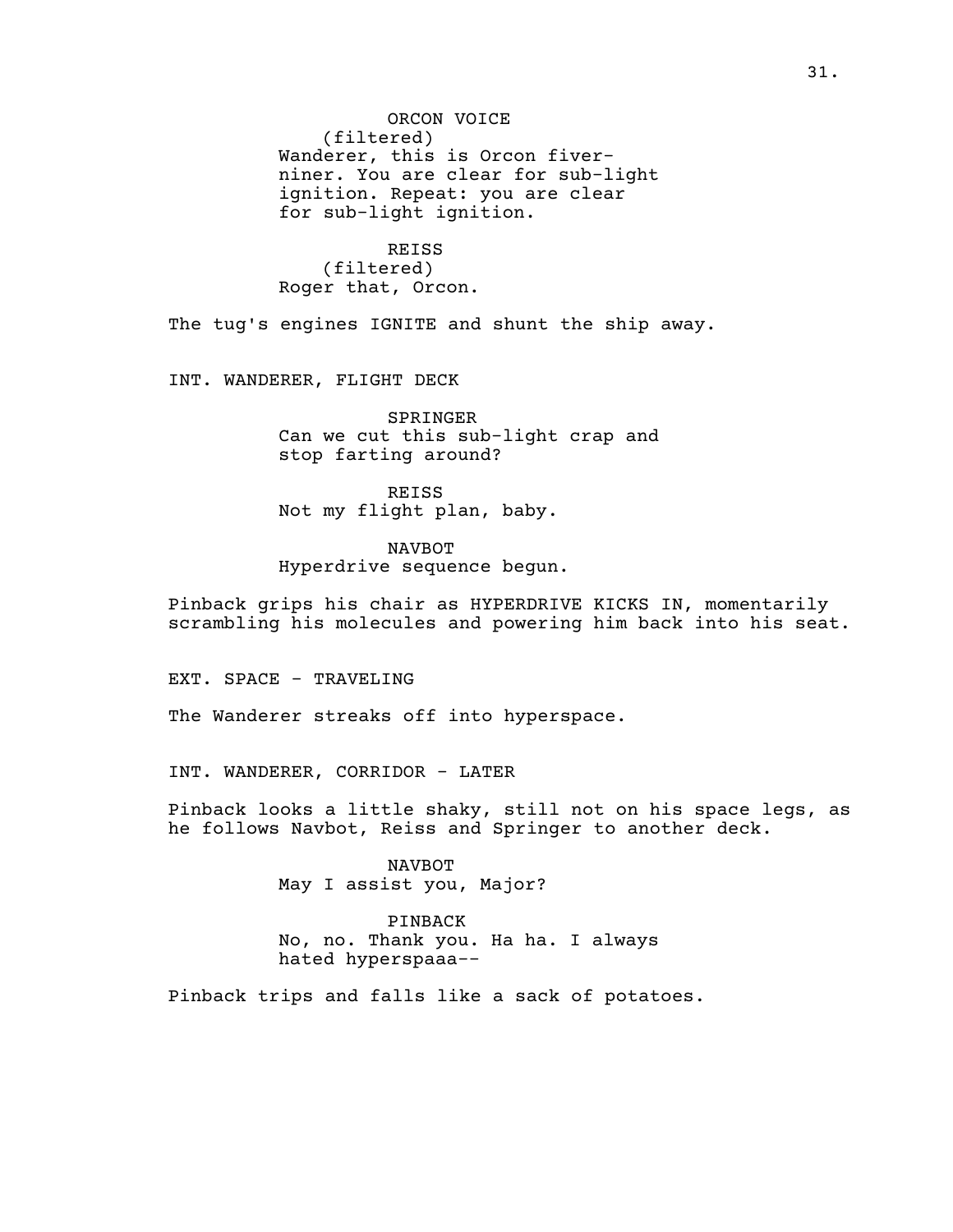INT. WANDERER, CAPTAIN'S LOUNGE/QUARTERS

A large lighted screen displays mugshots and biometrics of a much more youthful, smiling Pinback and other members of the Dark Star crew:

Communications officer: PINBACK, V.

Navigator: BOILER, T.

Science officer: TALBY, R.

Chief engineer: DOOLITTLE, S.

Mission commander: POWELL, G.

Pinback stands before the screen, a new contusion on his head.

PINBACK

These were the crew, my friends, from the original Dark Star mission. We were four years in space, looking for habitable planets and gathering samples of non-terrestrial life out in the Veil Nebula.

He clicks a button. A fuzzy, orange BLOB appears on screen.

PINBACK (CONT'D) This is what we found.

Springer and Reiss are seated in a conversation pit in the dimlit room. Navbot is standing behind them, hooked up to a computer.

> PINBACK (CONT'D) We called them 'farks,' or at least that is what I thought our commander called them. We ran into thousands of these little things, like bags of air floating around one planet. They were alive, but completely mindless and we found out that they bite. At least, I did. And I thought they were cute. Oooh, boy. Ha ha.

Springer and Reiss remain impassive as Pinback laughs at his own joke. Reiss takes out a new cigar. Pinback frowns.

> PINBACK (CONT'D) Do you mind?

Reiss shrugs, puts the cigar back into her pocket.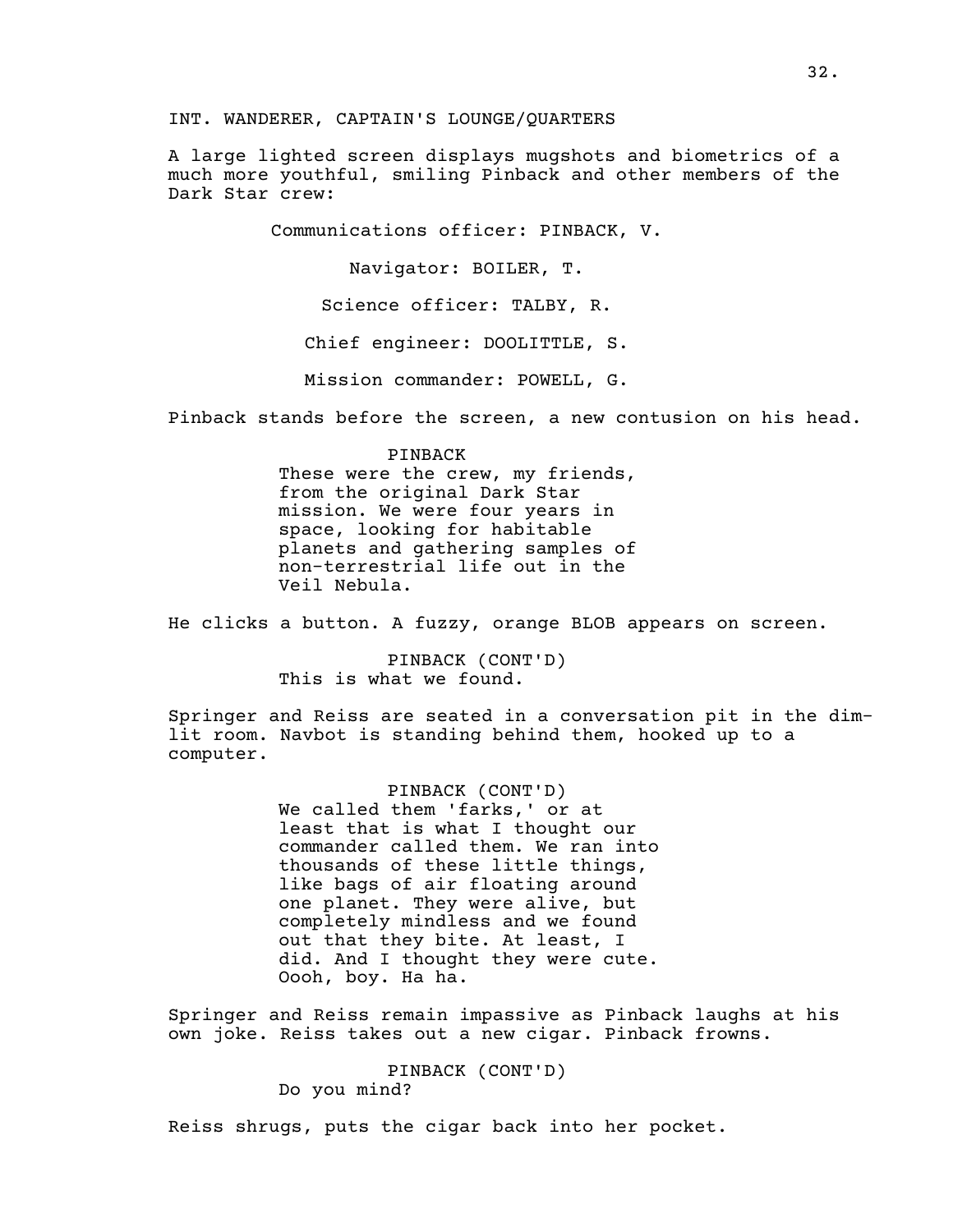## PINBACK (CONT'D)

Anyway. We sent our data back to Earth. Everyone went gaga for it at first, then, well, they lost interest. We were gone so long. Other missions turned out the same. Either space was just too big, or there was really nothing out there but bags of air.

REISS You knew my old man?

Pinback is confused, until he realizes Reiss is being sarcastic.

> SPRINGER Major, this is fascinating, but how does any of this interest us?

PINBACK They found another alien. Nonterrestrial intelligence.

Pinback clicks again. A STAR CHART appears on screen, showing two BLIPS -- one red, one yellow -- both traveling along projected arcs, toward each other.

> PINBACK (CONT'D) This one's moving, self-propelled. You were the nearest ship on intercept. We should meet them here.

Pinback points to a circled intercept point on screen.

REISS Sounds fishy.

SPRINGER Yeah, how come we hear rumors this is a military mission?

#### PINBACK

That's the cover story. You're right. There's no funding for this kind of mission any more. This object, they call it 'X,' might be a real alien. One that talks and thinks. Someone's got to check it out. Here's our course 'Y,' we meet at 'Z'.

SPRINGER What do they know about X?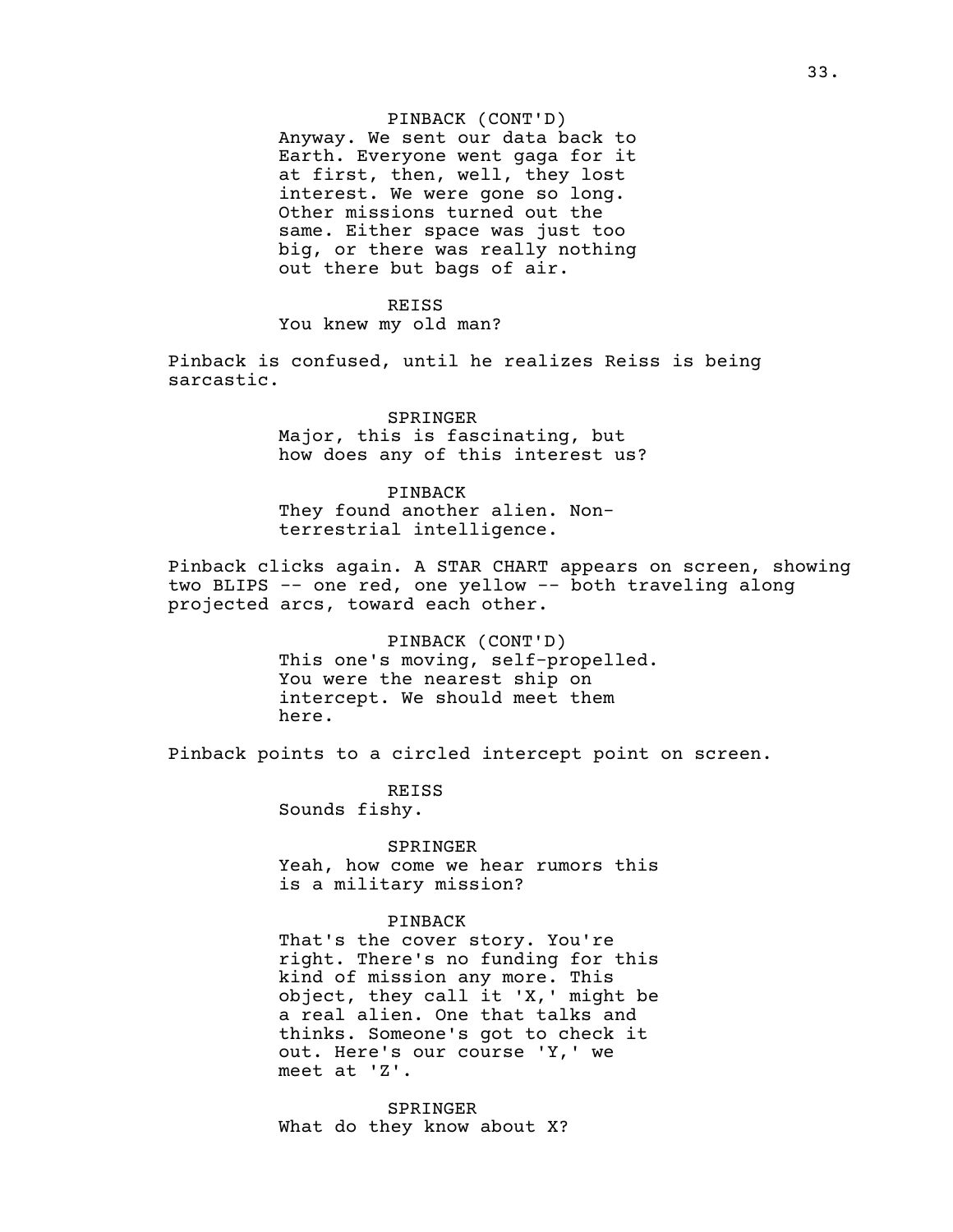#### PINBACK

It's a non-ballistic arc, selfguided, mostly mineral. I guess they figured I'm their best shot to make contact with it.

REISS God help us.

SPRINGER Esther, cut it out.

PINBACK Can we have the lights up, please?

Navbot BEEPS and disconnects from the ship's computer. Lights flicker on, revealing a split-level lounge full of books and clutter adjoining Springer's private quarters.

> SPRINGER What I want to know: is that really all you can tell us, or is that all you are allowed to tell us?

Reiss stands to stretch and rub her back.

PINBACK Can we talk in private?

Reiss stops in mid-yawn.

SPRINGER No, we cannot, Pinback. Reiss, sit down.

REISS I'm not going anywhere.

PINBACK I need to talk to you, man to man. Or woman. Off the record.

Navbot WHISTLES in alarm, entangled in wires at the computer link. Springer considers this a moment and then directs a warning glare at Pinback.

> SPRINGER Esther, see if you can lend our navigator a hand, will you? I think your tool kit was on the flight deck.

Reiss hesitates.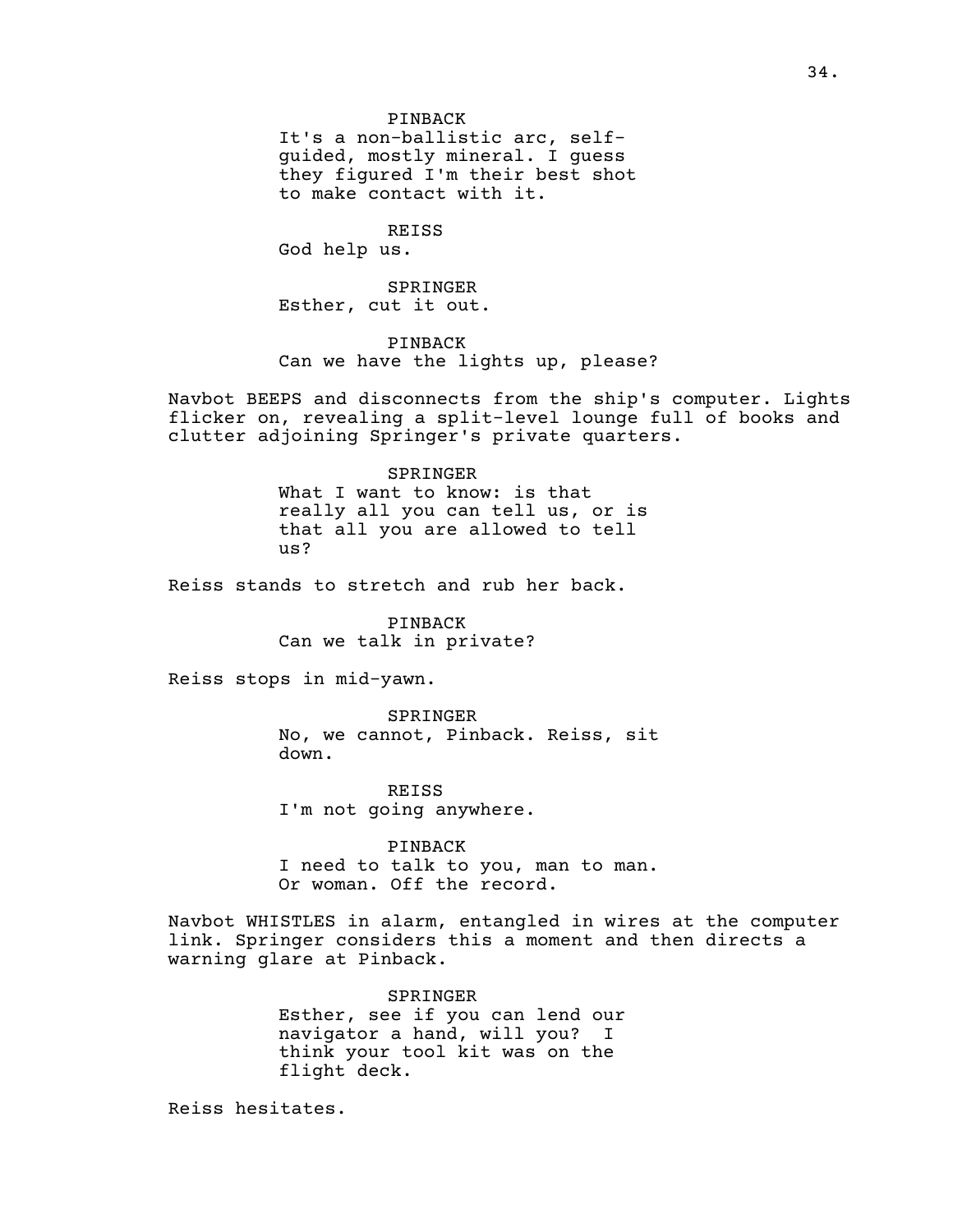SPRINGER (CONT'D) Go on, I can handle this.

Reiss wrenches Navbot from the computer terminal and, with some difficulty, coaxes him out of the room. Springer waits until the doors close and she is alone with Pinback.

SPRINGER (CONT'D)

Drink?

PINBACK Ah, um, ooh, sure.

Pinback follows Springer into the

SPRINGER'S QUARTERS

A neat and ordered haven with a roll-top-bureau, library, leather couch, and a window onto stars. An open doorway leads to a BEDROOM. Springer crosses to the bureau and opens it to reveal a cocktail cabinet. Pinback peers at an antique GLOBE of planet Earth, and then takes a seat.

PINBACK (CONT'D)

Nice.

Springer sets out two glasses, pours Scotch, downs a shot, pours another.

> SPRINGER What's eating you, Major?

She hands him his drink and sits opposite. Pinback downs his Scotch in one and COUGHS. Springer sips her drink.

> PINBACK (recovering) I've been... sick.

> SPRINGER Want another?

PINBACK No! No, thanks. Smooth.

SPRINGER What kind of sick?

PINBACK They thought it was a side effect of my time in space.

SPRINGER I read about it.

PINBACK You know about my illness?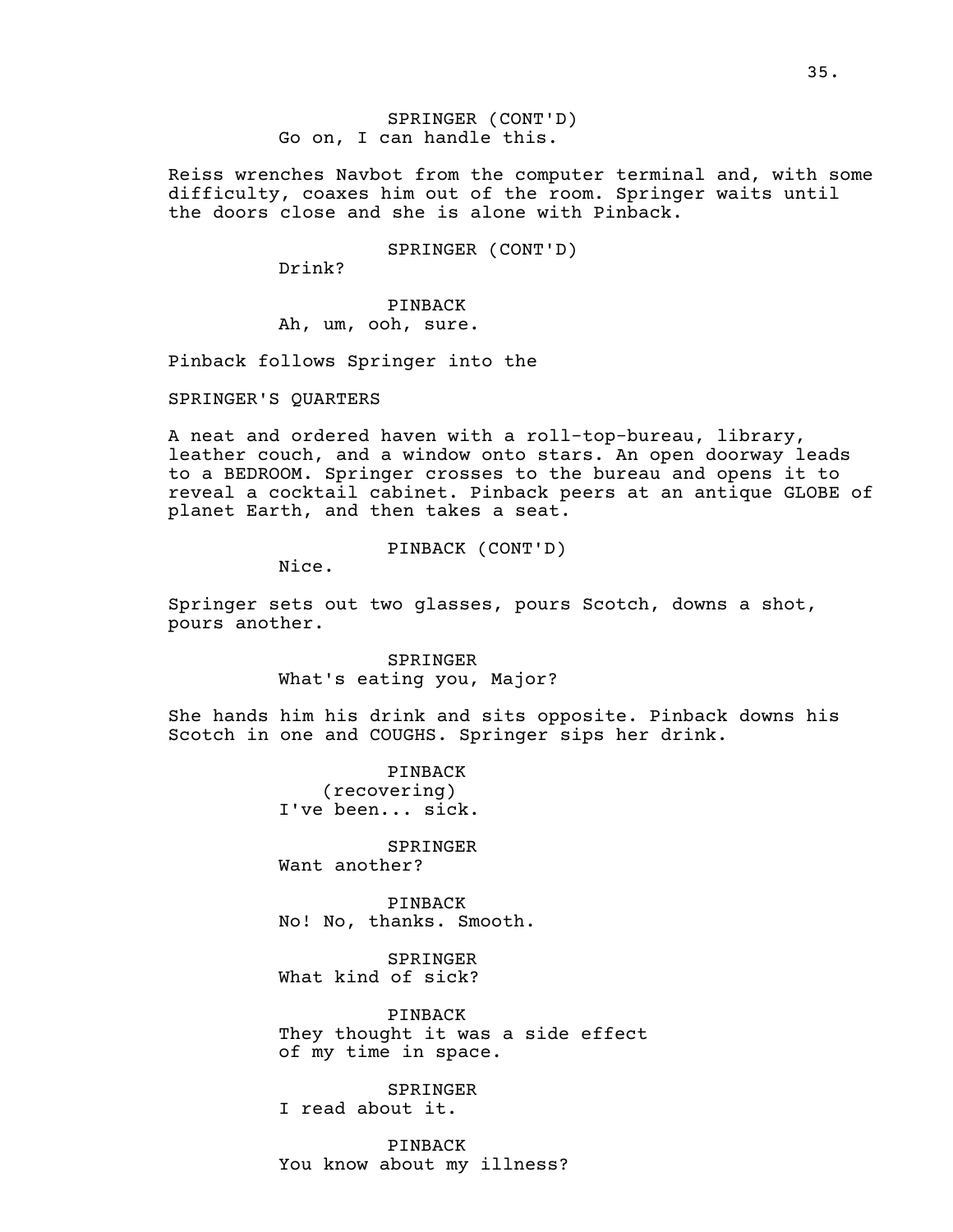SPRINGER

I make it my business to know who I ship out with. All I know is they stuck you in a hard core sanitarium. You weren't playing golf.

She sips her drink, not taking her eyes off him for one moment.

PINBACK They said I shouldn't tell you.

SPRINGER Maybe they were right.

PINBACK

I'm not crazy.

SPRINGER You volunteered to be here.

Pinback hesitates.

PINBACK I think I will have another drink.

SPRINGER Only if you tell me what really happened on the Dark Star.

Pinback looks at her again. She takes his empty glass, returns to the bar and refills both glasses.

> SPRINGER (CONT'D) You left out a few details from your little show and tell. Like your captain being dead and frozen in the ice box.

### PINBACK

He wasn't dead completely. And that wasn't my fault!

#### SPRINGER

Yeah, it's all over the news. Your thermonuclear device got stuck in the bomb bay. Your C.O. tried to save the ship. Boom. You were miraculously thrown clear in a Zen-like dream-state that somehow saved your life.

She sits again, hands Pinback his drink and clinks 'cheers' with her own.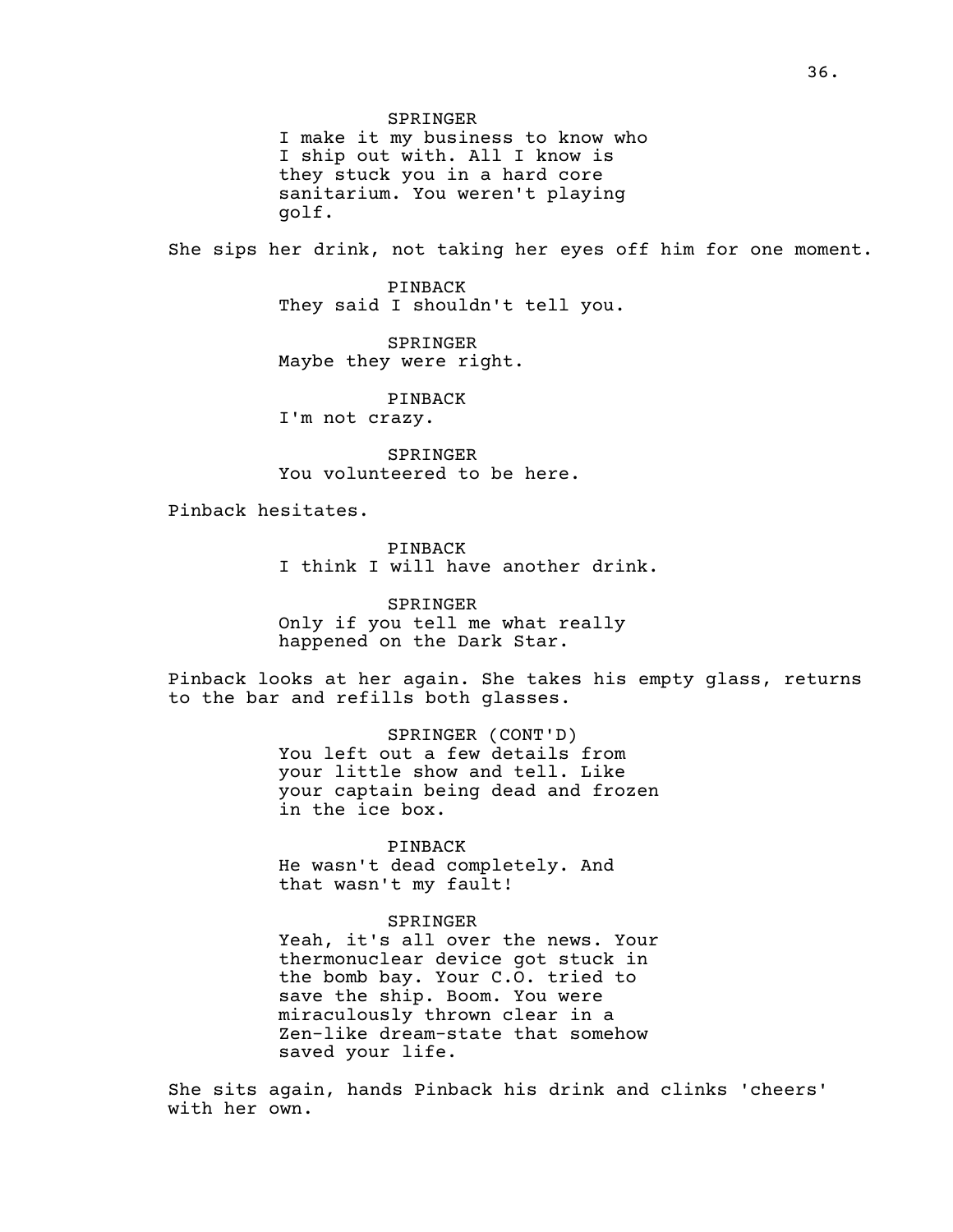She sips her drink, but is unnerved by Pinback who is now staring at her intently.

# PINBACK I hate golf.

#### SPRINGER

What?

PINBACK

You saw the news. Sergeant Pinback had a three handicap. I don't know what end of the stick to hold. I never played a game.

#### SPRINGER

You're not making sense, Pinback.

#### PINBACK

I wish I could explain. I don't remember anything about the man I was supposed to be. All I know is I am meant to be here. I'm meant to be here with you.

Springer becomes annoyed.

#### SPRINGER

Okay, I don't want to hear this. I don't want to get involved. I was very happy running my own life on my own ship before you came along.

PINBACK

No, you weren't.

Springer glares at Pinback. He will not back down.

#### PINBACK (CONT'D)

Edie, I know all about you. I know about this ship. Your robot was a cook before you had him reprogrammed. I know your co-pilot has a thing for you and her father dressed her like a boy. How do I know that? How do I know you ran away to space when you were 17? None of that is on your record.

Springer is becoming more and more enraged.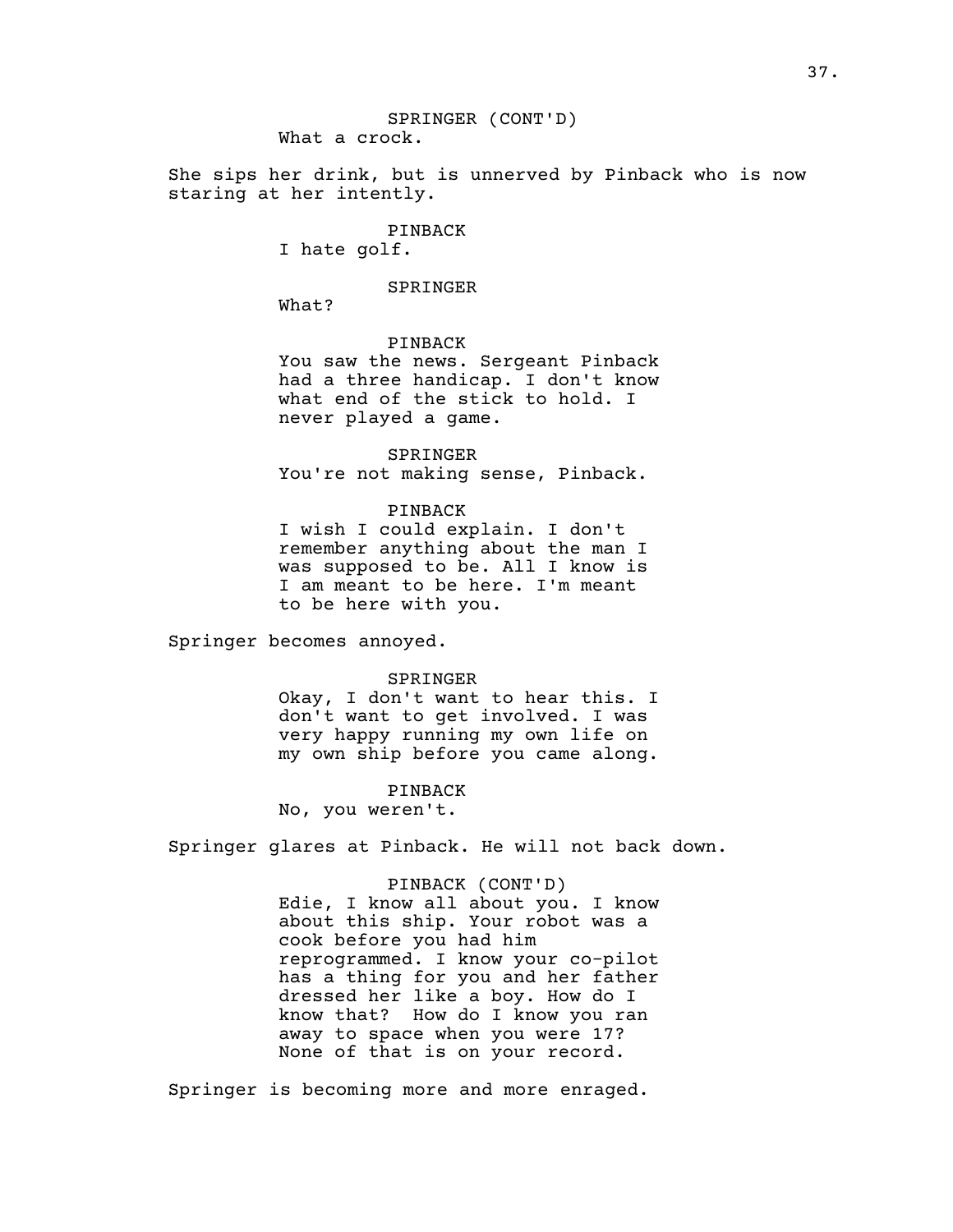PINBACK (CONT'D) You were in the Corps. You wanted to be a pilot since you were a little girl. There was an incident at boot camp. One of the C.O.s--

Springer grabs him by the collar.

#### SPRINGER

Is that what this is all about? They sent you here to dig up dirt on us?

#### PINBACK

No, Edie, I swear! I don't know how or why I know these things. The only reason that I'm here is no-one could explain how I know so much. Suddenly, I'm an expert on you, this ship, the alien. That's the truth!

Springer stares Pinback in the face and then pushes him away. She goes over to her bureau with her glass. Her hands are shaking as she pours another drink. Pinback coughs, regains his breath.

### SPRINGER Any theories?

#### PINBACK

General Parsley told me the doctors think I might be receiving transmissions from this object X. Pretty crazy, huh?

Springer looks back at Pinback. Shakes her head.

PINBACK (CONT'D) I was wondering if you'd experienced anything yourself, like dreams?

Springer holds his gaze a moment, impenetrable, back to her poker face.

> SPRINGER Get out of here, Pinback.

PINBACK Are you going to report me?

SPRINGER

Get out.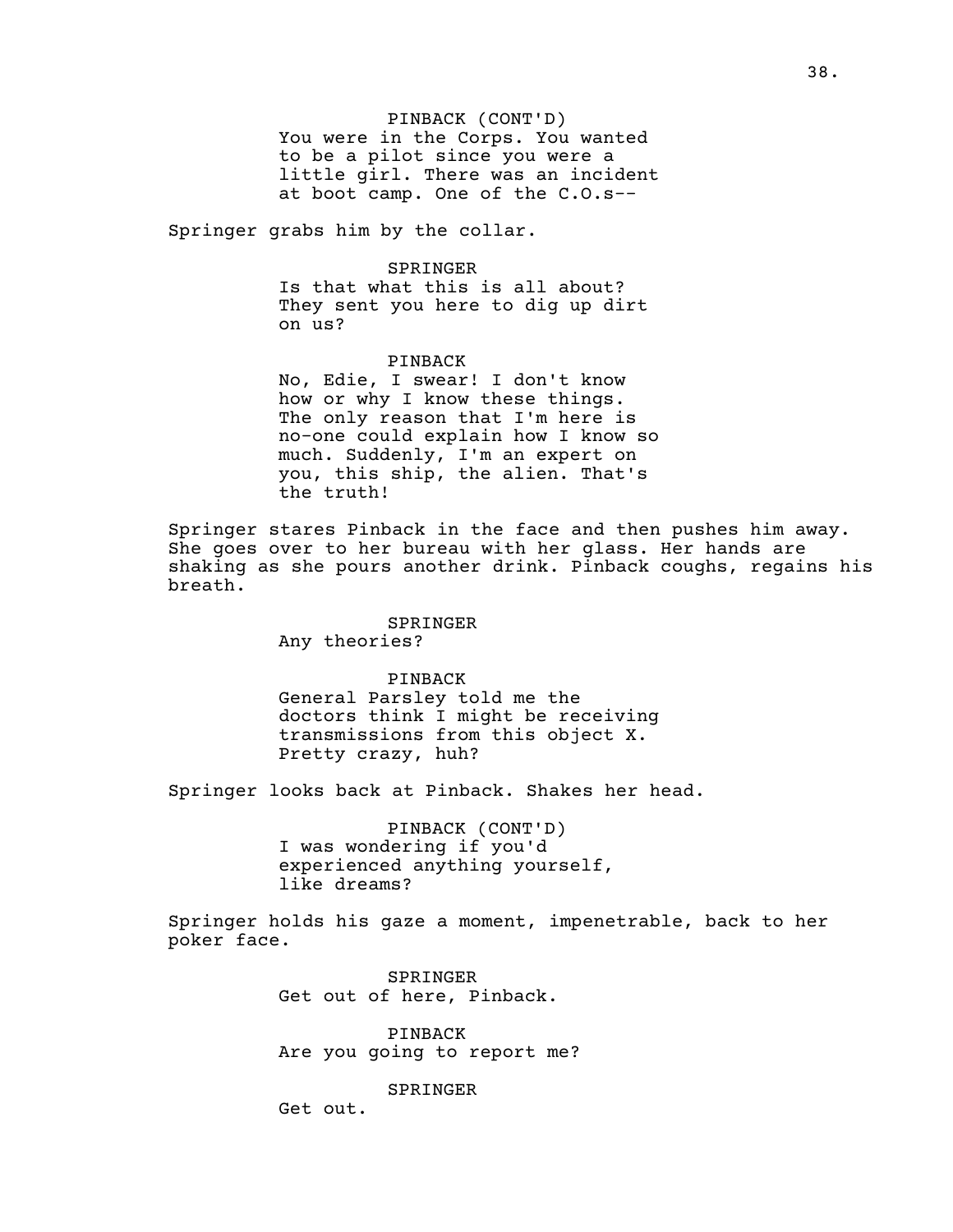PINBACK If you change your mind-- I mean, if you want to talk-- I mean-- Sorry. You shouldn't drink so much.

Pinback walks out.

#### EXT. WANDERER, CORRIDOR

The door to Springer's cabin pops open. As Pinback walks out, he slaps himself about the head.

> PINBACK Idiot, idiot, idiot.

#### EXT. SPACE

The Wanderer travels on (MONTAGE BEGINS TO THE TUNE OF THE PLAINTIVE COUNTRY BALLAD 'BENSON ARIZONA').

#### INT. WANDERER

COMPUTER MONITOR

Yellow arrow on vector 'Y' slowly closes in on point 'Z'. Red arrow 'X' blips closer.

### SPRINGER

watches the desktop display in her quarters, lost in thought. She goes to her bookcase, removes a few thick flight manuals and, hidden behind them, takes down a dusty PHOTO ALBUM.

### PINBACK

crawls into a coffin-sized sleeping cell inset in the wall of his CABIN where he has stuck pictures of Earth: trees, fields. He adds another: baseball, then lays back and takes out his harmonica.

### REISS

has Navbot in pieces on the COMMISSARY TABLE. She is smoking heavily, humming Dion's 'Wanderer' to herself. Robot pieces CLICK and WHIR.

Navbot's eyes light up, he joins in with her humming.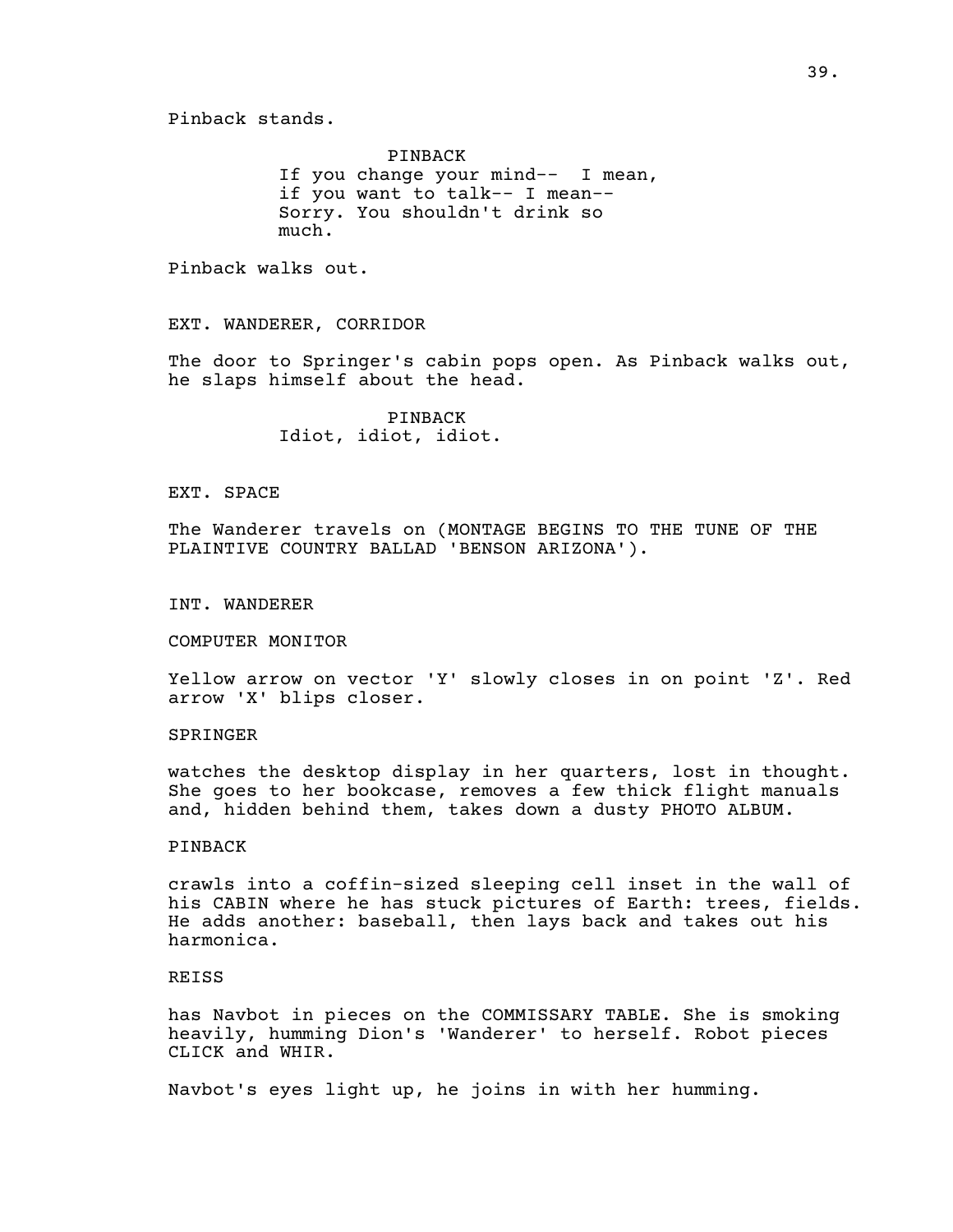#### EXT. SPACE

As the Wanderer travels, a small POINT OF GREEN BEGINS TO GLOW BRIGHTLY, far off behind.

#### INT. WANDERER

SPRINGER

turns the pages of her photo album. Spaces inside, pictures missing. She stops at a holopic of a LAUGHING GIRL IN A YELLOW DRESS among a field of flowers. The picture BRIEFLY COMES TO LIFE, wind blowing the flowers, the girl laughing. Springer stares back, eyes dead, looks out to space.

#### PINBACK

lays with his harmonica to his lips, also deep in thought.

EXT. DUPLEX - EVENING

Lights are on in Evan and Martha's home, where,

VIEWED THROUGH THE WINDOW

Miranda is in the kitchen. She takes a bowl of popcorn through to the living room, where Evan and his BUDDIES are drinking, watching baseball on the wall-screen. One guy grabs at Miranda and she swats him away, flirtatiously.

BACK TO SCENE

#### PINBACK

blows into his harmonica, producing a LONG NOTE, full of angst (END MONTAGE).

#### INT. WANDERER, NAVIGATION ROOM

Reiss punches a combination into a food and drinks dispenser. A cup plops out, fills with coffee. Back on the table, Navbot's head starts to HUM again, his voice changing, becoming deeper, more paternal.

> REISS I said cut it out.

NAVBOT (deep voice) *That you, lovebug?*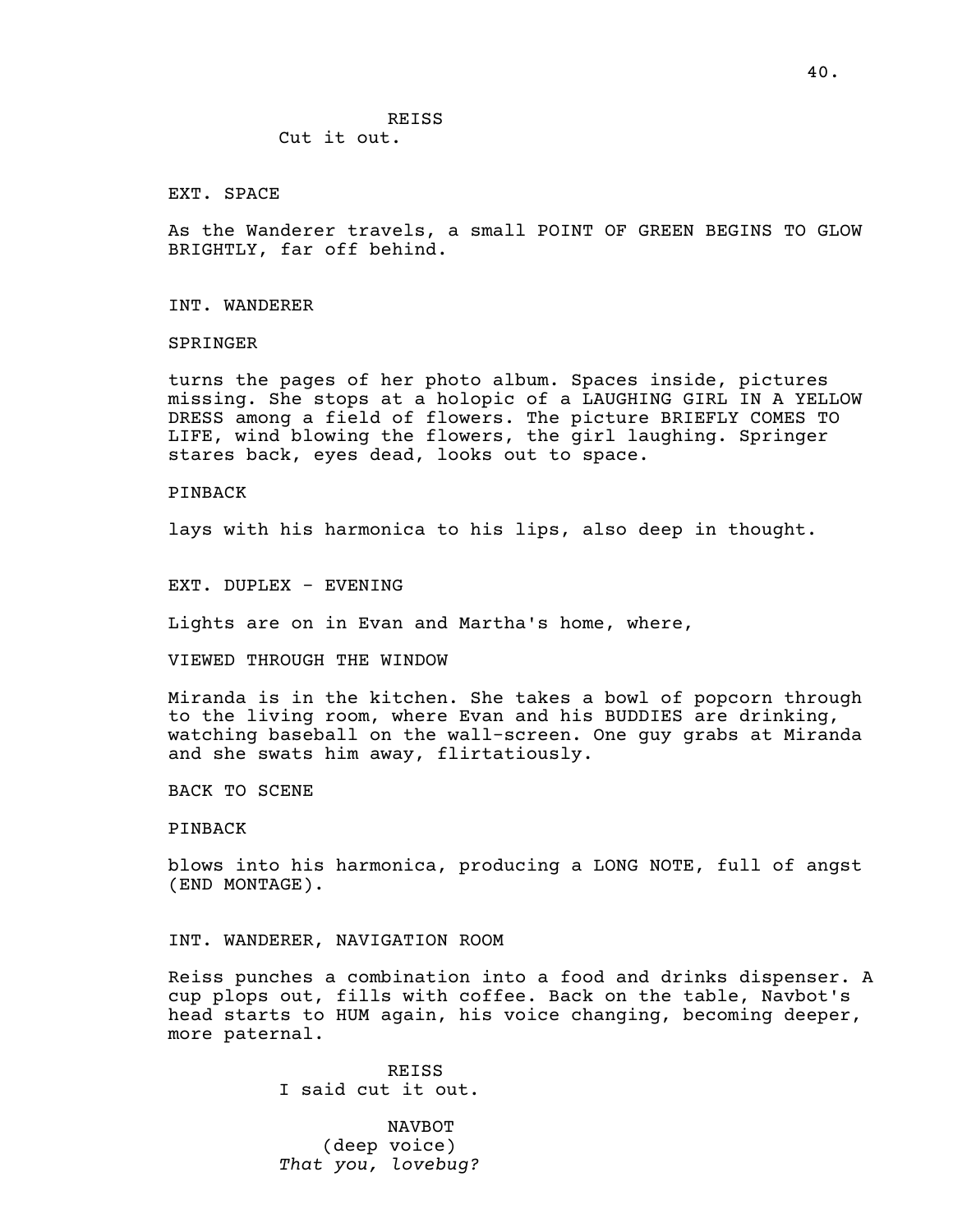Reiss turns and stares back at the table. Navbot WHIRS and starts to HUM again in his new voice.

> REISS Navbot, shut it!

NAVBOT (deep voice) *Essie, babe, that you?*

Coffee overflow into the cup in the dispenser, but Reiss pays no attention, staring incredulously at the partially disassembled robot on the table.

#### REISS

Papa?

NAVBOT (deep voice) *I hear you, sugar. Where are you? It's awful dark in here.*

Reiss steps closer to the table, wrenches out a power plug. Navbot's eyes go dim and his humming SLURS.

EXT. SPACE

The GREEN GLOW expands, gaining on the Wanderer.

INT. WANDERER, CAPTAIN'S QUARTERS

Springer wakes at her desk, rubs her eyes, sees the photo album. The little girl has vanished from the holopic, leaving just a field of flowers. A sound of MOVEMENT in the room, then A CHILD'S LAUGHTER. Springer sits up, suddenly awake. The LITTLE GIRL IN A YELLOW DRESS is peering in at her from the lounge. Springer does not move. The Little Girl darts away. Springer stands and follows.

#### INT. WANDERER, NAVIGATION ROOM

Reiss noisily clears away her tools, giving Navbot's head a wide berth. She notices her coffee in the drink dispense, goes to clear up the mess. Sound of a CHILD'S LAUGHTER. Reiss looks over at Navbot, then back toward the corridor. The same LAUGHTER, unmistakable.

> REISS What is this shit?

Reiss goes to the door, it pops open, she looks out.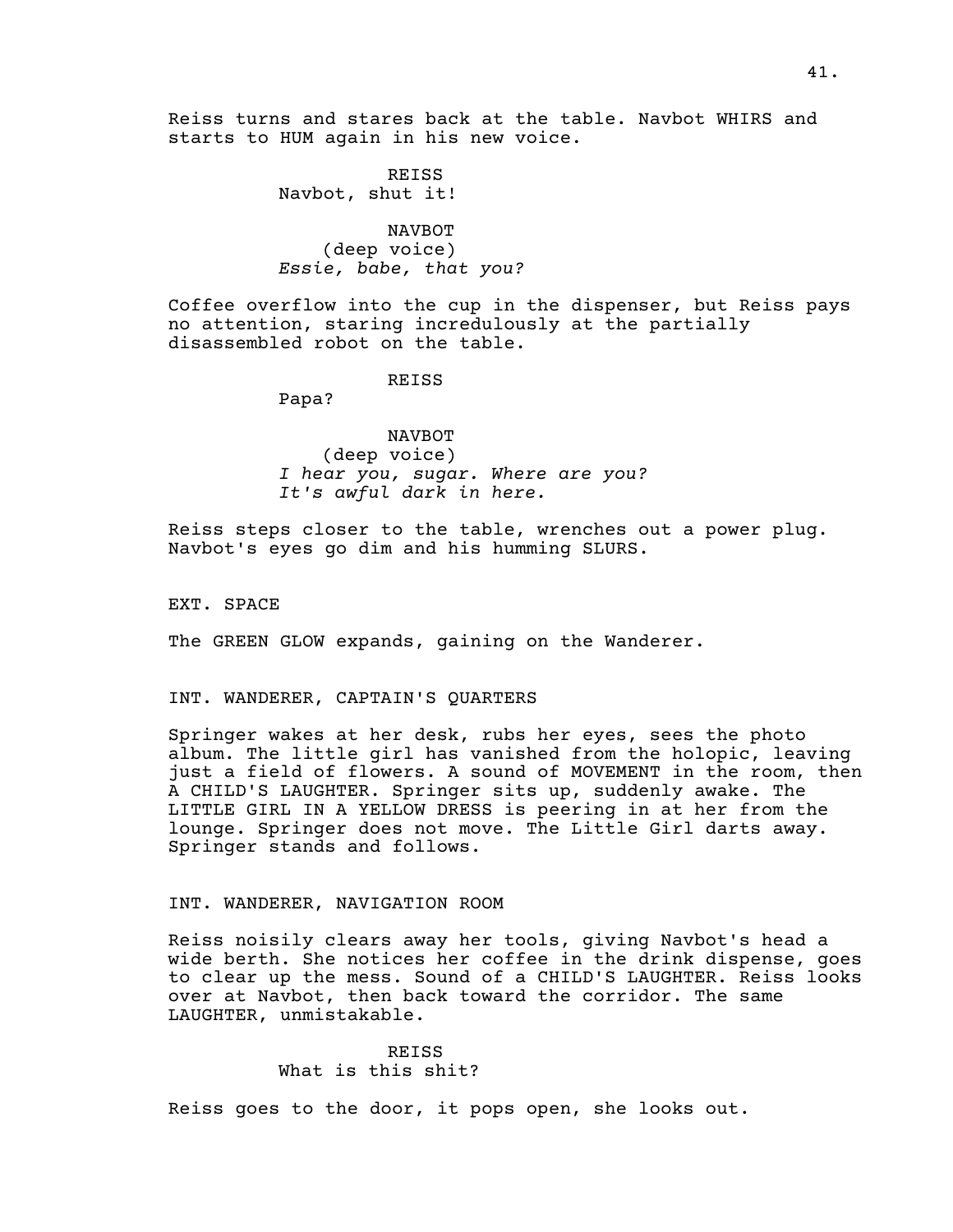### INT. WANDERER, CORRIDOR

Empty. Reiss stands, looking around. A BEEPING from the command deck calls her back inside.

## INT. WANDERER, ANOTHER CORRIDOR

Pinback bounds out of his cabin, dressed in shorts, a 'Team Player' T-shirt and a headband. He flexes, bends, runs on the spot and then starts off down the corridor.

Pinback jogs, punching at the air, head down and making sharp exhalations like a prize-fighter. He is in the moment, when Springer runs out of an adjoining corridor, not looking where she is going. Pinback lands her a punch on the jaw.

> PINBACK Oh my gosh. I am so sorry. Are you hurt?

Springer pushes him away, regarding Pinback's attire.

SPRINGER What the hell?

PINBACK I totally didn't see you. Can I get you ice? What were you running from?

Pinback follows her glance back down the intersection. There is no one there.

> SPRINGER Just back off, okay?

A HAILING TONE interrupts. Springer stabs at a wall-mounted comlink, speaks into it.

SPRINGER (CONT'D)

What?

REISS (filtered) You guys okay down there?

SPRINGER Why? What is it, Esther?

REISS I don't know. Something weird. You better get up here. You and Pinhead.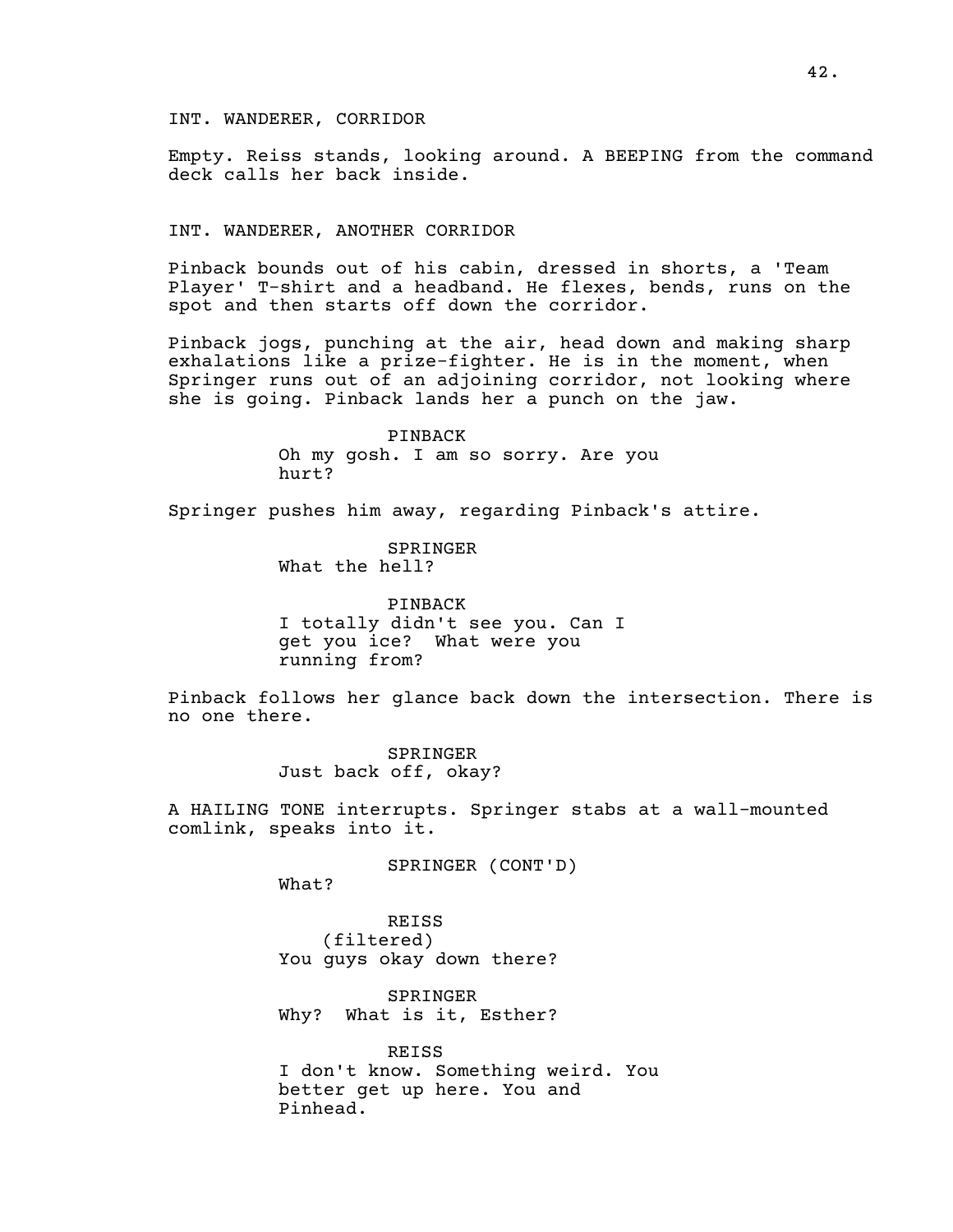Pinback is still staring, totally confused.

PINBACK Now, that's not nice.

Springer keys the comlink.

SPRINGER On our way.

INT. SPACE

The point of GLOWING GREEN is now much closer now, traveling at a parallel distance to the Wanderer.

INT. WANDERER, FLIGHT DECK

Springer and Reiss are lit up by

A VIEWSCREEN: the view of stars receding, aft. The image MAGNIFIES to show the GLOWING PHANTOM.

> REISS Don't know how long it's been there, but it sure as hell ain't one of ours.

Springer frowns, YELLS over her shoulder:

SPRINGER Pinback, get in here!

INT. WANDERER, NAVIGATION ROOM

Pinback is standing, dumbfounded, before the chaos of parts that once was Navbot. He continues through to the flight deck. Navbot's hand twitches, then starts to grope around the table.

INT. WANDERER, FLIGHT DECK

Pinback joins Springer and Reiss.

PINBACK We've really going to have to get that robot back in one piece. General Parsley will be expecting my report. (re: viewsgreen) What is that?

REISS Your call, Major.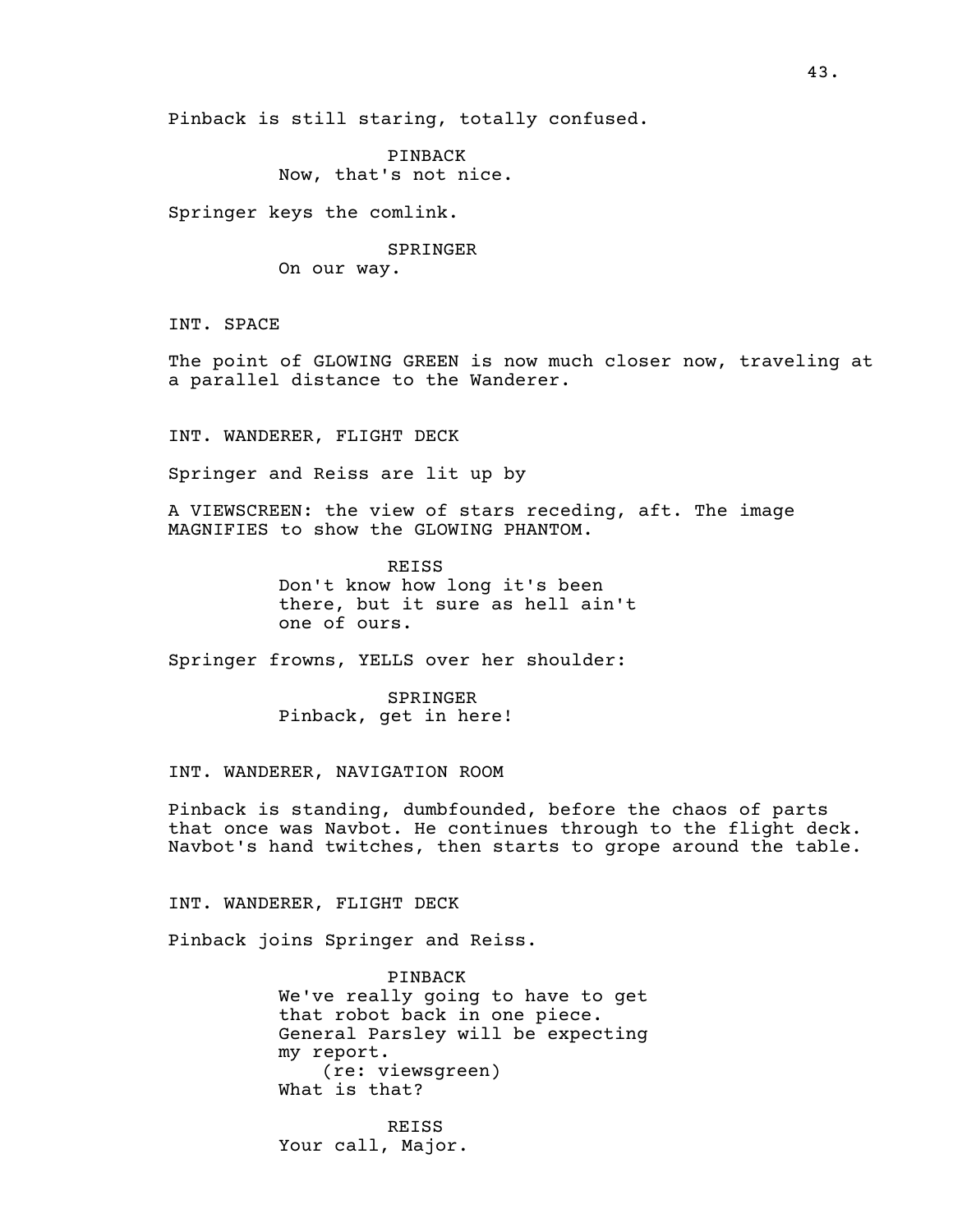SPRINGER Okay, Reiss, take the helm.

Reiss runs to take her place at the controls.

PINBACK Wait a minute, ladies--

SPRINGER Shut up and sit down. Reiss, give me a vector off our charted course: one-one-five.

REISS One-one-five, mark.

PINBACK You're not changing our course? We've got to clear this with control!

Springer switches her screen to TACTICAL DISPLAY: the Wanderer's course shifts, the SHADOW BLIP starts to slip out of view, but then corrects to match their move.

> REISS He's ghosting us. Vector one-onfive. Range holding.

PINBACK Maybe it's an echo?

SPRINGER Pinback, sit!

Pinback takes a seat.

SPRINGER (CONT'D) It's not an echo.

REISS It's a berzerker.

SPRINGER

It is not.

PINBACK What's a berzerker?

REISS Alien unknown. Follow you for days, then vanish.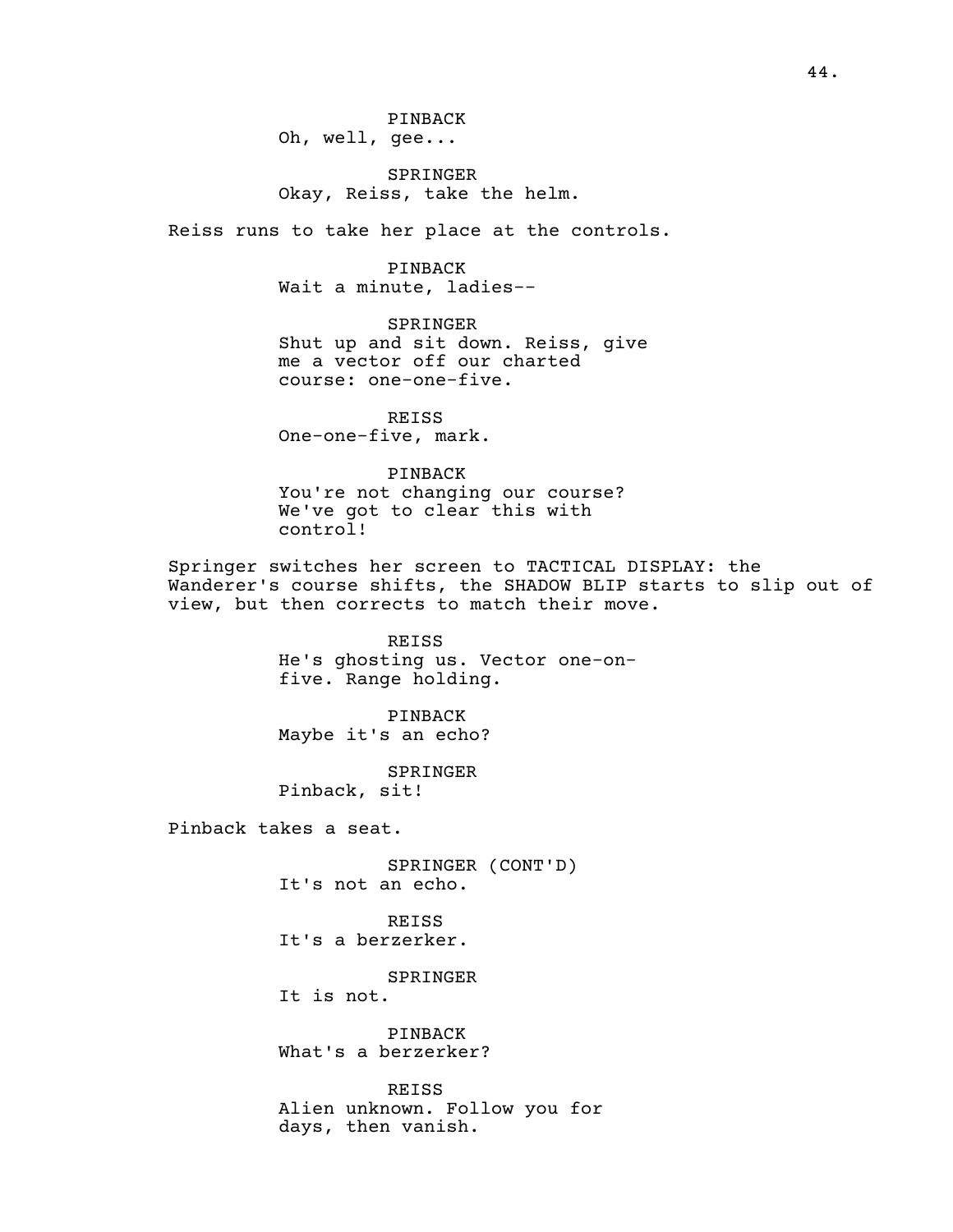PINBACK

Right, like an echo.

REISS Negative. Sometimes, this far out, ships go missing. Some folks reckon they are sentient unfriendlies. Tear a ship apart.

SPRINGER There is nothing out here. (a beat) Screw this sentient life shit. It's probably an atmospheric locked onto our ion trail. Give me spectral analysis.

Reiss throws switches.

REISS Way too localized for an atmospheric.

PINBACK So it's an echo, right?

SPRINGER Pinback, the only echo here is in the cavernous space between your ears.

Reiss LAUGHS. Pinback appears hurt. Springer switches her viewscreen aft: the GREEN GLOW is the same distance. A crash and shriek from aft (O.S.) makes everybody look up.

> SPRINGER (CONT'D) Make yourself useful, Major, go check on our navigator.

PINBACK But I'm your liaison officer.

SPRINGER Then go liaise with him! Come right back when he's secured.

Another CRASH (O.S.). Pinback goes out, muttering.

INT. WANDERER, NAVIGATION ROOM

PINBACK Pinback, sit. Pinback, stay. What am I? A dog?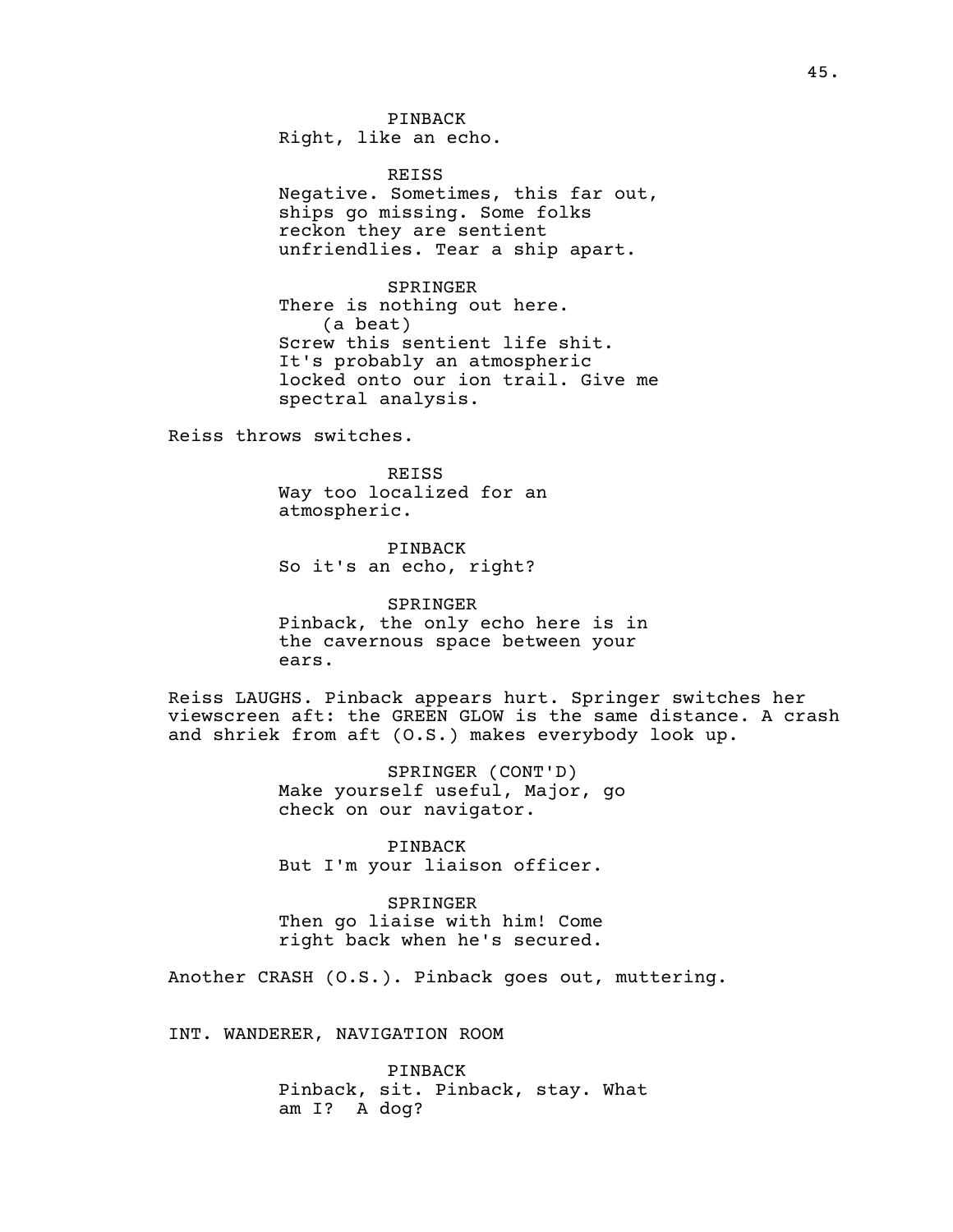Pinback halts. Navbot has gone, only a few robot parts remain on the table. Pinback picks one up, goes out to

INT. WANDERER, CORRIDOR

Pinback stops again. WHIRS and CLUNKS ahead. He looks back to the flight deck, frowns, then heads down the corridor in pursuit of Navbot.

> PINBACK Berzerker my ass.

INT. WANDERER, FLIGHT DECK

REISS What's the deal with lover boy?

SPRINGER I'll tell you later. What was up with Navbot?

REISS Not sure. The link with Corps Control has really messed him up. Edie, this is no atmospheric. You wanna have the Major call it in?

Springer SIGHS.

SPRINGER Take us down to sublight and cut the back-chat, will you?

Reiss backs off, in surprise.

REISS Yes, sir.

EXT. SPACE

The Wanderer drops out of hyperspace. The GREEN GLOW does the same, grows closer.

INT. WANDERER, CORRIDOR

Pinback nears an intersection and slows, hearing Navbot up ahead. The robot speaks with a new, smooth synthetic voice.

> NAVBOT (O.S.) *Good evening, ladies and gentlemen.*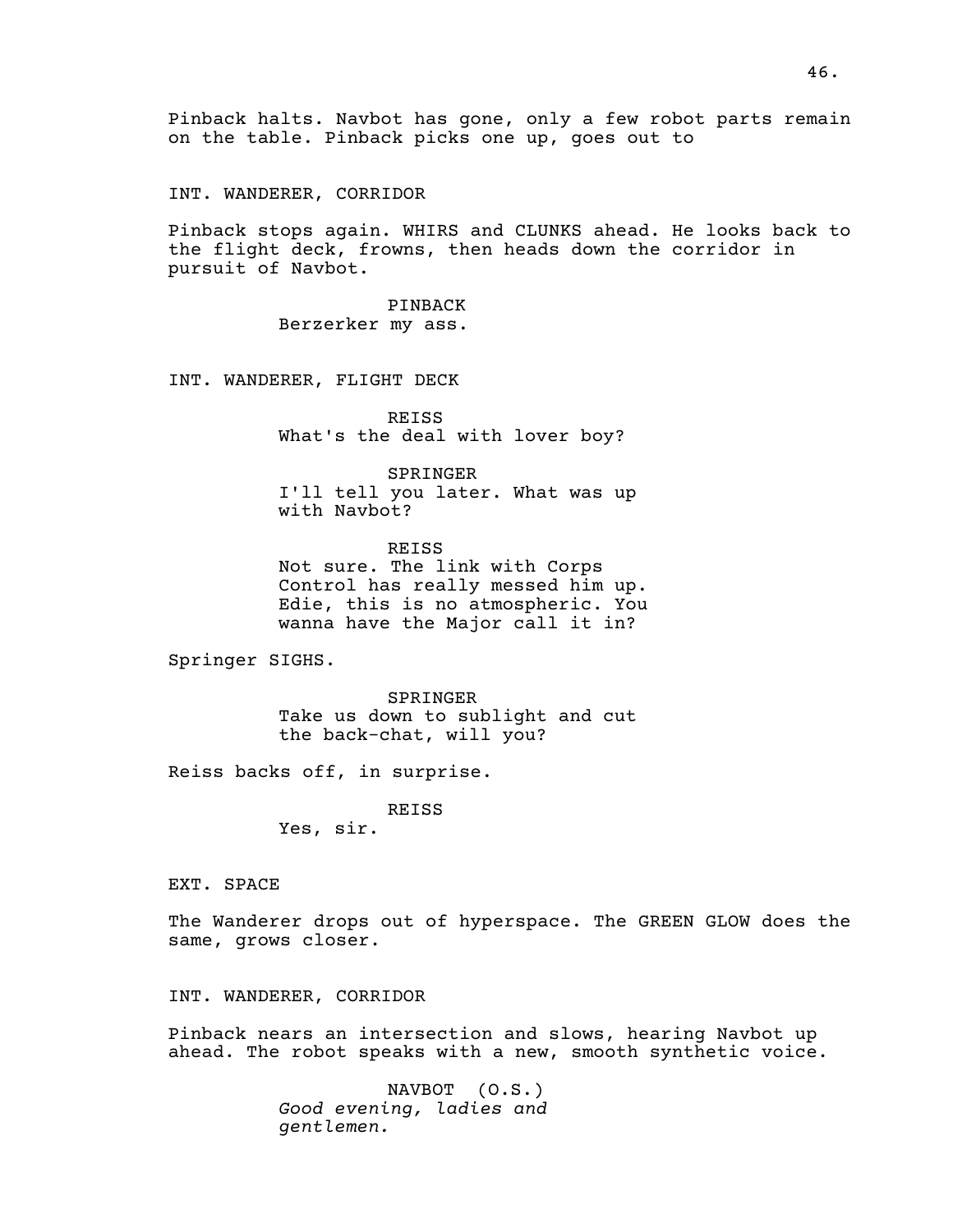PINBACK Navbot? Buddy? It's me: Pinback.

NAVBOT (O.S.) *Dinner will be served in the starboard lounge this evening, where diners will be serenaded by Martin Segundo and his Scintilla Strings. Please, be sure to make your reservation.*

Pinback peers around the corner. A heavy door is half open 'Restricted Access Only,' its locking system scorched and blown apart. WHIRS and BEEPS within, followed by a WHOOSH and FTOOM of another door opening and closing.

Pinback ventures in.

EXT. SPACE

The GREEN GLOW approaches.

INT. WANDERER, FLIGHT DECK

REISS Sub-light and falling.

SPRINGER

Range?

REISS Closing. No, he's holding.

SPRINGER

All stop.

Reiss does not respond. A stern look from Springer.

### REISS

Okay, okay!

Reiss eases back the helm.

EXT. SPACE

The Wanderer slows. The GREEN GLOW does the same.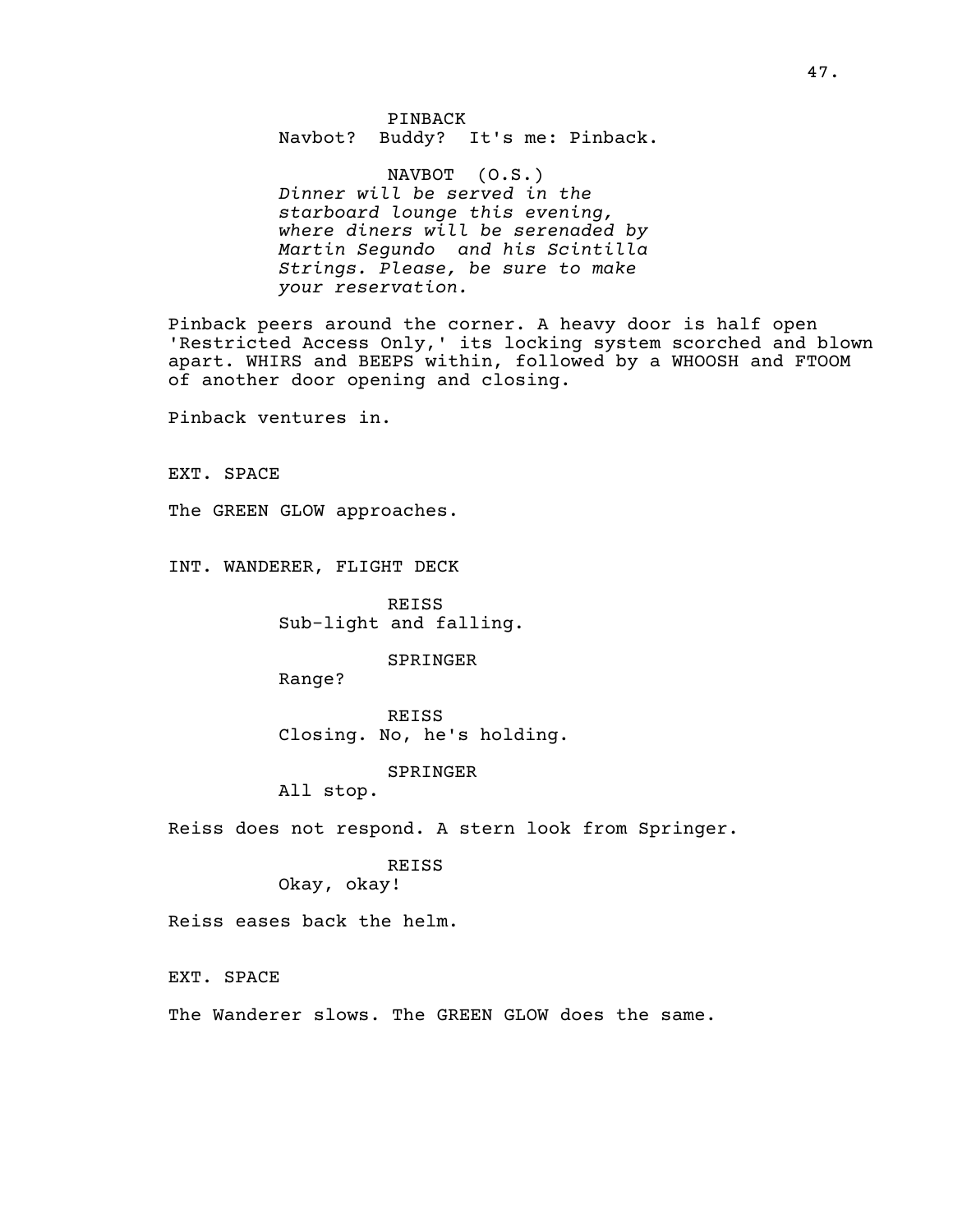INT. WANDERER, CORRIDOR

Pinback follows the Restricted Access hatch to a closed door at its end. The door has a small, dark window. Pinback peers through.

COMPUTER ROOM

A cocoon of winking lights, a command chair at its center. Empty.

BACK TO SCENE

Pinback nervously looks over his shoulder, looks back at the computer room, sees a red 'Emergency Access' handle, goes to touch it, peers back in the darkened window--

The computer room door POPS OPEN and Navbot leaps out with a MECHANICAL SCREECH, eyes blazing. He lands on top of Pinback and pins him to the floor.

> PINBACK Argh! Get off me! Get off!

Navbot grabs Pinback's throat. Pinback GAGS and SCREAMS. Navbot's head does a 360-degree rotation.

INT. WANDERER, ANOTHER CORRIDOR

The din resounds.

EXT. SPACE

The Wanderer comes to rest.

The GREEN GLOW does the same.

INT. WANDERER, FLIGHT DECK

Springer sits tense above her viewscreen.

Reiss waits for her next order.

Springer sits up, frowns.

Reiss sees it on her own monitor.

REISS Oh, shit. Oh, holy shit.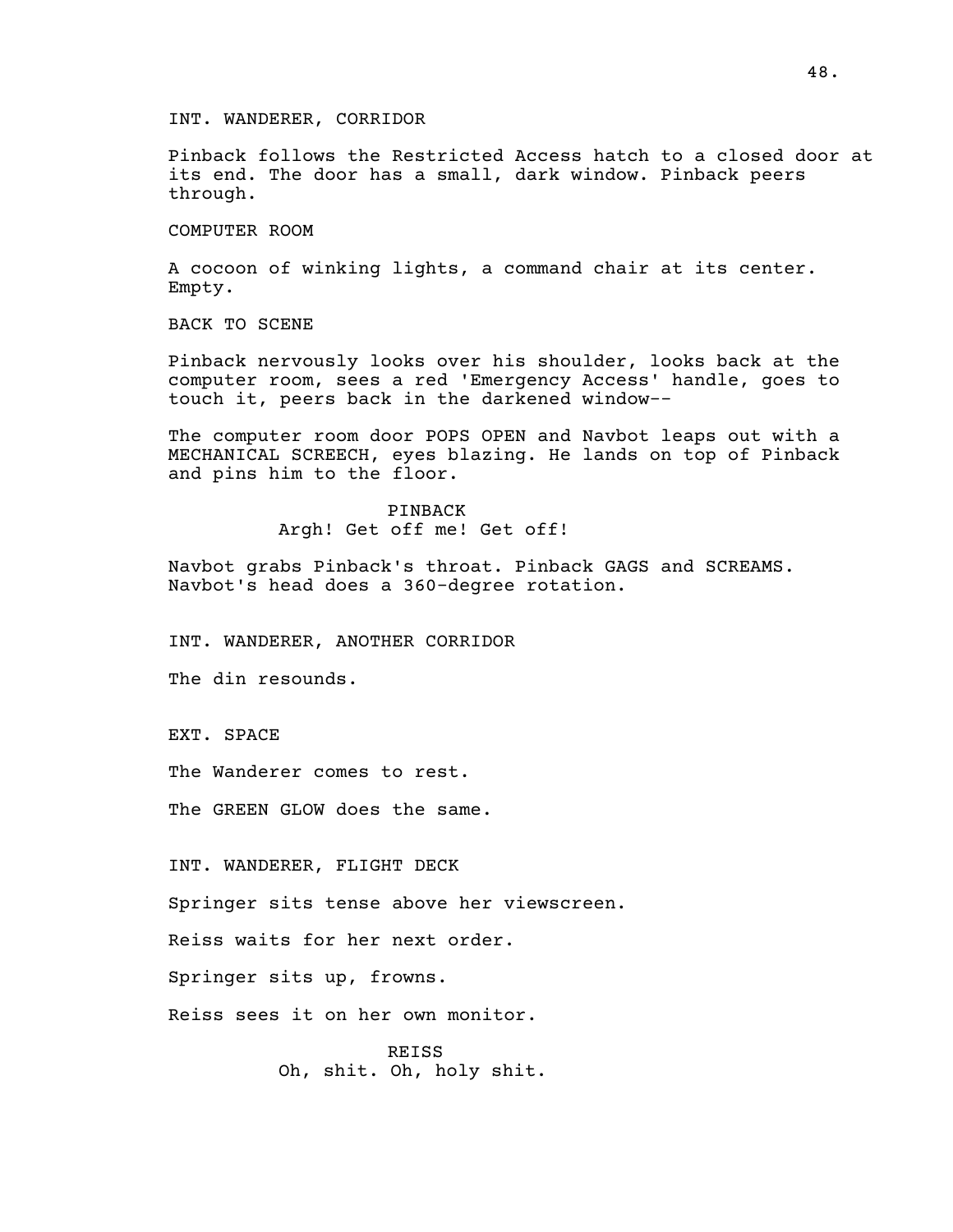EXT. SPACE

The GREEN GLOW begins to close on the Wanderer.

INT. WANDERER, FLIGHT DECK

SPRINGER

Hit it.

Reiss throws switches. Nothing.

SPRINGER (CONT'D) Light speed, Reiss. Get us out of here. Now.

Reiss' viewscreen shows INTERFERENCE.

REISS I'm trying! There's no response.

Something's jamming my controls.

Springer jumps up from her chair, but before she can get to Reiss' console, Reiss' viewscreen clears to show a GHOSTLY IMAGE OF A BEARDED MAN'S FACE. The ghostly face winks.

Reiss leaps back in fright, colliding with Springer.

REISS (CONT'D) What in hell is going on here? Did you see that? My freaking father's face just winked at me from that screen.

Springer grabs her, makes her sit. All viewscreens have become obscured by INTERFERENCE AGAIN. Springer toggles controls, to no avail.

> SPRINGER It must be internal. A virus in our crew files.

REISS I have another theory.

SPRINGER

Like what?

REISS Ever since that clown came on board, this whole place has gone to crap. I'm hearing spooks, I swear, like laughter. About half an hour ago.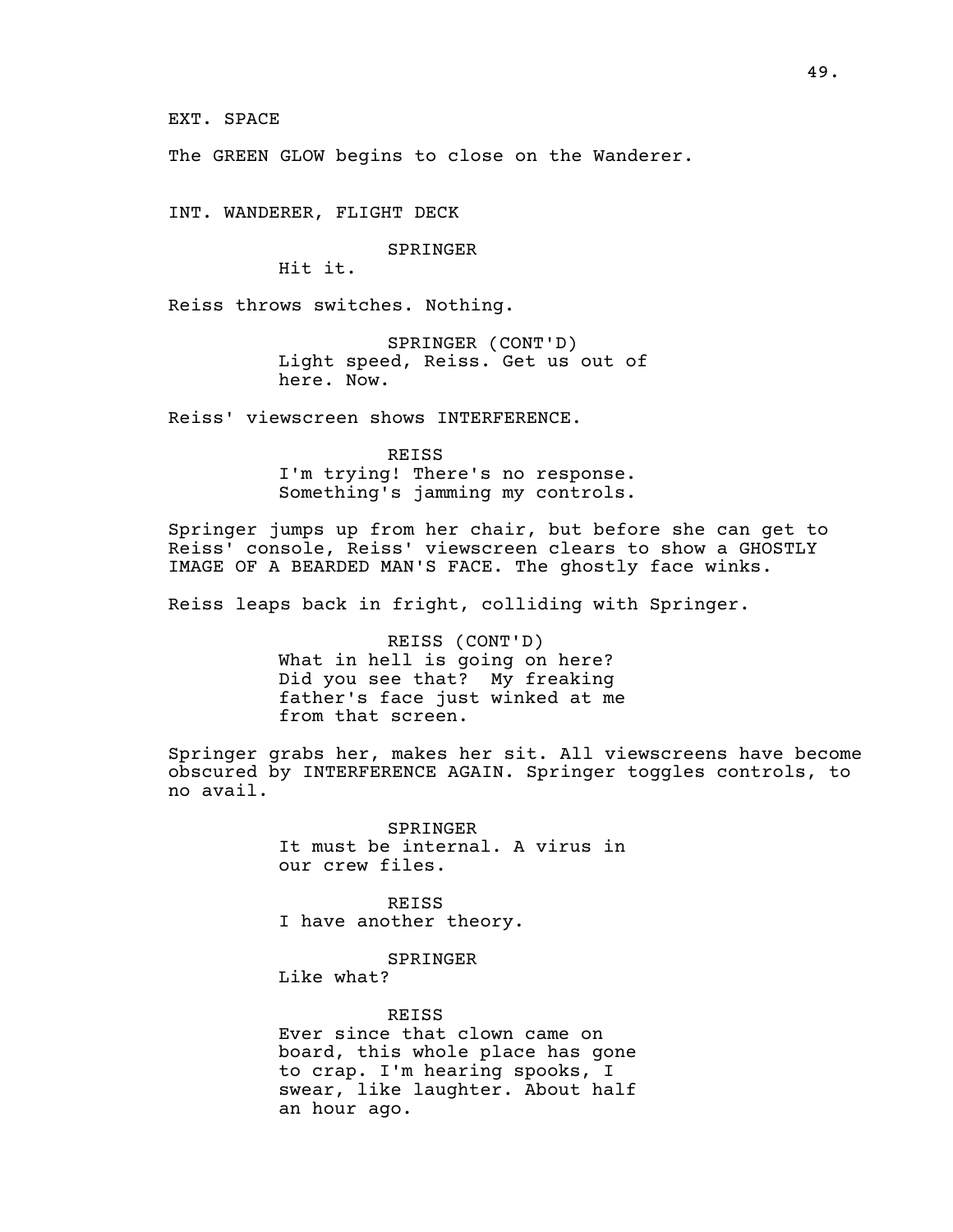Reiss now sees Springer starting to look pale.

SPRINGER You're imagining things.

REISS I know what I heard.

Springer YELLS into the navigation room.

SPRINGER

Pinback!

She stabs at a comlink.

SPRINGER (CONT'D) Pinback, report!

Very faint over the comlink, the SOUNDS OF PINBACK'S SCREAMS. Springer looks back at the viewscreen.

> REISS What is that it, Edie?

ON SCREEN: the GREEN GLOW fills frame, hypnotic.

SPRINGER I don't think anyone on this mission knows what in hell they are getting themselves into.

Springer reaches under a console, pulls out an ugly PULSE GUN, punches at a desk control.

> SPRINGER (CONT'D) Computer, locate Major Pinback.

A pause, then the ship'S COMPUTER VOICE replies:

COMPUTER

*In a medium-size skillet, sauté mushrooms and shallots in two grams of butter until the mushrooms give up their moisture. Allow the liquid to evaporate. Add Madeira, salt--*

Reiss stabs at a control, talking over the computer voice.

REISS Navbot used to work a cruise line. He must be in the brain room.

Springer cocks the gun, heads out with Reiss.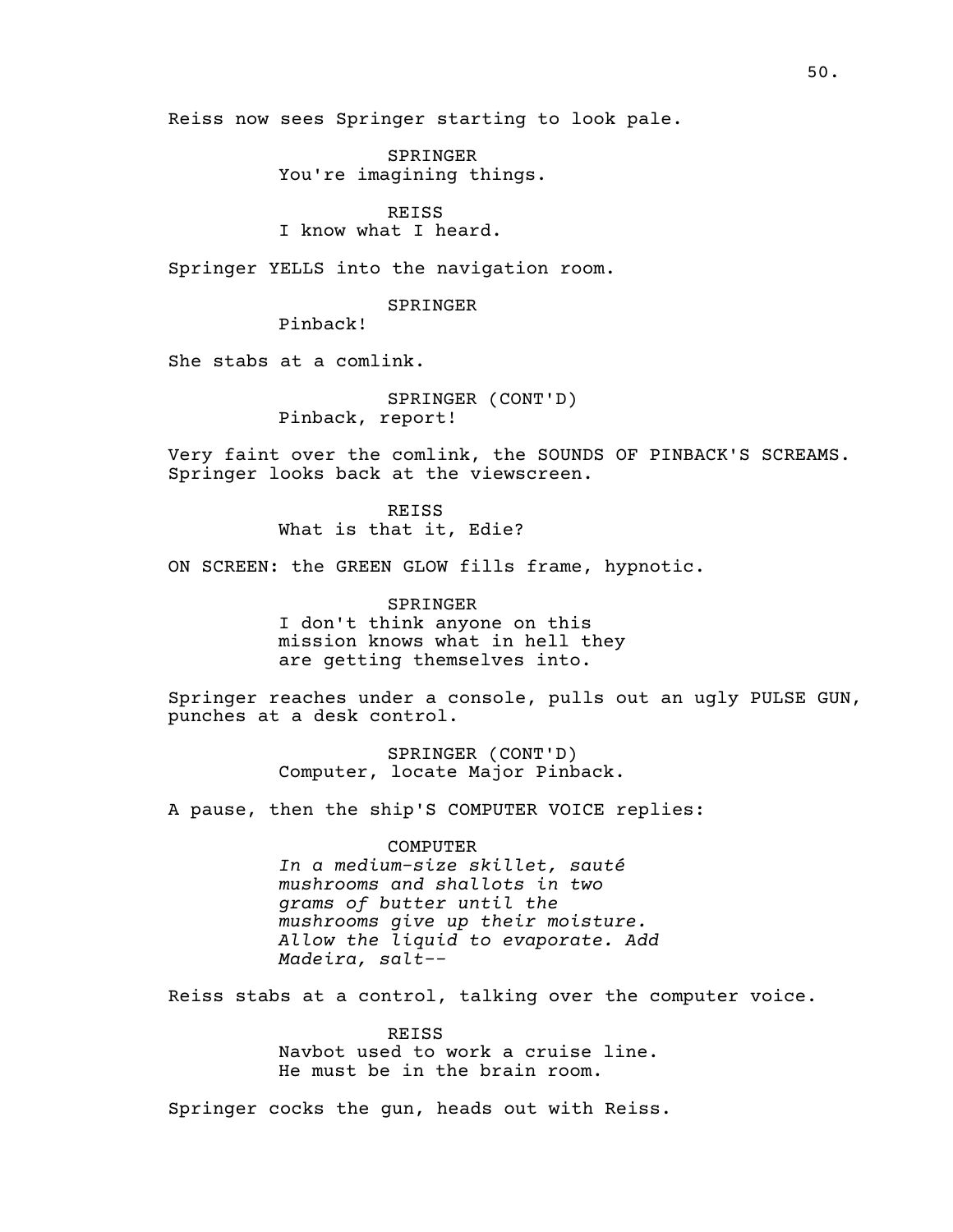EXT. SPACE

The GREEN GLOW looms huge over the Wanderer.

INT. WANDERER, CORRIDORS

All is quiet now.

SPRINGER AND REISS

search the ship, Springer with the pulse gun, Reiss with a large flashlight. They round a corner.

THE RESTRICTED ACCESS DOOR

still stands half open. Reiss' flashlight beam falls on a small, metallic object near the door. She picks it up: the piece of Navbot that Pinback found in the navigation room. Springer leads the way in.

INT. WANDERER, ENGINE ROOM

Pinback is unconscious, his head banging against metal as he is dragged, feet-first, on his back. A collision with a bulkhead brings him round. He blinks in pain, still being dragged, looks toward his feet.

Navbot has him by one leg, plodding along a catwalk leading to a stairwell.

> PINBACK Hey, uh, Navbot. Hey!

Pinback grabs a railing, jolting Navbot to a halt. The robot turns to regard the snag.

> PINBACK (CONT'D) Where are you taking me?

Navbot WHIRS, then speaks, its voice GARBLED and DISTORTED:

NAVBOT

Pin Back?

PINBACK Yes, that's me!

NAVBOT

Mission under jeopardy since liaison officer arrived. Eliminate malfunction. *Add garlic and paprika and broil for 20 minutes.*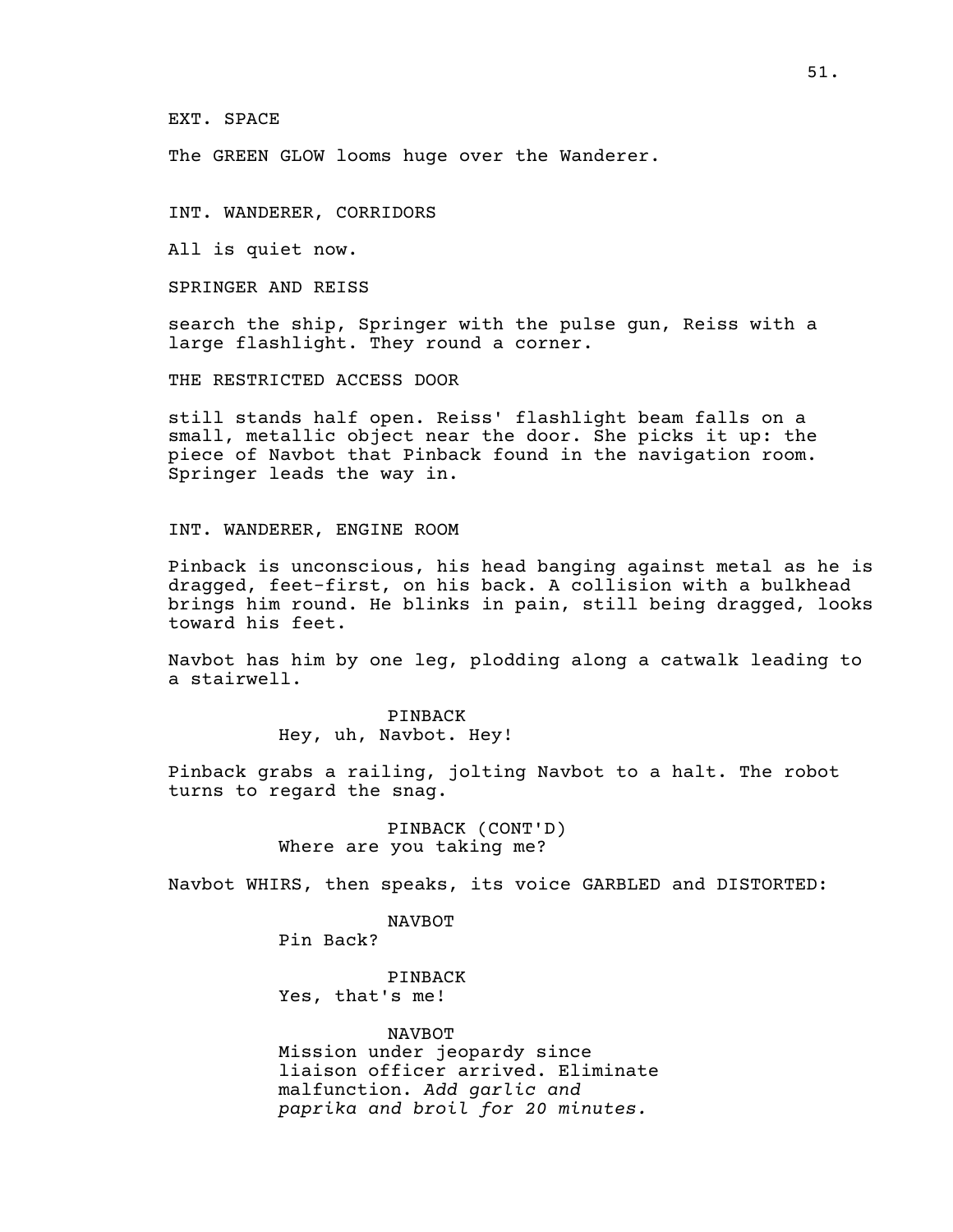Navbot gives Pinback a sharp tug, and continues to drag him along. Pinback claws frantically at the catwalk.

> PINBACK I am not a malfunction!

EXT. SPACE

The GREEN GLOW fills frame.

INT. WANDERER, CORRIDOR

Springer aims her gun into the computer room.

#### SPRINGER

Pinback?

The LITTLE GIRL from Springer's holopic peers from the command chair. Springer freezes. Reiss tries to peer in. Springer pushes her back.

#### REISS

What is it?

#### SPRINGER

It's not Pinback.

Reiss shoves past. The Little Girl runs out of the computer room. Springer SCREAMS. Reiss dives at the Girl, but misses. The Girl darts away, down the corridor.

### REISS

Pinback brought his kid along? Why didn't you grab her?

Springer avoids eye contact with Reiss. Reiss barges past into the computer room. She discovers wires pulled, screens blown open.

INT. WANDERER, ENGINE ROOM

Pinback flails, dangling by a foot as Navbot hauls him up the stairwell.

> PINBACK Navbot, let me go! Navbot, let  $me--$

Pinback sees steaming machinery below.

PINBACK (CONT'D) Don't let me go!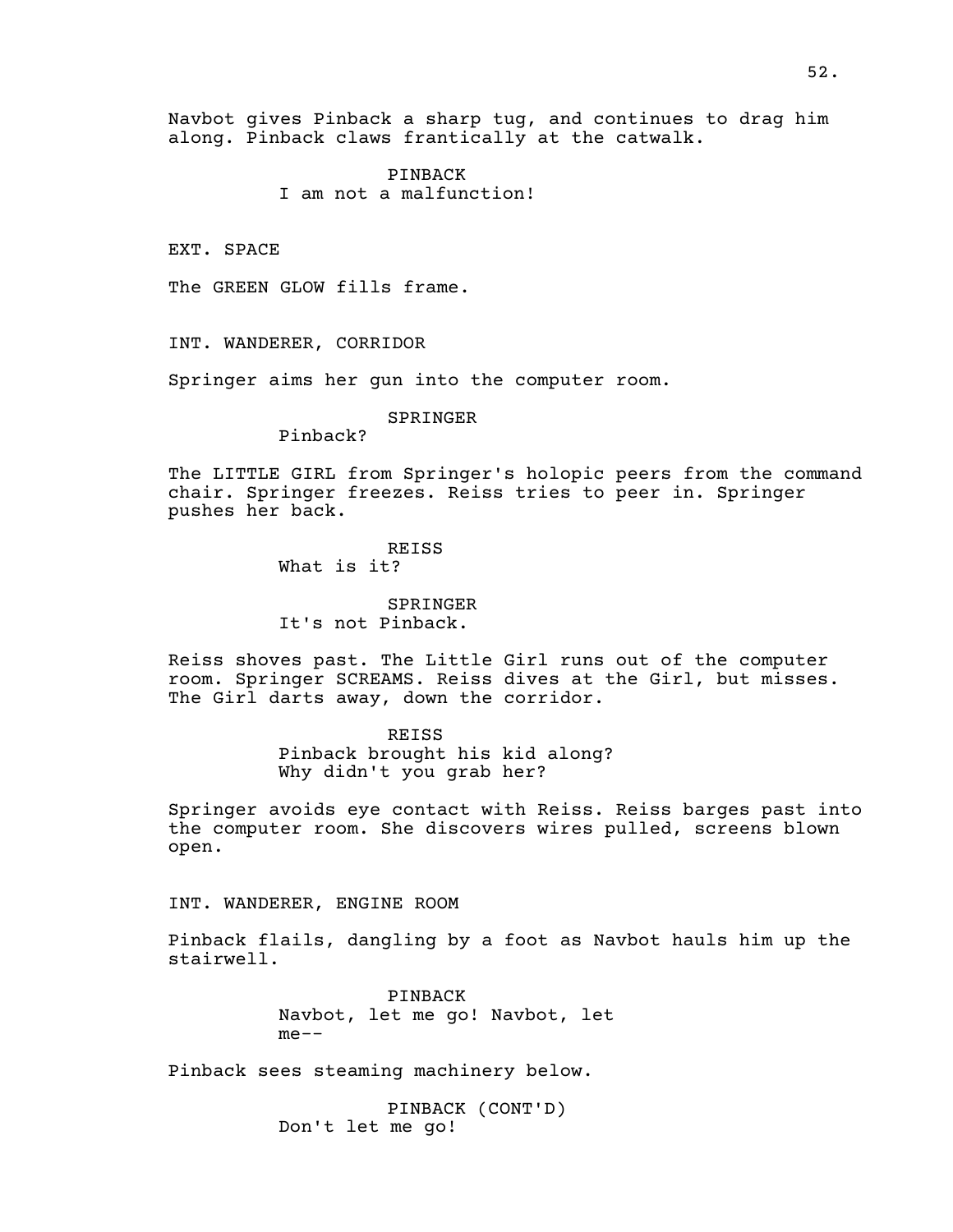### INT. WANDERER, CORRIDOR

Reiss drops a charred lump of computer hardware at Springer's feet. Springer is still shaken.

REISS

Whoever she was, she's left us deaf, dumb and blind. Can you tell me, please, what is going on?

SPRINGER

It must be... a hallucination.

REISS

Edie, I am not a hallucinating kind of gal. Is Pinback the cause of all of this? What did he tell you about this mission? Is that thing outside following him?

SPRINGER I don't know. We're just his ride.

REISS Well whatever it is. we're not going to let him drag us any deeper, okay? Now let go of the gun, Edie. I'm going to get some answers.

Reiss pries the gun from Springer's fingers, checks its safety catch.

> SPRINGER There's no way he could know.

> > REISS

Know what?

SPRINGER He knows... stuff he couldn't

know. It's not Pinback's kid. It's mine.

REISS

Okay, honey, you be quiet now and leave the flipping out to me. I'm going after Navbot.

SPRINGER No, don't leave me.

REISS (sighs) Come on, then.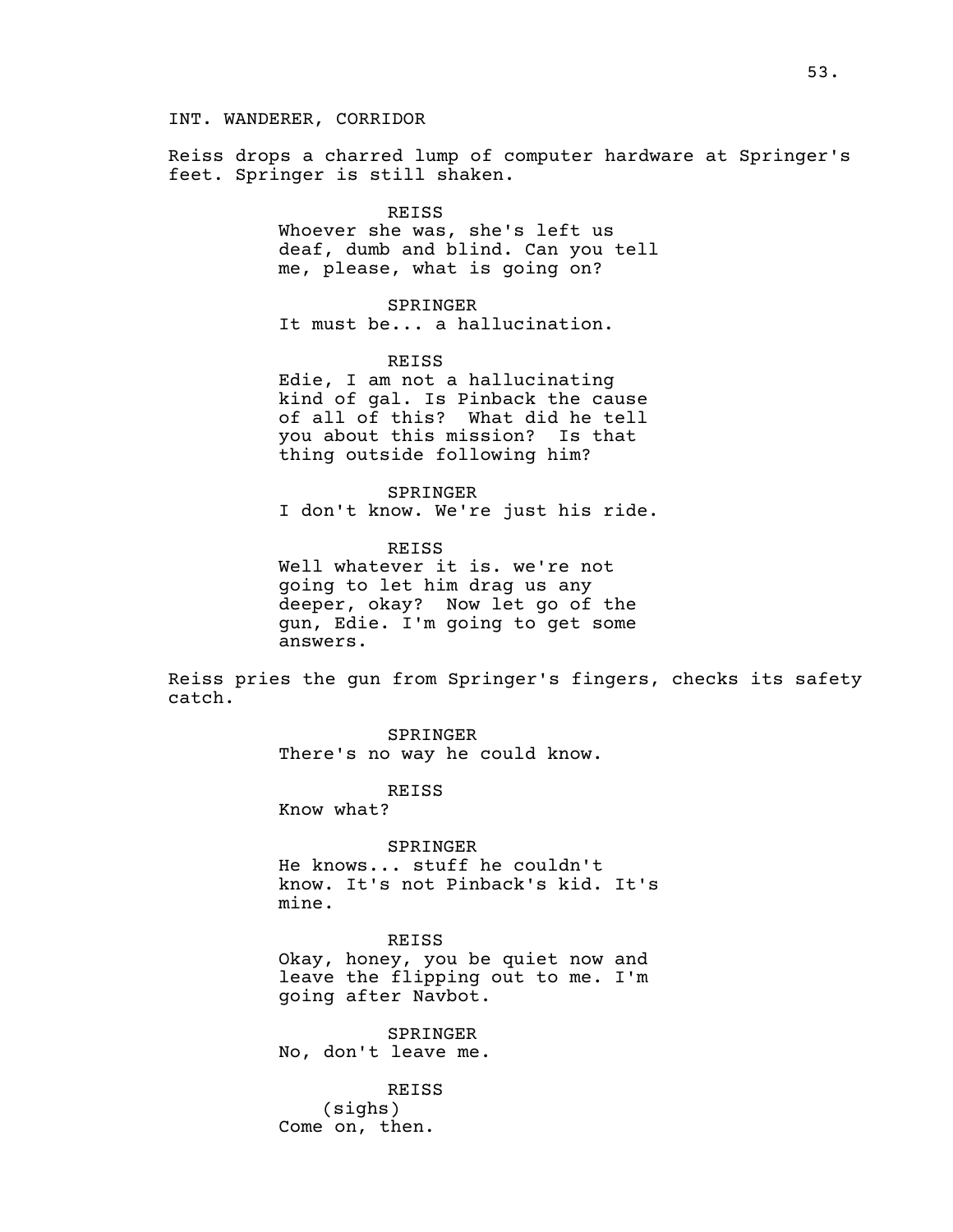Reiss help Springer to her feet.

EXT. SPACE

The GREEN GLOW, very close now, is a pulsing cloud of energy with something solid at its core.

EXT. WANDERER, ENGINE ROOM

Pinback rises from between a row of SCREAMING turbines, chained upside-down by his hands and feet.

> PINBACK I really think you missed the point I was trying to make.

Navbot operates the winch controls.

PINBACK (CONT'D) You might be surprised to know, not long ago, people thought I was insane.

Navbot pulls a lever. The winch begins to swing Pinback sideways.

> PINBACK (CONT'D) But I had the strength of will and foresight to stand by my convictions, and now....

Pinback sees he is being swung out over an open funnel venting steam: Reactor Core #3.

> PINBACK (CONT'D) I'm a Major, goshdammit!

The crane CLUNKS to a halt above the vent. Navbot pulls another lever. The chain begins to unwind. Pinback descends, and SCREAMS.

INT. WANDERER, CORRIDOR

Reiss leads the way, flashlight and pulse gun aimed ahead. She halts, sees Springer staring, then raises her weapon to shoot. Springer stops her.

Ahead of them, the Little Girl is standing, staring back, then darts off into an intersection.

Reiss and Springer approach the intersection, peer around.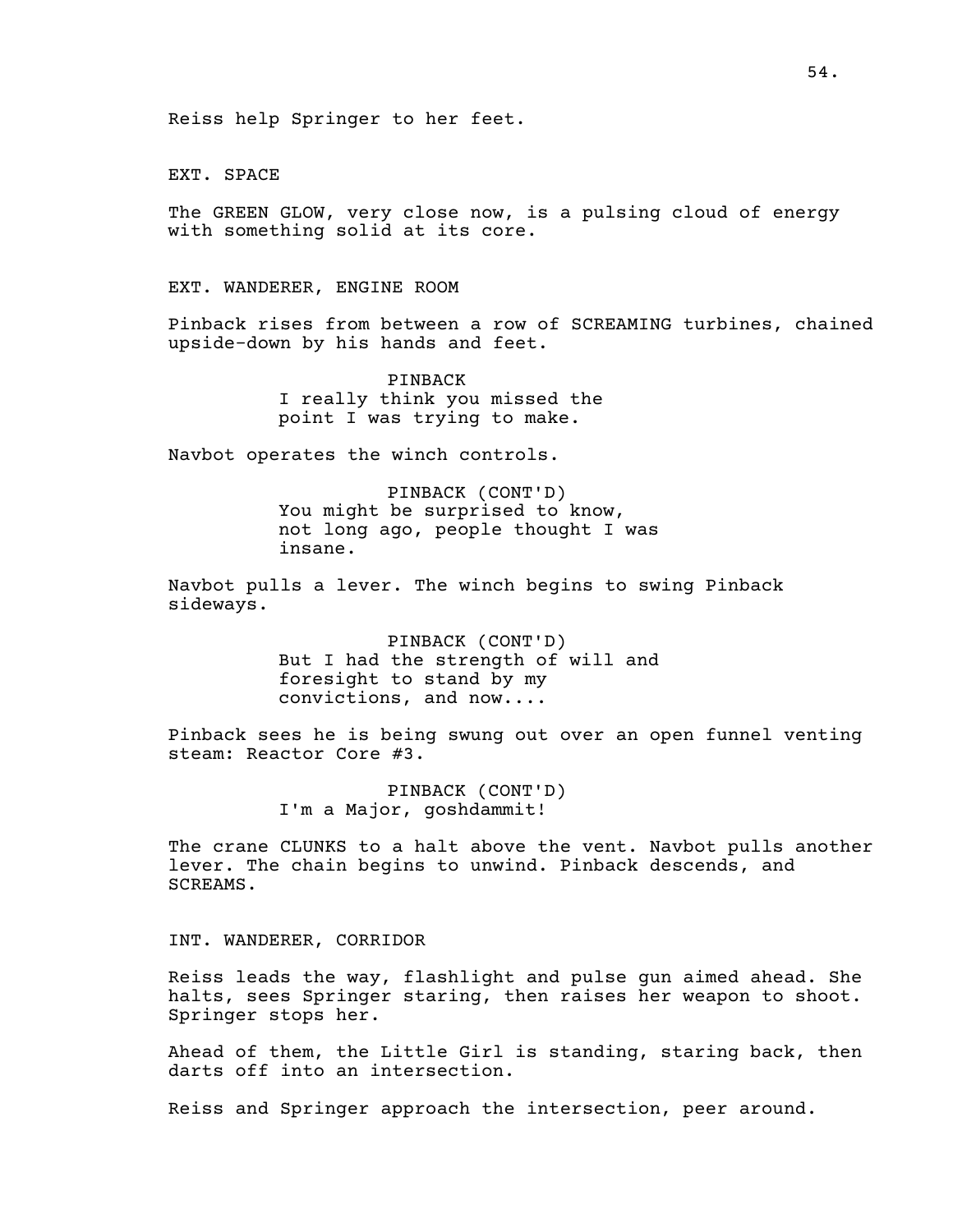The BEARDED MAN - a tall black man, mid-50s, plaid shirt, dungarees - is waiting for them. He smiles, points the way down another corridor, then steps out of view.

REISS

Papa?

They go after the Bearded Man.

INT. WANDERER, ENGINE ROOM

The chain continues to unwind. Pinback lowers into the reactor funnel.

> PINBACK Navbot! You're being foolish!

Navbot stares. The chain unwinds.

PINBACK (CONT'D) You're confused. No-one ever listens to you, right?

Pinback descends into rising steam

PINBACK (CONT'D) This is so unnecessary! All you need's a little human warmth and kindness. I can help!

Navbot pushes the lever. The chain stops.

NAVBOT

Help?

PINBACK Yes, I can help you! But first you let me down. You don't want to hurt me. They'll turn you into scrap!

Navbot, WHIRS, pulls the lever again. Pinback continues his descent.

> NAVBOT Human warmth and kindness. My ass.

PINBACK Navbot, it's not ass! Navbot! Stop!

REISS AND SPRINGER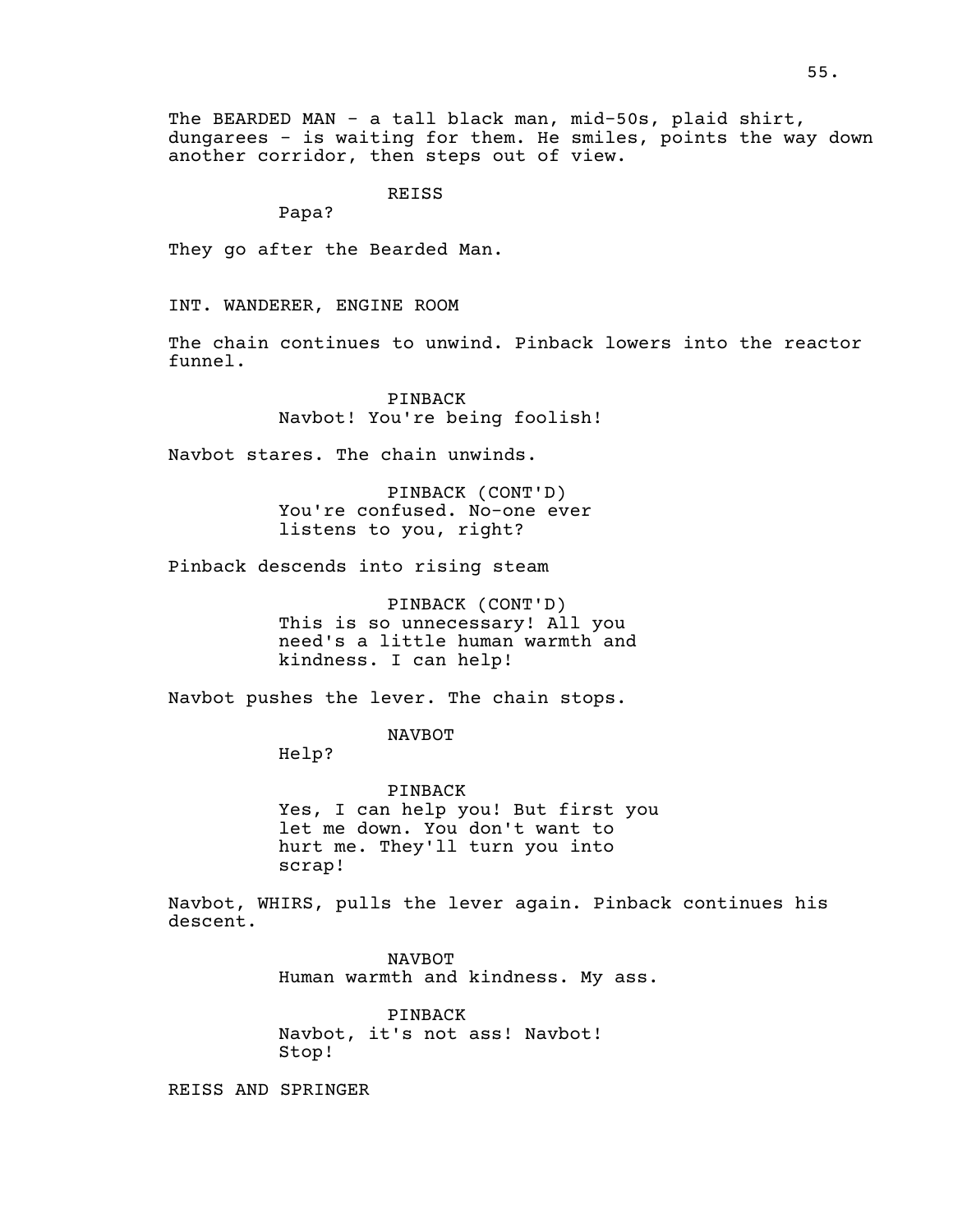appear on a lower catwalk and see the scene above them on the gantry.

#### REISS Navbot! Over-ride!

Reiss aims her weapon at Navbot.

### PINBACK Don't shoot him!

NAVBOT

*Ladies and gentlemen, enjoy your meals. Thank you and goodnight.*

Navbot goes up to a conduit, rips out an electrical cable, which emits a shower of sparks, and lifts the live power line to his head. Suicide.

> REISS Navbot! Don't do it!

SPRINGER Shoot the winch!

Reiss aims at the cable in Navbot's hand, trying to get a clear line of fire through the steam and railings. Springer grabs at the pulse gun.

THE WINCH

unwinds.

PINBACK

screams and tries to swing himself away from the funnel, only a few feet below him.

REISS AND SPRINGER

struggle for the gun.

NAVBOT

slumps to the floor, still holding the sparking cable before his face.

EXT. SPACE

The GREEN GLOW engulfs the Wanderer.

BACK TO SCENE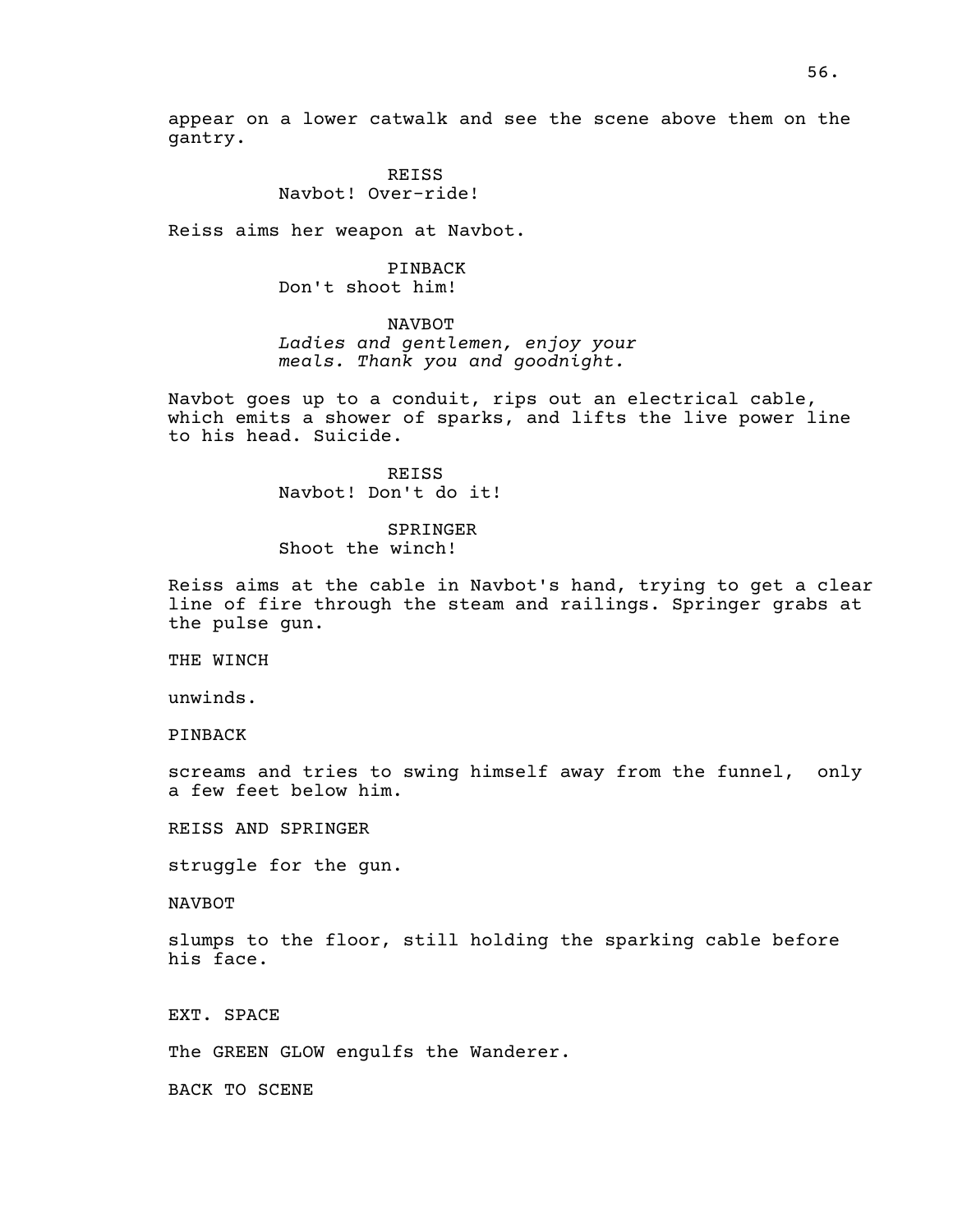ALL POWER CUTS

Turbines wail to silence. Room lights dim and red emergency lights kick in.

NAVBOT

remains seated, forlorn, eyes dim, the cable now dead in his hands. Distant METALLIC GRINDING NOISES deep in the hull. The robot twitches, its eyes light up.

REISS AND SPRINGER

stare around them.

PINBACK Will someone let me down from here?

Navbot stands, looks down at Reiss and Singer, then at Pinback, turns to the winch, throws a lever and begins to operate a hand-crank. Pinback WAILS. Reiss grabs the gun from Springer.

#### SPRINGER

No, wait.

As Navbot cranks the winch, Pinback swings away from the reactor funnel. Navbot pulls another lever, lowers Pinback to the deck. GRINDING NOISES from the hull are followed by a basso profundo CLANG.

> REISS It's controlling Navbot.

SPRINGER Somebody is. Meet me on the fight deck. Bring the Major, if you can.

Springer exits, leaving Reiss with the gun.

REISS What? Edie, wait!

Reiss returns her attention upward.

Pinback hits the catwalk, head-first. He struggles to free himself from his chains, evading assistance from Navbot, who is now ominously silent.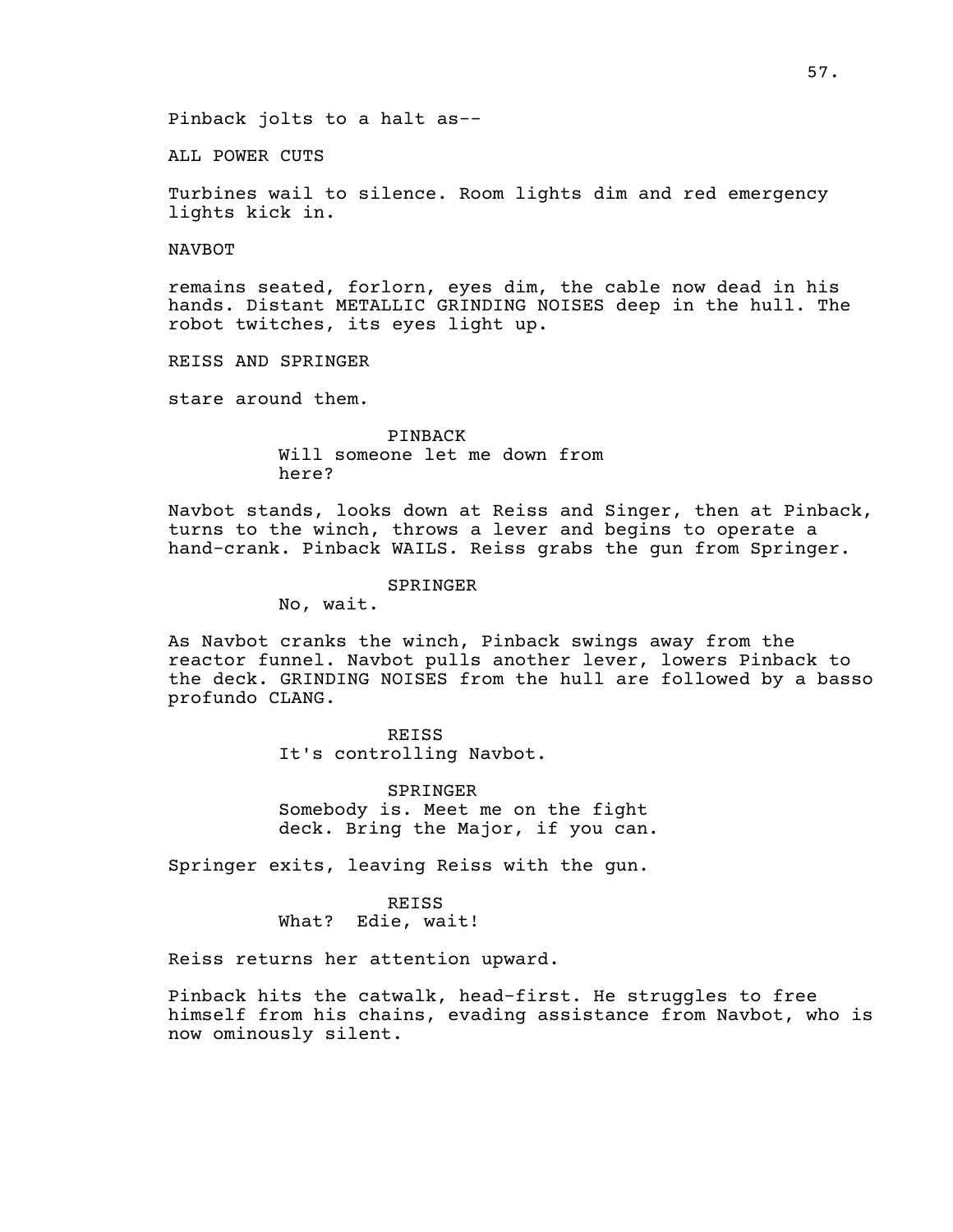### EXT. SPACE

GREEN GLOWING ENERGY swarms across the Wanderer's hull, PLASMA TENDRILS snake around, forming a giant claw of energy that connects the ship with a colossal egg-shaped ALIEN SPACECRAFT.

#### INT. WANDERER, FLIGHT DECK

In red emergency lighting, Pinback enters the flight deck with Navbot tagging behind, Reiss holding them at gunpoint. All stop as they see Springer seated at her command post, looking very conflicted.

#### PINBACK

What is going on here?

The Little Girl is seated at the navigator's station, peering at the blinking lights and readouts.

#### SPRINGER

Behind you.

Reiss and Pinback turn to see the Bearded Man step out of shadows behind them in the navigation room. Pinback, startled, gives a little YELL. Navbot regards the apparition more thoughtfully, and WHIRS. Reiss shoves Pinback forward, points him to his secondary command chair.

#### PINBACK

Is someone going to explain to me who these people are?

REISS None of your business. Navbot, get in here.

Reiss takes her own seat, giving the Little Girl a wide berth. Navbot steps up to the navigator's station, the Little Girl joins Springer at the viewscreen, which displays a hull-camera view of the alien ship. More METALLIC NOISES from the hull.

> SPRINGER Systems failures across the board. I think we're being probed.

PINBACK Probed by what? Oh my....

Pinback and Reiss see their own viewscreen images of the alien ship.

> PINBACK (CONT'D) How big is that thing?

SPRINGER Big enough to swallow us.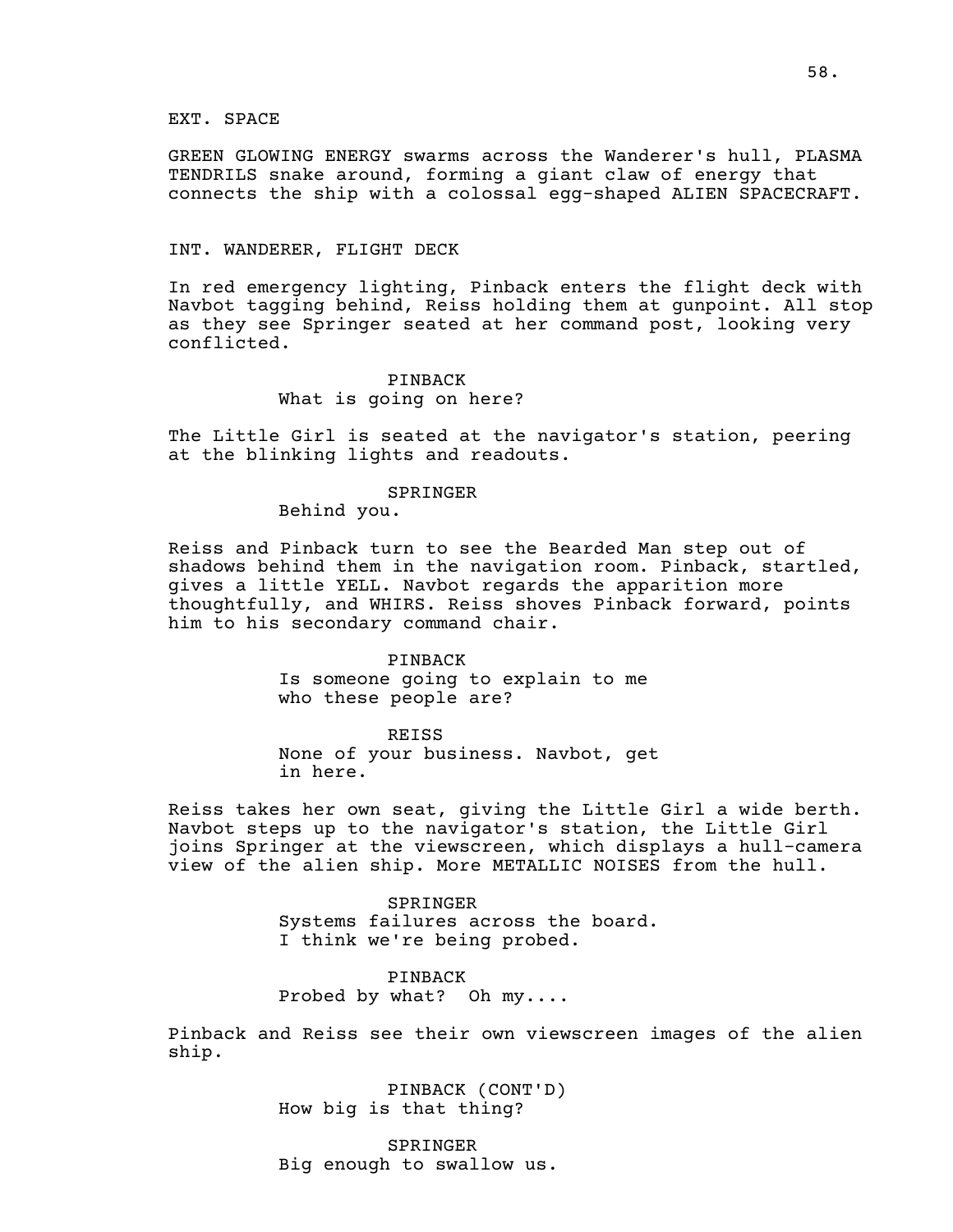The Bearded Man steps up behind Pinback to view the image on screen and casually lays a hand on the back of Pinback's chair. Pinback stares closely at the hand, which appears to be large and hairy, and perfectly real.

Navbot CLICKS erratically.

REISS

Oh, shit.

PINBACK (alarmed) What?

Reiss stares, helpless, as her helm controls move by themselves. Navbot WHIRS and BEEPS, as if in conversation with an unknown entity.

> SPRINGER Me and my big mouth.

EXT. SPACE

The Wanderer slowly spins, turning about-face, and then fires its thrusters briefly.

A HOLE opens in the underside of the alien ship. The energy field creates a tunnel leading toward it. PLASMA TENDRILS nudge the Wanderer toward the orifice.

INT. WANDERER, FLIGHT DECK

Navbot WHIRS and BEEPs, operating controls.

REISS Navbot, over-ride.

Navbot continues WHIRRING.

REISS (CONT'D) Navbot, over-ride!

SPRINGER Esther, let's assume we're guests here.

The Bearded Man makes eye contact with Pinback, benign.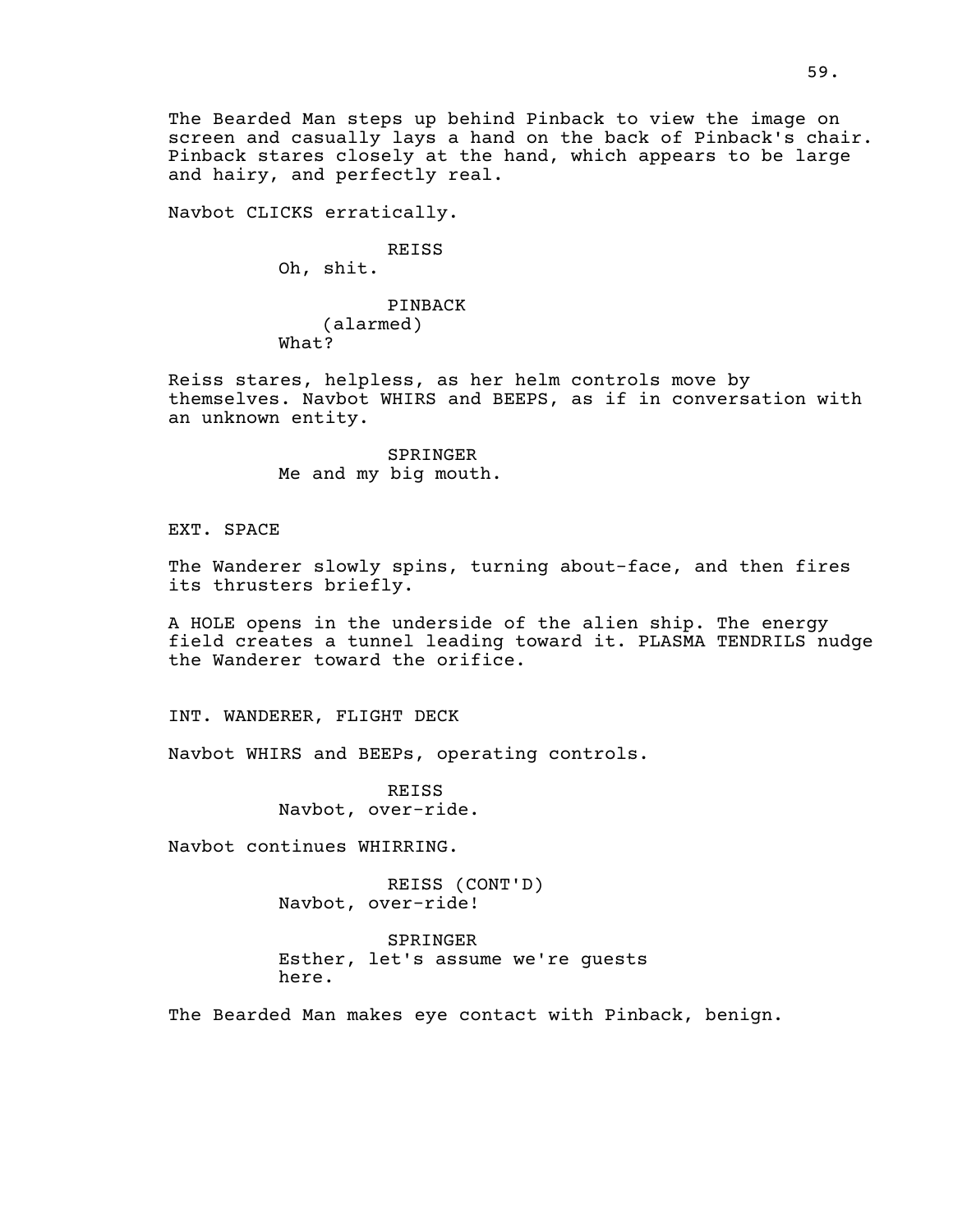### INT. ALIEN SHIP, DOCKING BAY

The Wanderer floats up through an entry tube resembling an alimentary canal and comes to rest in a gloomy chamber. The tunnel irises shut behind the ship, closing out the stars.

#### INT. WANDERER, FLIGHT DECK

Reiss folds her arms, sulking. Springer clicks her fingers in Navbot's direction, causing the robot to look round.

> SPRINGER How about some light out there?

#### EXT. ALIEN SHIP, DOCKING BAY

Wanderer's SEARCHLIGHTS illuminate a JETTY leading to an oval arch.

BACK TO SCENE

Pinback joins Springer at her viewscreen. The Bearded Man and the Little Girl also press in close to see.

# PINBACK (lowering his voice) Clearly an alien spacecraft of advanced design. I suggest we remain calm and make no threatening moves.

Springer ignores Pinback's analysis, and turns to the apparitions crowding her controls.

SPRINGER

Do you mind?

The Bearded Man backs off, pulls the Little Girl away.

### REISS

Something's happening out there. An atmosphere is forming. We got nitrogen, oxygen, hydrogen, trace elements of argon and other crap. Localized around the ship and that structure up ahead. It's breathable.

Navbot WHIRS and CHIRPS.

SPRINGER Let's go take a look.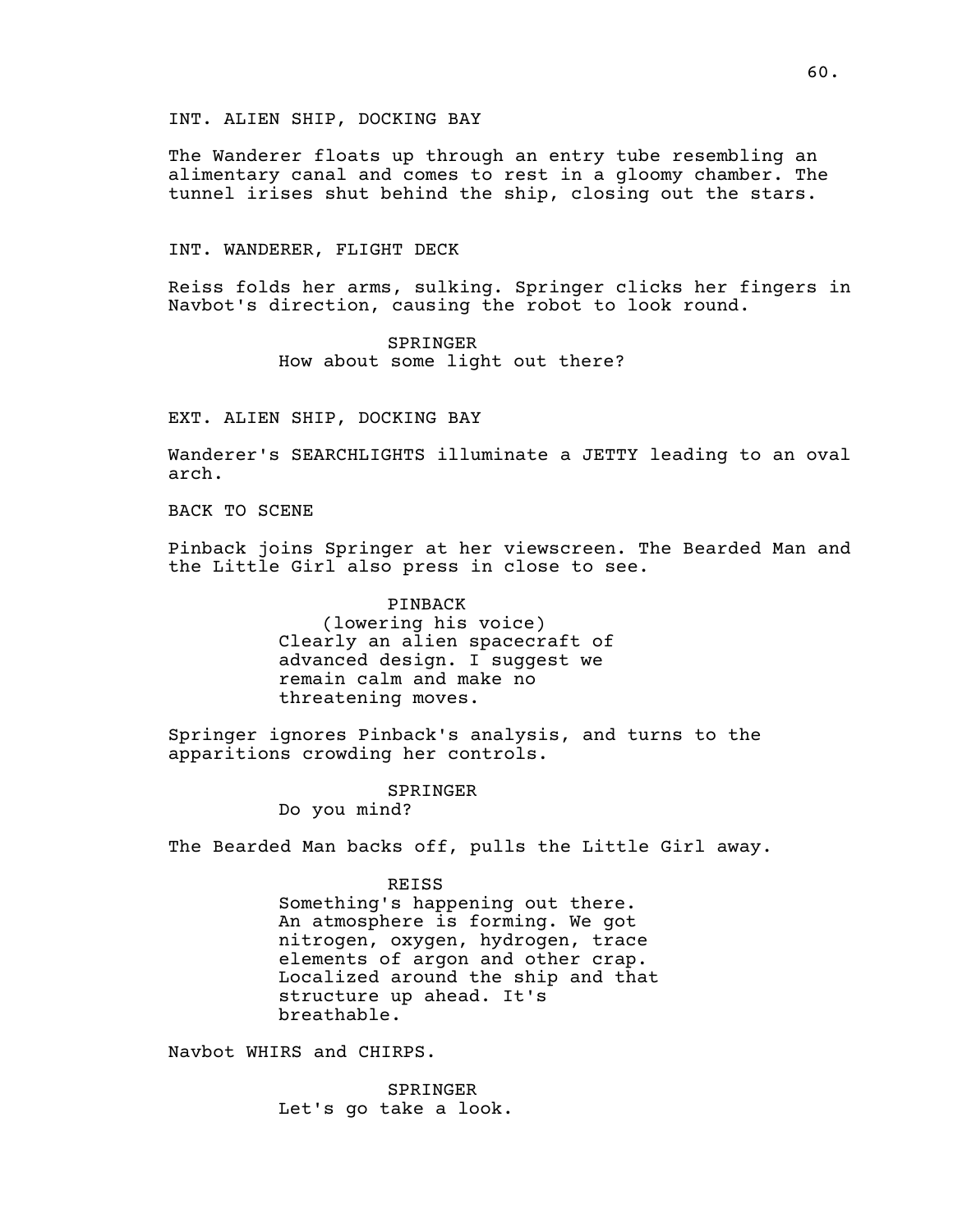Do you really think we should? I mean, maybe we should sit here and just wait to see what happens?

### INT. ALIEN SHIP, DOCKING BAY

A RAMP opens in the Wanderer's underside and comes to rest, against the jetty. An inner airlock door opens, and light streams out of the Wanderer. WHIRRING and CLANKING, then Navbot appears.

He descends the ramp, stops on the jetty and stands motionless, staring ahead.

Springer follows, with Reiss and Pinback close behind. All wear goldfish-bowl breathing helmets that FILTER their voices.

> PINBACK I still think it would be prudent to bide our time and wait on the ship. We don't want anybody to misinterpret our actions.

SPRINGER You really want to stay with them?

Springer jerks up her thumb back overhead. Above them, peering out through an observation window, the Bearded Man and Little Girl have their faces pressed up against the glass.

> PINBACK I'm beginning to wonder if you ladies appreciate what I might be able to contribute to this mission.

Springer and Reiss join Navbot on the jetty. Navbot waits until Pinback catches up. As soon as he steps off the Wanderer ramp, the ramp retracts and Pinback teeters on the jetty edge. Springer grabs his arms, pulls him to safety.

The Wanderer airlock SLAMS SHUT, the ship pitches violently, UPENDING. The faces of the Bearded Man and Little Girl are briefly seen, peering out of the observation window, despairing, then the Wanderer ZOOMS UPWARDS, the chamber ceiling rapidly DISTENDING INTO BLACK. With a flash of jets, the Wanderer is gone.

> REISS Oh, great! That's just great! Major, you owe us one ship.

Springer stands, numb, peering up into the black void.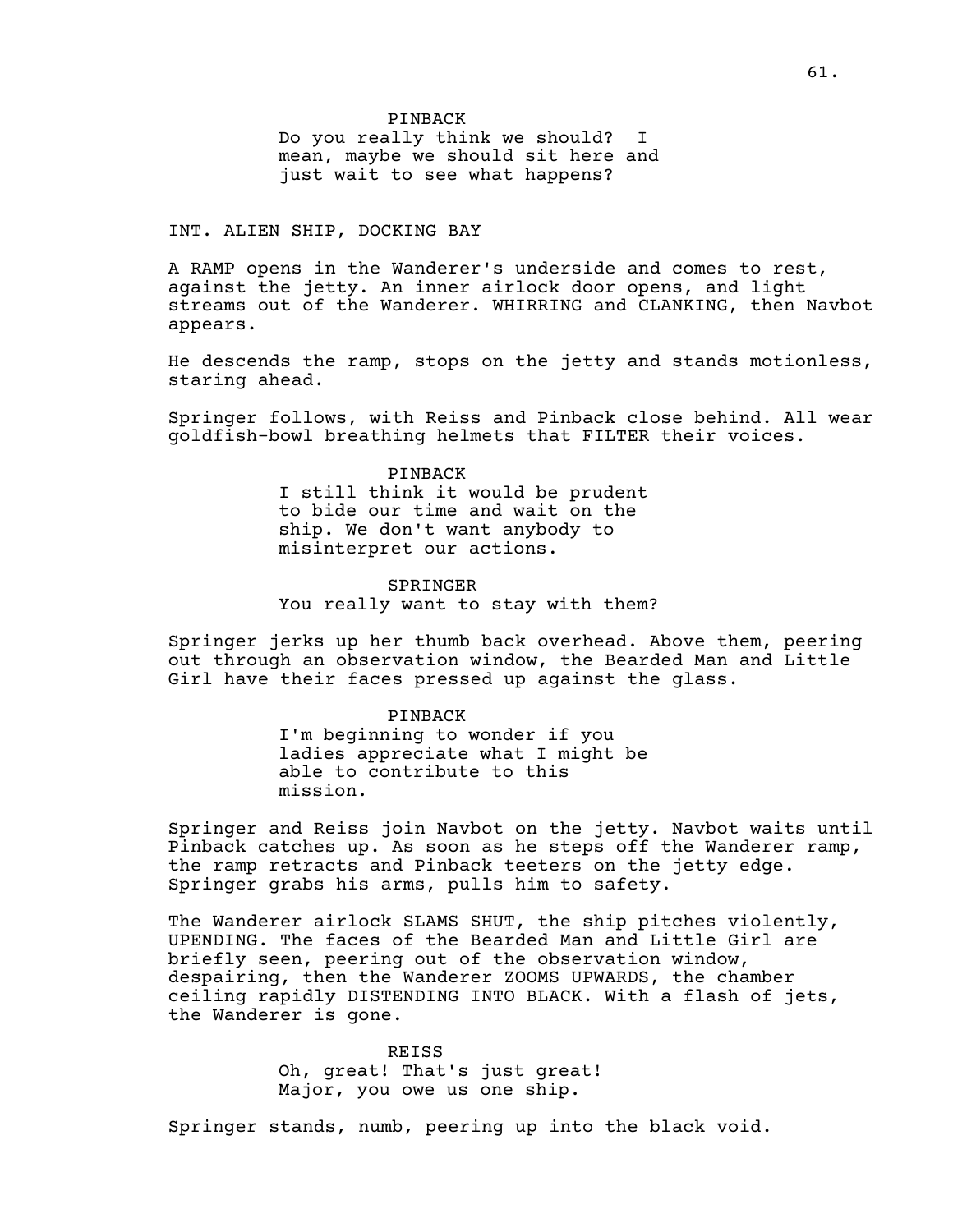PINBACK You'll be fully compensated.

REISS Yeah, posthumously, no doubt.

Navbot walks toward the oval archway. Springer glares at Pinback, then follows the robot.

> PINBACK Maybe they'll return our ship once they've checked us out? For all they know, we could be hostile.

> > REISS

They'd be right.

Reiss goes after Springer. Pinback tries to put a hand to his head in desperation, but bangs his knuckles on his breathing helmet.

PINBACK

Ow! I don't see why we have to wear these things, if the air in here is breathable. Hey, at least we don't have those creepy ghosts following us around, whatever they were.

### HIGH ANGLE

They proceed along the jetty like ants, voices ECHOING. Particles of GREEN ENERGY flit back and forth in the massive architecture, unnoticed above them.

> REISS Pinback, will you ever shut up?

PINBACK Someone needs to be the voice of reason. We could be dealing with an intelligence far beyond our own.

REISS No shit, Sherlock.

THE OVAL ARCHWAY

leads to a sealed oval door three times Navbot's height. Again, the robot waits motionless for the others to catch up, then the door opens, revealing a TALL, THIN CYLINDRICAL ROOM with no other doors or windows. Navbot enters.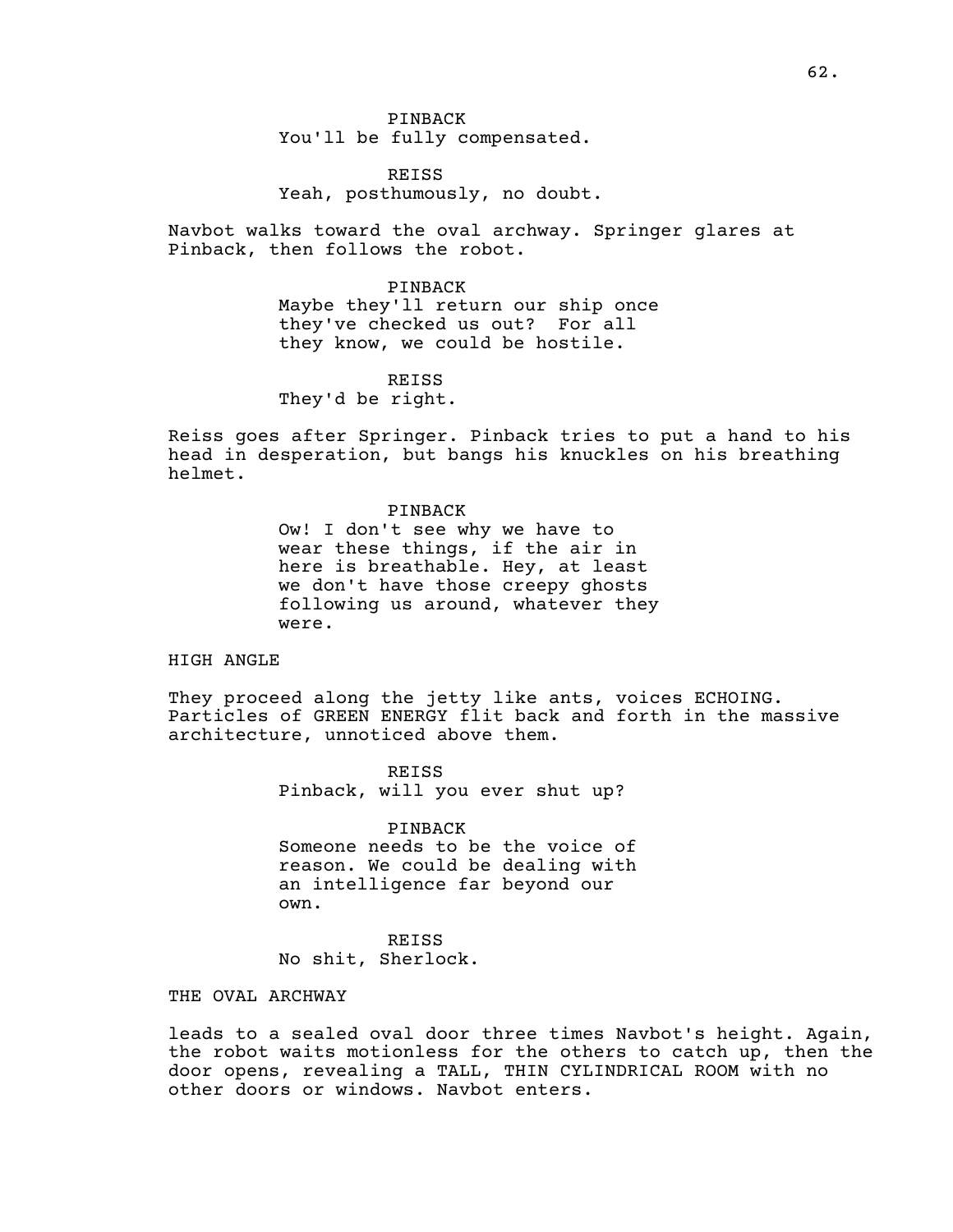Elevator!

SPRINGER Be my guest, Major.

# PINBACK Ladies first.

Reiss shoves Pinback in. The cylindrical room appears stable. Navbot WHIRS and CLICKS. Springer and Reiss step in. The door closes.

INT. ALIEN SHIP, ELEVATOR

A soft HUM, no sense of motion, no controls. The three humans stand in silence, glancing up at the ceiling way above their head.

Pinback reaches for the clasp around his helmet, closes his eyes, unfastens the seal. HISS. Reiss and Springer stare, a little shocked. Pinback takes a breath, opens his eyes, and grins. He removes his helmet. Navbot WHIRS. A slight jolt and the door re-opens.

#### INT. ALIEN SHIP, VESTIBULE

The elevator opens onto a tall, narrow vestibule that appears to curve off to infinity, like a nightmare from Dr. Suess. Navbot leads the way.

Pinback tucks his helmet under his arm and follows. Reiss and Springer exchange glances, remove their helmets and walk out beneath the high ceiling. Hundreds of other elevator doors line the walls.

#### REISS

Homey.

Navbot steps onto a central section of the floor that is a moving walkway. Pinback hops on, nearly losing his balance.

# PINBACK

This way, I guess?

The others run to catch up and also hop on, to be transported down the corridor

> REISS You realize this whole place could be some kind of automated lifeform harvesting system.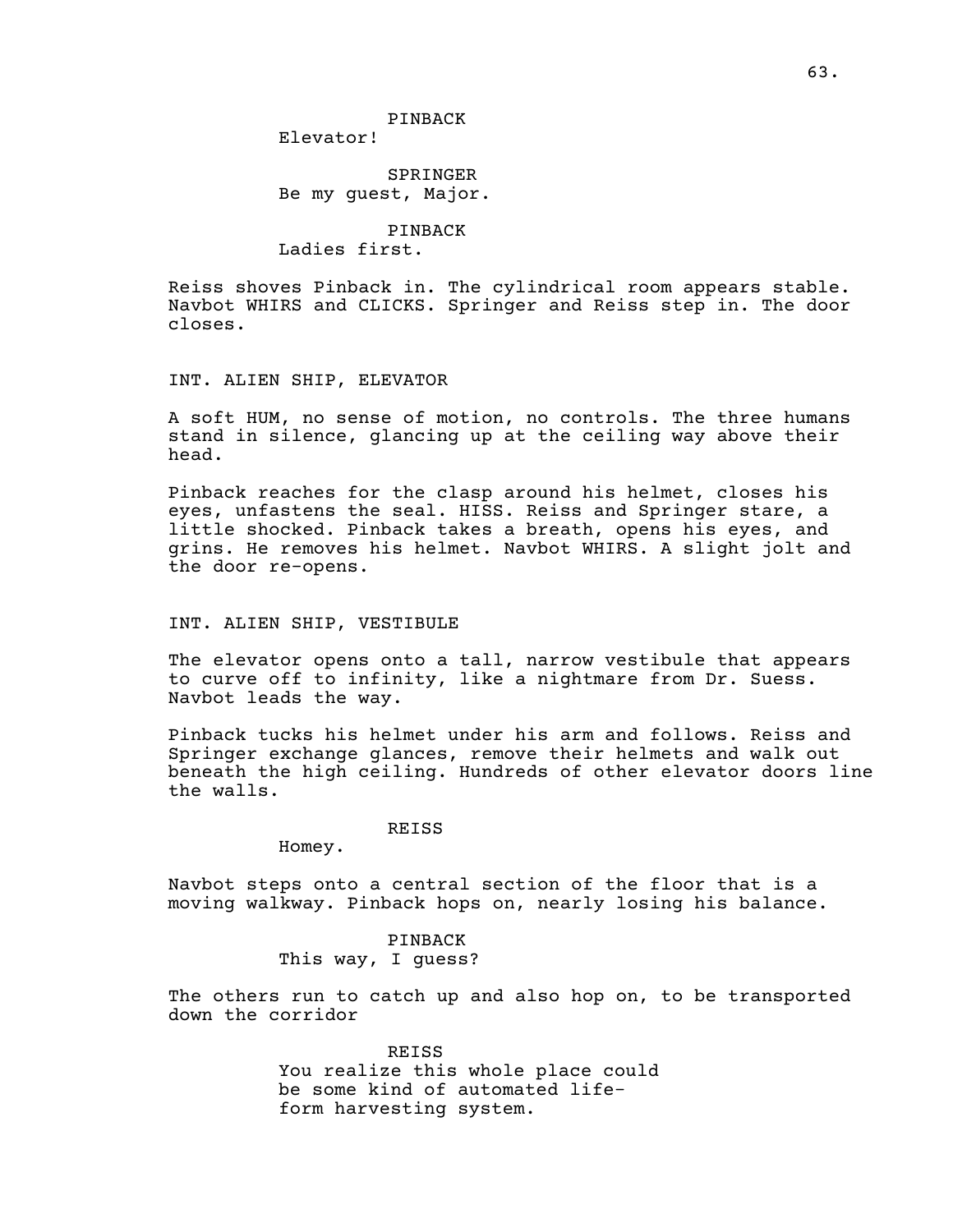PINBACK Do you have some other plan of action in mind?

#### REISS

Maybe I do.

Reiss reaches inside her jacket, as if for a weapon.

PINBACK You didn't bring a g- g- g-?

SPRINGER Pinback, shut up.

Navbot CLICKS and WHIRS, looks back at the humans.

PINBACK I didn't say any word.

The moving walkway branches off toward a doorway that opens like a ghost train ride.

INT. ALIEN SHIP, HIGH BRIDGE

The moving walkway carries them out above a dizzying drop crisscrossed with other walkways, all empty.

Pinback peers down, and then up. The view above is much the same.

At the end of the bridge, they reach a giant set of double doors and the walkway stops. Navbot turns to face them, WHIRS and CLICKS.

NAVBOT

Wait here.

They stand, nervously, looking about them.

REISS What are we waiting for?

PINBACK I think we should do as we are told. (to Springer) Don't you?

Springer waves her fingers in front of Navbot's face. No reaction. She walks past the robot to the double doors. There are no handles. She presses the door surface and, with a silent breath of air, the double doors swing open.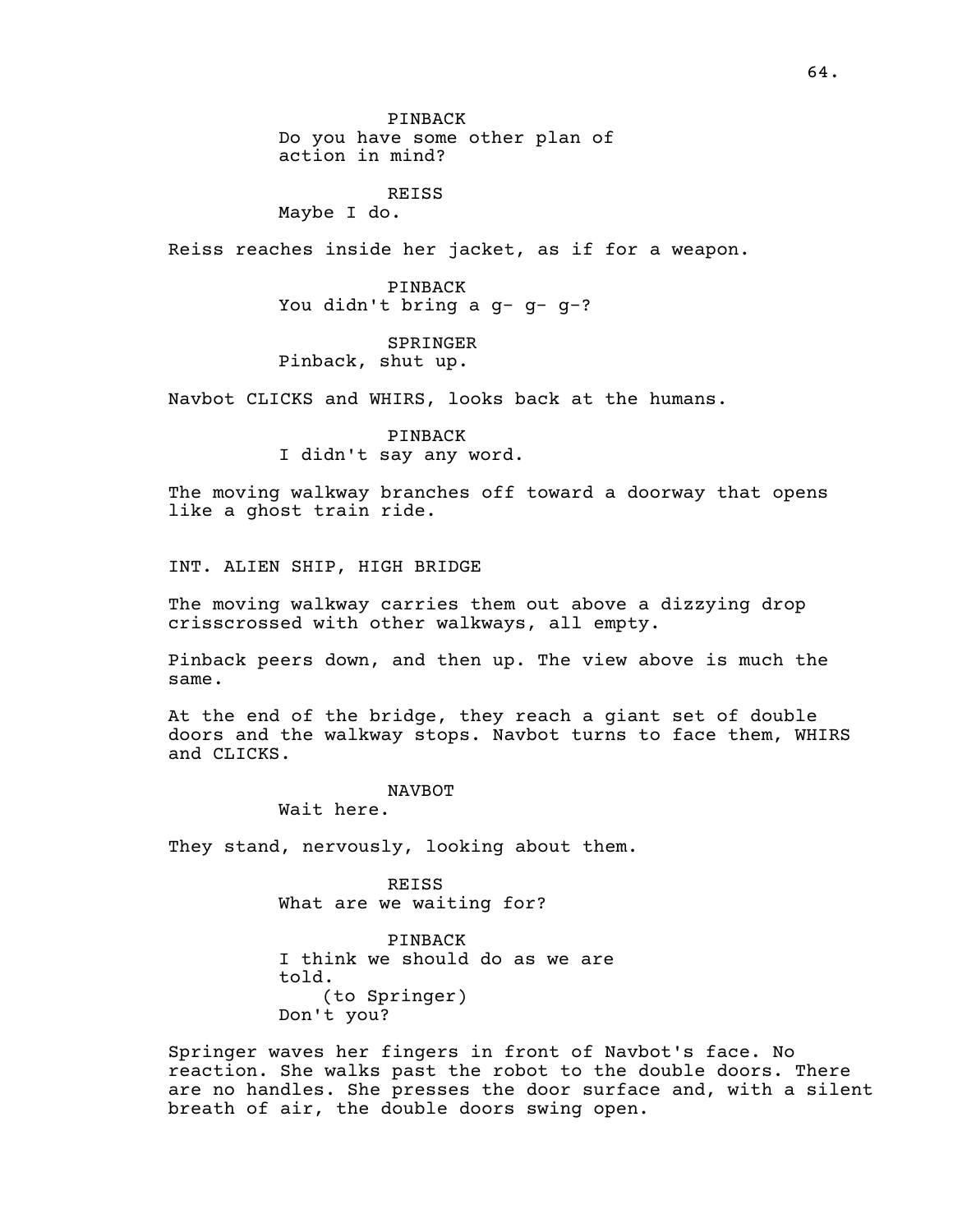### INT. ALIEN SHIP, CONTROL ROOM

Springer, Pinback and Reiss enter. Navbot follows and remains by the double doors, which close silently behind them.

Curving surfaces everywhere. Sterility and grace. A large, kidney-shaped shuttered window dominates the room, beside a nook of THRUMMING readouts. A transparent STAR MAP divides this area from the rest, behind which is seated the ALIEN PILOT.

The humans are transfixed by their first sight of the alien being.

The thin, bipedal alien does not appear to notice them, working at its controls. It is unclothed, sexless, flat- footed and vaguely blue with an elongated Giacometti-like physique. It is too far off to tell, but there is something wrong about its head.

Springer eyes the star map, which shows a display similar to Pinback's trajectory of 'X' with two glowing blips converging at a projected interception point. Pinback sees it, too.

> PINBACK Hey, he's got one like us!

The alien turns to regard them, revealing piercing yellow eyes in a flattened HAMMERHEAD.

Reiss backs up, unnerved. Springer stands her ground. Even Pinback is silent.

The alien rises from its chair, walks over and halts a few yards away. It has no ears or nose, its mouth a tiny lipless slit halfway down its throat. It is 12 feet tall.

> SPRINGER Your move, Major.

PINBACK Oh, uh, yeah.

Pinback hesitates, then steps forward and extends a hand.

PINBACK (CONT'D) Major Pinback, planet Earth. How are you?

The alien regards Pinback's outstretched hand critically, then repeats the gesture. It has six elegant fingers. Pinback enthusiastically grabs the alien's hand, to shake, but the alien pulls away, alarmed.

> PINBACK (CONT'D) Oops. Easy, there, big fellah. (to Springer) Guess that didn't go so well.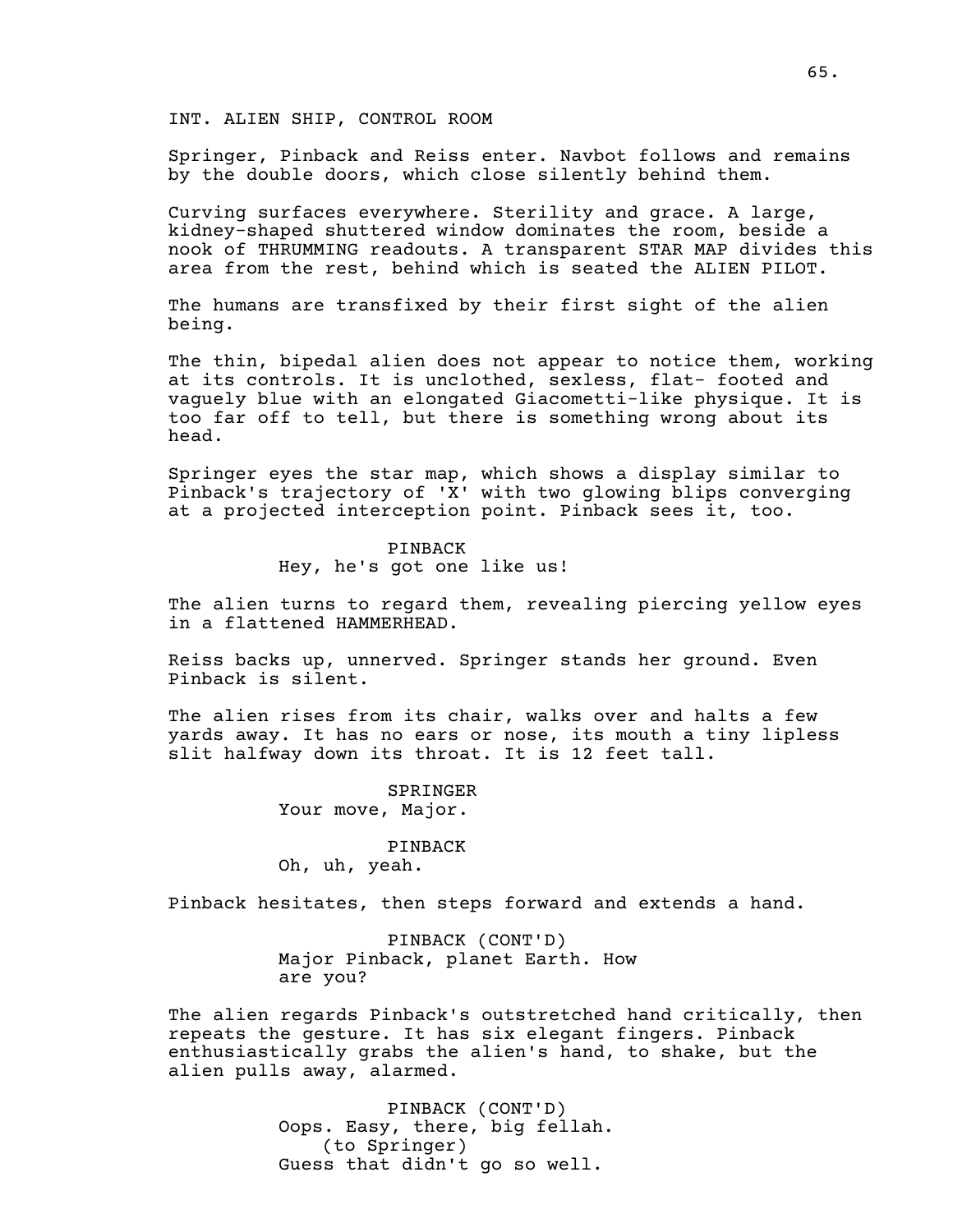The map.

# PINBACK The what? Oh, yeah.

Pinback grins at the alien, points at the star map, makes an inquisitive gesture. The alien frowns. Pinback points at himself and then the alien, and then indicates two points moving through space and colliding, with a KABOOM noise. The alien appears confused.

> REISS He's a complete idiot.

The alien turns its attention toward Reiss, looks her up and down, then makes eye contact with Springer.

PINBACK

They brought me here to you. Well, not to you. We weren't expecting this. I think we've both been traveling in the same-- nuuuh.

The alien turns sharply toward Pinback and pokes its finger at him. Pinback's body goes rigid. The alien walks quickly away, peeved, returning to its map.

> SPRINGER (lowering her voice) Pinback...? Pinback, speak to me!

Pinback is glassy-eyed, his tongue protruding slightly from his mouth.

> REISS Personally, I think it's a big improvement.

SPRINGER Snap out of it, Pinback!

REISS Let's get out of here, Edie. We've got to find our ship.

PINBACK Nuuuuuuuuuuhhhhh.

Springer slaps Pinback's face. Pinback blinks and regains composure, then has a delayed reaction to the pain.

> REISS Dammit, Edie.

PINBACK I can hear them.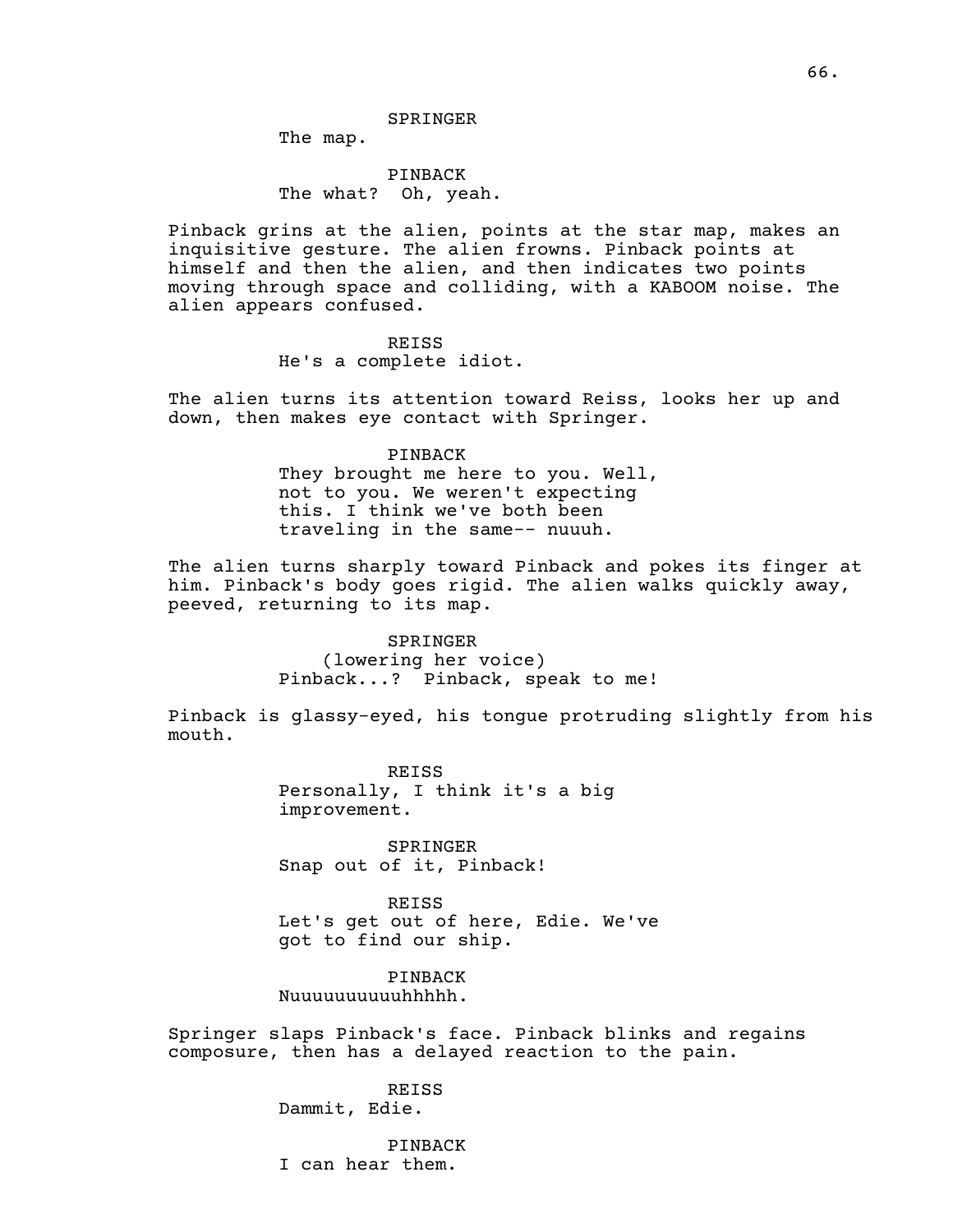SPRINGER

What?

PINBACK I don't know how, but I can understand them. What they're saying. I can... (touches his head) ...hear them in here.

SPRINGER

'Them'?

Navbot WHIRS, having walked up close. The alien looks back at them again with suspicion. Navbot CLICKS and WHIRS.

> REISS What are they saying?

### PINBACK

Big blue, he's the pilot, he wants to invite us to dinner. No... he wants us to be dinner. I'm not sure.

REISS You'd better work on your alien e.s.p. a little harder, Major.

Reiss puts a hand on the gun inside her jacket. Springer glares at her to keep it hidden.

> SPRINGER Pinback, don't blow this.

PINBACK But you're not going to--?

REISS If Bluey won't give us our ship back, we are taking his.

PINBACK But we don't know the first thing about what makes this thing fly!

REISS

How hard can it be with our autopilot wired into the ship?

Navbot stops WHIRRING. They look around to see the alien still staring at them. It waves a hand at the window.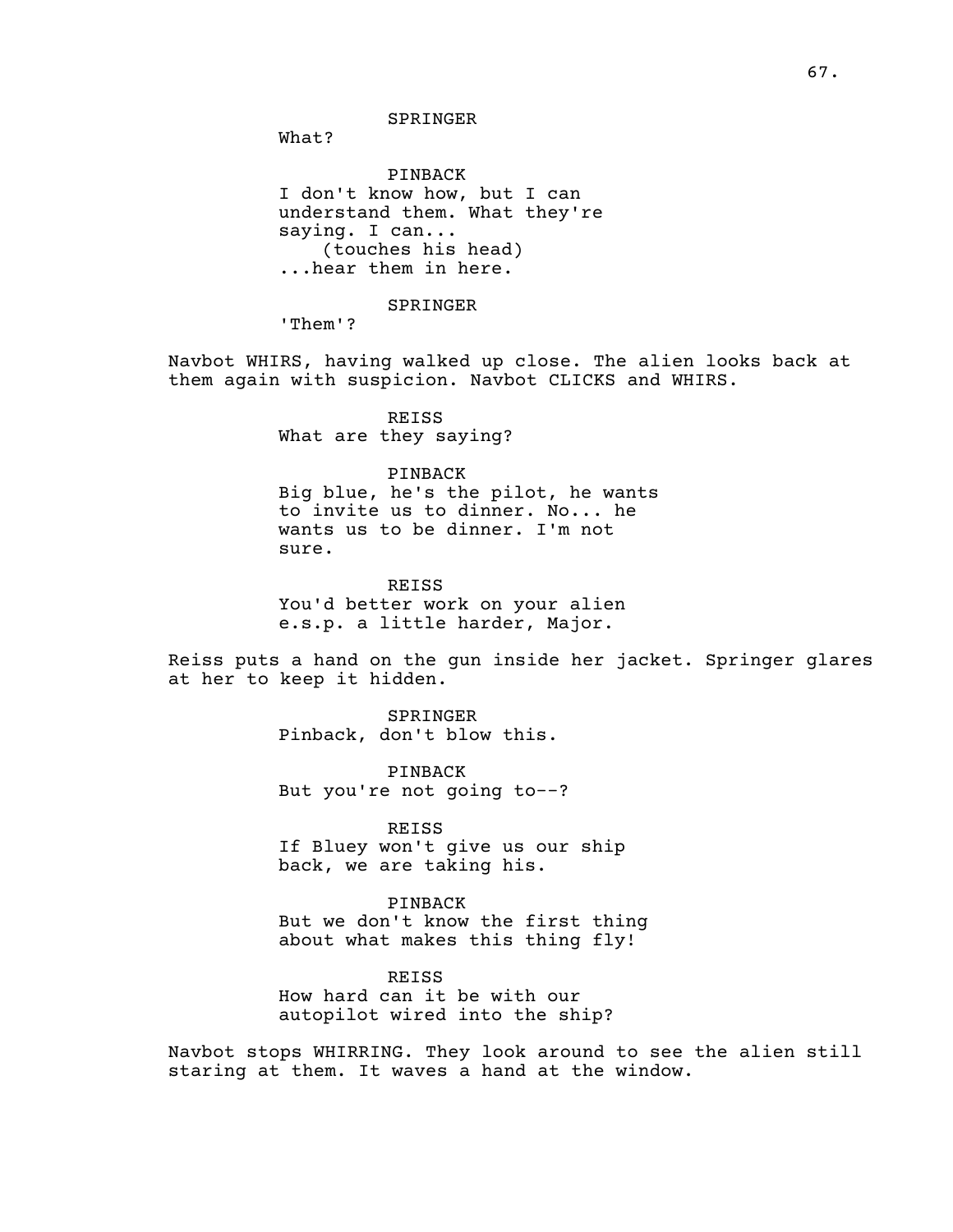Shutters fall away from the window to reveal a mind-bending view of REDSPACE: a hurtling cone of ruby light, coagulated to white at its vanishing point, spilling stars that slip past the ship.

> PINBACK I'd say pretty hard.

# REISS

Screw this.

Reiss pulls out her plasma gun, aims it at the pilot.

PINBACK

No!

# REISS Okay, buddy, fair's fair. You gonna give us back our ship, or what?

The alien waves its hand again. Simultaneously, the gun flies out of Reiss's hand and Navbot grabs her arms. Another flick of the alien's wrist and Reiss SCREAMS, clutching her wrist, and falls to her kneels in pain.

# PINBACK Please, don't hurt her!

The alien narrows its eyes at Pinback, and points its finger again. Reiss collapses in the background. Pinback walks up to the alien and kneels, holding out his space helmet as if it were an offering.

> PINBACK (CONT'D) Dinner sounds great.

### INT. ALIEN SHIP, LOWER LEVEL

Another endless, curving corridor, this time streaked with filth. Heavy metal doors are interspersed with thick, translucent windows, MOVING SHADOWS within, and a constant murmur of ALIEN ROARS and HOWLS. One window contains three human shapes, one with his face shielded up against the glass.

### INT. ALIEN SHIP, CELL

Pinback tries to peer out the grimy window. He uses his sleeve to wipe clean a space, regrets it. Springer paces, Reiss seated on a scattering of straw, looking groggy.

> SPRINGER Any theories, Major?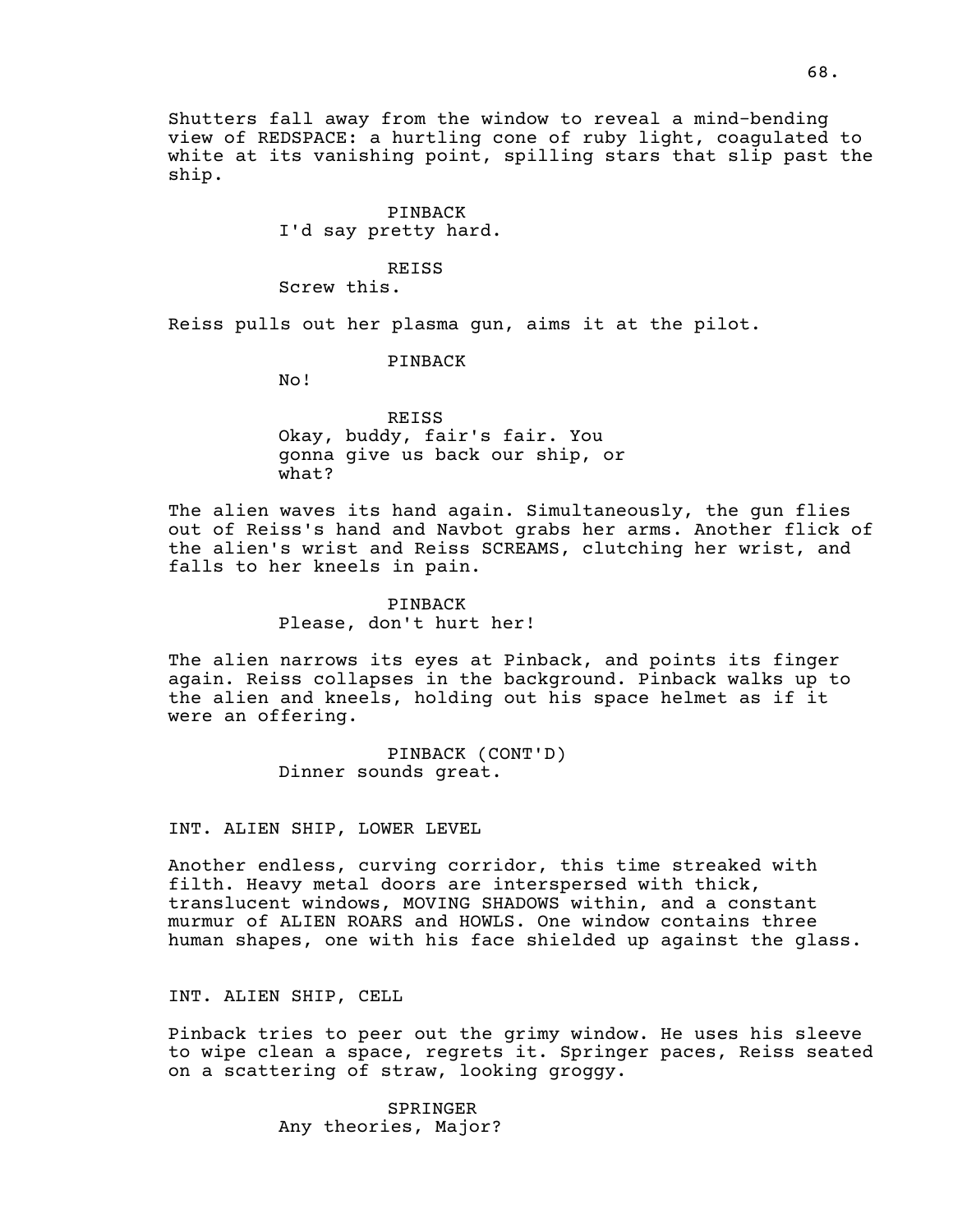A muffled, blood-curdling HOWL goes up from a neighboring cell.

PINBACK It's a biological survey ship. The alien is a zoo-keeper.

SPRINGER I meant escape plan.

PINBACK I'm going to reason with it, one highly evolved life-form to another.

The women regard Pinback in mute incredulity.

PINBACK (CONT'D) My instinct is he's not interested in us. It's object 'X' he wants. A specimen.

REISS This could just as easily be a prison ship. 'X' could be a penal colony. A slave market. A slaughter house.

SPRINGER Well, I'm open to suggestions. Any more e.s.p.?

Pinback frowns, then shakes his head. Springer continues pacing. Pinback goes to lean against the glass, changes his mind and leans against a wall, hands in his pockets. He takes out his harmonica. Springer halts, Reiss glances up; stern looks from both. Pinback puts the harmonica way.

CLANK then CLICK from the door. A circular peephole irises open and a glowing eye peers through.

NAVBOT

Pin Back?

PINBACK (overjoyed) Navbot! Buddy!

NAVBOT You are to come with me, please. The others must stay. I am armed.

Further CLANKS and CLICKS. Pinback looks to Springer.

PINBACK I'll get us out of here, I swear.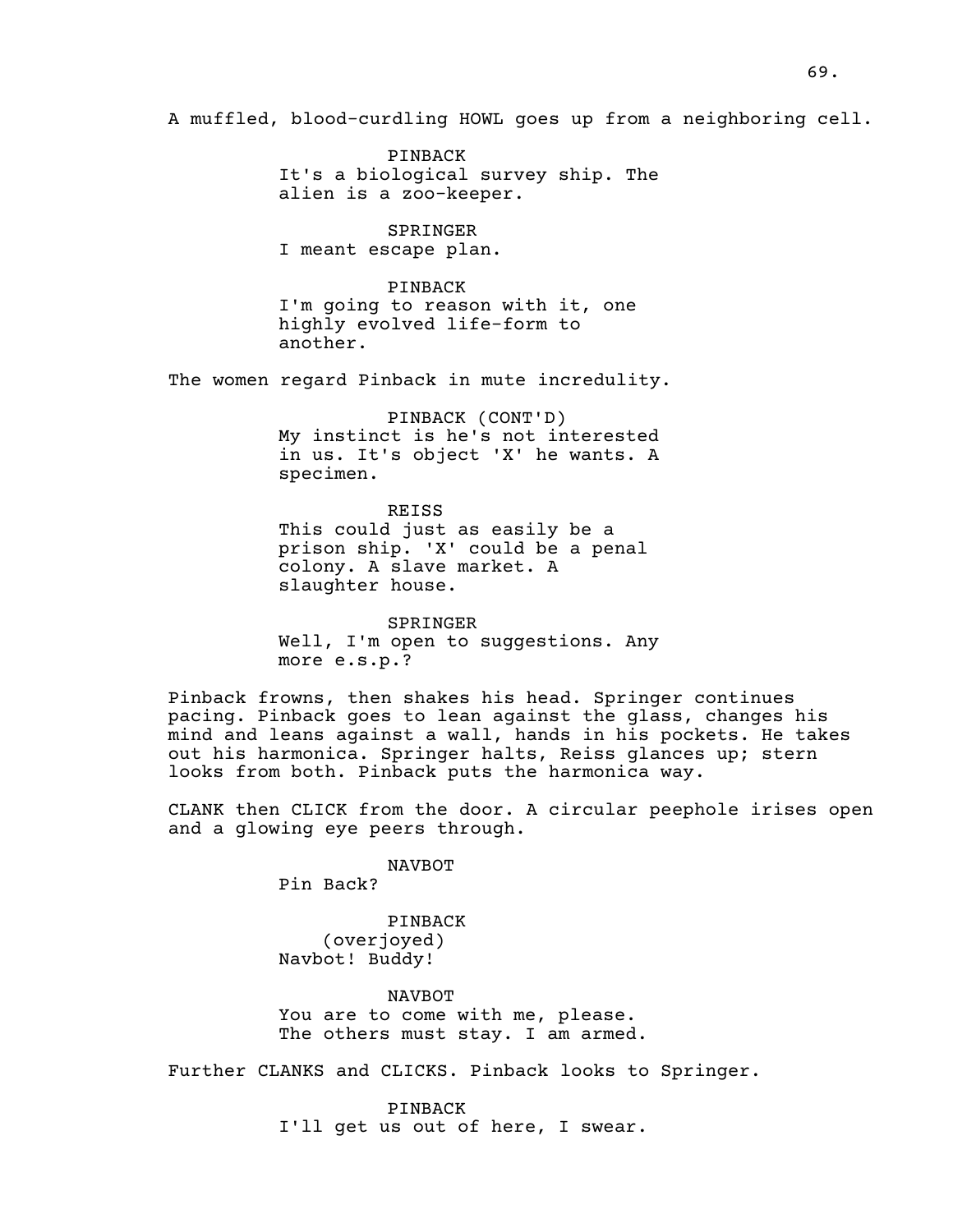### SPRINGER That's very reassuring.

### INT. ALIEN SHIP, LOWER LEVEL

Navbot SLAMS shut the cell door and turns a huge key in its lock. Pinback waits nearby, a chain around his neck and feet. Navbot leads him off, wielding an ALIEN CATTLE PROD. HOWLS from other cells as they walk by. Something VERY FIERCE throws itself at one murky window.

INT. ALIEN SHIP, CONTROL ROOM

The double doors swing open. Navbot herds Pinback in, unfastens the neck chain once the doors have closed, and leaves him standing.

An elegant DINING TABLE has been set up by the main window before the view of REDSPACE. The alien pilot, already seated, beckons Pinback over.

> PINBACK I wish I'd know it was formal. I would've dressed. Ha ha ha!

Pinback trips over his chains and stumbles as he starts to cross the room. The alien watches, unblinking. Pinback laughs again, then notices the star map. the alien graphics show object 'X' much closer now.

Pinback shuffles over to the table. The pilot beckons him to sit. Pinback complies. Navbot steps up with a bulging sack of liquid slung over one shoulder. The robot extends a pouring nozzle to a large goblet on the table in front of Pinback.

> PINBACK (CONT'D) Ah, oh, well. Sure, yes, thank you.

Navbot fills Pinback's goblet with dark wine, and then attends to the pilot. The alien raises its goblet in a toast. Pinback responds in kind. The pilot waits for him to drink. Pinback smiles, nervous, takes a small sip. His smile broadens.

> PINBACK (CONT'D) It's good!

The pilot waits. Pinback takes another mouthful, sees the alien still watching, drinks his whole glass. The pilot does the same. Pinback laughs too loud, relieved. Navbot refills his goblet.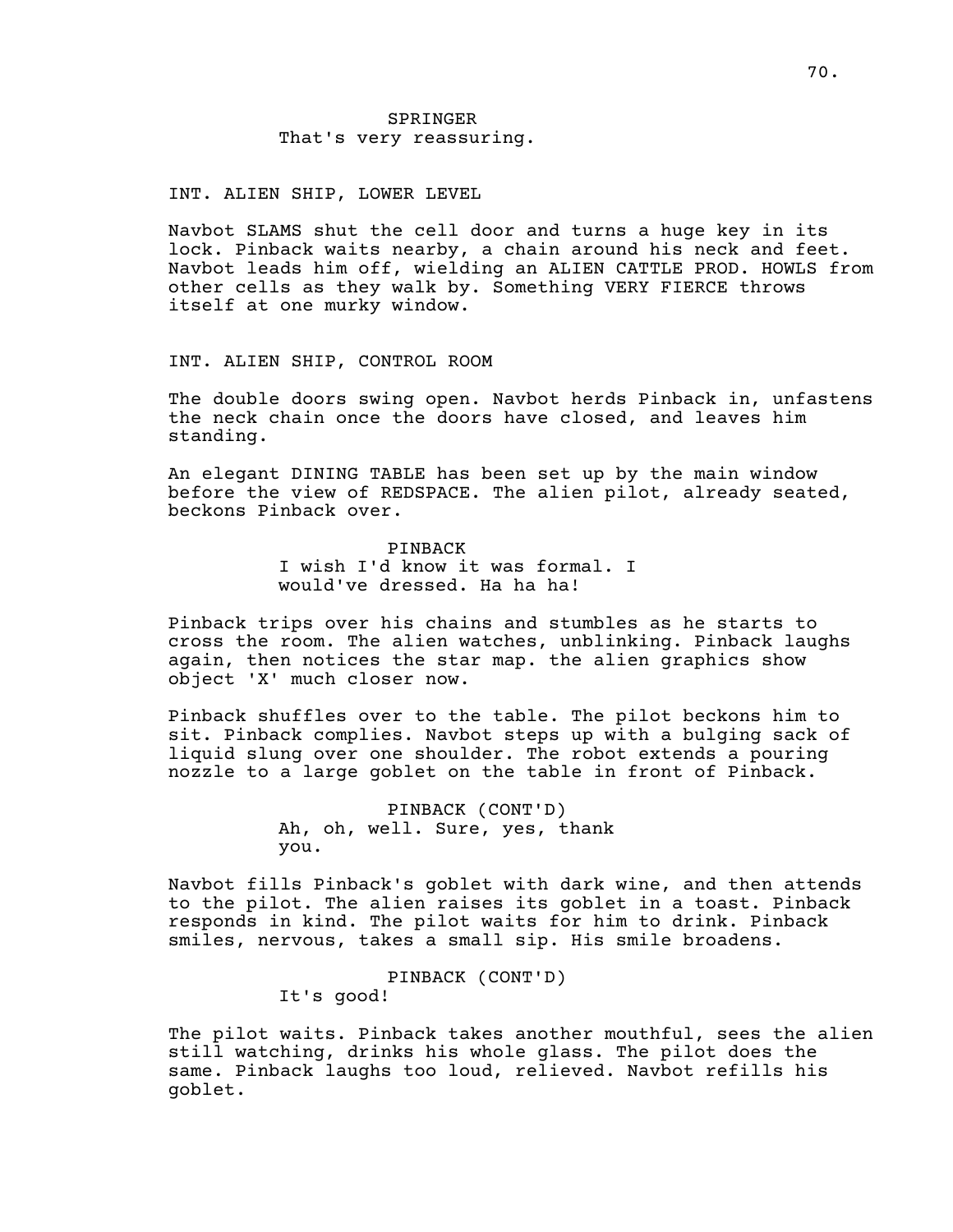Navbot refills the alien's goblet, deposits the wine sack on a nearby frame and heads for a serving trolley containing ominous domed trays.

> PINBACK (CONT'D) I mean, at least for us. Us humans.

The alien drinks. Navbot returns with a tray, unveils the appetizer: something that could be deviled toads. Navbot serves up two small, limp amphibians each. The pilot waits for Pinback to eat.

> PINBACK (CONT'D) We don't get out much, you know. Not this far anyway. Ha. Ah, do you...?

Pinback mimes using a knife and fork. The pilot takes a slimy morsel in its fingers, lifts it to its mouth and sucks it down like an oyster. Pinback stares, dismayed. The pilot licks its lips with a snake-like tongue, revealing tiny needle teeth.

Pinback takes one portion in his fingers, breaks off a leg and nibbles. His eyebrows go up. He finishes the leg, more eagerly starts another.

> PINBACK (CONT'D) (with his mouth full) Still I expect you know all about us from Navbot, here, right? We're just another race to you. Boy, if the guys back on the Dark Star could see me now!

The alien reacts to the words 'Dark Star'. Pinback is oblivious, enjoying his meal.

> PINBACK (CONT'D) Mmm-hmm! You would not believe how good this is. I've been on recycled god-knows-what since I came offworld. And let me tell you, that is one part of human culture you do not want to--

A bubbling, musical SOUND stops Pinback's prattle. He looks up from his food.

The alien pilot is CHUCKLING.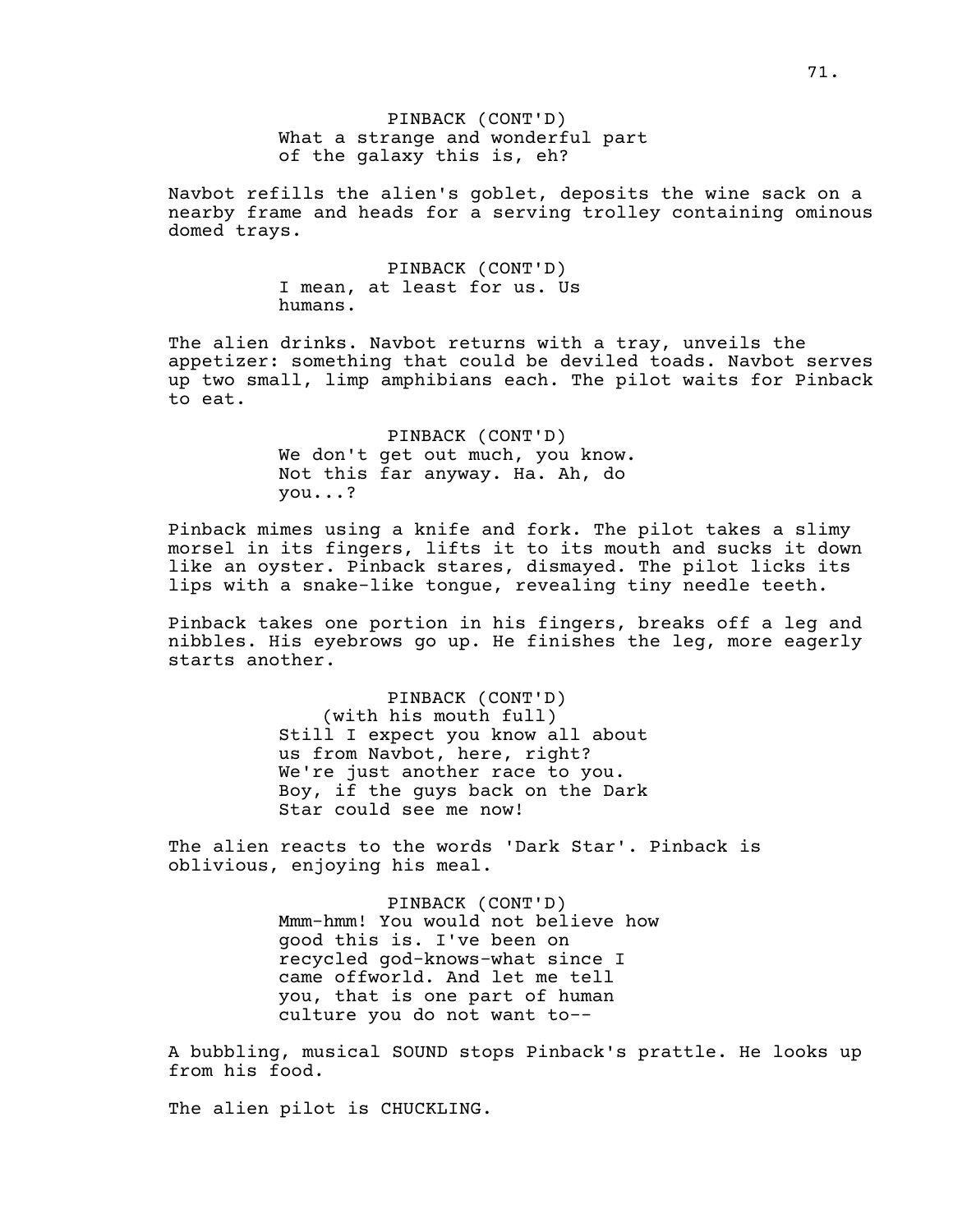Pinback smiles, uneasy.

The pilot's shoulders shake in merriment. The creature raises its glass and drinks another toast. Pinback nods enthusiastically and then does the same.

#### INT. ALIEN SHIP, CELL

The peephole GRINDS open. Reiss and Springer look up. Navbot's eye peers in at them, then the peephole shuts. A second later, a slot near the base of the door snaps open and a tray slides through containing two chunks of raw, unidentifiable meat.

Reiss and Springer exchange looks.

Navbot pokes through two bowls of water. Springer dives at the slot and grabs Navbot's hand. Navbot SCREAMS (O.S.) and then his hand detaches. Springer tumbles back with the hand. The slot snaps shut.

## REISS

Damn robot!

Navbot's hand flips the bird at Reiss and springs to the floor.

#### SPRINGER

Grab it!

They jump at the robot hand, but it scuttles away like a lunatic crab and hides in the straw bedding.

Reiss leaps up and down, stomping at the straw, until she makes contact. Navbot SCREECHES (O.S.). The robot hand grabs Reiss's foot. Springer pries it off. The two of them hold it flat.

#### REISS

Be my guest.

Springer grabs a digit and bends it back. Navbot WAILS (O.S.). Springer snaps off the digit. Navbot SCREAMS. She takes the finger to the door and knocks. The peephole opens. Springer pops the finger through.

> SPRINGER You want the rest?

Another forlorn robot WAIL (O.S.).

SPRINGER (CONT'D) Sorry, Navbot, didn't catch that. You know I have three more fingers here. What do you say?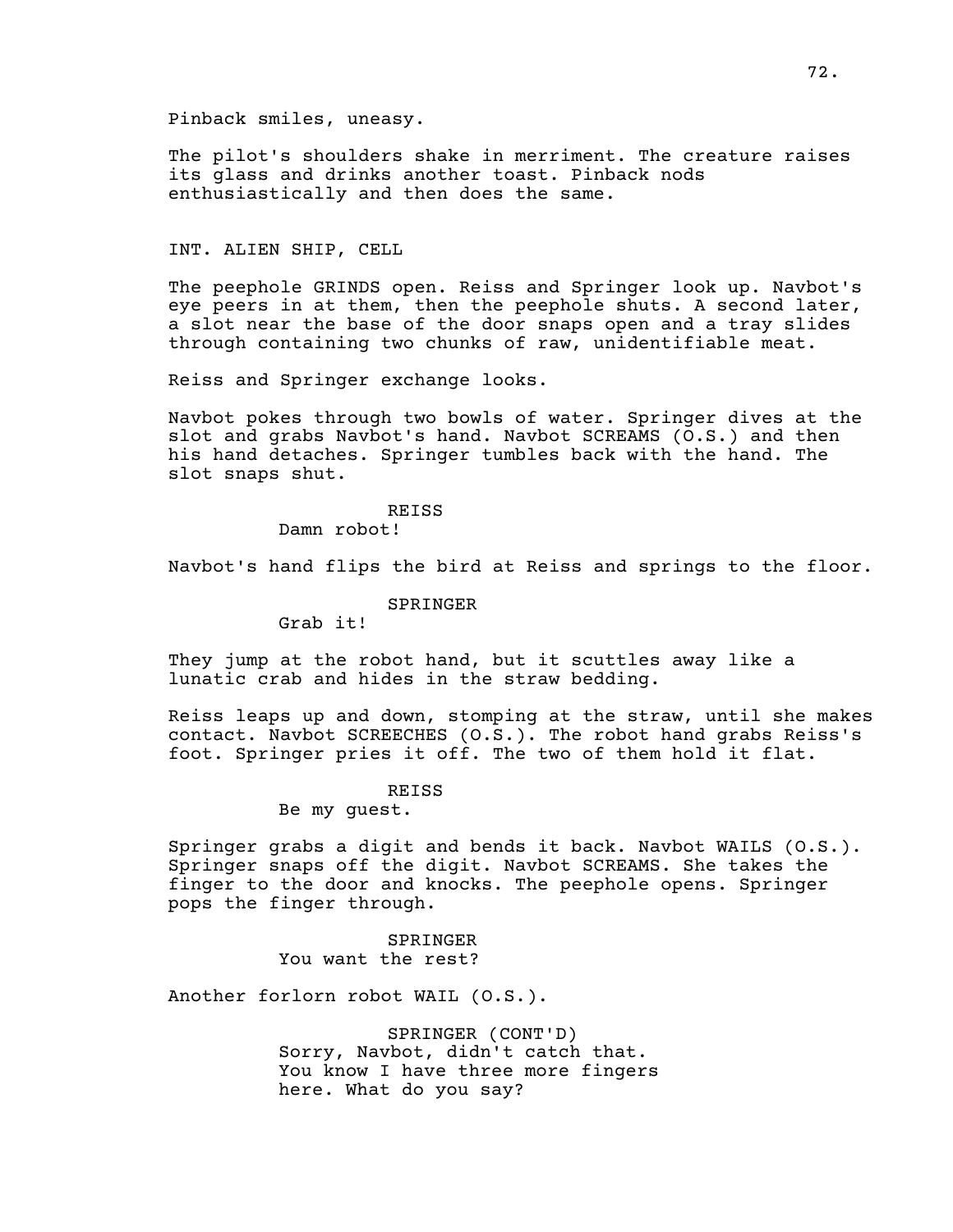More robot WAILING (O.S.), then Navbot's eye appears at the porthole.

> NAVBOT *Ma- ma- ma-* may I have my hand?

SPRINGER For that, you get the finger.

Springer rips off another digit. Navbot SCREAMS. She pops it through.

> SPRINGER (CONT'D) Never flip off your commander, okay?

NAVBOT Y- y- y- yes, Captain.

SPRINGER This is tough love, Navbot. It's good to have you back.

NAVBOT Good to be back.

SPRINGER We'll see about that, huh?

Springer waves the remains of the robot's hand in front of the porthole. Navbot WHINES.

SPRINGER (CONT'D)

Open.

Navbot CLICKS, WHIRS, SPUTTERS, falls silent. CLANKS and CLICKS and then the cell door POPS open. Navbot steps in, hands its alien cattle prod to Springer and extends the stump of its truncated wrist.

> NAVBOT A little warmth –– and human kindness.

Springer regards Navbot curiously.

SPRINGER Where is Pinback?

NAVBOT Dining, ma'am. Level 116.

REISS He's dining? That does it. (MORE)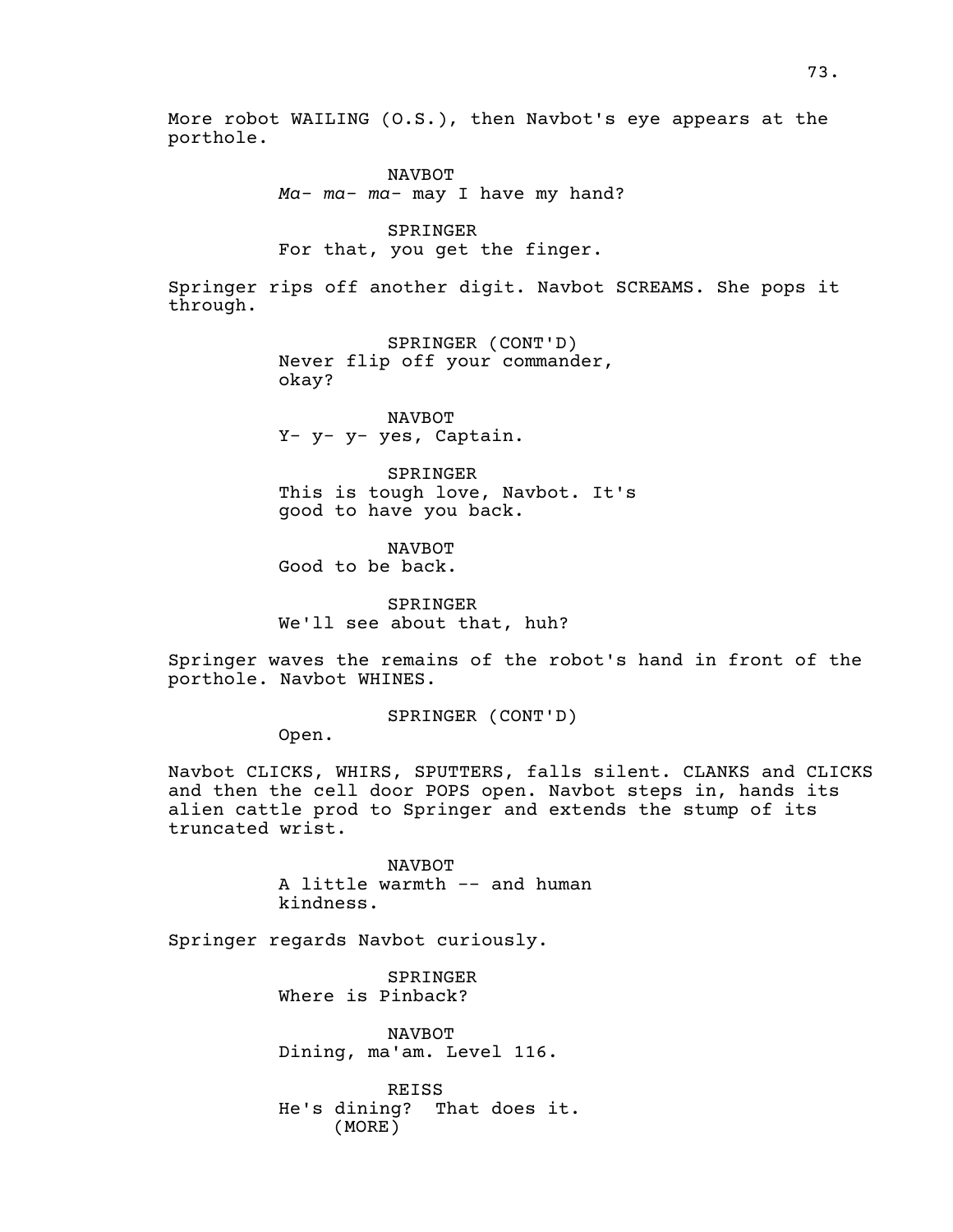Edie, I don't know what strange attraction you have for our friend the Major, but I am finding it increasingly difficult to believe anything he tells us. He's demented. We've got to forget him and go find our ship -- wherever that is.

NAVBOT

Level 137.

REISS Thank you, Navbot. Welcome back aboard.

NAVBOT Thank you, Esther.

Springer fastens Navbot's hand back into place and reattaches its fingers.

> SPRINGER You better be right.

REISS Why would I not be? He's a sweet and harmless guy, and a total loser.

INT. ALIEN SHIP, CONTROL ROOM

Pinback is inebriated, attempting to fill his own goblet with wine and spilling most of it.

> PINBACK So I says to them: I'm not who you sink I am. I did. I told them.

The alien, completely sober, its hands folded on the table, regards Pinback with curiosity.

> PINBACK (CONT'D) But they couldn't find Sergeant Pinback. He died. So there I was, in his uniform, they froze me and stuck me in the ship! You can't believe how freaked out I was when I woke up four light years later.

Pinback hiccups.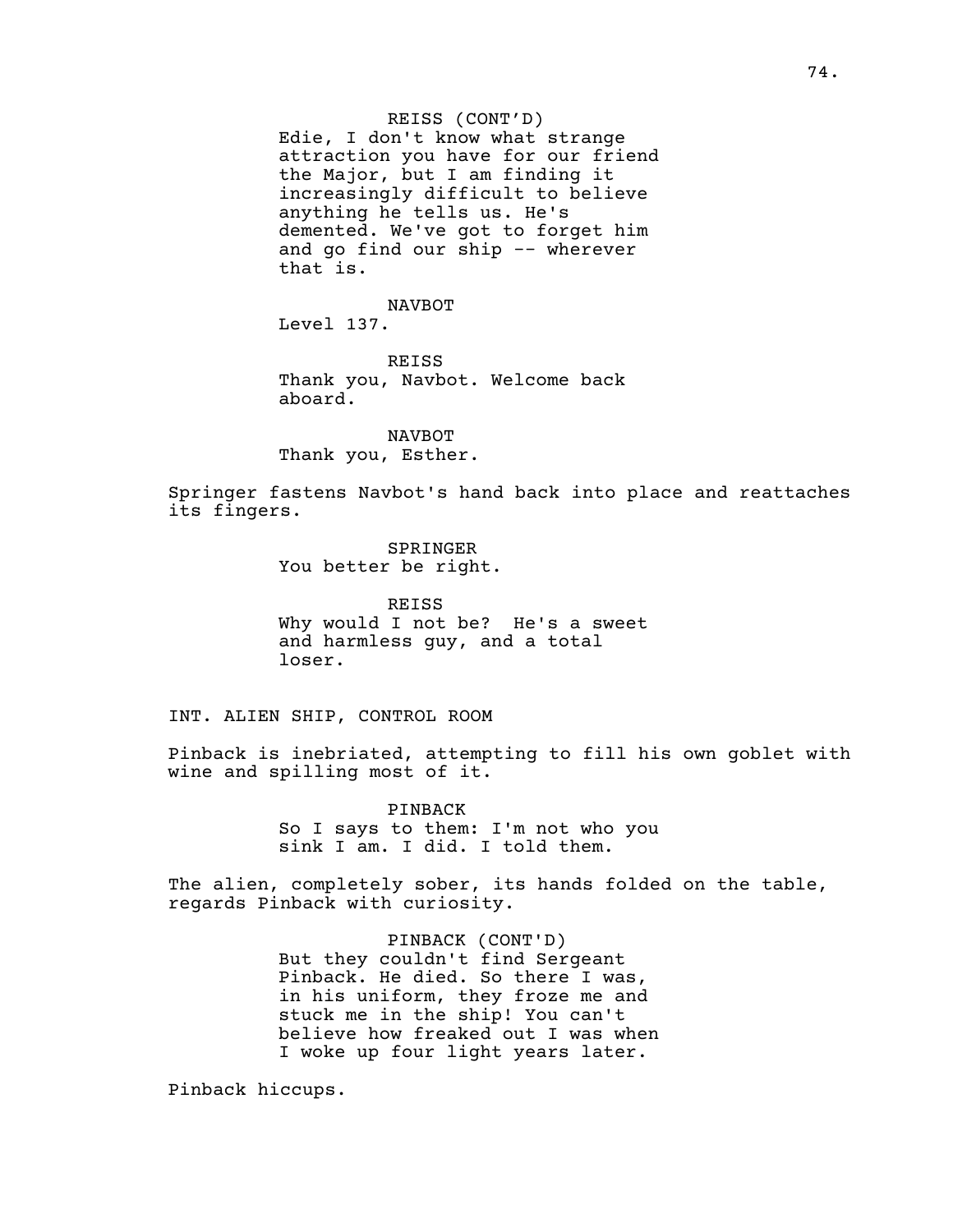# PINBACK (CONT'D) Oh me, oh my. In venus veritas!

Pinback gets the Latin wrong, attempts a toast and slips off his chair. The alien shakes its head in disbelief, picks up a small silver servant bell, rings it, and looks around for help. No Navbot.

> PINBACK (CONT'D) S'okay, nothing broke. 'pologies.

Pinback regains his chair and smirks.

PINBACK (CONT'D) I know. I'm a little drunk. But now you know my secret. I'm not Sergeant-- oops, excuse me, Major Pinback. I'm really Bill Fruge.

The alien regards Pinback intently.

PINBACK (CONT'D) Bill Fruge, Fuel Maintenance Technician, from Saint Louis, Missouri. No one really cares. All they wanted was a hero. And that hero was me!

Pinback loses his chipper mood as he sees the alien scrutinizing him. Suddenly, a PIERCING TONE penetrates Pinback's head, he clasps his head and falls backward again.

Pinback crashes to the floor and curls in a fetal ball until the PIERCING TONE DESISTS. He looks up and sees

The alien towering over him.

PINBACK (CONT'D) Why did you do that? I was only making conversation.

The alien's lips do not move, but ITS LILTING, MUSICAL VOICE IS CLEARLY HEARD IN ENGLISH:

ALIEN

Why you?

PINBACK Why me? Why me what? Hey, how come I can hear you?

The alien gestures with its hand and an unseen force HOISTS PINBACK TO HIS FEET AND THRUSTS HIM BEFORE THE STAR MAP. The alien map shows object 'X' much closer.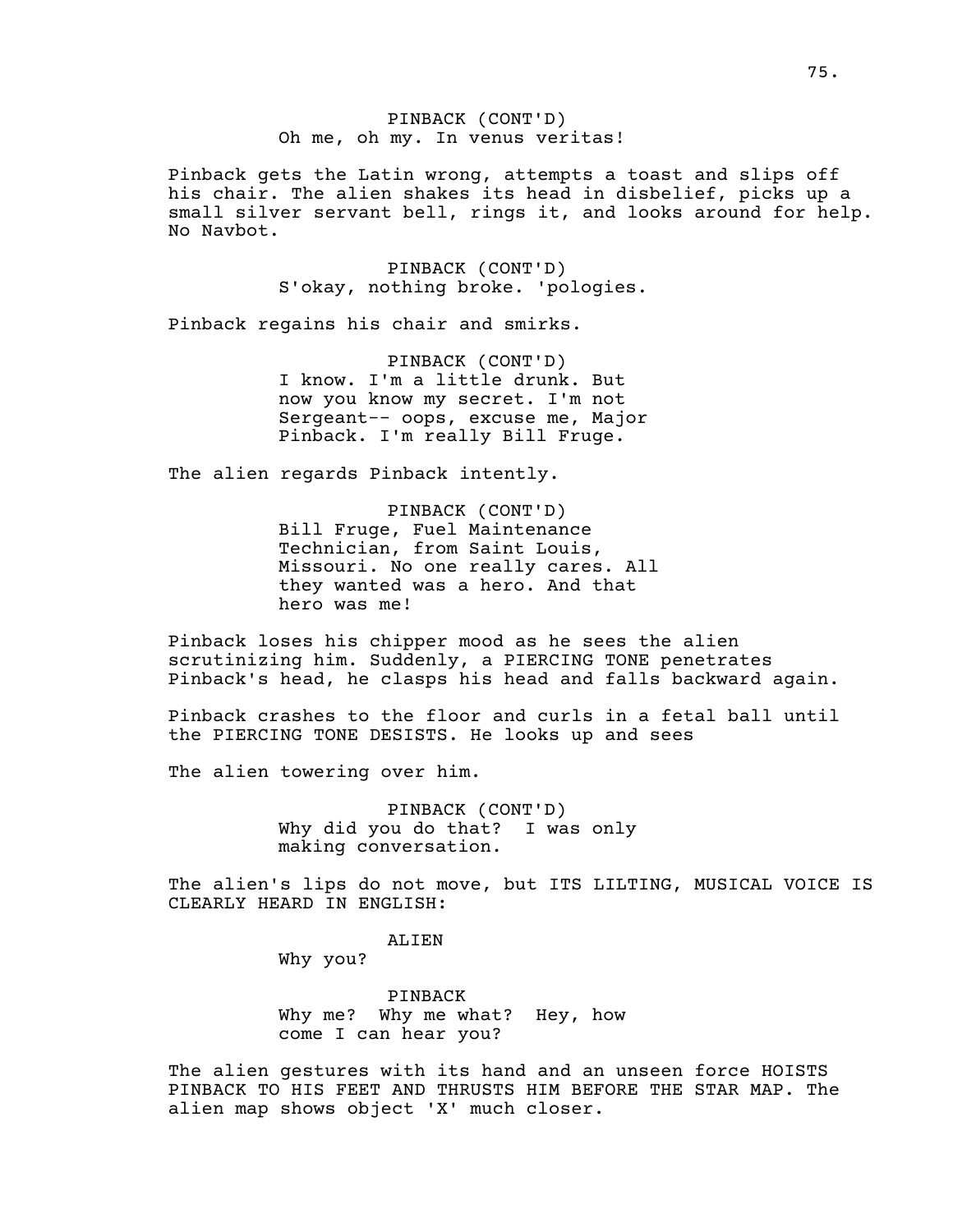ALIEN Why has it brought you here?

PINBACK Why has what brought me here? You mean that thing out there?

Still hanging by his armpits, Pinback cranes his neck to see the alien very close, its yellow eyes burning with irritation. The alien thrusts a finger at object 'X' and then points out the window at the view of REDSPACE.

> ALIEN It seeks Pinback.

#### PINBACK

It does?

The alien mutters a single, untranslatable expletive and turns away from Pinback. It rings its dainty silver bell again, then tosses the bell aside in irritation.

Pinback drops to the floor, lands heavily on his knees and tries to recover, still groggy from the wine.

> PINBACK (CONT'D) Can I get a glass of water?

ALIEN Look at me.

PINBACK I will, if you don't stand by that window, it makes me nauseous--

The alien gestures at Pinback again. Pinback flips onto his back, spread-eagle on the floor. The alien stands over him, viewing him with contempt.

> ALIEN Why does it seek Pinback? You are... a barbarian.

PINBACK I thought I was your guest?

Frustrated, the alien shakes its head.

# INT. ALIEN SHIP, VESTIBULE

Navbot leads Reiss and Springer along a section of long curving corridor flanked by giant STATUES OF ALIEN CREATURES. One particularly DEM0NIC BIRD has a double phallus.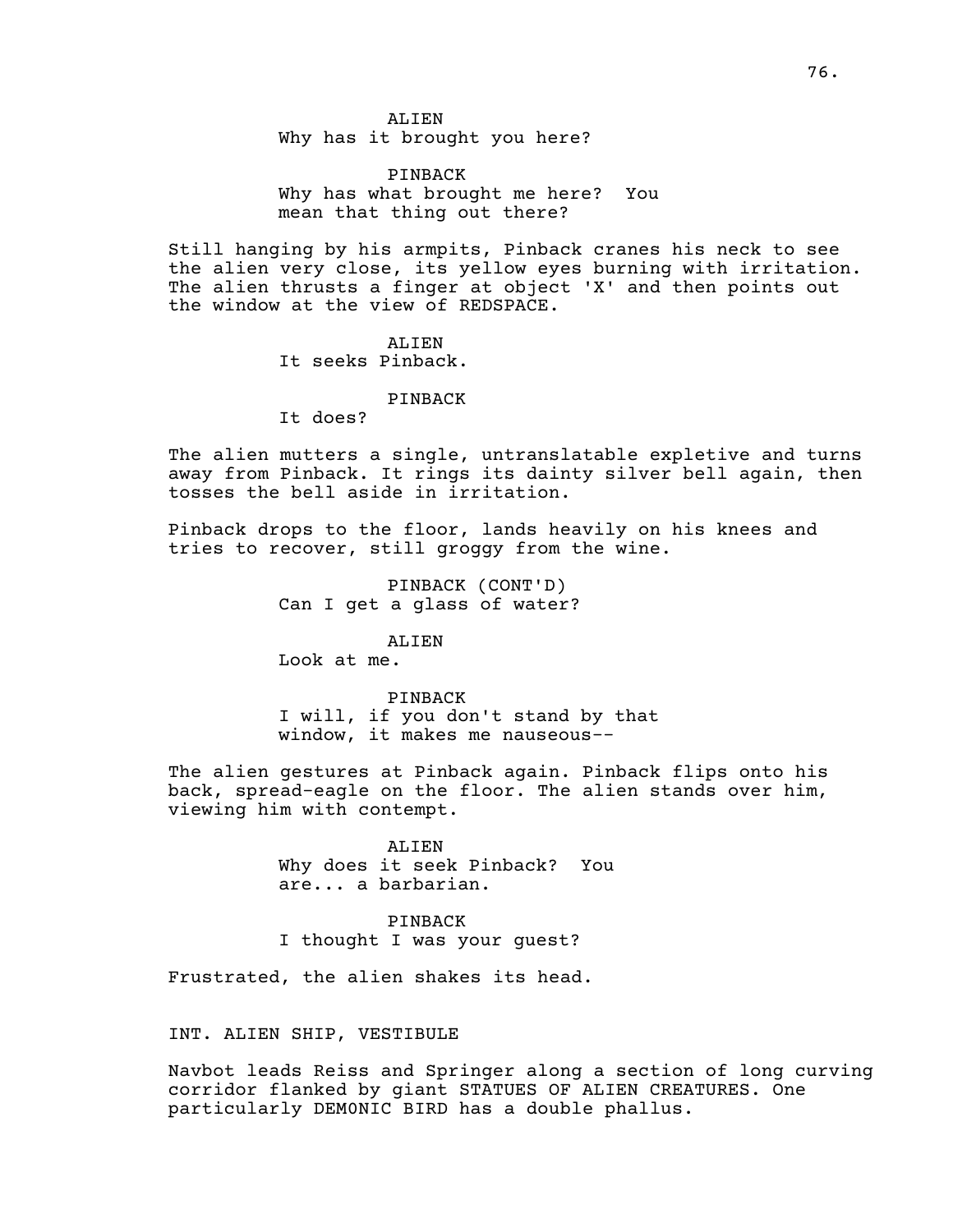They give the statue a wide berth and take an adjoining corridor.

INT. ALIEN SHIP, LABORATORY

Pinback hangs in mid-air, half-unconscious, suspended by his wrists and neck, at the center of a dim-lit room of metal and glass. The STRANGE HUM of unseen alien devices is everywhere, instruments hanging from the ceiling, focusing on Pinback in a beam of light.

Pinback squints, tries to see.

The alien stands beyond the rim of light, a filter mask over its mouth.

> PINBACK Let's talk. Seriously.

The alien attends to instruments resembling dental tools.

PINBACK (CONT'D) You're right. I must look like a barbarian to you. I know about that thing out there. I knew that it was calling me. Instinctively. Okay?

The alien moves closer to the light, which reflects brightly off a long gleaming tool.

> PINBACK (CONT'D) I'm telling you the truth! I'll tell you anything you want to know! You don't need to do that! Please!

The alien tool begins to BUZZ and VIBRATE.

Pinback SCREAMS and SOLARIZES.

INT. ALIEN SHIP, DRY-DOCK

Navbot pushes open a heavy door. Reiss and Springer step through to stop at a gantry railing.

Before them, in a giant zero-gravity well, the Wanderer hangs, stripped to its support struts. Other ships of untold origin float in pools of light beyond, in various states of disarray, attended by tiny FLITS OF LIGHT like worker bees.

Springer bows her head, defeated.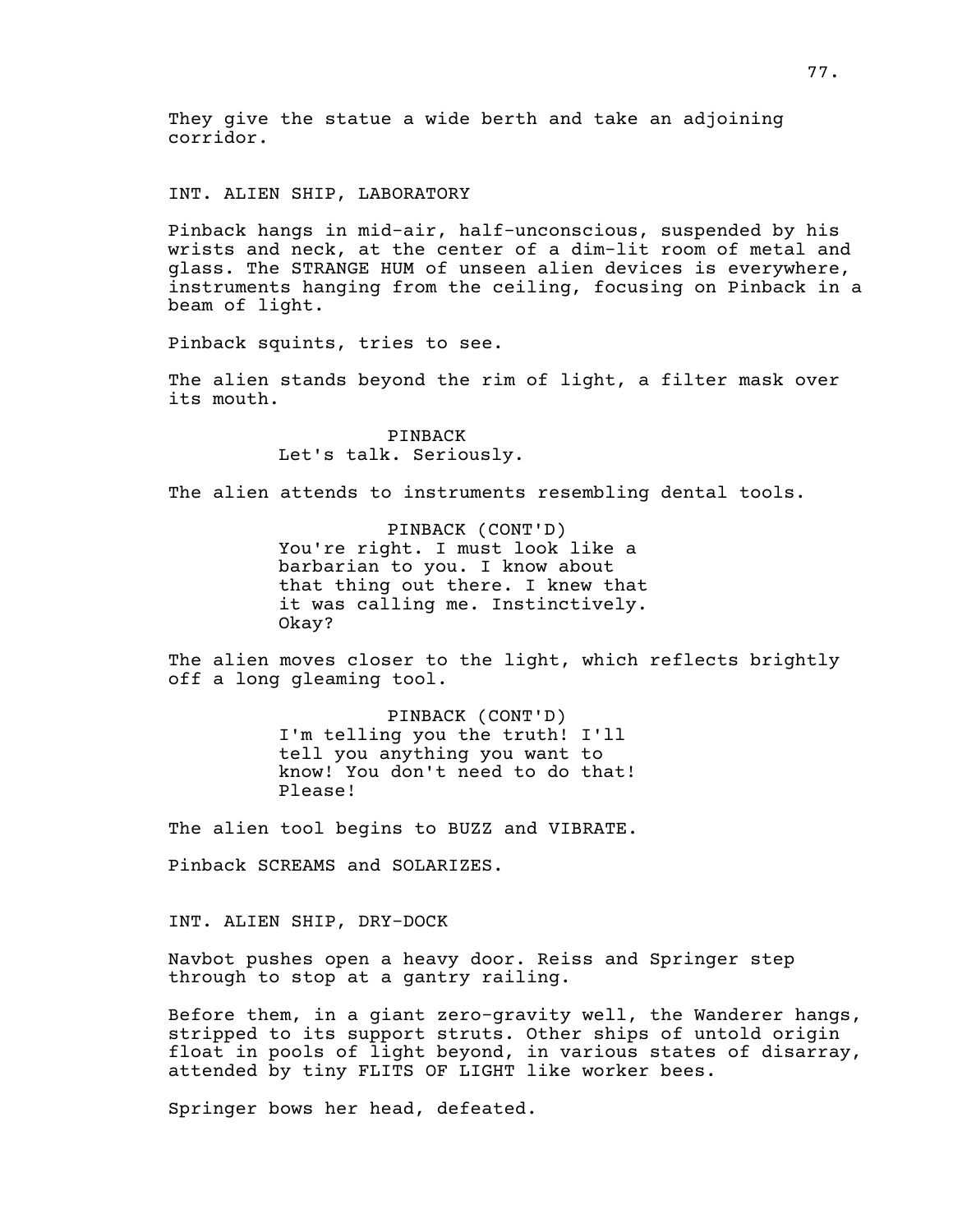REISS I'll rig something. I can do this.

SPRINGER Knock yourself out. Navbot help us.

Springer looks around. Navbot is nowhere to be seen, the door standing open, the vague sound of NAVBOT SINGING 'WANDERER' emanating from the corridor behind it.

> SPRINGER (CONT'D) I'll be back.

Springer runs out. Reiss stands before an alien control panel.

INT. ALIEN SHIP, LABORATORY

Pinback hangs, frozen in mid-scream, wreathed in CRACKLING GREEN ENERGY BOLTS.

INT. DARK STAR, CORRIDOR

Pinback, in his space suit, wrestles with Boiler.

BOILER Don't do it, Pinback! You'll kill us all!

PINBACK Let me go, you big ape! I have to get out there! Commander Powell was wrong! Phenomenology won't stop the bomb exploding! Doolittle, help!

INT. ALIEN SHIP, LABORATORY

Pinback SIZZLES, in a different frozen scream.

INT. DARK STAR, CORRIDOR

Pinback breaks free from Boiler and punches at a comlink beside an airlock door.

> PINBACK Lieutenant, Doolittle? Lieutenant? I think we have a problem with Bomb Number-- Augh!

Boiler tackles Pinback, knocking him off his feet.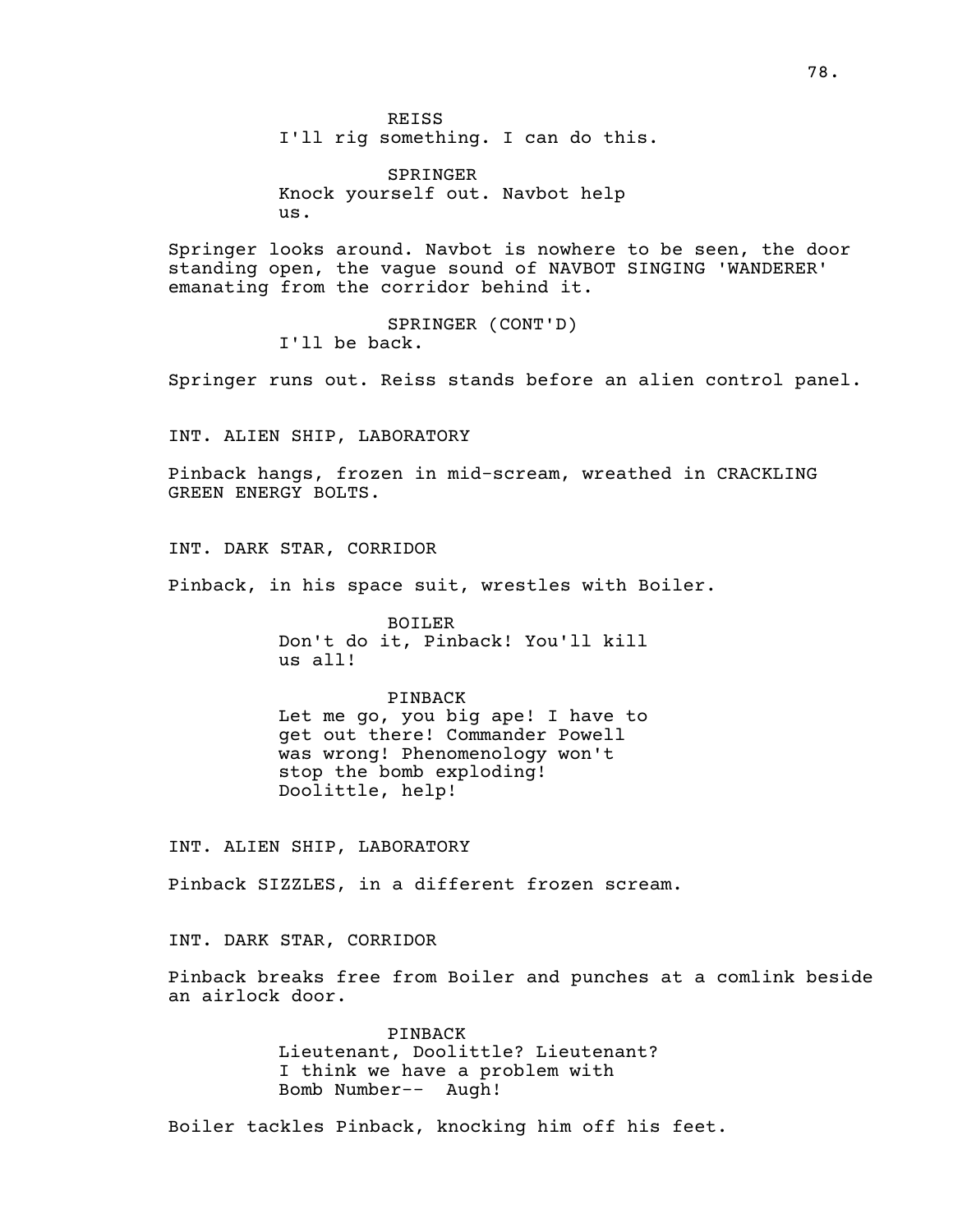## INT. ALIEN SHIP, LABORATORY

Pinback frozen in another scream.

## INT. ALIEN SHIP, DRY-DOCK

Pinback's manic expression appears on AN ALIEN VIEWSCREEN on the dry-dock console that Reiss is operating. She stops what she is doing, tries to tune the picture clearer, suddenly gets a BLAST OFF SOUND WITH PINBACK SCREAMING, which she quickly mutes, as she realizes what she has found.

> REISS Oh  $--$  my  $--$  God.

Reiss goes to call for Springer, but thinks better of it. She cautiously turns up the sound:

> PINBACK (O.S.) (filtered) --some really funny readings down here, and I think the Bomb Number 20 might be about to-- No, wait. It didn't happen like this. It was not my fault. I did not blow up the ship! Lieutenant Doolittle? Talby?

## INT. ALIEN SHIP, VESTIBULE

Navbot teeters along, SINGING drunkenly to himself, taking in the sculpture exhibition. Springer catches up with the robot, who regards her with a series of WHIRS and CLICKS and pats her on the head.

> NAVBOT He really likes you.

#### SPRINGER

What?

Navbot WHIRS again and tunes into the same audio that Reiss was listening to:

NAVBOT/PINBACK

(filtered) *I'm not even Pinback, but I truly thought I'd come here just to be with her...*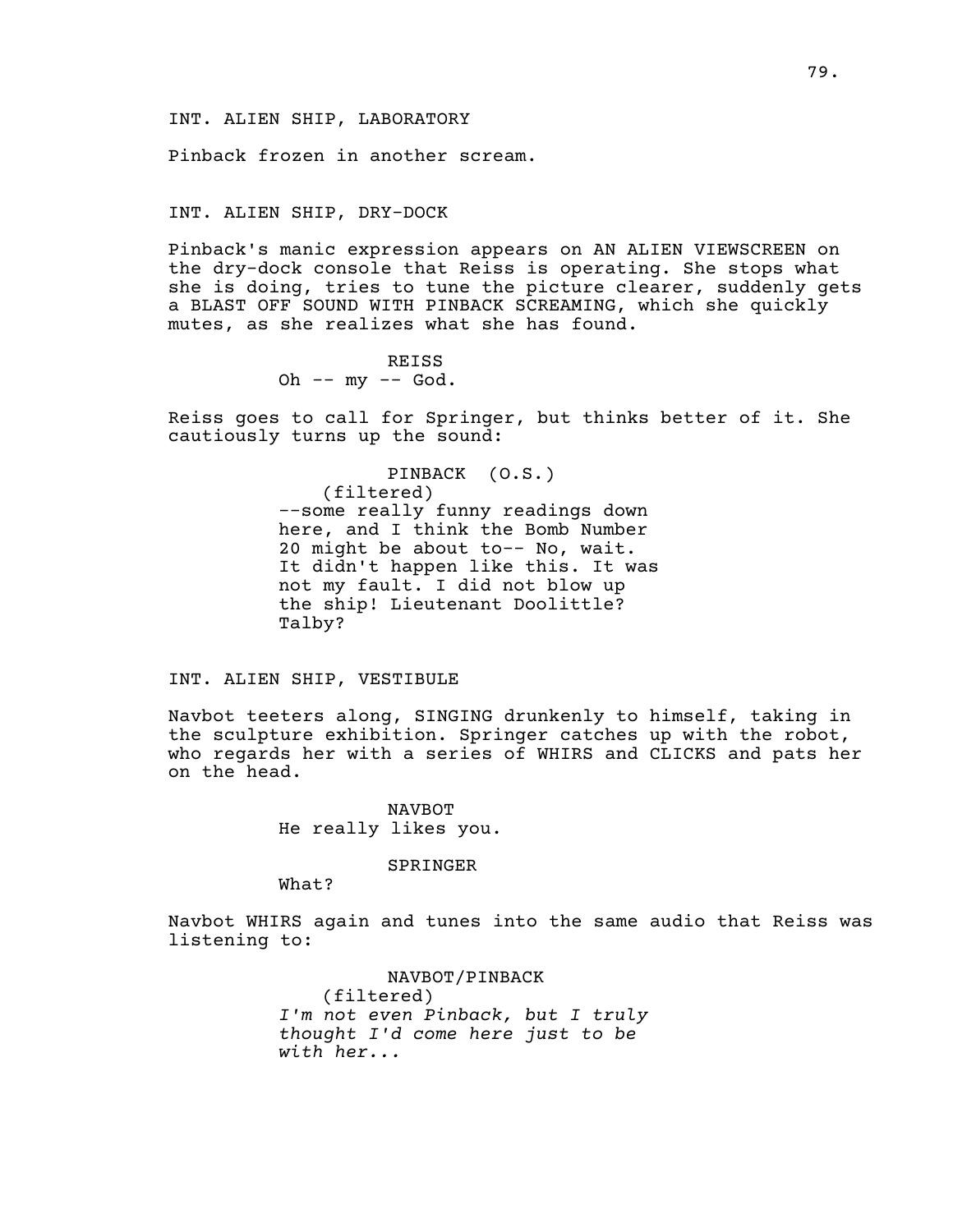INT. ALIEN SHIP, DRY-DOCK

# NAVBOT/PINBACK

(filtered) *But maybe I was wrong. Maybe I am here for another reason, a higher purpose. To face this thing...*

INT. ALIEN SHIP, LABORATORY

PINBACK I have to face it, if I ever want to understand... why we must be... so lonely.

Pinback breaks down into tears, blubbing like a baby. The alien looks on.

INT. ALIEN SHIP, DRY-DOCK

REISS What a jerk.

INT. ALIEN SHIP, VESTIBULE

Navbot dabs at imaginary tears, pantomime-fashion, as he continues to broadcast Pinback's emotional meltdown.

> SPRINGER Snap out of it, Navbot.

The robot snaps out of it.

SPRINGER (CONT'D) You're still connected to Pinback?

NAVBOT Intermittently, ma'am.

SPRINGER Why did you walk off and leave us back there?

Navbot WHIRS, gestures like a waiter.

NAVBOT Time for dessert?

SPRINGER Navbot, concentrate. Can Major Pinback get us off this ship?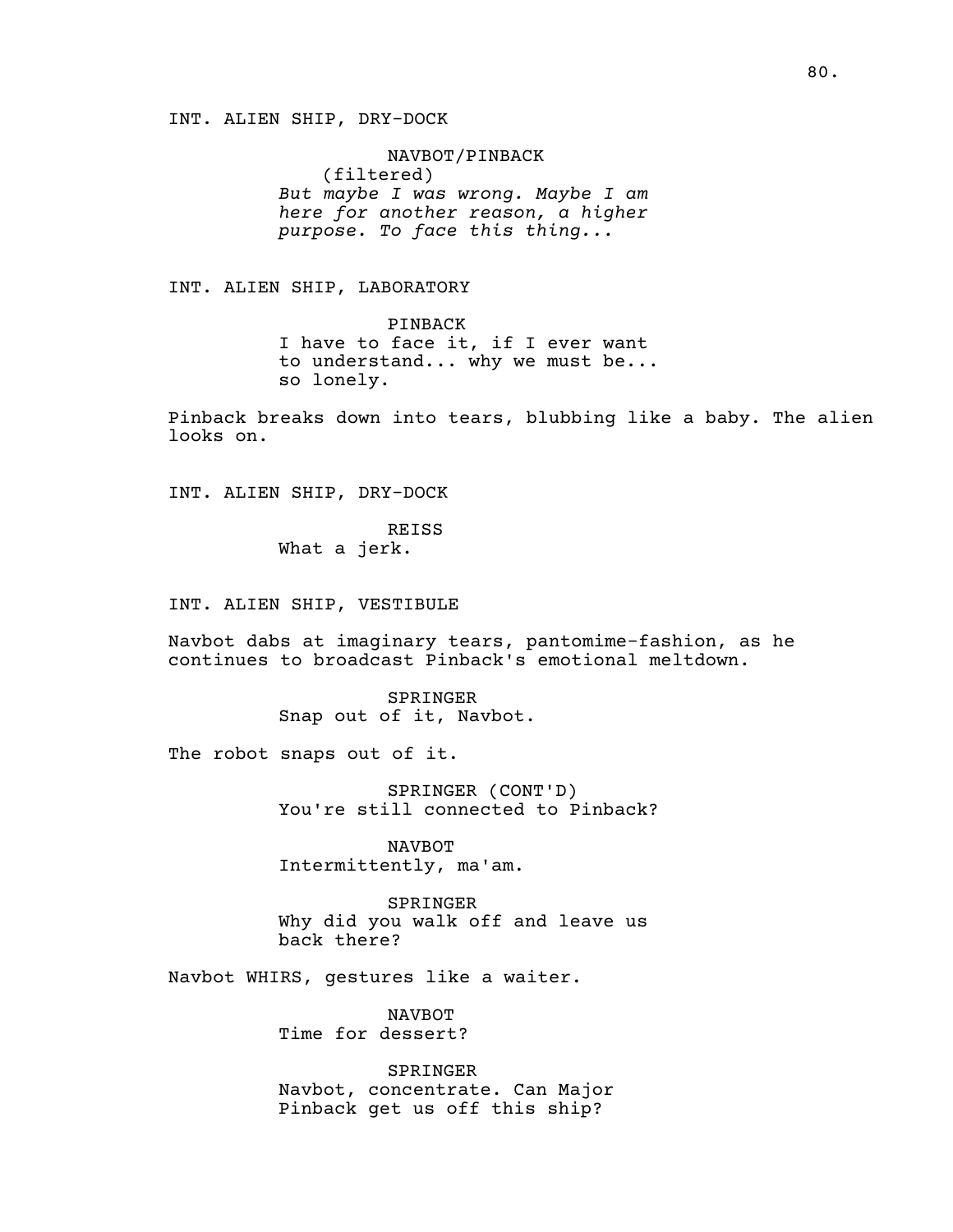NAVBOT

Yes.

SPRINGER

How?

NAVBOT Estimated impact with object 'X' in T-minus 16 minutes.

SPRINGER

What?!

#### NAVBOT

Estim--

SPRINGER

I heard you the first time. We're going to hit that thing? Even at light speed, we were weeks away!

NAVBOT Redspace quantum shift operative. Estimated impact: T-minus 15 minutes, 47 seconds.

Springer grabs Navbot by an arm and runs with him, heading back the way they came.

INT. ALIEN SHIP, DRY-DOCK

Springer, out of breath, bursts back onto the gantry where Reiss is still viewing the alien control panel. Springer sees the VIEWSCREEN IMAGE OF PINBACK, steps up close to surveys the alien console. It is alive with blinking lights and confusing readouts. One SCREEN GRAPHIC displays the trajectories of the ship and object 'X' about to connect.

Navbot peers in from the corridor.

NAVBOT Estimated impact in T-minus 13 minutes.

EXT. SPACE

The alien ship GLOWS GREEN, hurtling through REDSPACE, the vanishing point ahead now coalesced into an INTENSELY BRIGHT POINT OF WHITE AND RAINBOW-COLORED LIGHTS.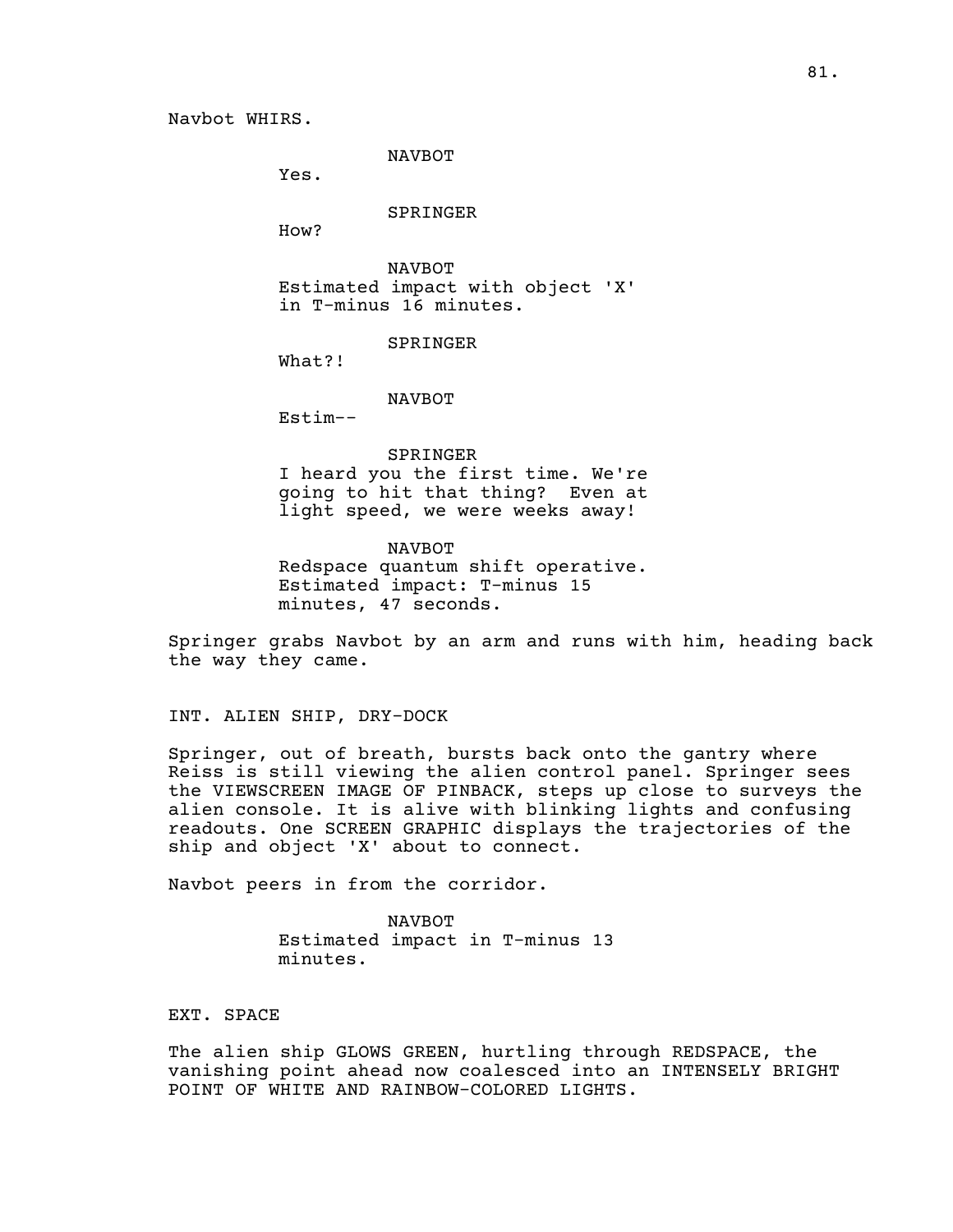INT. ALIEN SHIP, CONTROL ROOM

Pinback, still groggy from debriefing, is wheeled out into full view of REDSPACE. Pinback opens his eyes and focuses, then SCREAMS.

Pinback is on an upright gurney, directly in front of the main window, where the dining table has now vanished and the window completely fills his field of view.

> PINBACK Why are you doing this to me?

The alien, busy with its controls, throws a switch. A DEEP HUM resonates through the ship as if the universe was unwinding.

Pinback MOANS, but then sees REDSPACE drop away to NORMAL SPACE before him. The view ahead still travels at great speed, approaching an INTENSELY BRIGHT, FLUCTUATING STAR.

INT. ALIEN SHIP, VESTIBULE

Springer and Reiss hurry along, Springer carrying her weapon, Navbot doing his best to keep up, Reiss attempting a crossexamination while running.

> REISS What I don't get -- if we see ghosts -- from our past -- and he's not Pinback -- what's this thing -- that we're about to hit? -- It must be something -- big for him. Oh, crap.

Springer arms her cattle prod.

SPRINGER Keep running.

Just ahead, the Bearded Man and Little Girl are wandering, hand-in-hand, staring all about them. Springer, Reiss and, eventually, Navbot run past. The Bearded Man and Little Girl start to follow.

INT. ALIEN SHIP, HIGH BRIDGE

Springer, Reiss and Navbot run across the bridge toward the alien control room.

As they reach the double doors, an ALIEN KLAXON begins: obviously not good news. Springer, peeved, thrusts her weight against the doors and they obediently swing open.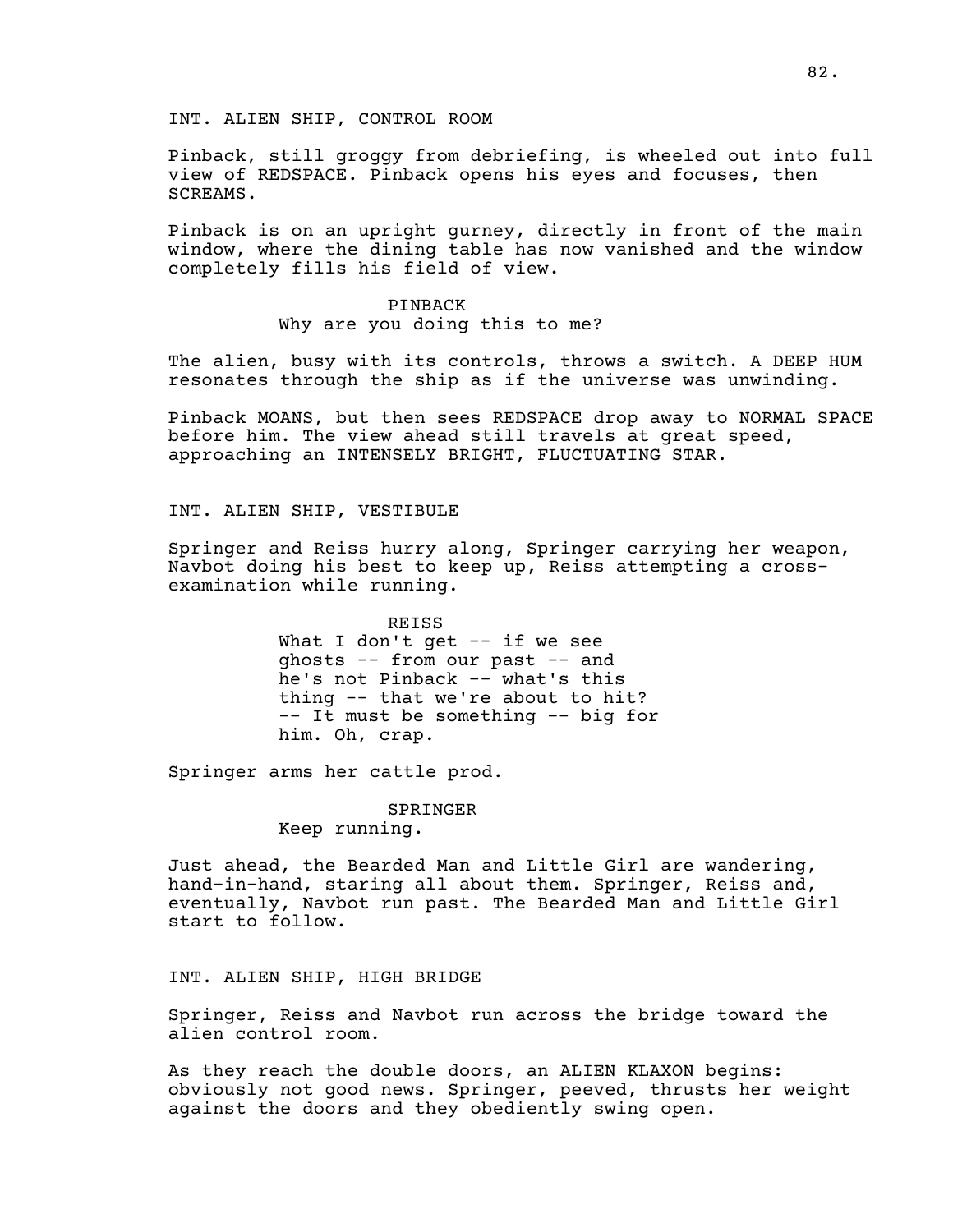INT. ALIEN SHIP, CONTROL ROOM

Springer steps into the room, FLASHING KALEIDOSCOPIC LIGHTS strobing all around, the KLAXON continues.

The alien is standing in the center of the room, lit up by the light show emanating from the window, streaming around Pinback on the gurney.

#### PINBACK

is squinting, staring into the lights, aghast.

PINBACK'S P.O.V.

the window is filled with a NEBULA OF GLOWING CRYSTALS AND INCANDESCENT GAS, blotting out the stars: object 'X'.

## EXT. SPACE

The CRYSTALS are huge, rotating, planet-sized, multicolored. Immense ELECTRIC ARCS dance from rock to rock like synaptic activity in a giant brain.

BACK TO SCENE

Springer walks into the room, still holding her cattle prod, and stops a short distance from Pinback. The alien pilot turns to regard her.

#### SPRINGER

Let him go.

The KLAXON changes frequency, becoming more insistent, attracting the alien's attention back to its controls. Springer looks back to the crystals and then at

THE ALIEN STAR MAP

The two converging symbols have met, one intensely bright, the other starting to disintegrate.

A SHUDDER shakes the ship. Window shutters slowly close, shutting out the crystals. Springer tries to free Pinback from the gurney. Navbot steps in and uses a BLASTING TOOL attachment on his arm to remove the shackles.

> REISS You're full of surprises, aren't you, Navbot?

Reiss pats Navbot appreciatively on the shoulder.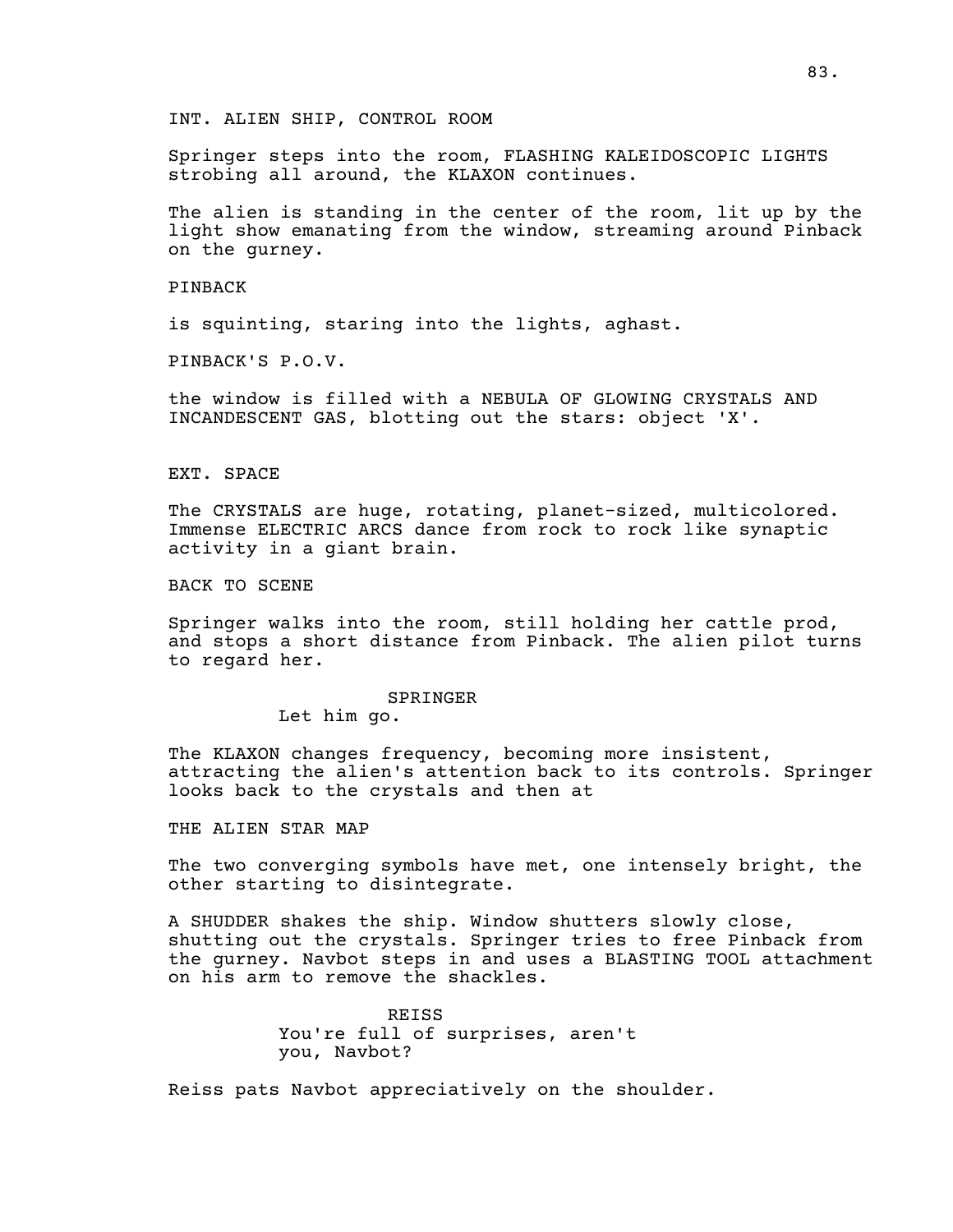PINBACK Wha-- wuh-- Doolittle?

The alien can make no sense of its controls, which are blinking and wailing, sits in its command chair and fastens itself in. A transparent OVOID begins to close around the control nook, sealing the alien inside.

Another TREMOR shakes the ship.

REISS We're screwed.

SPRINGER No. Rise and shine, Pinback!

Springer smacks Pinback in the face. He revives and smiles drunkenly at Springer. With Reiss and Navbot's help, Springer hauls him from the gurney and they help him stand. In the doorway, the Bearded Man and Little Girl are now looking in.

THE ALIEN PILOT

sees the new intruders through its ovoid shield, which muffles klaxon and engine noise. Springer yells irately at the alien, MUTED.

BACK TO SCENE

SPRINGER (CONT'D) --asshole alien! He's the reason we're here! He can save us! Let us in!

The alien, safe inside its bubble, activates a control. The control room doors SLAM shut. A second door SHOOTS DOWN, sealing the room, TREMORS increasing all the time.

> REISS Forget it, Edie.

SPRINGER No! Goddamn it, Pinback!

The alien presses another control and GREEN CRACKLING ENERGY shimmers across the surface of the control room ovoid, sealing it off like a smaller version of the main ship.

Springer grabs Pinback by the scruff of his neck and shakes him.

> SPRINGER (CONT'D) Do something, you worm!

A HUGE TREMOR shakes the ship.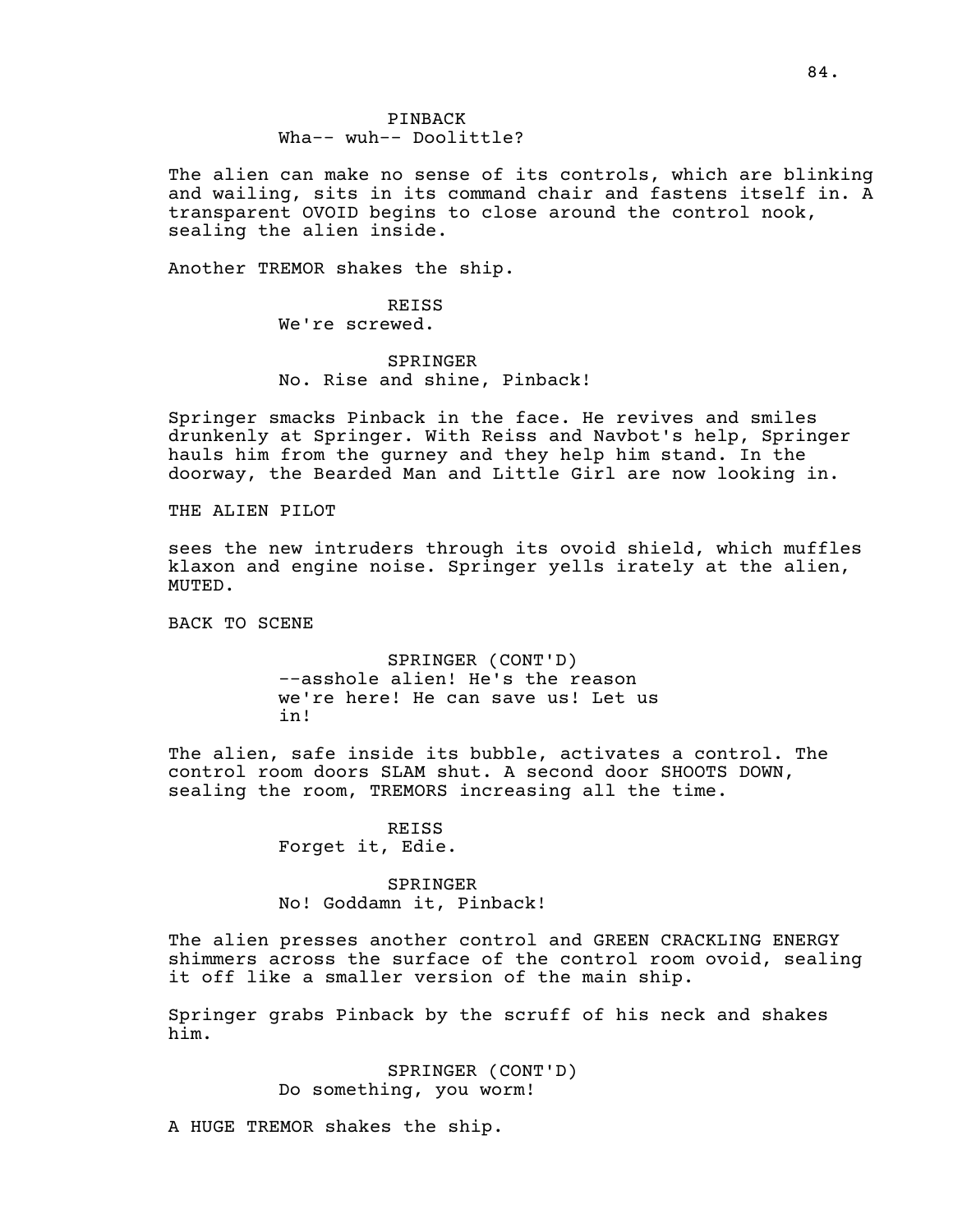The window shutters CRACK, BLINDING ENERGY knifes into the room and atmosphere is sucked out.

SLOW-MO/ZERO-G

-- Reiss is blown backward.

-- Springer slams into a bulkhead.

-- Navbot grips a railing with one arm, grabs Pinback in his other.

Shutters splinter. Light streams through. The control room is torn apart as cracks expand, causing the alien escape pod to jettison prematurely and crash into the room.

SPRINGER

hangs on for dear life.

THE ESCAPE POD

smashes into the shutters, lodges momentarily and then is sucked out with a large chunk of hull.

REISS

is also sucked out.

NAVBOT

loses his grip, hits the ceiling, taking Pinback with him, grabs a ceiling fixture.

SPRINGER

goes flying, too.

PINBACK

sees Springer fly out toward the crystals, tumbling end over end. He smiles, lets go of Navbot. Navbot grabs him by the collar. Pinback chokes. The ceiling fixture gives way and they both fly out.

EXT. SPACE

The alien ship rotates majestically on its axis as the crystals suck energy from its hull. The ship CRACKS like an egg and EXPLODES. The nebula reacts ecstatically, multicolored synaptic lightning dancing feverishly between the glowing rocks.

THE ALIEN ESCAPE POD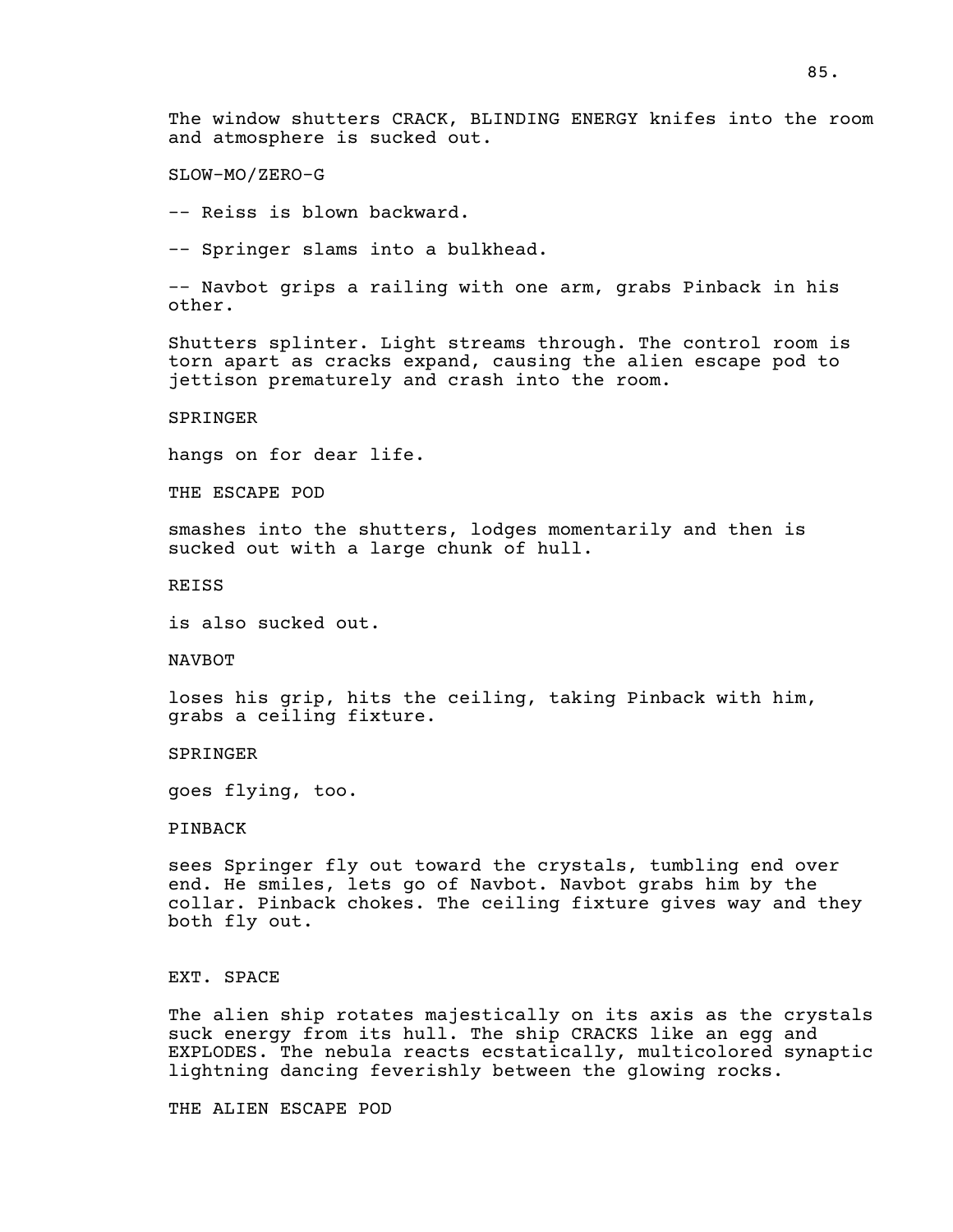bounces like a pinball between the lightning bolts. SPRINGER, REISS, NAVBOT AND PINBACK cartwheel through the flashing void, flailing, mute. PINBACK opens his eyes to see ALIEN ZOO CREATURES flapping, twirling, spinning by. PINBACK amazed, serene, smiles, inverts, then mutely SCREAMS.

A HUGE CRYSTAL

barrels toward him.

PINBACK

curls into a ball.

THE HUGE CRYSTAL

rolls by, extremely close, then deflects to reveal a SMALL BLUE MUD-BALL PLANET rapidly approaching on the same trajectory.

PINBACK

looks up, then hides his head again. Navbot hurtles past and starts to FLARE against the mud-ball planet's upper atmosphere.

FORKED LIGHTNING

hits Springer and Reiss, altering the vector of their fall.

PINBACK

falls, a fetal ball. A CORONA BLOSSOMS around him, but his skin and clothing do not burn.

EXT. MUD-BALL PLANET - DAY

High in the sky, lights flash above a curving blue terrain, TWO FIREBALLS descending, leaving trails of vapor. A short way behind them, ANOTHER TWO FIREBALLS IGNITE and descend on a more distant trajectory.

WIDE VIEW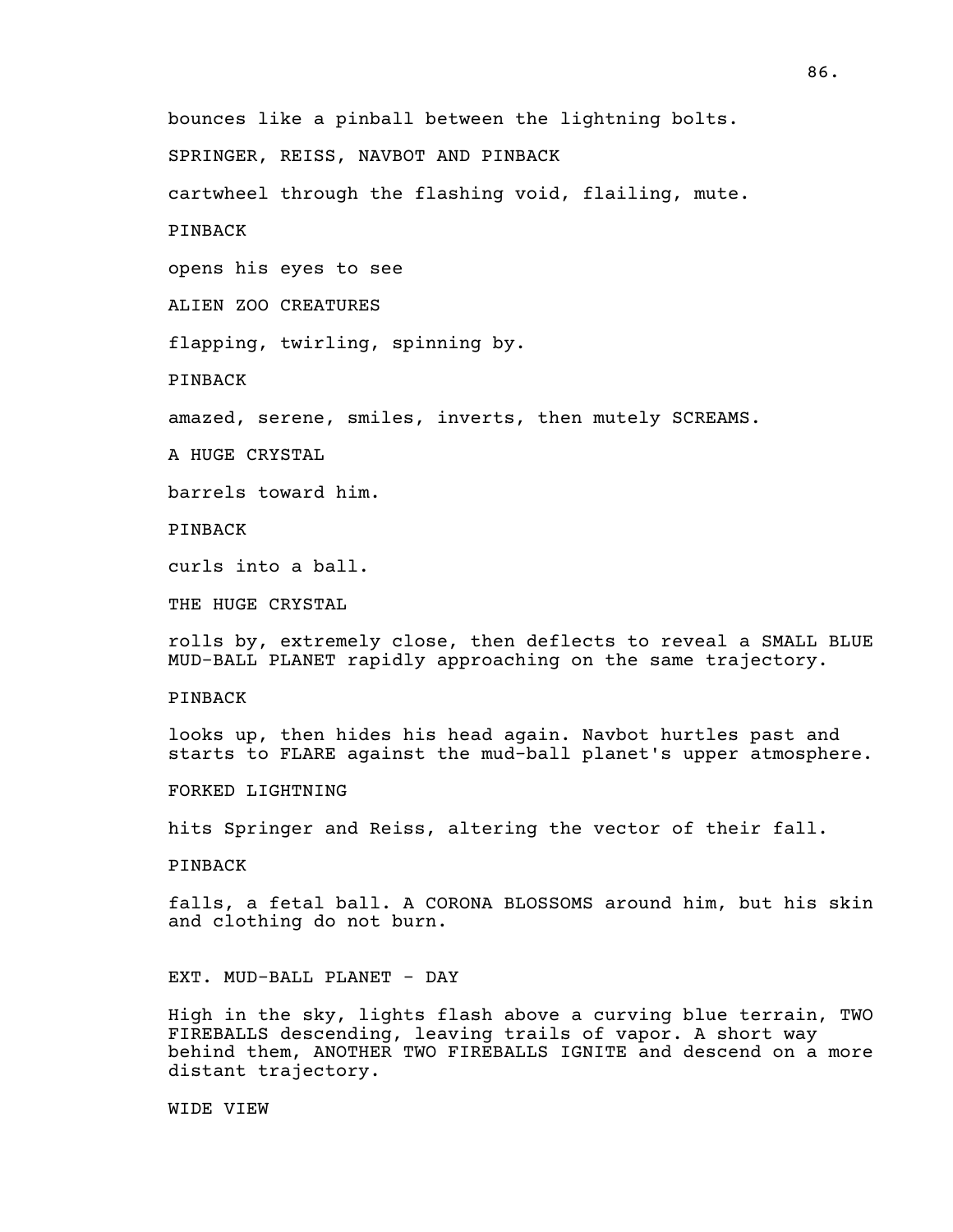PAF! PAF!

Two fireballs hit foreground and throw up dust.

CLOSER,

smoke rises from two deep black holes in the mud. Not a sound, then another FIREBALL IMPACT shakes the ground close by. More IMPACTS further off. It is raining fireballs.

PINBACK

climbs out of one of the larger craters, totally unscathed. He stands on the brim, hands on hips, and views the scenery.

IN ANOTHER CRATER,

the ALIEN ESCAPE POD is smoking but intact, its surface now opaque. A bedraggled ZOO CREATURE hobbles past.

PINBACK

watches the zoo creature go about its business, then goes to investigate a closer smoldering crater. He scales the closer crater's brim, peers in.

IN THE CRATER

Navbot is face-down, half-buried and extremely charred.

Pinback clambers in beside the robot, digs earth away with his hands and finds the dirt is hot. He touches Navbot, scalds his hand.

#### PINBACK

Yeeow!

Navbot jolts to life and sits up, spraying dirt, caked in blue mud. One eye is unlit.

Pinback looks around, finds a small blue rock, goes to pick it up and winces. He sees a gruesome burn blistering his palm. Pinback uses his other hand to pick up the rock, holds the rock to the side of Navbot's head and gives it a hard GONG. Navbot's dead eye lights, he CLICKS and WHIRS.

## NAVBOT

Thank you. Do you need assistance?

Pinback looks at his injured palm. The burn has miraculously healed, the skin rejuvenating.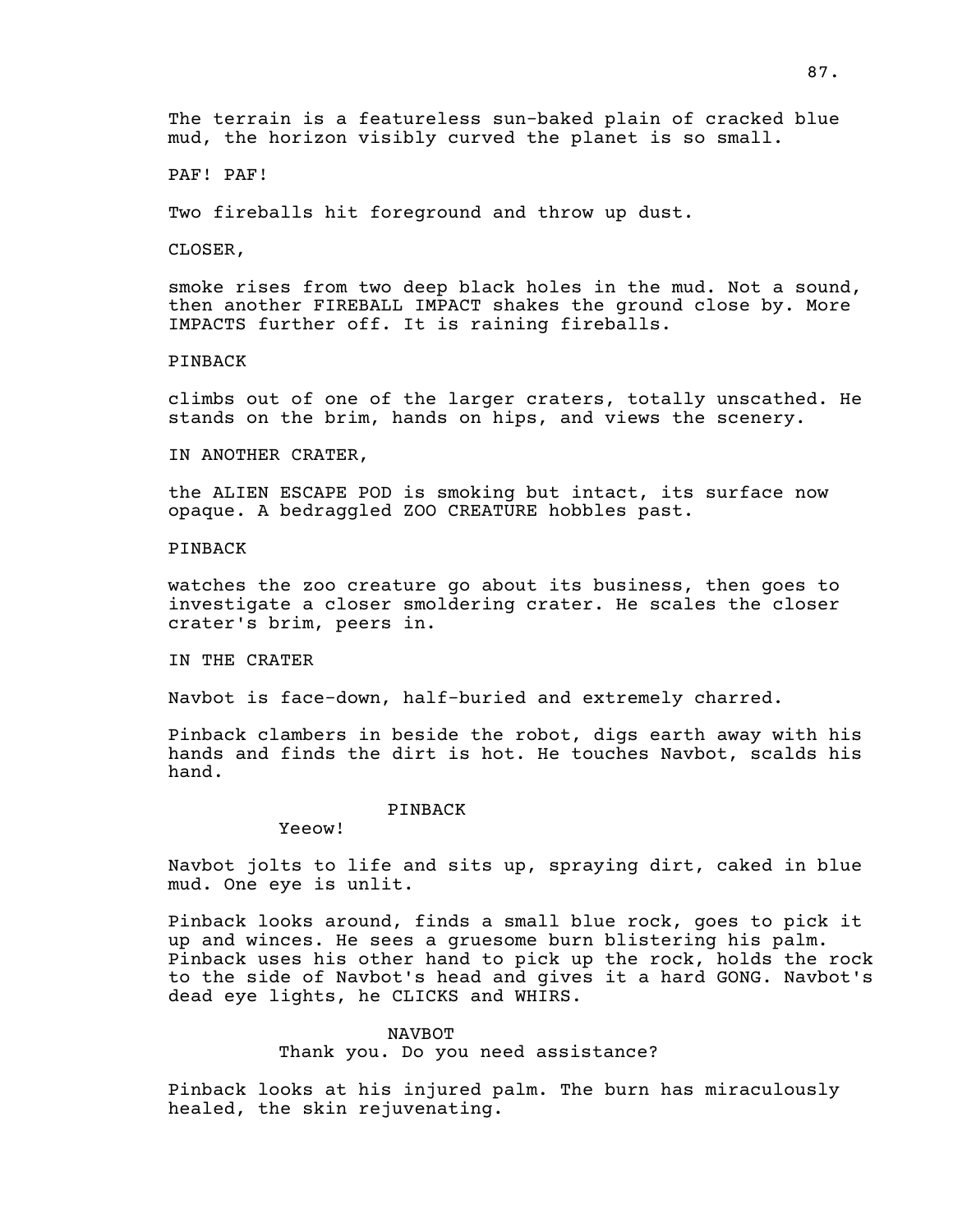I guess not.

PINBACK AND NAVBOT

climb out of the crater and stand. The alien has emerged from its escape pod, dazed and shaken. Navbot WHIRS.

## NAVBOT

Pin Back. How are we alive?

PINBACK I don't know. But the first thing I want to do is to find the girls. Commander Reiss and Captain Springer.

Pinback walks away from the alien pod.

PINBACK (CONT'D)

This way.

WIDE VIEW

Navbot follows Pinback away from the three craters.

EXT. MUD-BALL PLANET - CONTINUOUS

Pinback muses as they trek.

PINBACK I know this place....

Pinback glances up at the sky of flashing lights, sees Navbot dawdling, pauses for him to catch up.

> PINBACK (CONT'D) You remember when I first came on board your ship?

NAVBOT Distinctly, sir.

PINBACK

I had this same feeling. Except it seems much clearer now. I know that I'm not crazy. Everything that's happened has happened to bring me here.

Pinback looks to the sky again.

PINBACK (CONT'D) I just can't figure gosh darn why.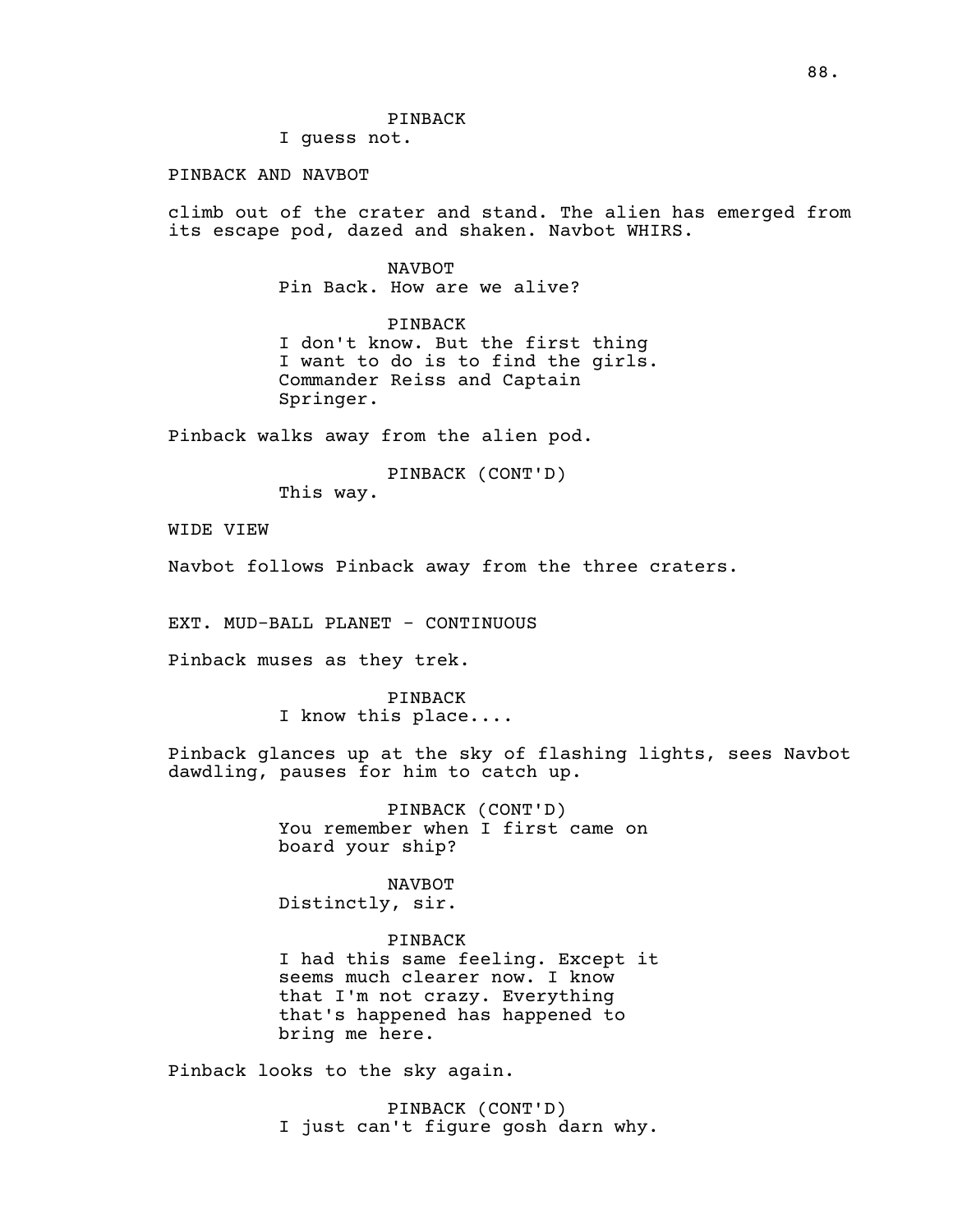They continue walking, Pinback staring up. Just in front of them, the ground HEAVES, SWELLS and solidifies into a sixfoot-tall blue MENHIR. Navbot sees it, halts, WHIRS, CLICKS.

NAVBOT

Sir....

Pinback walks right into it. He rebounds and holds his nose in pain, then regards the strange protuberance now jutting from the ground. Navbot stands, WHIRRING and CLICKING in confusion. Pinback views the standing stone with suspicion and walks around it.

#### PINBACK

Keep walking.

Navbot sidesteps the menhir and follows Pinback, who quickens the pace. Pinback glances back.

The menhir stands monolithic, then SHRINKS INTO THE GROUND.

Pinback halts abruptly. Navbot stops short.

PINBACK (CONT'D) Did you see that?

Navbot glances back. They continue on and Pinback slams straight into the identical menhir now risen up before him.

NAVBOT

Sir....

PINBACK Damn stupid place to put a rock.

Pinback sidesteps and walks on, pursued by Navbot across the featureless terrain.

The menhir stands alone as Pinback and Navbot depart, and then GLIDES FORWARD, following at a distance with the cracked- earth planet surface flowing over it. Navbot glances back.

NAVBOT

Sir....

PINBACK (sharply) What?

NAVBOT The rock is following us.

Pinback halts, Navbot halts. The menhir halts. The human and the robot regard the completely stationary rock.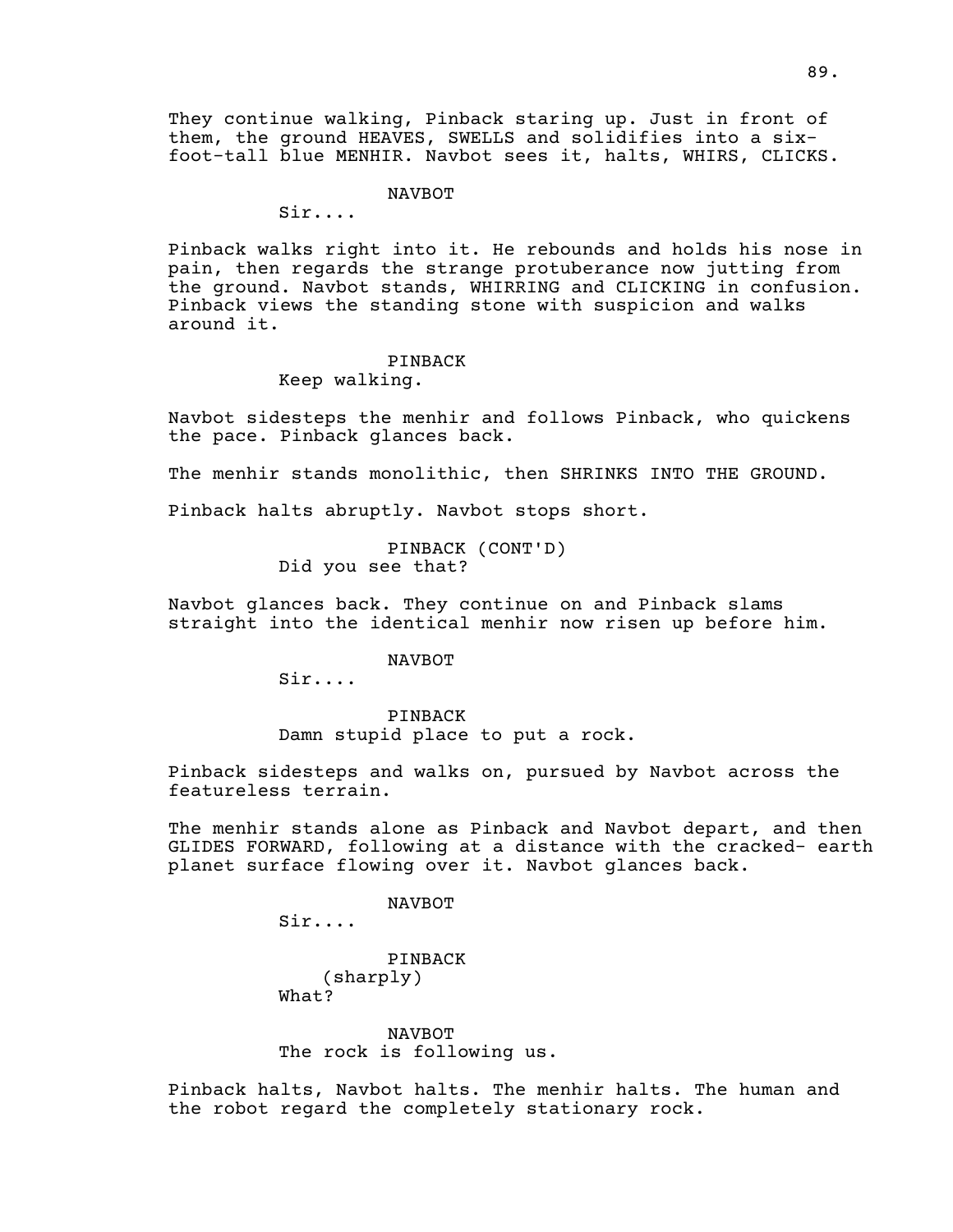Pinback shakes his head, and marches on, resolute. The menhir follows. Navbot WHIRS and hurries after Pinback. Pinback continues walking, then suddenly springs and spins around in a martial-arts-style move. The menhir comes to a standstill the exact same moment.

## PINBACK

Aha!

Navbot WHIRS and looks back and forth, confused, between Pinback and the rock.

# NAVBOT

Sir?

# PINBACK Navbot, don't -- you -- move.

Pinback turns slowly and walks on a few more paces. Navbot regards the menhir and then BEEPS, alarmed, as the monolith GLIDES FORWARD and INCREASES IN SIZE.

Pinback repeats his karate spin and is terrified to see the menhir racing at him. Pinback cowers, the giant rock shadow hangs over him, THE SIZE OF A HOUSE. The sound of a MAN'S LAUGHTER makes Pinback look up.

The GIANT MENHIR towers over him, LAUGHING.

Navbot skirts the rock, catches up with Pinback, helps him to his feet.

The menhir recovers from its laughing fit.

MENHIR I'm just messing with you, Pinback.

PINBACK Do I know you?

#### MENHIR

Let's just say, I'm not the guy you used to know. (laughs) Come onnn, I thought you'd nearly figured it all out. You must be even dumber than you look.

PINBACK I'm not going to stand here--

The menhir SHRINKS and blobs into the shape of a BLUE CLAY EASY CHAIR. Pinback frowns.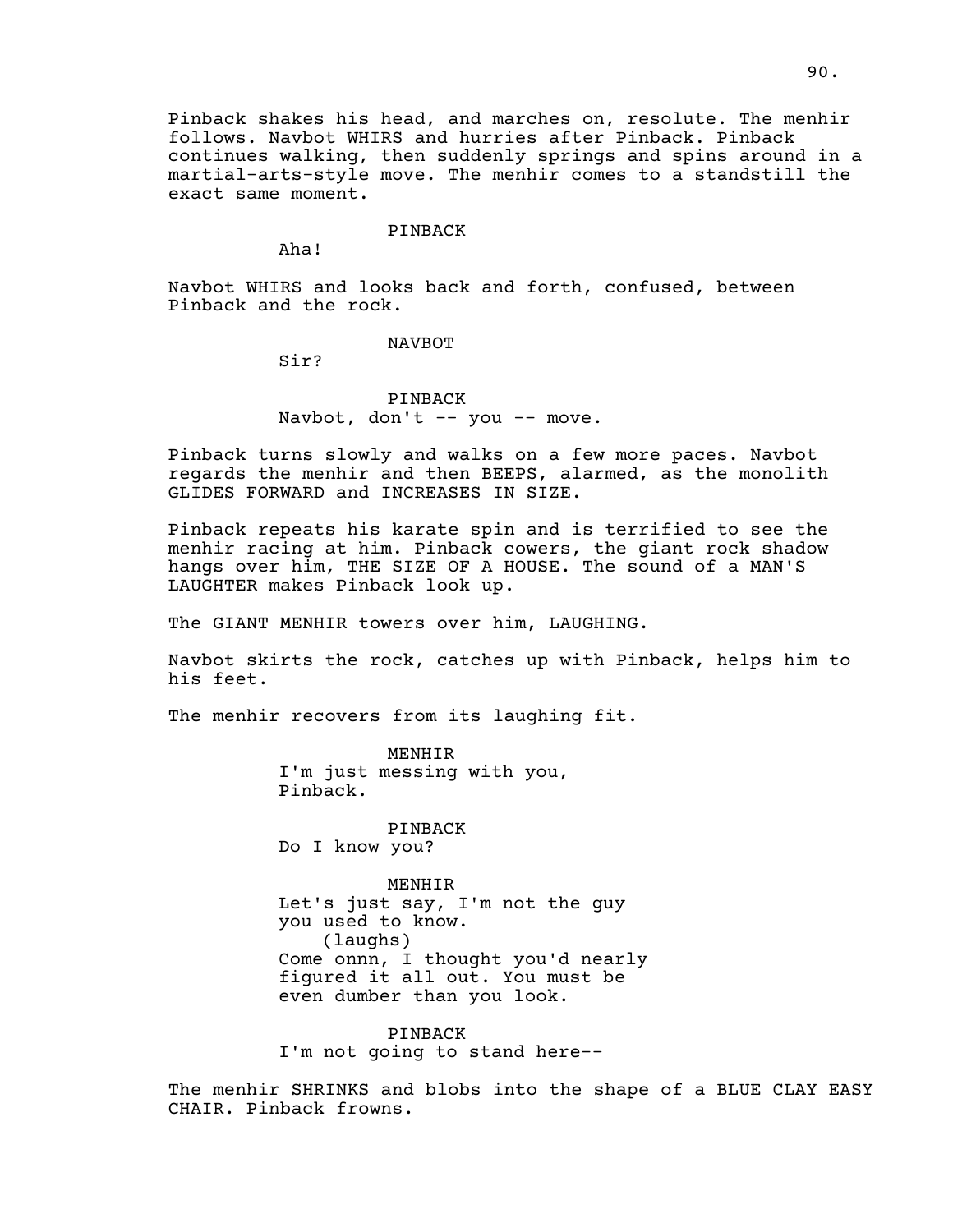PINBACK (CONT'D) I'm not going to stand here and be patronized by a rock. Navbot, let's go.

Pinback and Navbot walk away. The chair rolls forward and rises up into an amorphous MASS that flows along beside them.

#### MENHIR

Sorry.

## PINBACK

Pardon me?

MENHIR

I'm sorry if I hurt your feelings.

Pinback takes an abrupt turn, Navbot tags along. The BLUE MASS HALTS.

> MENHIR (CONT'D) You're heading in the wrong direction.

Pinback changes direction again.

MENHIR (CONT'D) She's cute, you know.

Pinback stops and faces the blue mass. The object sculpts itself into human form -- short, bearded, thin, a Golem in Dark Star fatigues -- a BLUE CLAY TALBY.

Pinback is stunned and disturbed to see the image of his former ship mate. He squints and steps toward him.

Blue Clay Talby smiles and fakes a karate move.

TALBY Pretty nifty with the martial arts back there. They put you in training before they sent you out to find me?

PINBACK (incredulous) Talby?

TALBY Good to see you, bud.

PINBACK How did--? What did--? Is that really you in there?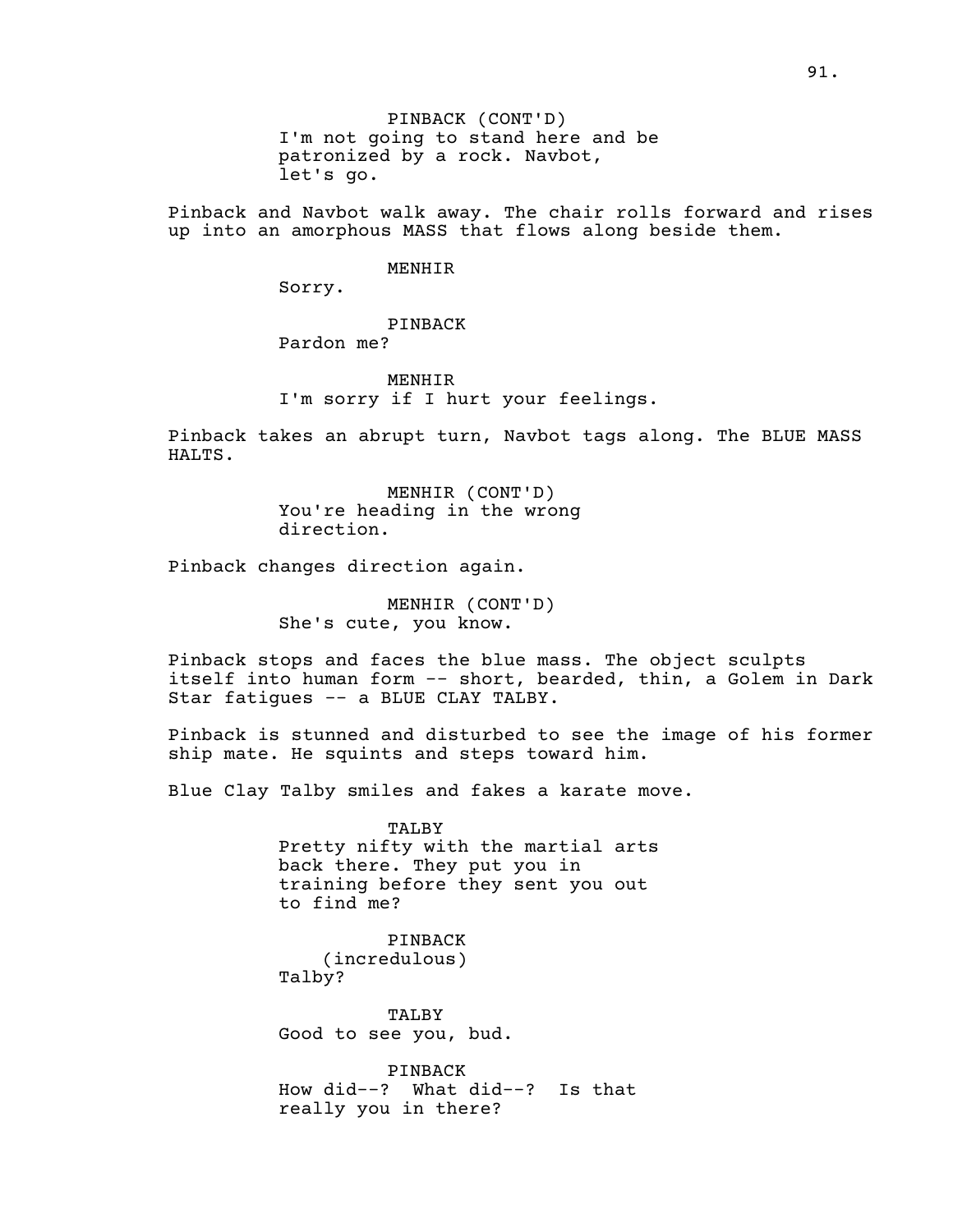Blue Clay Talby looks down at himself, then COLORIZES into human flesh and clothes. He gestures at the sky.

> TALBY It's the Phoenix Asteroids. Aren't they beautiful?

Pinback GASPS and suddenly turns weak at the knees. The BLUE CLAY CHAIR and a matching OTTOMAN pop up out of the ground behind him. Pinback sits and stares at Talby in a mixture of shock and dawning recognition. Navbot regards the ottoman and sits.

> PINBACK It is you! It really is.... And somehow...

TALBY Somehow you knew it all along?

PINBACK

Right!

Pinback is overjoyed, almost near tears. He jumps up and steps close, staring at Talby's clothes, his face, his beard. Talby smiles and holds out his hands for Pinback to touch.

> TALBY We're all here, Pinback. Me, Boiler, Doolittle, Commander Powell.

PINBACK (excitedly) Commander Powell?! But... how?

TALBY After the ship blew up, the Phoenix Asteroids came right through our debris field. I don't even remember how I got out there--

PINBACK I blasted you out of the airlock by mistake!

TALBY You did? Well, thanks. Because I was out there with Doolittle--

PINBACK He was trying to fix the bomb!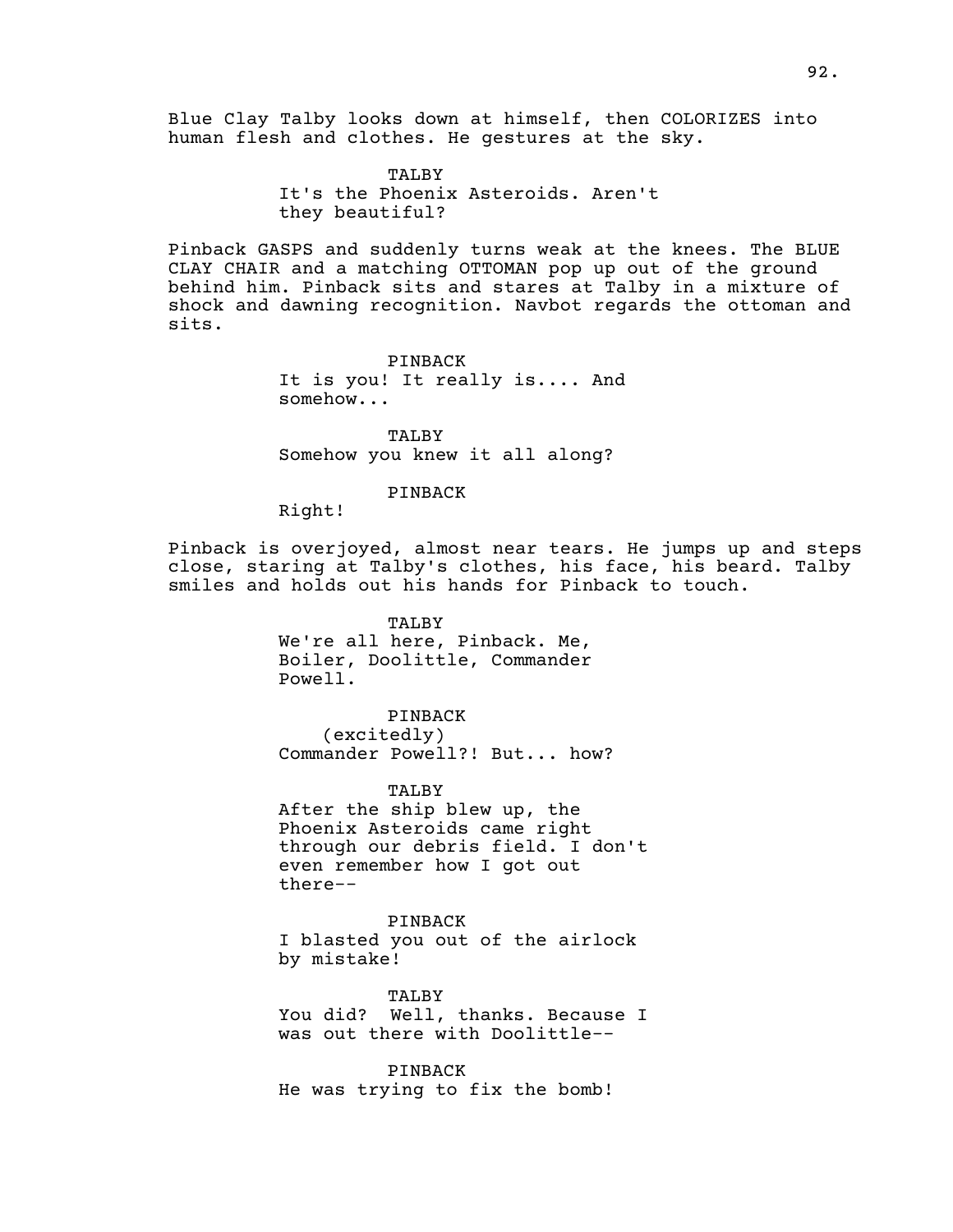TALBY Yeah, and then the Phoenix Asteroids came right through the debris field and they picked me up.

PINBACK You've been out here all this time?

TALBY Circled the universe. That got pretty lonesome, so I put the old crew together. You like?

Pinback stares around him.

PINBACK You built this?

TALBY We all did.... (lowers his voice and leans close) It's the landscape of your dreams.

A BREEZE blows out of nowhere and a SEMI-NAKED GIRL grows up out of the ground like a Botticelli angel. Pinback is agog as the girl takes form, wreathed in flowing hair and a wispy veil, bearing a striking resemblance to Springer.

#### PINBACK

Heyyyyy....

The Semi-Naked Girl drifts close to Pinback, takes him by the chin and kisses him softly on the mouth. Pinback starts to enjoy it, but then pulls away. The Semi-Naked Girl looks sad as she SPLATS INTO A POOL OF BLUE CLAY. LAUGHTER nearby.

DOOLITTLE and BOILER have appeared, enjoying the joke and looking exactly as they did on board the Dark Star.

> TALBY Guys, cut it out!

PINBACK Very funny. I see nothing's changed.

DOOLITTLE Aw, come on, Pinback, don't be so up tight.

BOILER Yeah, live a little, dope!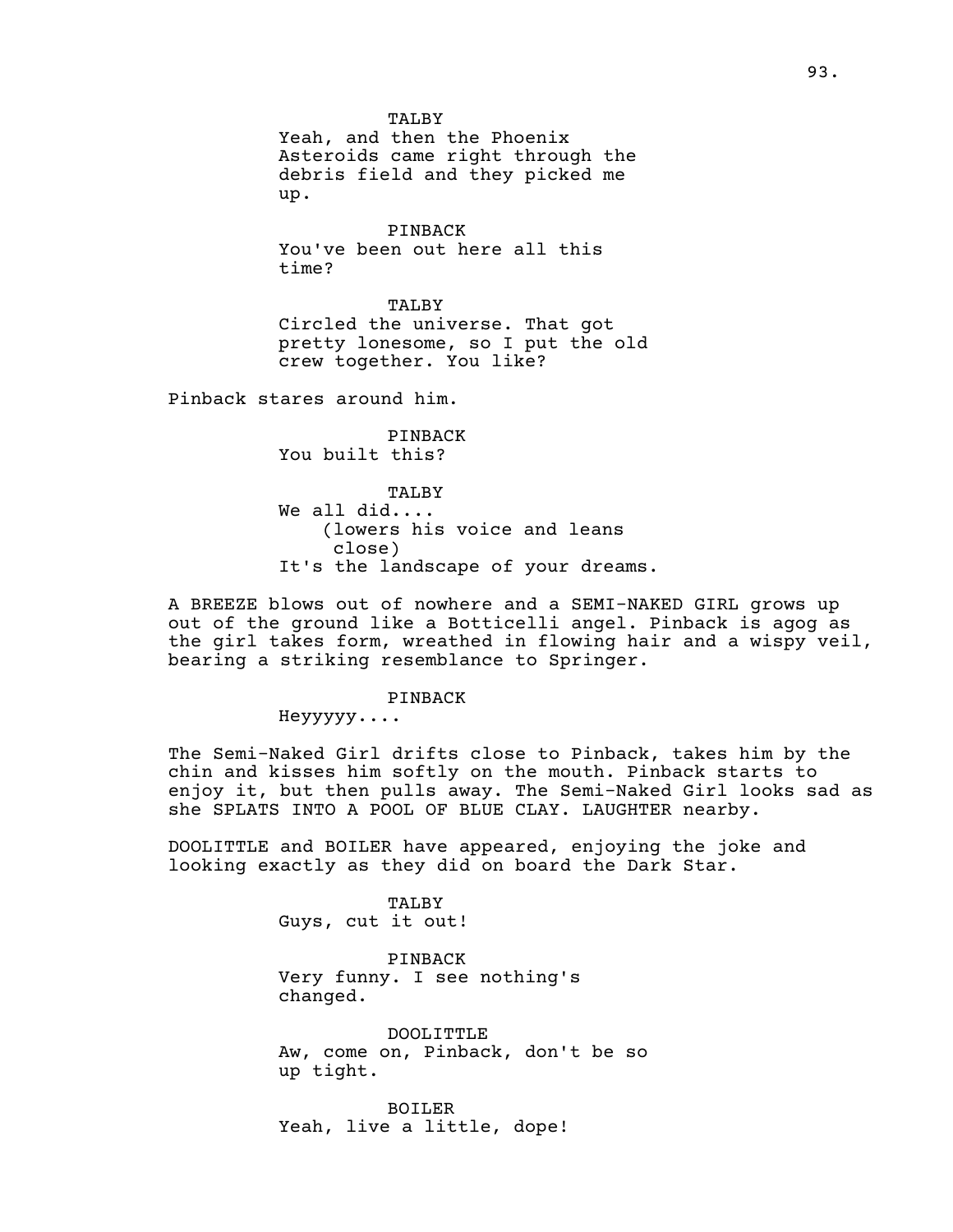Navbot WHIRS, perplexed, as Boiler and Doolittle start to poke and prod the robot, goading it. Pinback frowns at Talby.

> PINBACK Is this why you dragged me here?

TALBY Dude, I saved your life!

PINBACK Did it ever occur to you I might not need saving?

TALBY What kind of attitude is that? You're a hero now. You even got a girl.

#### PINBACK

I'm perfectly capable-- Oh, I don't even know why I am having this conversation. You guys treated me like an old washrag! Why would I want to be part of your weird planet? All I want is to find my friends!

NAVBOT Major Pinback, sir.

BOILER Oooh, Major Pinback?

DOOLITTLE More like Major Pain In The Ass!

Pinback, fuming, turns to Navbot and then follows the robot's gaze down to his feet.

Pulsing, blue-veined ROOTS have grown up out of the ground and embedded themselves in Pinback's boots.

Pinback SHRIEKS and kicks free.

The roots SHRINK BACK into the mud.

PINBACK What in heck's name was that?

TALBY If you're going to stay, you'll have to be absorbed.

PINBACK That's disgusting.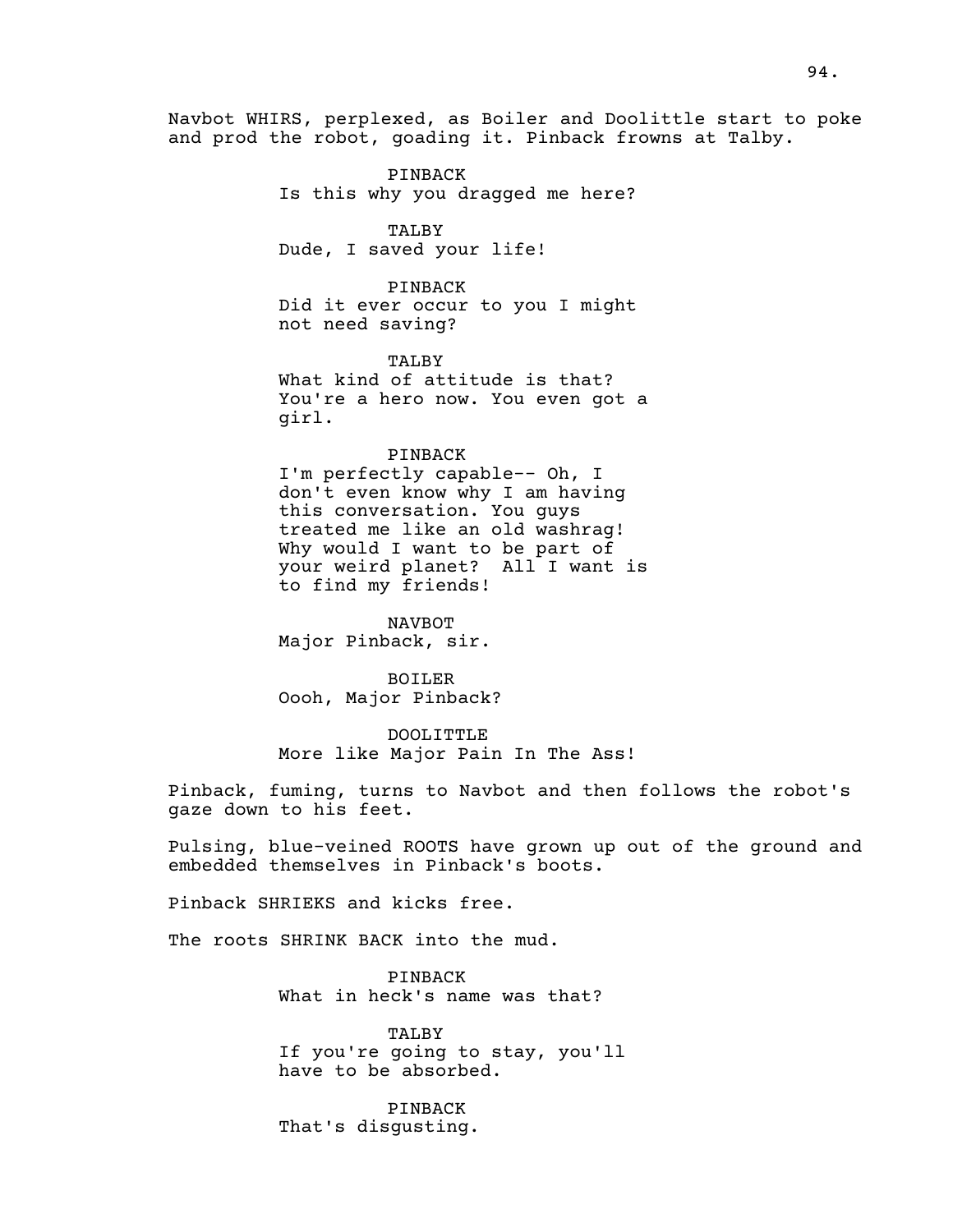TALBY

It's painless.

#### PINBACK

I can't believe this. Lieutenant Doolittle, I used to look up to you, but now.... You guys are a disgrace! Come on, Navbot. We're going home.

Navbot stands and follows Pinback away from Talby and the others.

Talby glowers, the sky behind him FLASHING VIOLENTLY.

DOOLITTLE

Bummer.

# BOILER No kidding -- Aww, mannnn!

Boiler is annoyed as his moustache GROWS LONG VINES. Doolittle is likewise irritated as his own fingers SPROUT LEAVES. Talby's hair CURLS INTO VEGETATION, like a demonic Arcimboldo vegetable man painting.

EXT. RAINFOREST - CONTINUOUS

PLANTS GROW UP ALL AROUND, shooting up from the planet surface, snaking out and blanketing the ground.

TREES block Pinback's path and close in overhead, blotting out the sky. Pinback looks back to see

IN A CLEARING

Talby, Doolittle and Boiler now stand as HUMAN PLANTS.

TALBY This is home, Pinback.

PINBACK Not if I can help it.

Pinback thrashes off into the undergrowth. Navbot follows.

DOOLITTLE Talby, what's with the foliage?

BOILER Yeah, man. Not cool.

TALBY Oh, be quiet.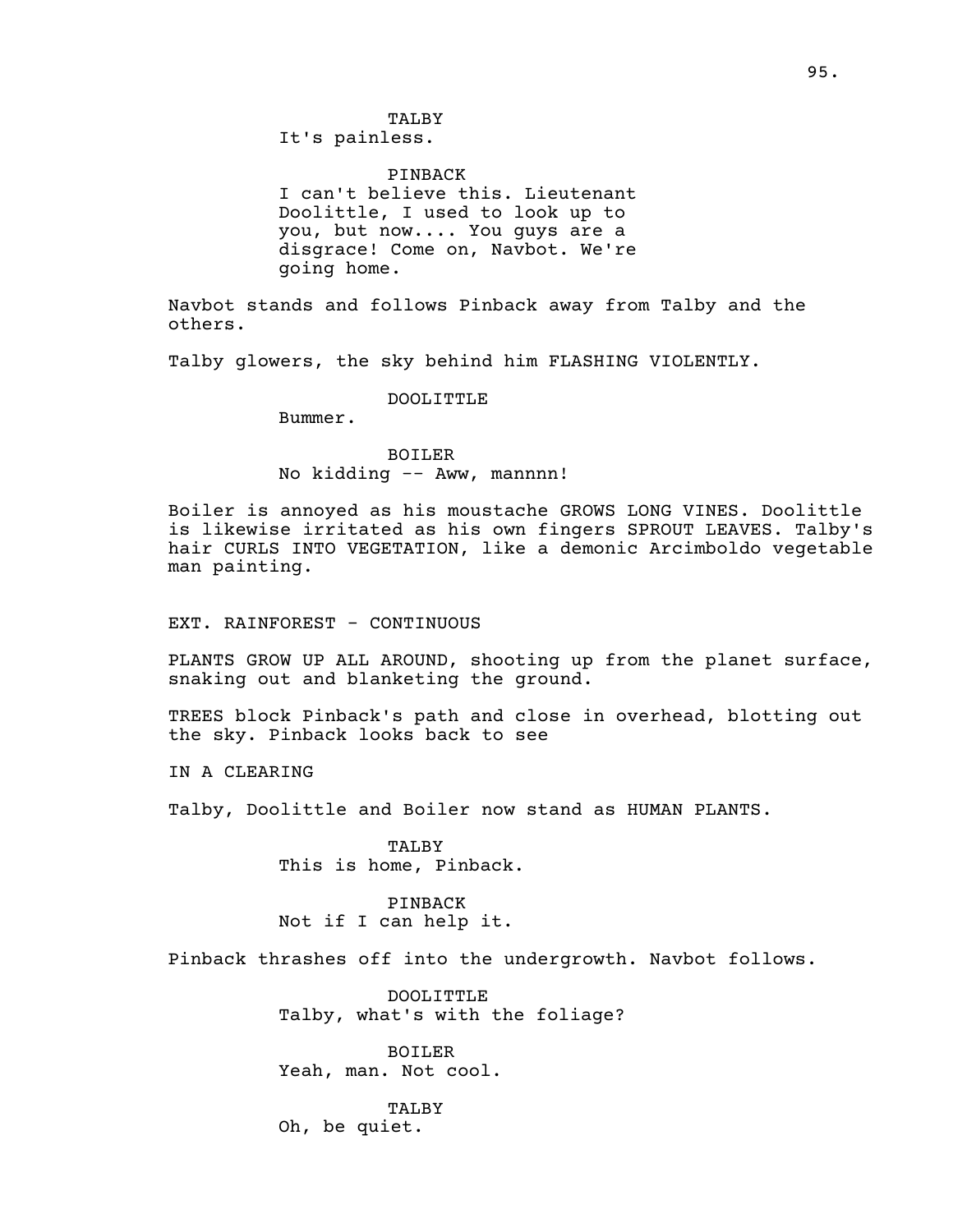INT. RAINFOREST - DAY

Dark, primeval, alien. HOOTS and SCREECHES all about.

Pinback and Navbot struggle through the choking brush. A thick branch THWACKS Pinback in the face, and knocks him on his butt in a muddy puddle. A flurry of ALIEN BIRDS take flight above. Navbot helps Pinback regain his feet.

# PINBACK

I'm fine.

Pinback removes his sodden crew jacket and hangs it on a tree. A long, feral GROWL makes them both spin around in opposite directions. Pinback sees nothing, shadows in the trees, then more BIRDS.

> PINBACK (CONT'D) Everything is fine.

Navbot WHIRS, nervous, eyes glowing bright in jungle. Pinback pats the robot's shoulder and they continue.

> PINBACK (CONT'D) Let's both keep calm about this. If this place is made up of stuff from my brain, we've got nothing to be afraid of.

Navbot WHIRS.

PINBACK (CONT'D) Wait, that did not come out right. Whatever. We've got to focus on finding Captain Springer and Commander Reiss, then we're--

A DEEP SEISMIC RUMBLE shakes the forest.

PINBACK (CONT'D) Then we're out of here. Okay?

Navbot WHIRS repeatedly.

PINBACK (CONT'D) Stay focused, Navbot.

Pinback picks up the pace and they are soon blazing a trail. Then stop.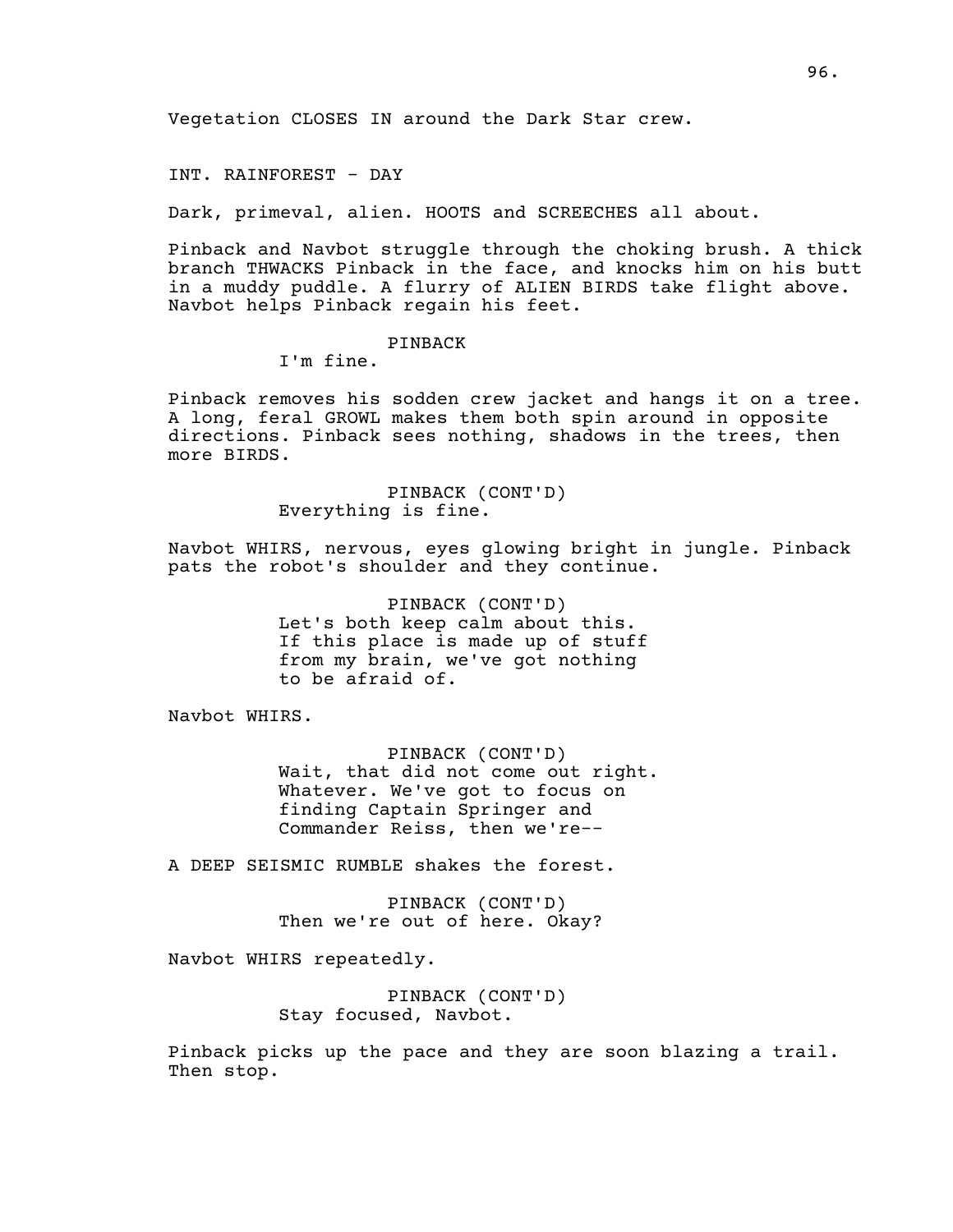Pinback's sodden crew jacket is hanging on a tree: they are back where Pinback fell in the puddle. Another RUMBLE, followed by the same feral GROWL, closer now.

> PINBACK (CONT'D) Nothing to be afraid of. We'll just try a different--

Movement in the trees makes Pinback stop. He signals Navbot to be silent and then hears a GURGLING GROWL. He looks up.

An ORANGE BALL WITH CLAWED FEET -- the FARK from Pinback's Dark Star mission report -- is perched in a tree, GURGLING and quivering in a threatening fashion. It gives a shudder and then spits out a small object.

The object lands at Pinback's feet. He picks it up and sees it is a small rubber CHEW TOY. He gives it a squeeze and it SQUEAKS. More GURGLINGS make Pinback look up into the trees.

#### NAVBOT

Sir: Farks.

The trees are FULL OF FARKS, all excited to see Pinback. The aliens go silent and then all TAP THEIR FEET IN UNISON. Pinback very carefully sets down the chew toy, and whispers to Navbot.

> PINBACK Yes, Navbot. I know what they are. They're harmless. Just very playful. When I give the word.... Run!

Pinback flees. Navbot is left standing, WHIRRING, and then follows.

Up in the trees, farks leap from their branches.

Pinback and Navbot hurtle through the forest. Pinback looks back.

Hordes of farks are bouncing after them, bounding through the trees.

Navbot lags behind. One fark latches onto the robot's head. Navbot is blinded as the alien's claws clamp around his eyes and he crashes into a tree. Pinback runs up, waving a large branch, and starts batting at the fark. Other farks keep coming from all directions. Pinback whacks at them with the tree branch, but they are overwhelmed. Suddenly, farks start to pop and deflate in midair. Pinback looks around.

The ALIEN PILOT is standing pointing a WEAPON, taking potshots at the alien air bags.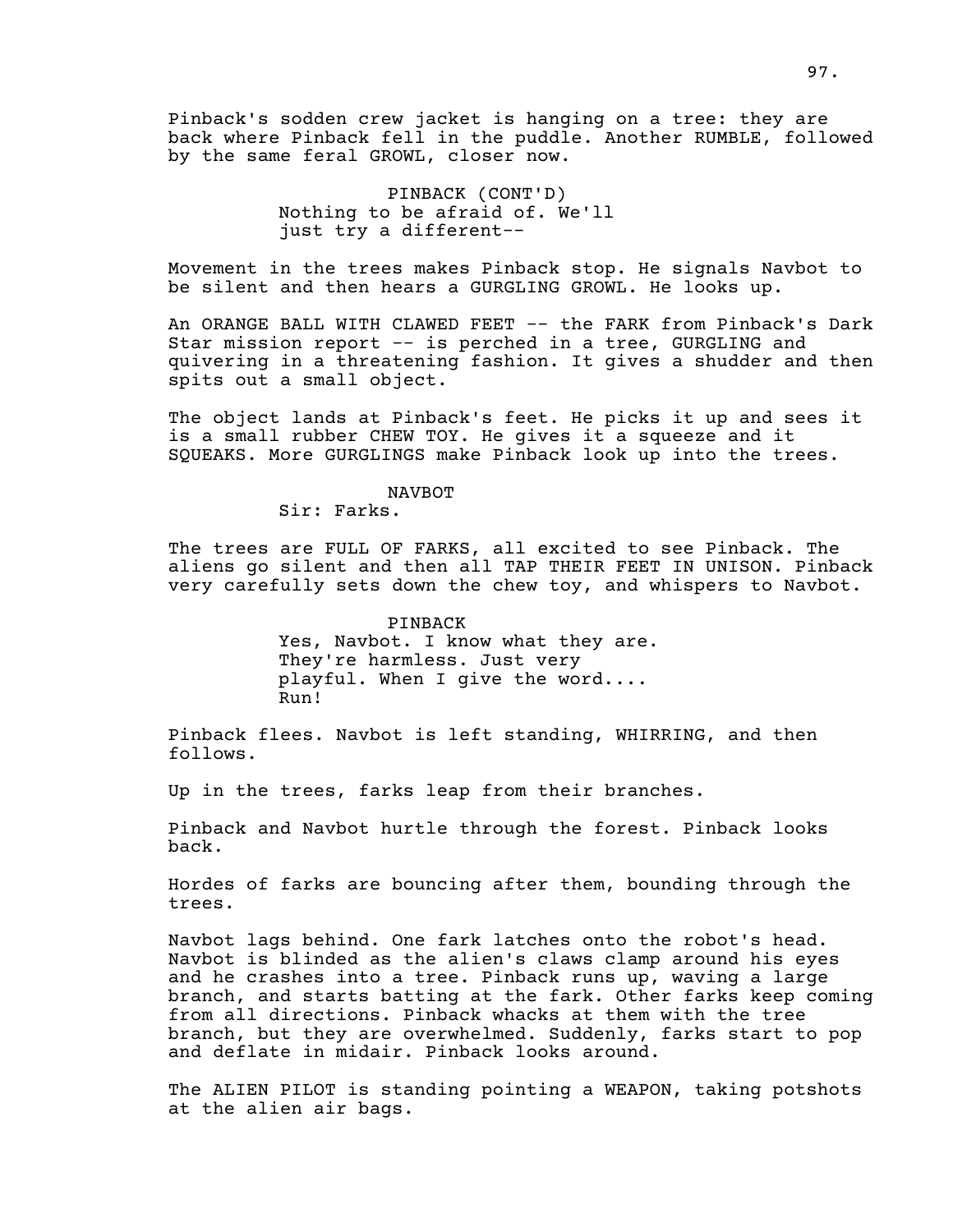Farks pop and shoot around, deflating with farting noises. Others scatter, leaving Navbot unharmed but very confused.

> NAVBOT Major Pinback? Sir?

The alien pilot lowers its gun. Pinback sees Reiss nearby, gagged and bound with vines, tied to a tether. She is filthy, cut and bruised, and glares at Pinback fiercely.

> PINBACK It's okay, Navbot. Let me do the talking.

The alien points its weapon to stop Pinback advancing.

PINBACK (CONT'D) There's no need to be hostile. Did you find Captain Springer?

More grunts and protests from Reiss. She indicates 'back there' by gesturing with her head. Navbot steps out of the bushes, WHIRS, and then translates.

> NAVBOT Major Pinback, Commander Springer... she's been captured, sir.

THE ALIEN PILOT

leads the way, like a hunter, through the trees, Reiss ungagged but still on a tether, and Pinback following with Navbot.

> REISS After all the trees appeared, there was this huge rumble and a big ugly bird swooped out of the sky and took her to its cave. I saw it happen.

PINBACK It's my fault.

REISS

What?

PINBACK The rumble, this planet, all of this-- (gestures around them) --it's built out of my brain. It's complicated. The guys from my old spaceship, they're alive here, in the Phoenix Asteroids.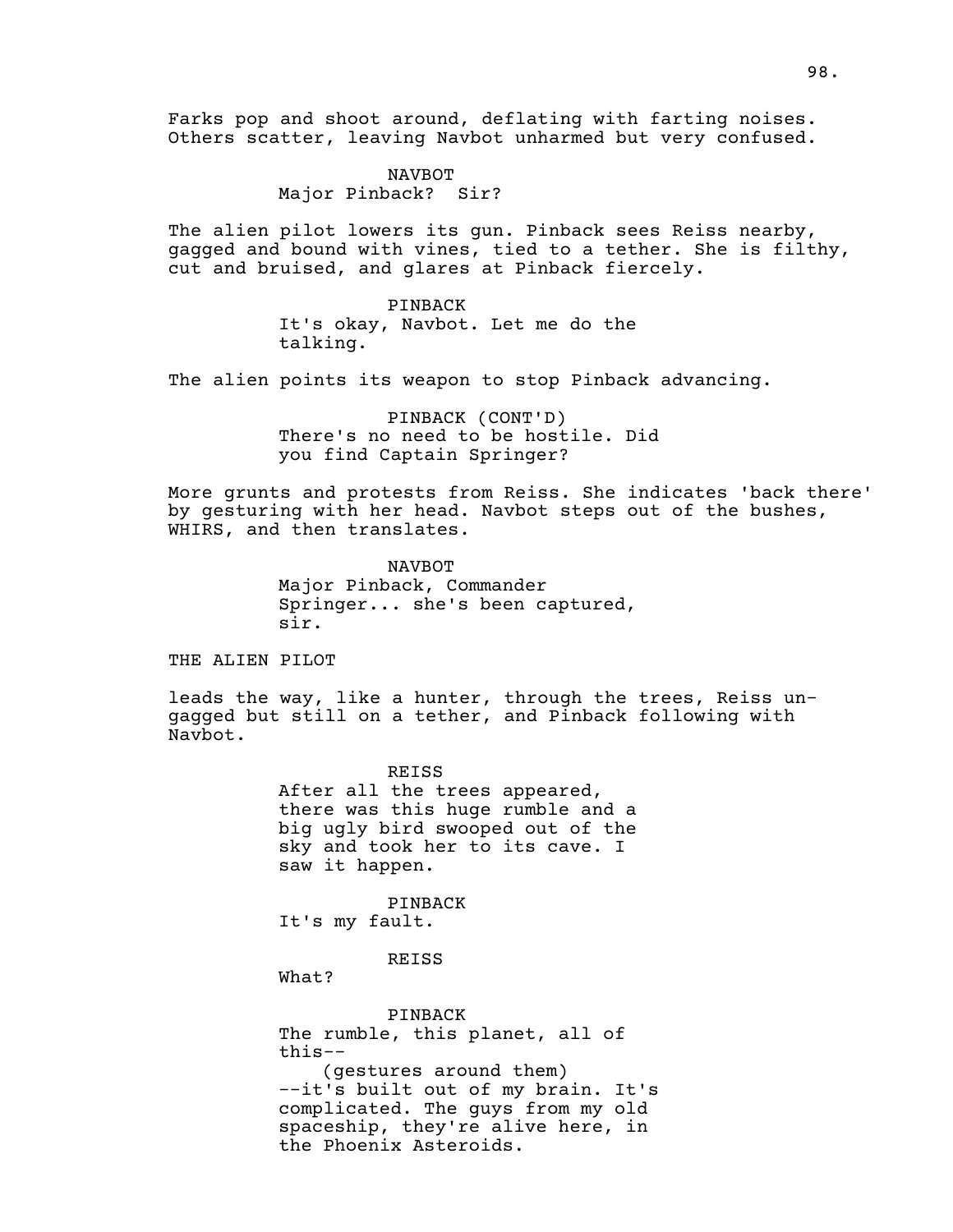The alien glances back at Pinback.

REISS Phoenix asteroids, huh? Does any of this make sense to you, Navbot?

NAVBOT Yes, Ma'am. Major Pinback is going to take us home.

EXT. RAINFOREST PERIMETER - DAY

They halt at the perimeter of a clearing were trees give way to a grassy rise beneath a rocky incline. They pause behind a rock. The alien unclips a telescopic site from its weapon and offers it to Pinback. Pinback peers through the scope.

> REISS How about you untie me now, huh?

PINBACK'S P.O.V.

The ELECTRONIC SITE reveals a large, dark CAVE at the foot of a craggy blue-mud MOUNTAIN, at the top of which, wreathed in clouds, is a ruined TEMPLE. Lighting flickers in the sky, followed by a ominous RUMBLE.

> PINBACK What is that?

REISS That was not up there last time we were here.

A prehistoric SCREECH (O.S.) makes Reiss look skyward in fear. Pinback gawks up. The alien clips the site back onto its weapon and stares at Pinback expectantly. Navbot WHIRS, translates.

> NAVBOT Captain Springer is up there, sir, in the temple.

PINBACK That's what I thought. Navbot, wait for my signal.

Pinback hurries forward.

REISS

Pinback, no, you idiot!

The alien aims its weapon skyward.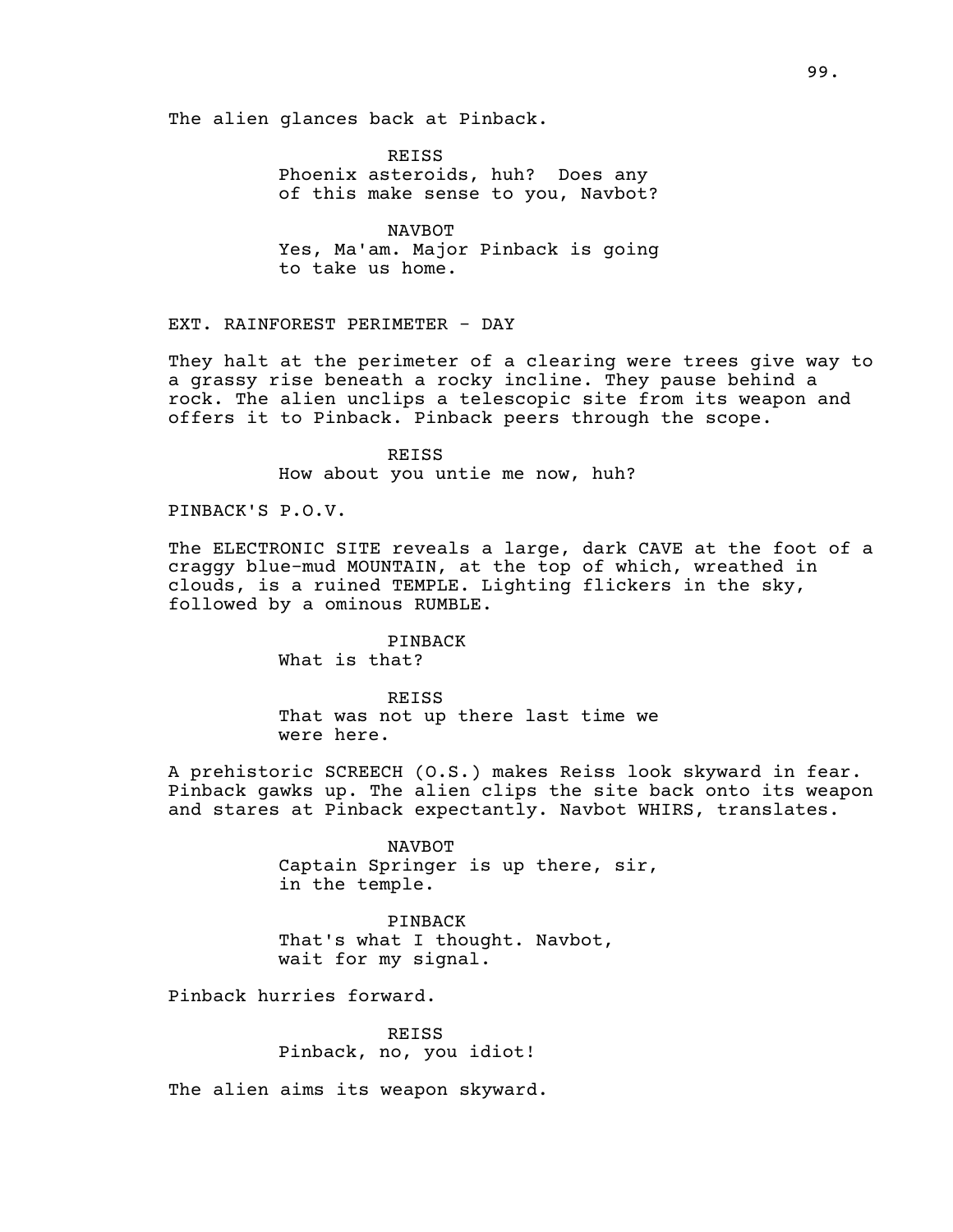PINBACK

scampers out from the forest and rapidly scales the incline toward the cave.

THE ALIEN PILOT

scans the sky with its weapon.

PINBACK

continues his ascent and reaches the cave.

INT. CAVE - DAY

Pinback stands silhouetted, peering into darkness. Total darkness inside the cave, then he makes out a small figure: the Little Girl from the ship. He turns and waves back to the others.

EXT. RAINFOREST PERIMETER - DAY

Navbot stands and follows Pinback. Reiss can almost not bare to look. The alien continues scanning the sky.

> REISS There is no way you are getting me to go anywhere near there.

PAPA (O.S.) Essie, baby, you comin' home?

The alien and Reiss both turn to see the Bearded Man from the Wanderer -- Reiss' PAPA -- standing behind them.

> REISS Papa, leave us alone. We're busy.

> > PAPA

You want me to help?

REISS How can you help me? You've been dead for years. Leave me alone!

The Bearded Man gestures at the vines binding Reiss' wrists, which fall off.

> PAPA Anything is possible, baby.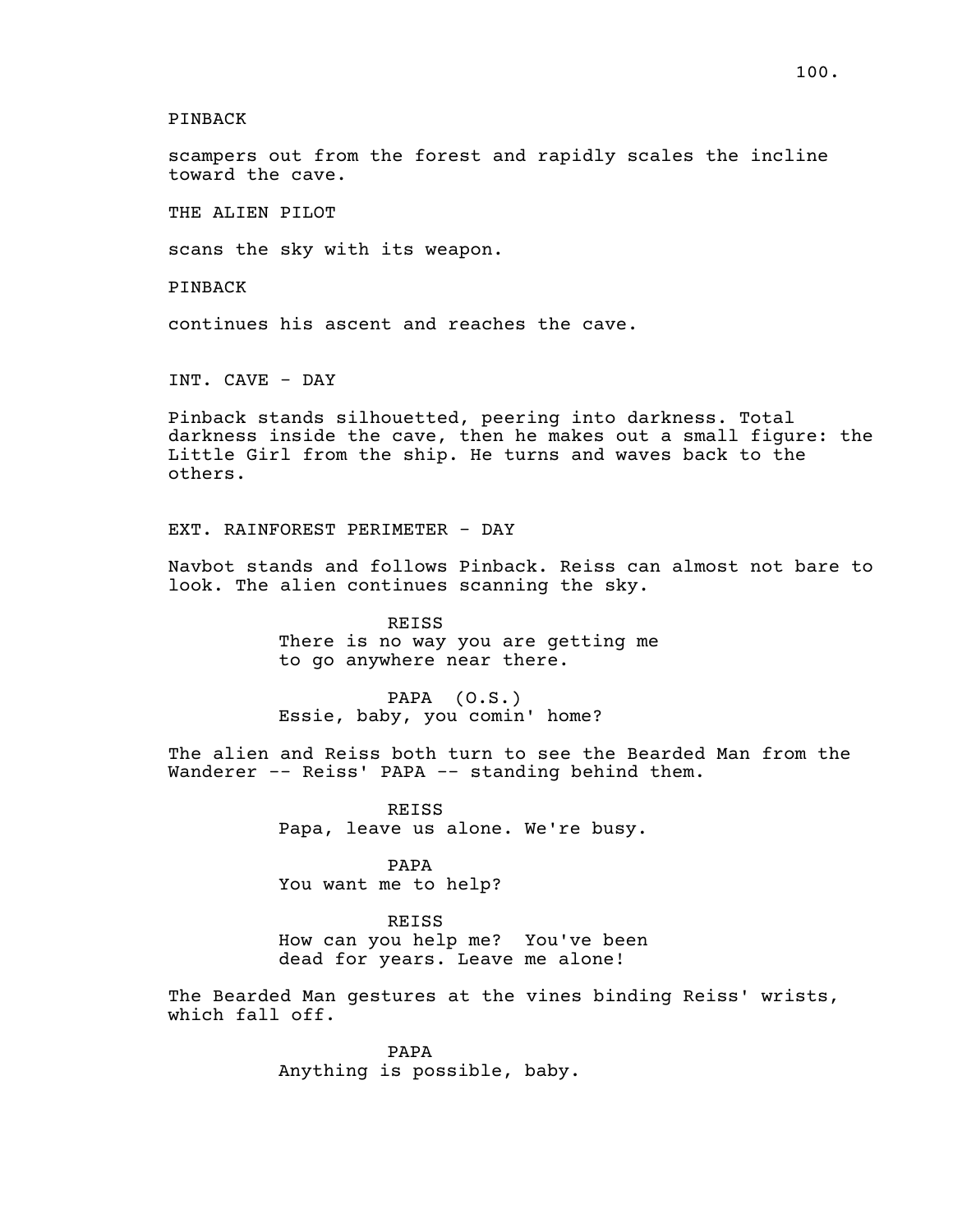INT. CAVE - DAY

Pinback takes a few steps into the cave and sniffs, smelling an offensive odor. Navbot appears behind him and turns on a chest lamp built into his torso. The lamplight frightens the LITTLE GIRL and makes her run away, deeper into the darkness. Navbot WHIRS, ECHOING.

# NAVBOT Captain Springer's child.

Pinback shushes the robot, then looks round, in surprise.

PINBACK (whispering) You mean that's her kid?

NAVBOT Yes, sir. Her dead child.

## PINBACK

(whispering) That is interesting. I'm sorry to hear it. Follow me. Try not to make a sound.

Pinback and Navbot venture deeper in, Pinback holding his hand over his nose. Navbot's lamp scans the floor as they round a bend. Pinback makes him halt. The lamp has illuminated the Little Girl, who is crouched in a corner, looking terrified, hiding beside a small rock.

PINBACK (CONT'D)

Hi.

Pinback smiles. The child does not. Pinback takes a step toward the Little Girl. The Girl bares her teeth, emits an ALIEN GROWLS then runs off again into the darkness. Pinback halts. He looks around and notices the ground is littered with guano and remnants of giant feathers.

> PINBACK (CONT'D) What do you think, Navbot? Do you think we're really going to meet some big giant monster bird, or is this all part of my imagination?

Navbot WHIRS.

PINBACK (CONT'D) Don't answer that.

NAVBOT Sir: up ahead.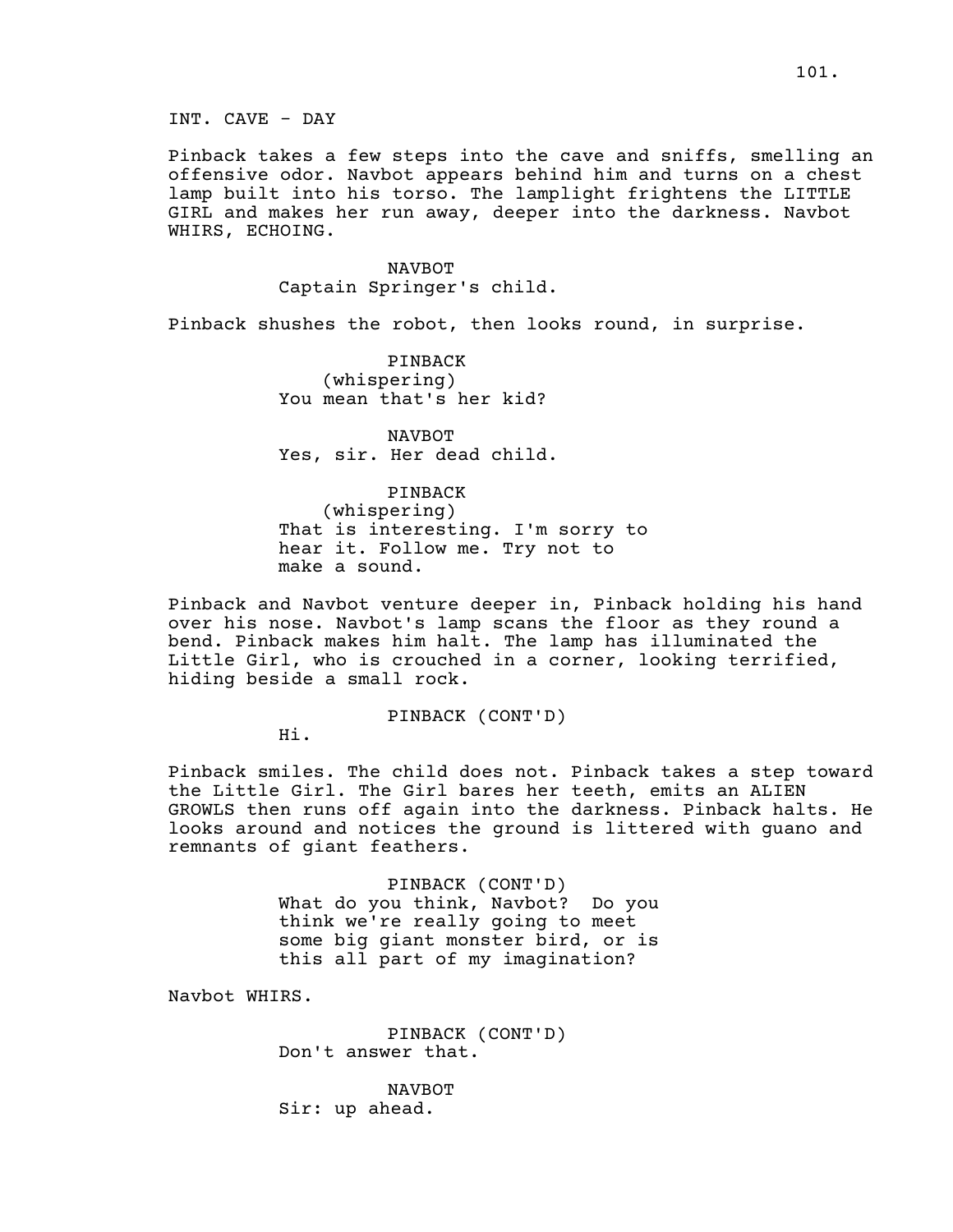Navbot casts his light forward to reveal a small stream in a channel carved into the floor. Very faint, the sound of RUNNING WATER. Pinback signals Navbot to take the lead and follows, close.

Navbot's lamp reveals a twisted Escher staircase carved into the rock. The stream running alongside the stairs, UP to where it cascades into a POOL OF WATER IN THE CEILING.

Pinback picks up a small rock, tosses it toward the pool. It falls UP and splashes, reflecting light around the walls. Pinback steps forward to have a closer look, teeters, and then falls UP himself.

#### INT. UNDERWATER

Pinback plunges, flailing, into an inverted cascade of bubbles. The ANGLE INVERTS, up becoming down. Pinback swims toward an ethereal light ahead.

## INT. GLEAMING POOL ROOM

Pinback surfaces, gasping, treading water. He has emerged into an ornate, white-tiled bathing pool resembling a Turkish bath. Fountains, pristine architecture, windows onto clouds. Pinback splashes toward poolside, beaches himself on steps and lays there coughing.

SITAR MUSIC makes Pinback stop spluttering (an eerie instrumental refrain of 'Benson Arizona'). He climbs to his feet and sees Doolittle and Boiler, dressed in glowing white versions of their Dark Star uniforms, both playing sitars and both apparently as high as kites. Neither notice Pinback. He does not disturb them, sees a fancy Oriental screen nearby. The faint sound of a BASEBALL GAME (O.S.). Pinback walks over, peers round.

Talby is reclining on a couch with Springer, both in glowing white attire, Springer's very short and low-cut. She is curled up, eating popcorn, glassy-eyed, watching TV.

ON SCREEN: the 1955 WORLD SERIES CHAMPIONSHIP: Brooklyn Dodgers versus the New York Yankees, Yogi Berra on the last innings.

> PINBACK This is not my idea of Heaven.

TALBY (his eyes on the game) It's not?

PINBACK Commander Powell liked the Dodgers. I was always a Yankees fan.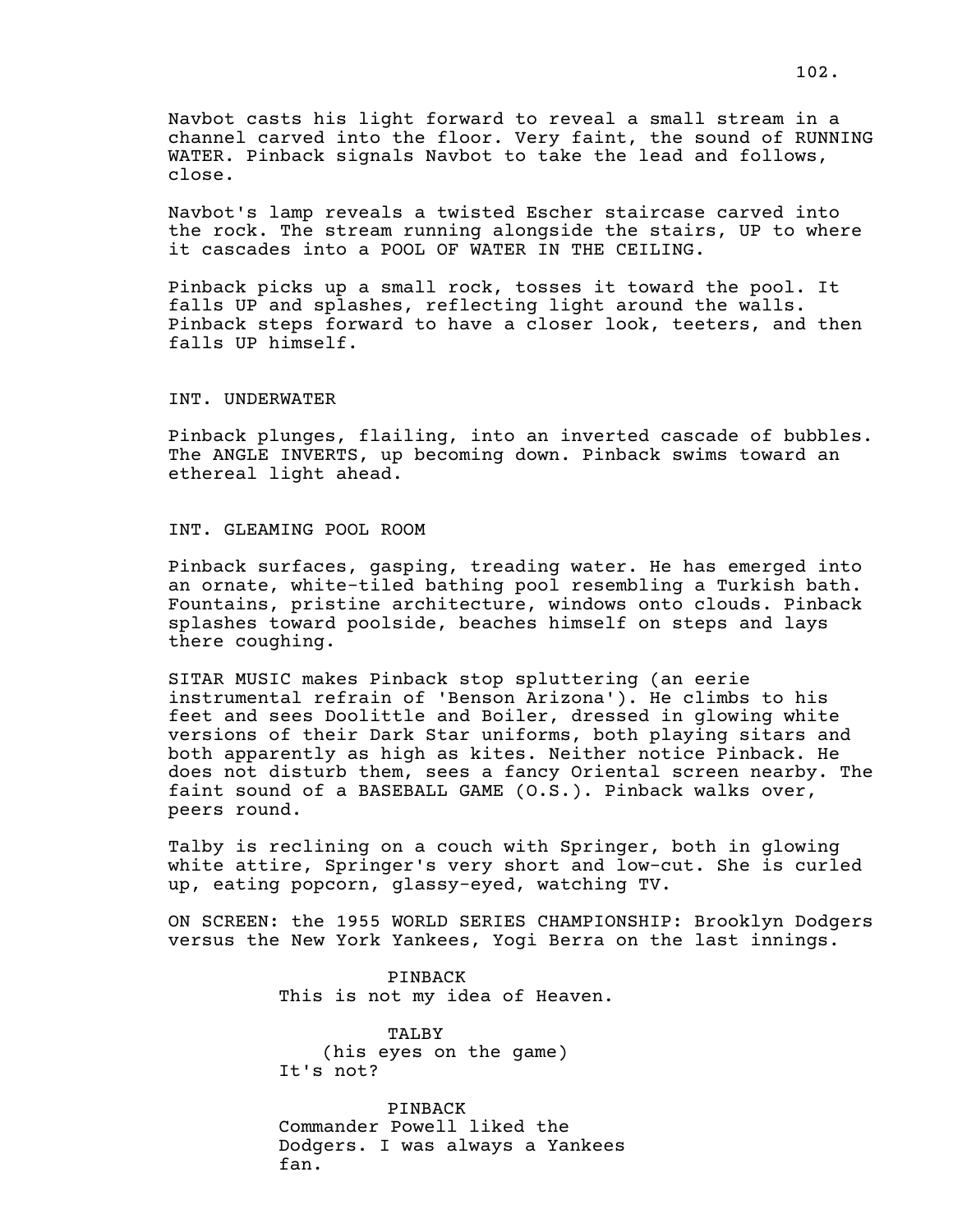SITAR MUSIC stops (O.S.) and Yogi Berra FREEZES IN MID-PLAY.

TALBY Have you spoken to Commander Powell lately?

PINBACK Of course not. He's been dead for 80 years.

TALBY You want to?

PINBACK

No!

TALBY He loved you like a son.

PINBACK

Talby, my own father did not love me like a son. That's not why I'm here. You know that.

TALBY I'm sure he'd like to see you.

#### PINBACK

Talby, whatever you have done to Commander Powell, I don't want to know, okay? It took me long enough to get over him practically blowing up right next to me. I was not exactly happy about keeping him alive in our deep freeze for a year.

Talby clicks his fingers. Springer puts down her popcorn, opens a fancy lacquered cabinet and takes out a small, rectangular box. She presents the box to Pinback. Pinback stares into Springer's eyes, snaps his fingers. No sign of recognition.

> PINBACK (CONT'D) What have you done to her?

TALBY Anything I like. (off Pinback's reaction) Relax, I didn't touch her. Open the box. It's a gift, from me to you.

Pinback takes the box and opens it. COMMANDER POWELL is inside, miniaturized and alive, encased in frozen crystal.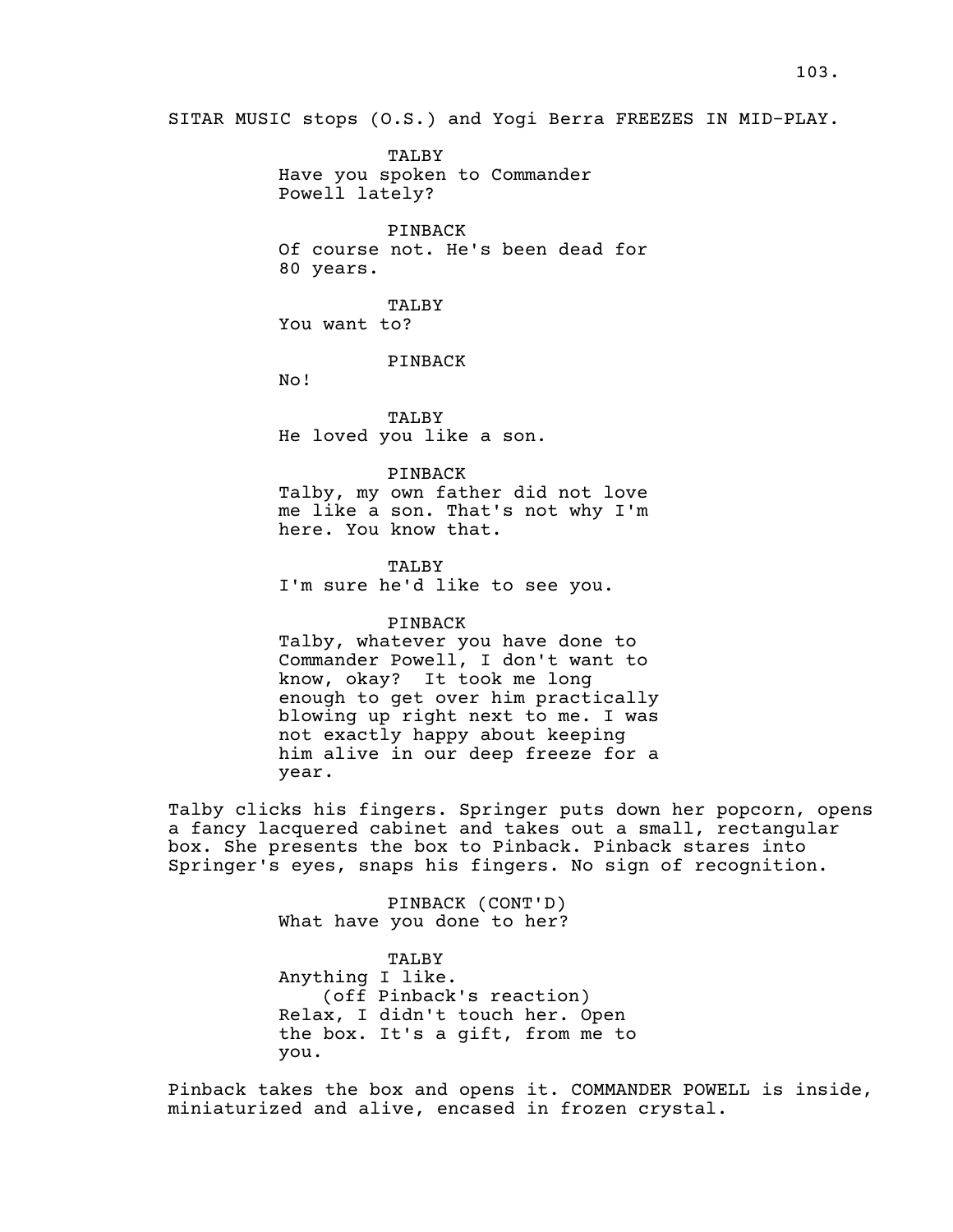POWELL (ghostly, filtered) Pinback? Is that you?

Pinback snaps shut the box. A TREMOR shakes the room.

The pool RIPPLES AND BUBBLES.

Doolittle and Boiler exchange worried looks and put down their sitars.

> PINBACK Talby, I am not impressed. How can you be happy here?

Doolittle and Boiler appear from behind the screen.

DOOLITTLE Pinback -- I should've guessed.

BOILER It's good to see you, man! The team is all together!

Boiler goes to punch Pinback on the arm. Pinback pulls away.

PINBACK

No!

He brandishes the miniaturized space-traveler-in-a-box at Talby.

> PINBACK (CONT'D) Commander Powell was a great man! You've turned him into a Popsicle!

The water in the pool CONTINUES TO BOIL.

TALBY Pinback, we love you, man. Come back to us, please. You can have the girl.

Pinback grabs Springer, holding her close, backing away from his Dark Star crew mates.

> PINBACK I am going to take this young woman, and am going to leave here with her and my friends. And, let me make this clear, I do not want to be party of this crazy, sick charade!

THE POOL ERUPTS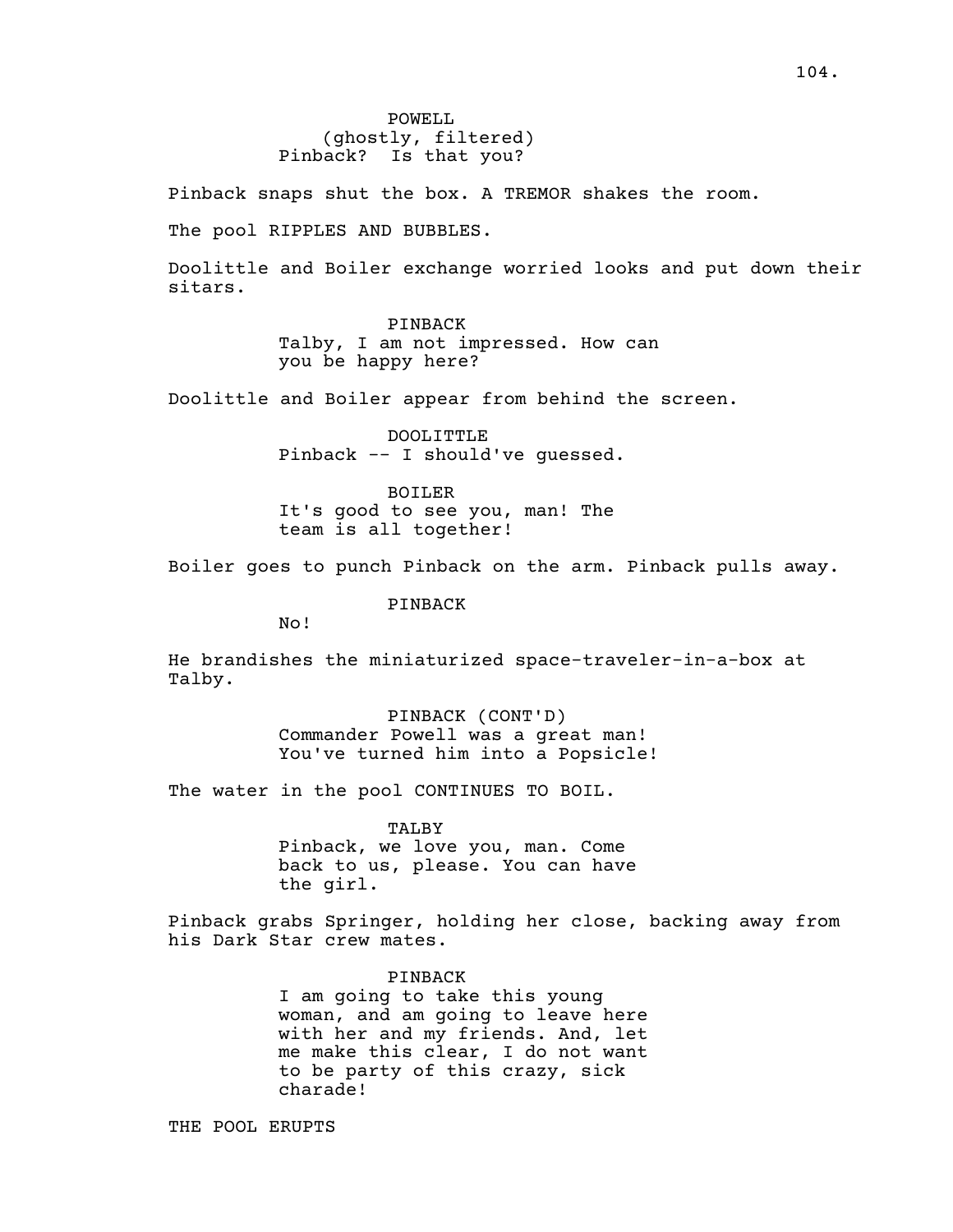and a GIANT, UGLY PREHISTORIC ALIEN FLYING CREATURE rears from the water with a hellish SHRIEK.

#### BOILER

Holey moley.

# DOOLITTLE

Awesome.

## TALBY

No!

Talby leaps from his couch, trying to grab Springer from Pinback.

The FLYING CREATURE SHRIEKS again and snaps at Doolittle and Boiler, who stumble back, blocking Talby's path as Pinback runs with Springer, dragging her toward the pool.

# TALBY (CONT'D) Out of my way!

The GIANT BIRD rears up before Pinback and Springer, spreading its wings. Springer appears to regain her senses, staring at the bird in terror, just as Pinback propels her forward with him into the water.

Talby cowers behind Doolittle and Boiler as the bird snaps at them.

> DOOLITTLE Heavy duty, man.

BOILER That Pinback always was a great big turkey.

TALBY Nice birdy. Pretty bird.

INT. UNDERWATER

Pinback swims into the depths with Springer. Behind them, the GIANT BIRD dives after them, beak thrust forward, bubble streaming, eyes burning, searching for them.

Pinback swims faster toward an opening ahead. The opening is blocked by a grating with a sign: 'No Way Out, No Way, Man.' Pinback rips off the grating, and enters

AN UNDERWATER PIPE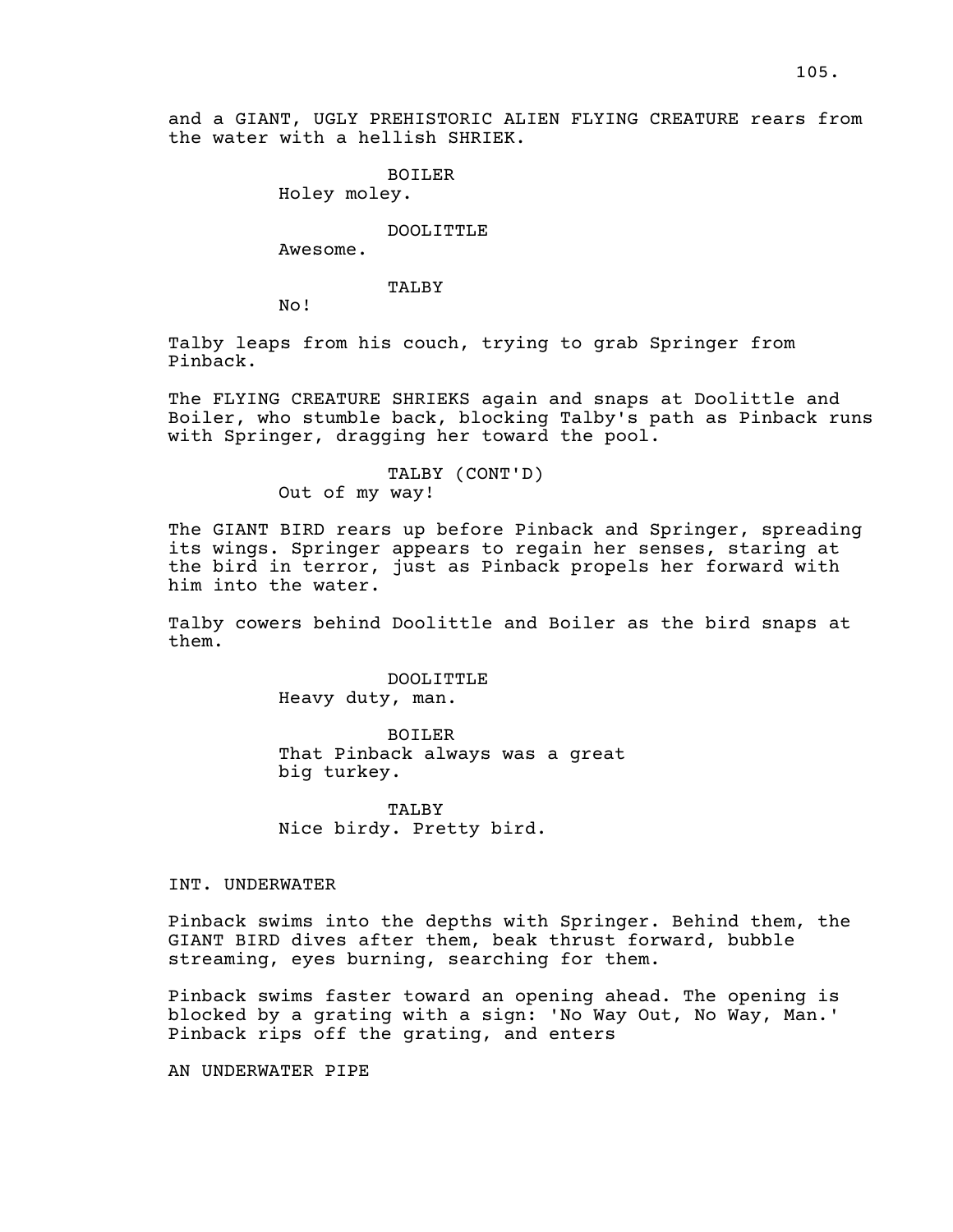Pinback and Springer are sucked into a tube by the underwater current. Behind them, the GIANT BIRD'S BEAK crashes into the opening of the pipe, unable to fit through.

# EXT. WATERFALL - DAY

Water spews from the mouth of a giant stone effigy of Pinback carved into a blue-rock cliff face. Two tiny figures burst out of the waterfall and plummet --

SIX HUNDRED FEET BELOW

-- into a plunge pool in a lake at the foothills of the mountain.

EXT. PLUNGE POOL - DAY

The cascade thunders down.

UNDERWATER

Pinback and Springer plunge into the foam, Springer starts to sink, unconscious. Pinback grabs her and kicks toward the surface.

Pinback surfaces with Springer, gasping, and swims toward the shore. A FLASH OF LIGHT and DEEP BOOM. Pinback glances up as

THE MOUNTAINTOP

EXPLODES with another BOOM and flames jet out from Talby's temple, which crumbles.

EXT. LAKESIDE - DAY

Reiss and Navbot help Pinback drag Springer from the water. They lay her on dry ground and Pinback looks down at her body, preparing for CPR.

#### PINBACK

I got this.

Reiss shoves Pinback aside and covers Springer with her jacket. Springer COUGHS, regaining consciousness.

> SPRINGER Jesus, what a dream.

Springer sees Pinback staring down.

PINBACK It's not a dream. It's a rescue.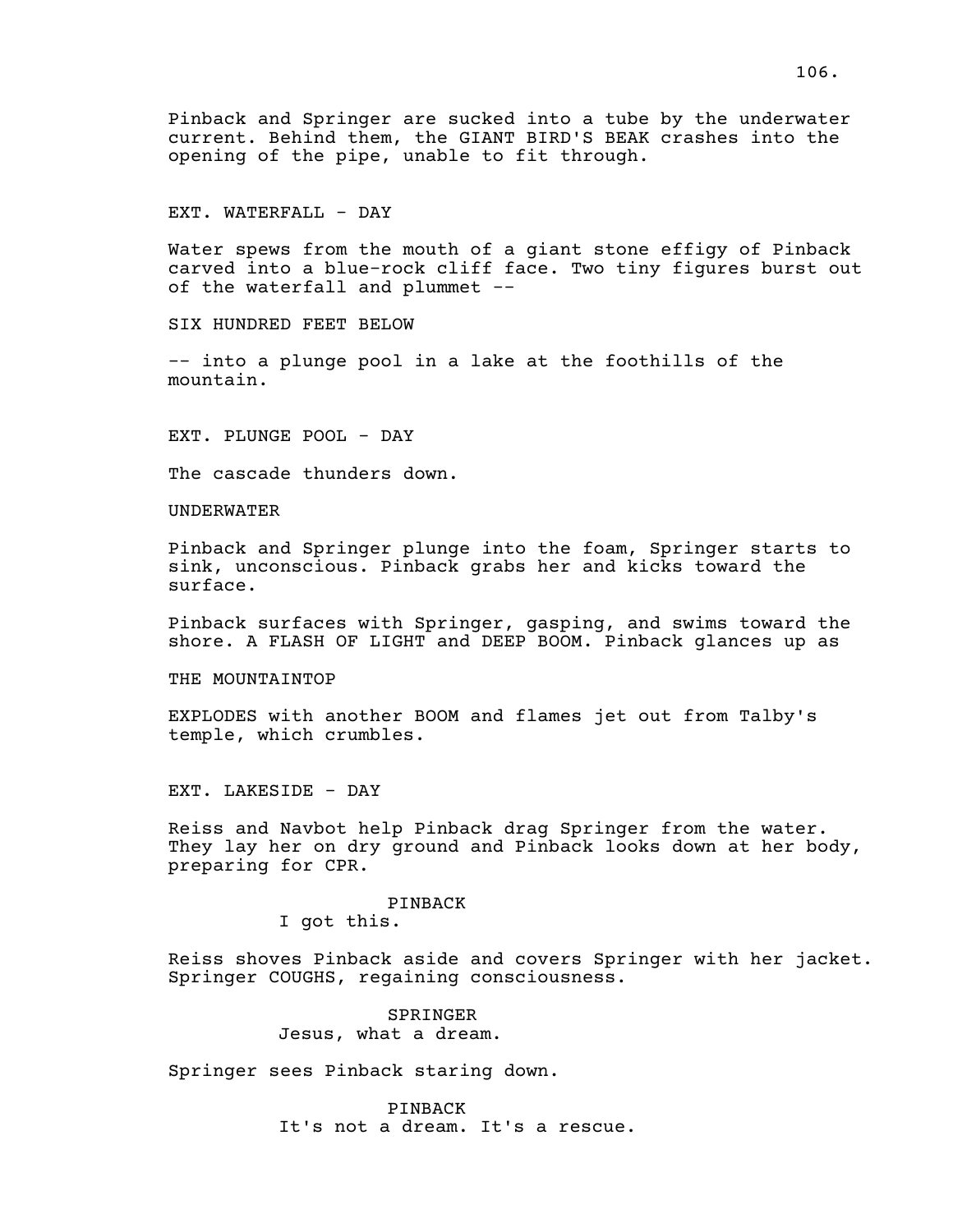## THE GIANT BIRD

appears like a phoenix from the flames of the ruined temple, Talby astride a saddle on the creature's back. He reigns it forward, off the mountaintop.

EXT. RAINFOREST - DAY

Pinback runs with Springer, Navbot and Reiss, dodging debris falling from the trees.

THE GIANT BIRD

carries Talby down, swooping over trees.

#### EXT. CLEARING

Pinback, Springer, Navbot and Reiss run out of the trees into a denuded patch where all forest life has given way to a hummock of blue-cracked mud.

An immense egg-shaped ALIEN spaceship, a blue-clay version of the alien's former ship, is sitting on its end, rising high above the tree-line, its based supported by blue roots. The ship appears to have grown out of the ground. A ramp stands open in the spaceship belly, a glowing light within.

#### PINBACK

 $How--?$ 

REISS He grew it.

The alien pilot steps out of its new space craft and beckons to them. They hurry over, run up onto the ramp.

Another TREMOR makes Pinback look round. He is the last to board.

Trees SHRIVEL to reveal the MOUNTAIN NOW DECAPITATED and in flames, the planet dying around it.

## TALBY

Stop!

ALL TREMORS CEASE.

A sudden, eerie silence, with only the sound of CRACKLING FLAMES. Talby trots out of the decimated forest. He stops in the clearing, dressed in his original Dark Star fatigues.

> TALBY (CONT'D) Pinback, I... I just had to say... (emotionally) It doesn't have to be like this.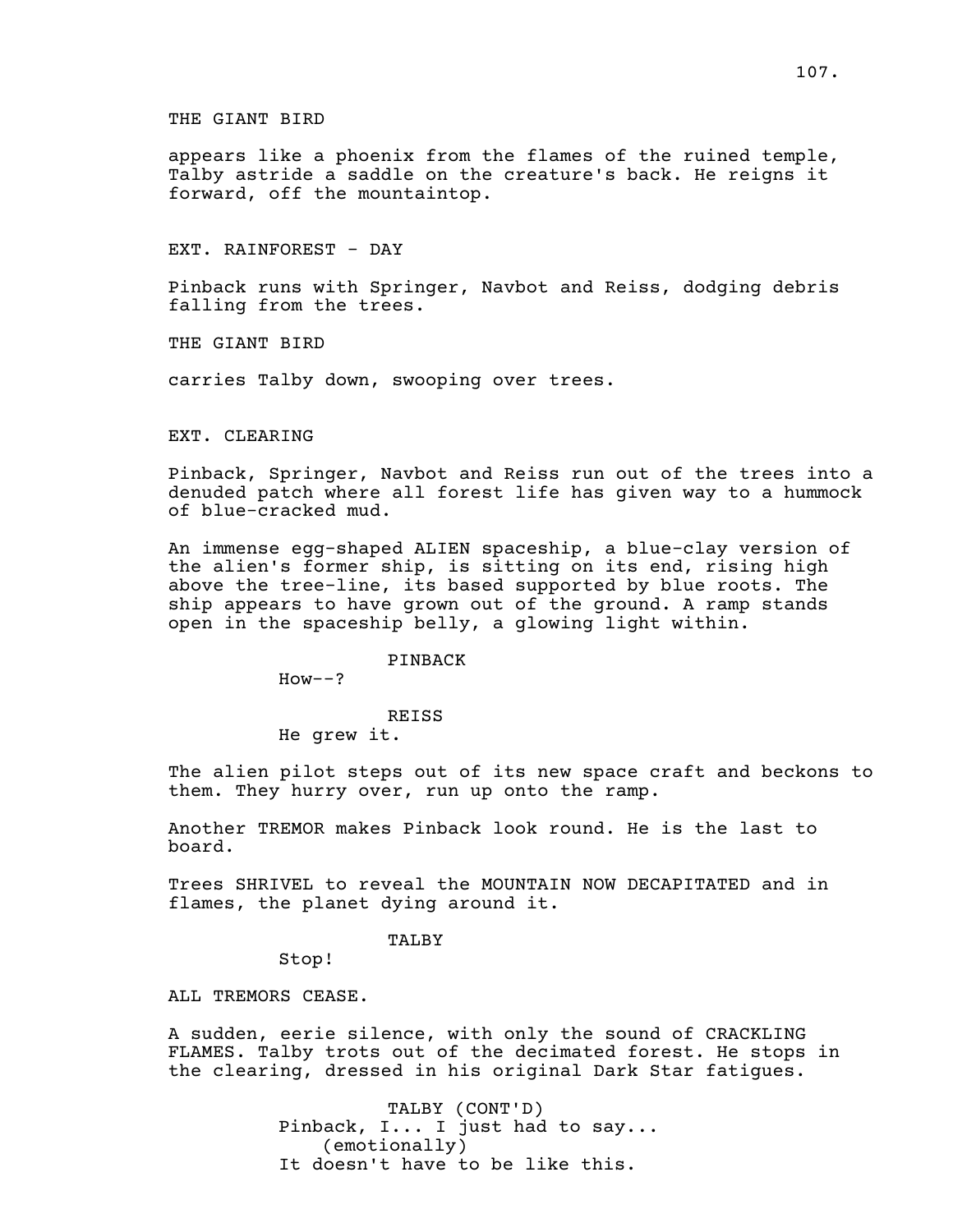Pinback views his old ship-mate, and SIGHS.

TALBY (CONT'D) You're right. I hate it here. (steps forward) Take me with you, Virgil.

PINBACK My name's not Virgil.

TALBY

It's not?

PINBACK I'm Bill Fruge.

Talby looks confused.

TALBY

Well, Bill, I appreciate you leveling with me. And I'm sorry that I stole your girl. I'll level with you, too. It's boring living like a god. All I wanted was some conversation.

PINBACK What about Doolittle and Boiler?

TALBY They're imbeciles.

TALBY (CONT'D) They love it here. Come on, what do you say... take me with you?

PINBACK I don't know, Talby.

Springer grabs Pinback from behind, pulls him on board and the ramps SLAMS SHUT.

> TALBY Pin-baaaaaaaaaaack!

The MOUNTAIN ERUPTS behind Talby. The sky DARKENS, and TREMORS RETURN with increased ferocity, FIERY HAIL and WIND.

ROOTS SNAKE UP TALBY'S LEGS, encasing half his body.

Talby's face TURNS BLUE, his eyes BURN ORANGE, agonized and pleading:

> TALBY (CONT'D) Don't leave me!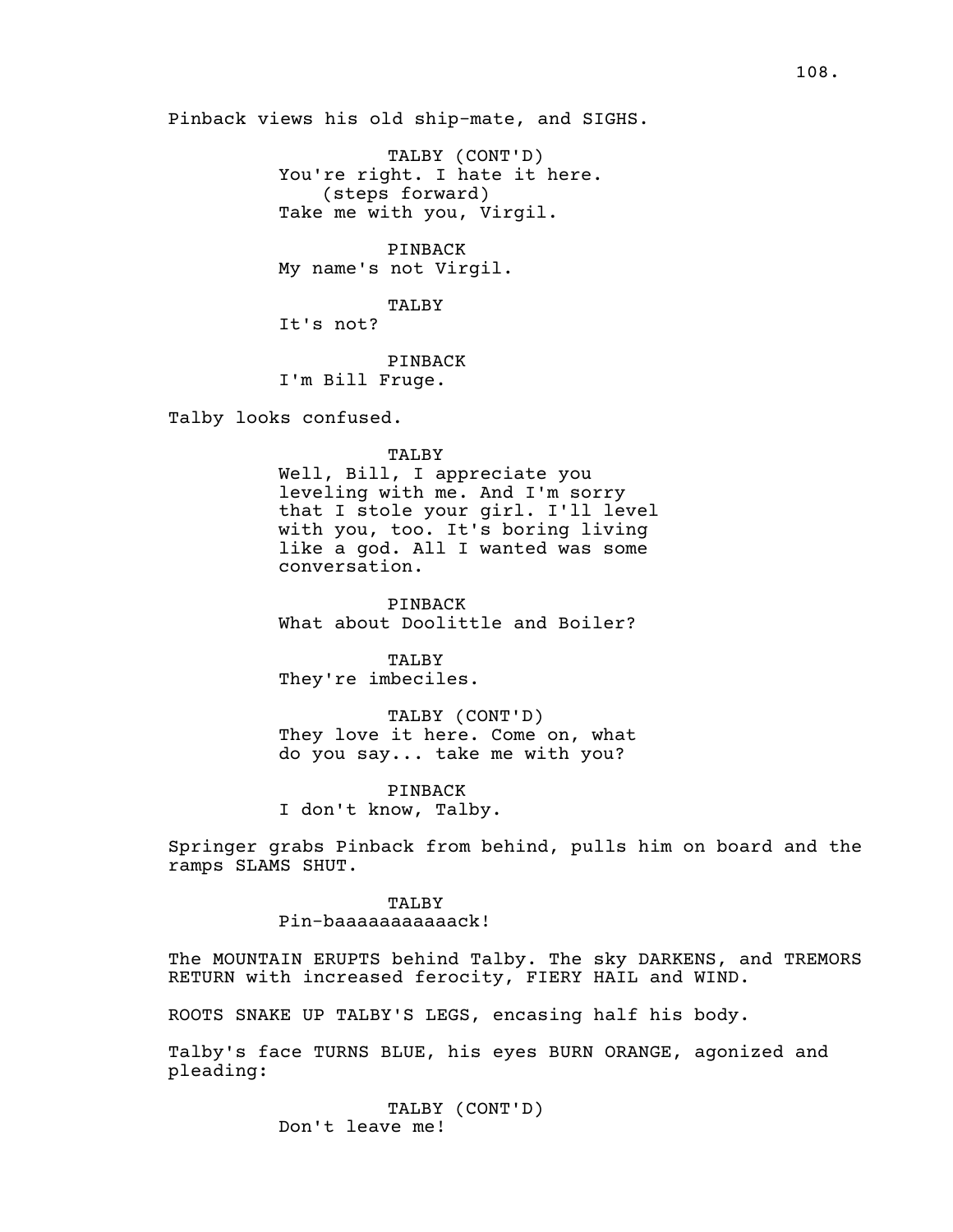Pinback pulls away from Springer, the sound of ENGINES powering up around them.

> PINBACK I wish you hadn't done that.

SPRINGER There was no way he was going to let you go.

PINBACK (peeved) I guess we'll never know that now, will we?

Exasperated, Springer walks away. Pinback goes after her, following her through a blue-vine corridor.

> SPRINGER Keep away from me.

PINBACK Is that all the thanks I get?

SPRINGER Thanks? You want me to thank you for dragging us all this way and losing me my ship? Some hero you turned out to be -- Bill.

Pinback grabs her by the arm, stopping her, mid-rant. She pulls away and SLAPS HIM.

Then she grabs him back and kisses him very hard on the mouth. Pinback's knees buckle. She shoves him away. Pinback goes to speak. She silences him with a warning finger, then storms off, wiping away tears. Pinback slumps onto the deck, decimated.

## EXT. MUD-BALL PLANET

The alien mud-ship rises, crackling with blue-white energy, leaving the erupting planet below. Reiss's Papa, the Bearded Man, appears from the tree to wave goodbye.

Talby SCREAMS again:

TALBY It's so lonely out here!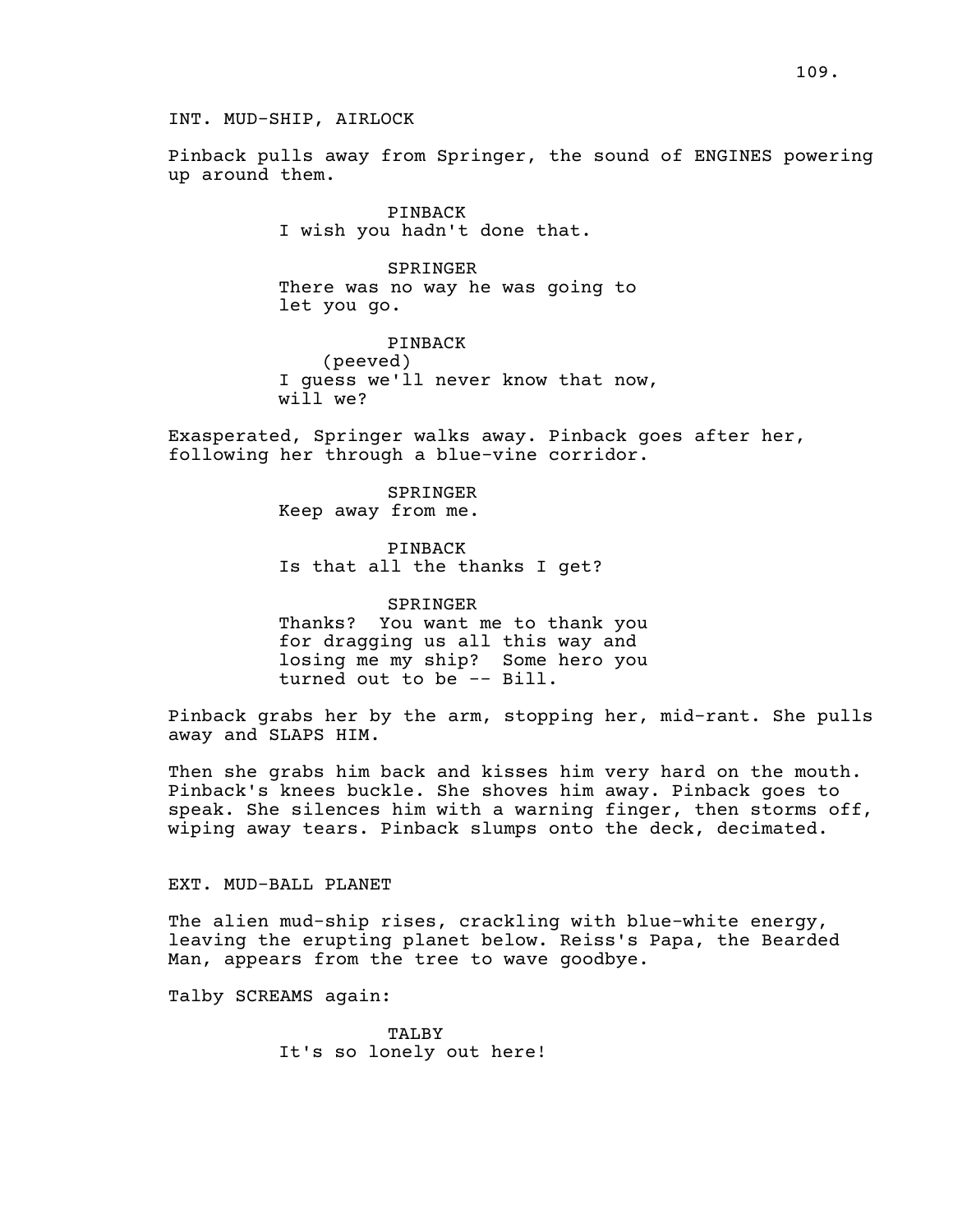## INT. MUD-SHIP, CONTROL ROOM

The alien pilot operates its controls among vines and creepers. Reiss and Navbot are strapped into seats behind the alien, terrified as the SHIP JUDDERS and SHAKES around them. Springer fastens herself into a seat behind them. SUDDEN SILENCE as they break free of the planet's atmosphere. No one says a word.

## EXT. SPACE

The mud-ship powers away from the Phoenix Asteroids, the crystals FLASHING WILDLY all round, then the astral phenomena EXPLODES in a chain reaction erupting from its core.

One vicious ELECTRIC ARC hits the departing mud-ship.

#### INT. MUD-SHIP, CONTROL ROOM

The ship is ROCKED VIOLENTLY. The pilot rips away some creepers from a large RED GLOWING BUTTON and punches it.

#### EXT. SPACE

The mud-ship shoots off into REDSPACE, evading the DETONATION as the Phoenix Asteroids rip themselves apart in a final cosmic cataclysm.

WIDE VIEW

The crystals expand to form a NEBULA.

WIDER VIEW

Viewed from afar, the nebula is a SMUDGE OF LIGHT.

EVEN WIDER VIEW

The smudge of light GLIMMERS for a second against a hundred billion other points of light.

EXT. REDSPACE

The mud-ship travels along.

# INT. MUD-SHIP, CONTROL ROOM

The alien pilot is slumped with relief at his controls. Pinback appears behind Springer and crawls into his chair. He smiles. She glares at him, lowering her voice.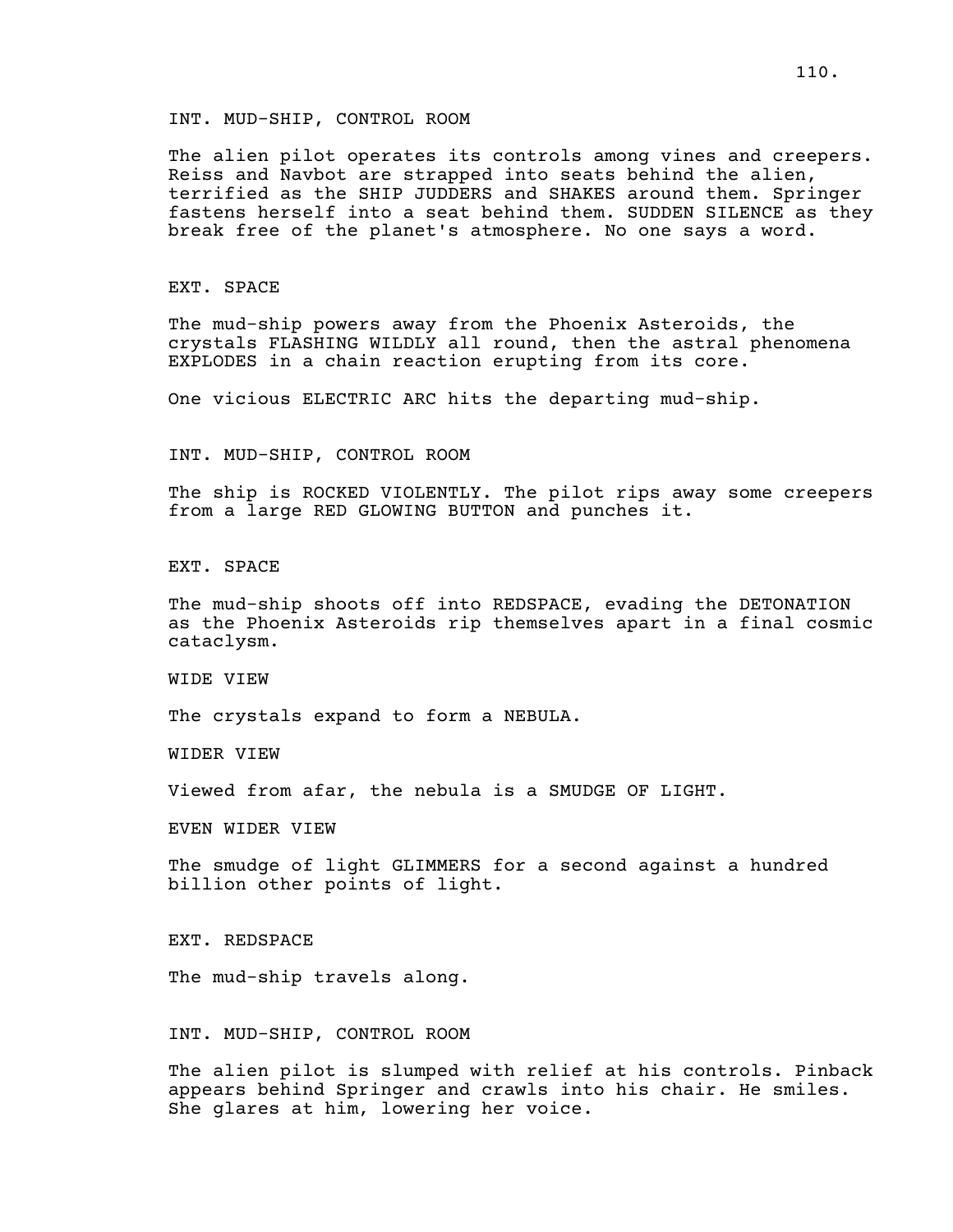SPRINGER

This alien.

PINBACK Possibly the first truly sentient life we've ever--

SPRINGER (cutting him off) I want your word.

PINBACK

Anything.

SPRINGER I want a ship. No alien interference. Just get us back, I don't care what it takes. After that, I never want to hear from you or the Corps again.

PINBACK I was going suggest...

Reiss turns and frowns at him.

PINBACK (CONT'D) Maybe he could drop us off.

SPRINGER Sounds good to me.

EXT. SPACE

A bright FLASH then WARP OF RED and the mud-ship drops into normal space.

A porthole IRISES OPEN in the side of the ship and a tiny vessel pops out --

THE WANDERER

-- rebuilt, and draped in moss and vegetation. The mud-ship nudges away and then WARPS TO RED and zips away.

INT. WANDERER, FLIGHT DECK

Springer, Reiss and Navbot take their seats, which are covered in moss and vines, going through per-flight checks. Pinback occupies the spare seat by the door, looking glum.

> PINBACK (V.O.) My mission may have seemed like a total failure. But I knew otherwise...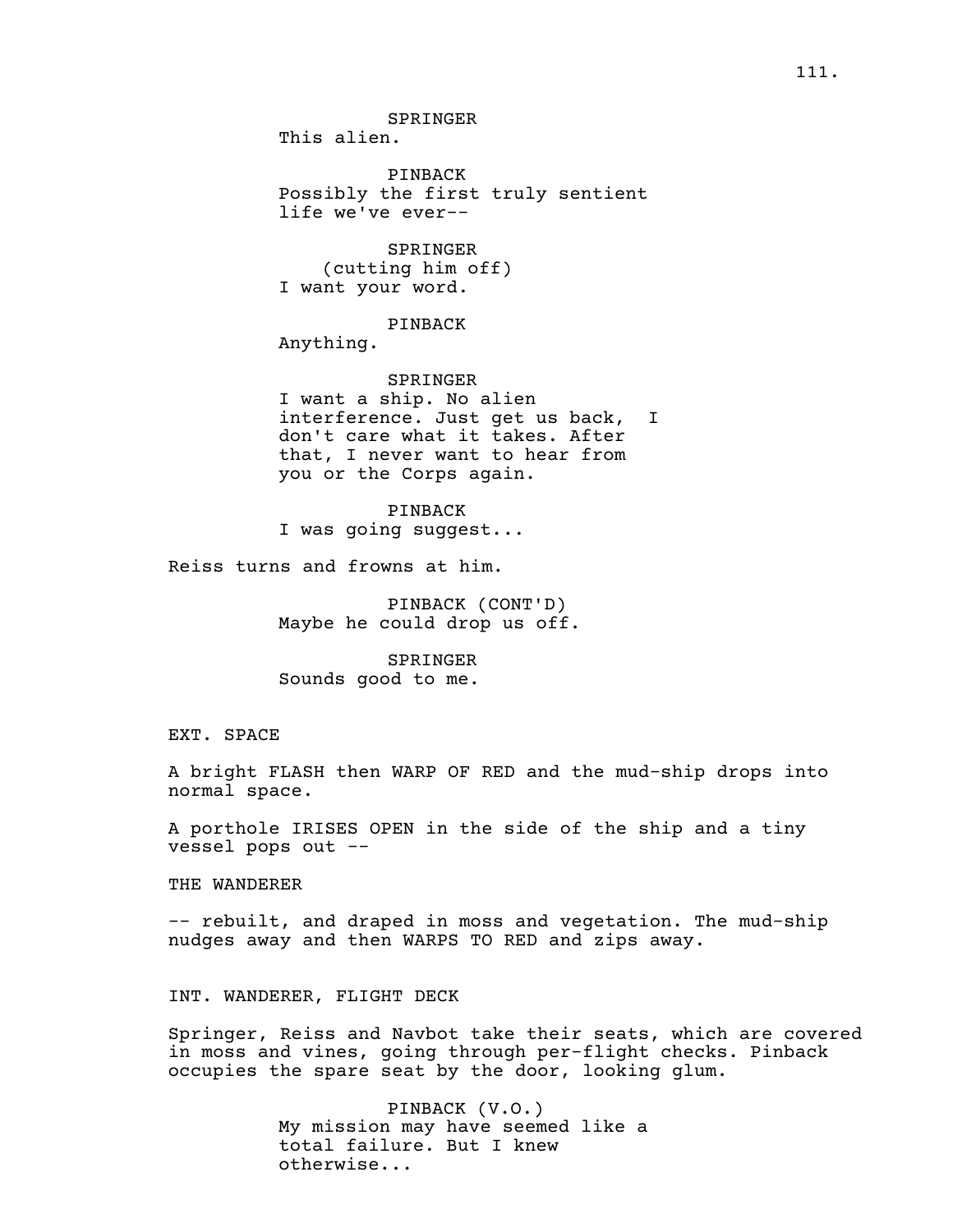INT. MUD-SHIP, CONTROL ROOM

CLOSE ON

a small piece of card bearing a crude, hand-drawn map of the terrestrial solar system, with an arrow pointing to the third planet indicating 'Earth.'

The alien pilot flips the card, revealing it to be Major Virgil Pinback's Space Corps business card. The alien narrows its eyes and the CARD INCINERATES. The alien YELPS as it burns its fingers.

> PINBACK (V.O.) I knew that, some day, truly evolved beings would be back to see us. I made sure of that.

### INT. SPACE CORPS OFFICE

Pinback faces a Space Corps officer identified by his nameplate as MAJOR DICK, seated at a panel with DOCTORS, AIDES and GENERALS, including General Parsley and other earlier proponents of Pinback's case.

> MAJOR DICK You gave this alien our coordinates?

PINBACK Just Earth. And our home system. You know, the Sun, Mars and planets.

One of the generals GROANS. Pinback looks up and down the panel for a friendly face, finds none.

> MAJOR DICK Thank you, Major Pinback. You may step down.

GENERAL PARSLEY Major Dick, I don't see why we should jump to conclusions about the intentions of these clearly superior, highly evolved new beings.

# MAJOR DICK

Thank you, General Parsley. We are all familiar with your views on this subject. Major Pinback, I repeat, you may step down.

# PINBACK

Actually, I wasn't finished.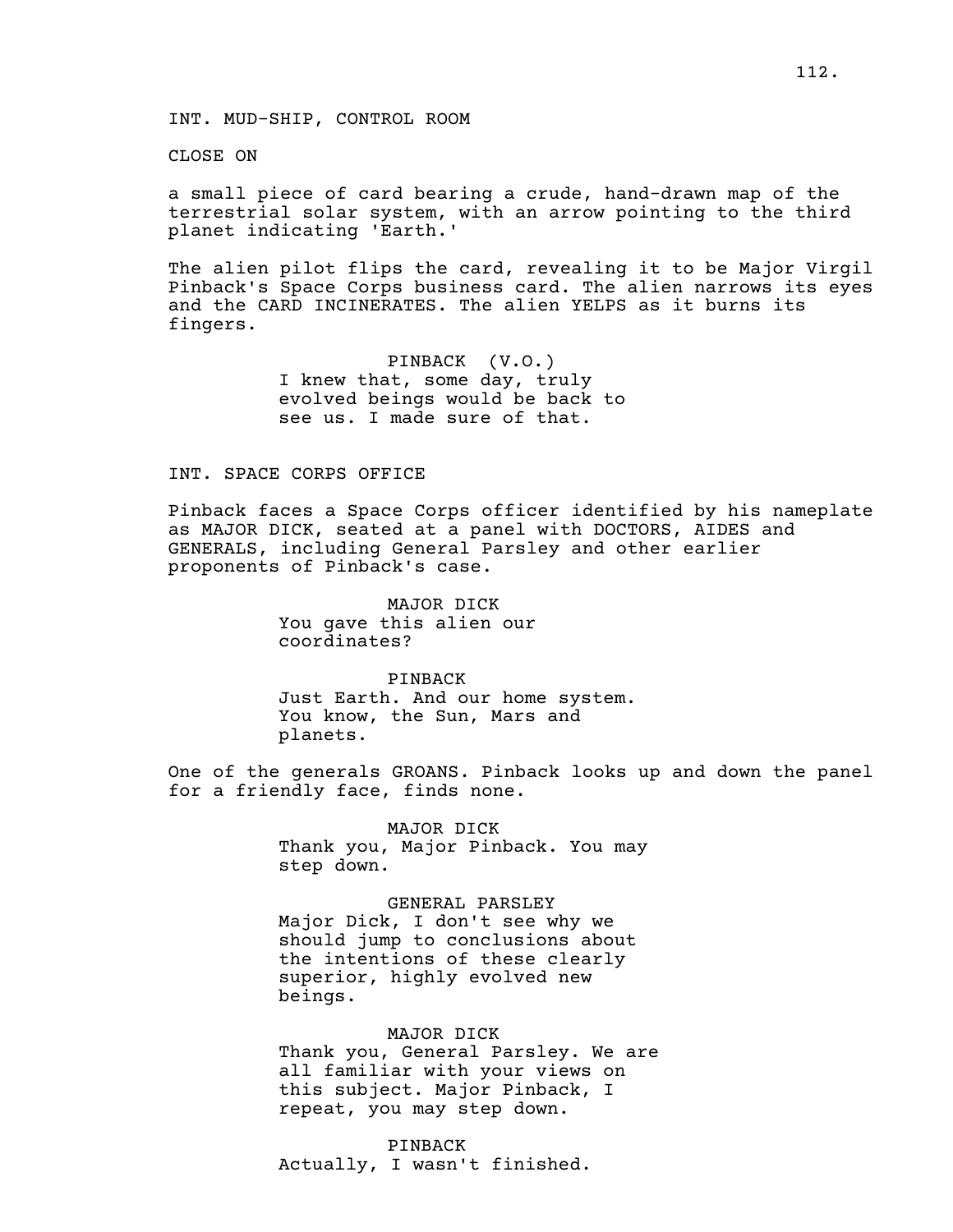MAJOR DICK

Really.

PINBACK

If it's okay?

MAJOR DICK Be my guest.

PINBACK

Thanks. I know how all this is going to look to the funding board. You took a chance to send me out, and what do I bring back? A lot of cockamamie stories. Nothing really you can use. Like the Dark Star, and all them other missions.

MAJOR DICK We appreciate your concern.

PINBACK

Wait, there's more.

Major Dick shifts uncomfortably. Pinback unzips his jacket, fishes around inside and takes out a bundled rag.

> PINBACK (CONT'D) I hid this until now because I wanted you to be the first to see it, Major Dick.

Pinback unwraps Talby's crystal containing Commander Powell.

POWELL Hello? Hello? Where am I?

Aides and Generals crane forward, amazed. Pinback stands and grins at General Parsley, then places Commander Powell on the table in front of Major Dick.

> POWELL (CONT'D) Pinback? Are we home yet?

EXT. EARTH STATION

The giant space station rings the globe, spanning left and right, viewed through the window of--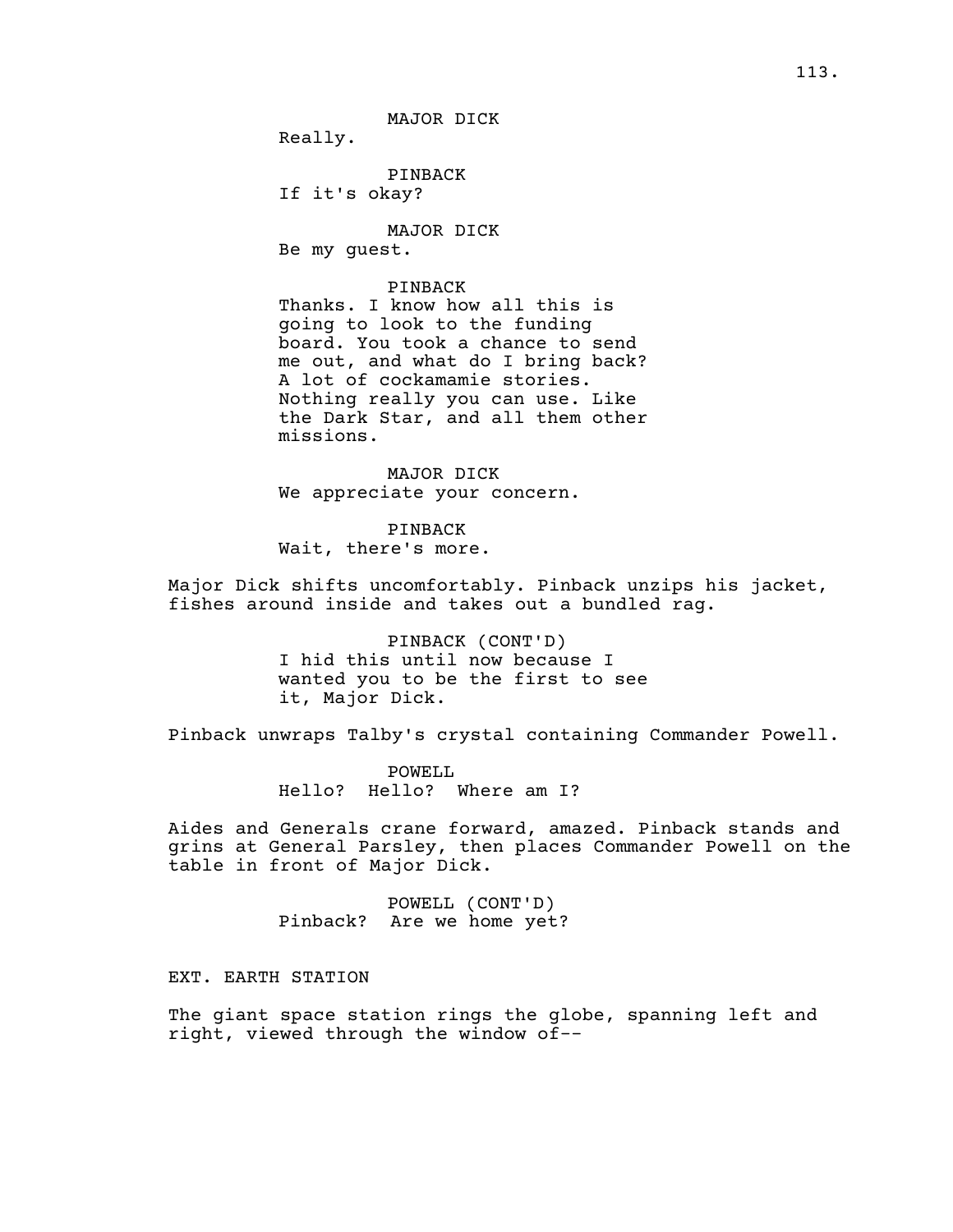## INT. PRESENTATION HALL

Pinback steps up to a podium, framed against the window overlooking Earth. He is dressed in full Space Corps Major's garb, his first medal on his chest. General Parsley takes another, even larger, medal and pins it beside the first. Pinback salutes and shakes the General's hand.

Flashbulbs FLASH. Pinback grins. Crowd APPLAUD.

RECEPTION, LATER

General Parsley embraces Pinback, tears in his eyes.

PINBACK Will Commander Powell be restored to normal size one day?

### GENERAL PARSLEY

No, son, he'll be small the rest of his life. But he's a very happy little man, as am I. You did us proud! We'll just have to figure out a way to get you integrated back into the program. You're our new hero now.

#### PINBACK

Thank you, General. Have you seen Captain Springer? You know, the girl I came with?

GENERAL PARSLEY Her? I think they left already.

PINBACK

What?

GENERAL PARSLEY You might just catch them, if you ask my aide--

Pinback runs out, leaving the General standing.

EXT. EARTH STATION, GANTRY

The Wanderer, now cleaned of vines and extra-terrestrial planetary growth, drifts in dry dock.

Pinback runs up to where Springer is reviewing inventory with Reiss and Navbot. Navbot WHIRS and CHIRPS, seeing Pinback. Reiss appears less enthused.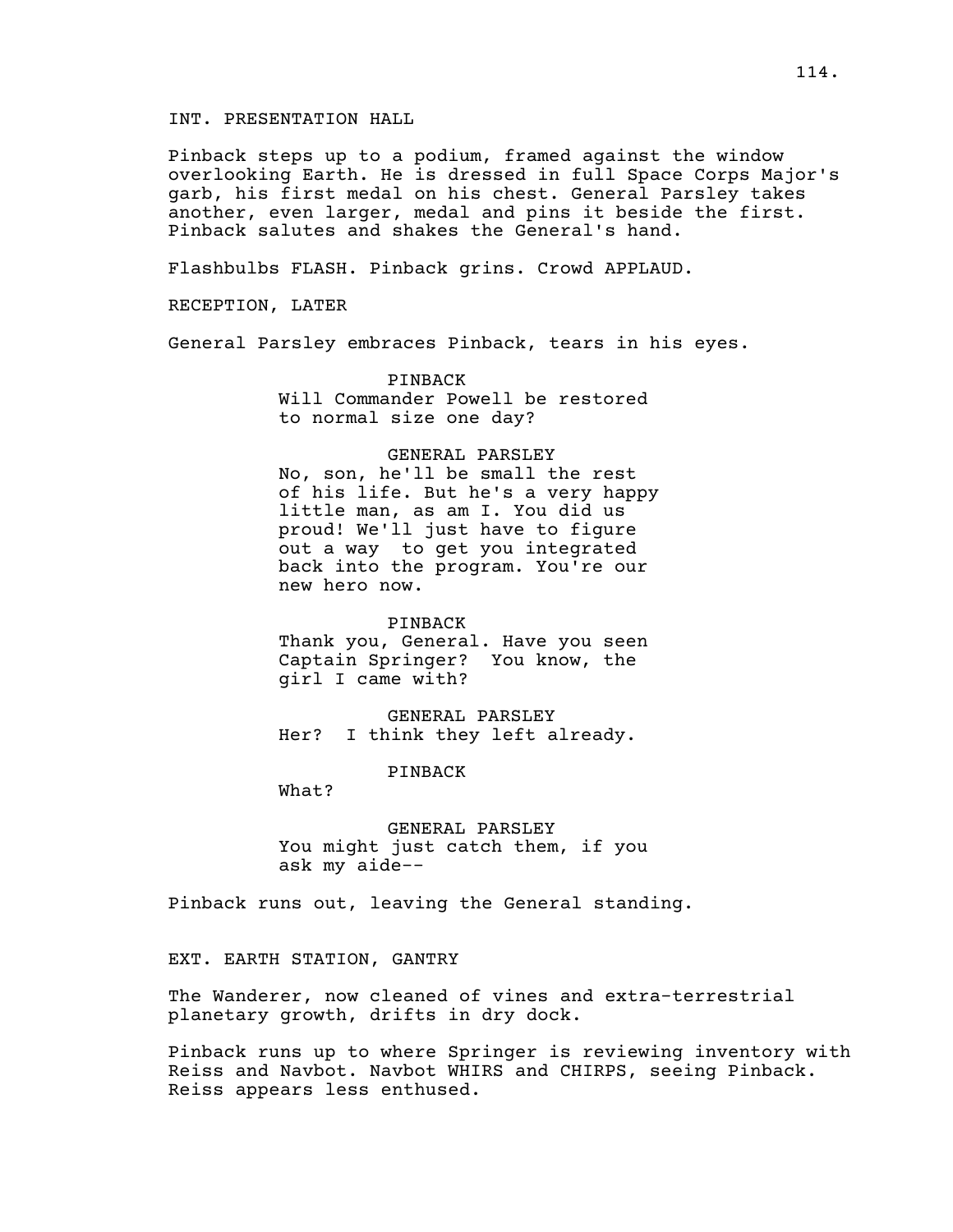PINBACK She's looking great. The ship.

REISS

She'll run.

PINBACK You missed the ceremony.

SPRINGER No, we didn't.

An awkward pause.

PINBACK It's good to see you, Navbot. Glad to be home?

Navbot WHIRS, CLICKS. Reiss takes the robot by an arm and leads him on board before he can start to speak.

> REISS (to Springer) See you on board.

SPRINGER Nearly done here.

Reiss and Navbot disappear inside.

PINBACK You got your money?

SPRINGER Paid in full.

PINBACK Oh, well. Good. I just wanted to say--

MESSENGER Major Pinback! Major Pinback!

A young MESSENGER runs up, out of breath.

MESSENGER (CONT'D) Urgent orders, sir. General Parsley must see you immediately.

PINBACK What's so urgent?

MESSENGER Sir, I think it's a new mission, but that's not for me to say.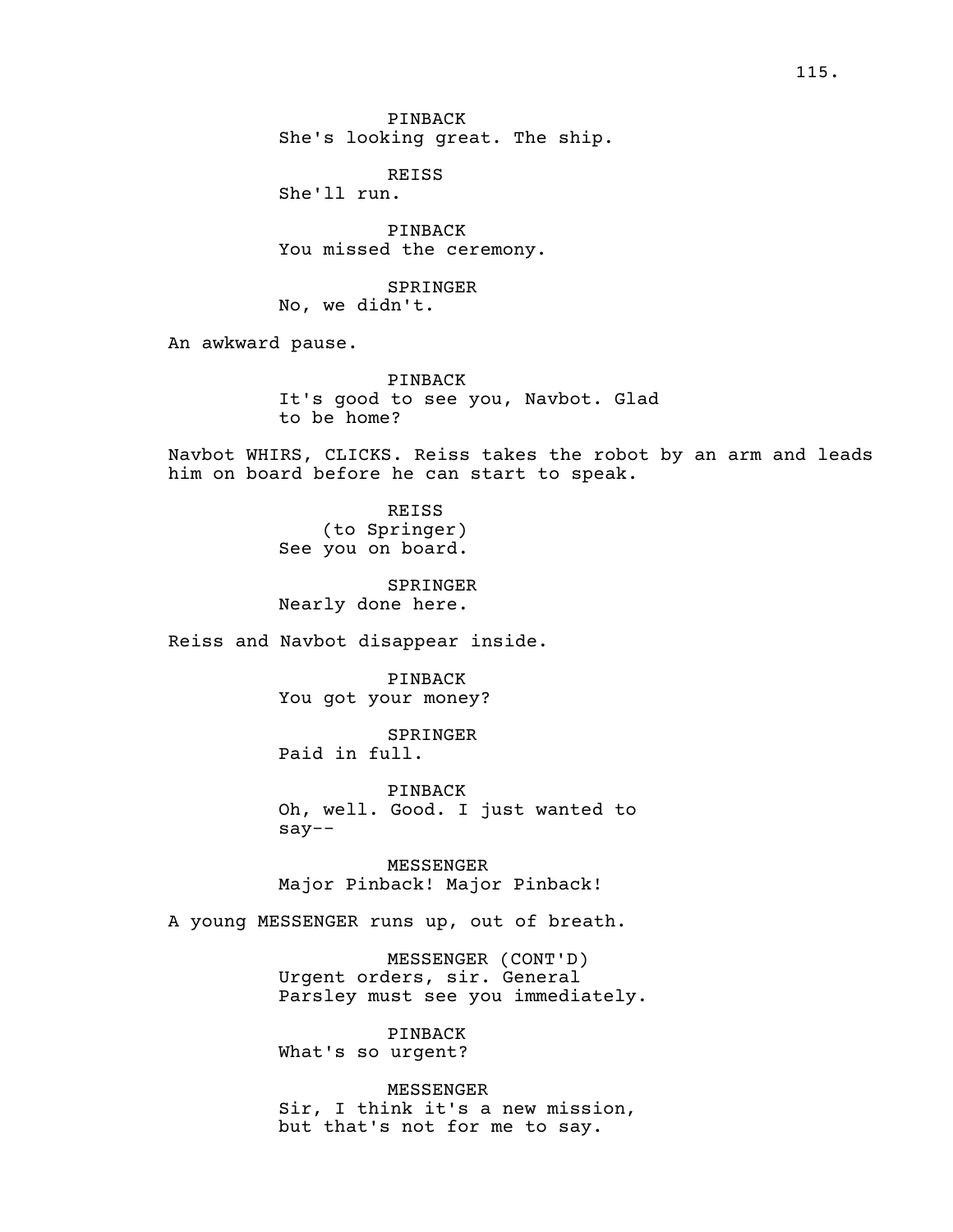#### SPRINGER

Count me out.

She walks up the landing ramp. As soon as Pinback realizes she has gone, a nearby EXHAUST vents steam onto the gantry. He yells up into the ship.

### PINBACK

Edie!

Even if she heard him, Springer does not stop. The ramp RETRACTS, the Wanderer disengages and then ZIPS AWAY.

As Pinback stares, forlorn, the ship's departure causes a ZERO GRAVITY pocket. The Messenger grabs a handrail, stopping himself from drifting away. Pinback dislodges from the gantry and FLOATS OFF into space.

> MESSENGER Major Pinback, sir! The General is waiting!

Pinback looks drifts further away over the giant blue GLOBE OF THE EARTH.

> PINBACK What's your name, son?

MESSENGER Private Hurl, sir. Private Charles Hurl. My buddies call me 'Chuck.'

PINBACK Chuck Hurl. I like it.

MESSENGER Don't move, sir, I'll go get help.

PINBACK Relax, Chuck. I've got this under control.

MESSENGER

Sir?

PINBACK You go tell the General, I think I've figured out a way.

Pinback does a little pirouette, floating off towards the Earth, then strikes a pose like Superman, gives a little wave and sails off into the sunrise.